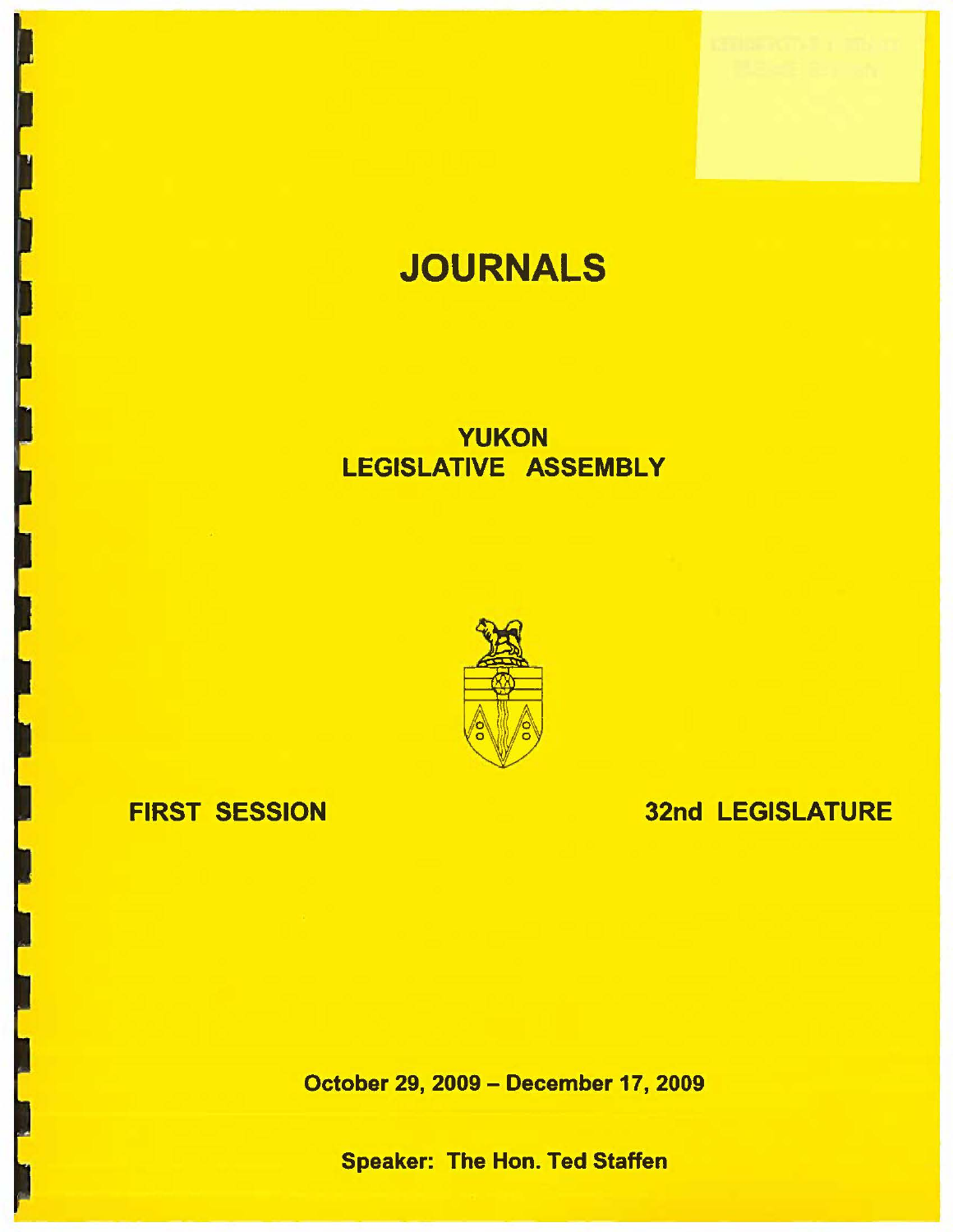#### - 327 -

### **No. 166**

### **VOTES AND PROCEEDINGS**

### **of the**

### **YUKON LEGISLATIVE ASSEMBLY**

### **32nd Legislative Assembly First Session**

### Thursday, October 29, 2009

The Speaker took the Chair at 1:00 p.m.

#### **INTRODUCTION OF PAGES**

 The Speaker informed the Assembly that Linnea Blum, Claire Lindsey, Meaghan O'Connor, Odette Rivard and Mikeala Shaw from F.H. Collins Secondary School and Elizabeth Magill-Schalko, Ashley Renwick and Zain Syed from Vanier Catholic Secondary School, would be serving as Pages during the Fall Sitting. Zain Syed and Elizabeth Magill-Schalko were introduced and welcomed to the House.

#### **SPEAKER'S STATEMENT (Re: Changes to the Order Paper – withdrawal of Motions and a Bill)**

 Prior to proceeding with the Daily Routine, the Speaker made the following statement regarding changes made to the Order Paper.

"The following motions have been removed from the Order Paper because they are outdated: Motions No. 11 and 704 standing in the name of the Leader of the Official Opposition; Motions No. 111 and 605 standing in the name of the Member for McIntyre-Takhini; Motion #67 standing in the name of the Member for Klondike; Motions No. 777 and 798 standing in the name of the Member for Mount Lorne; Motion #378 standing in the name of the Leader of the Third Party; Motions No. 668, 698, 801 and 806 standing in the name of the Member for Mayo-Tatchun.

The following motions have been removed from the Order Paper as the action requested in the motion has been fulfilled: Motion #10 standing in the name of the Leader of the Official Opposition; Motion #32 standing in the name of the Member for Kluane; Motions No. 171, and 351 standing in the name of the Member for Klondike; Motions No. 249 and 807 standing in the name of the Member for Mount Lorne; Motions No. 24 and 301 standing in the name of the Member for Porter Creek South.

Motions No. 194, 357, and 709, standing in the name of the Member for Lake Laberge have been removed from the Order Paper as that Member is no longer a Member of the Executive Council.

Motion #242 standing in the name of the Member for McIntyre-Takhini has been removed from the Order Paper as it refers to remarks made by a Member who is no longer a Member of the Executive Council.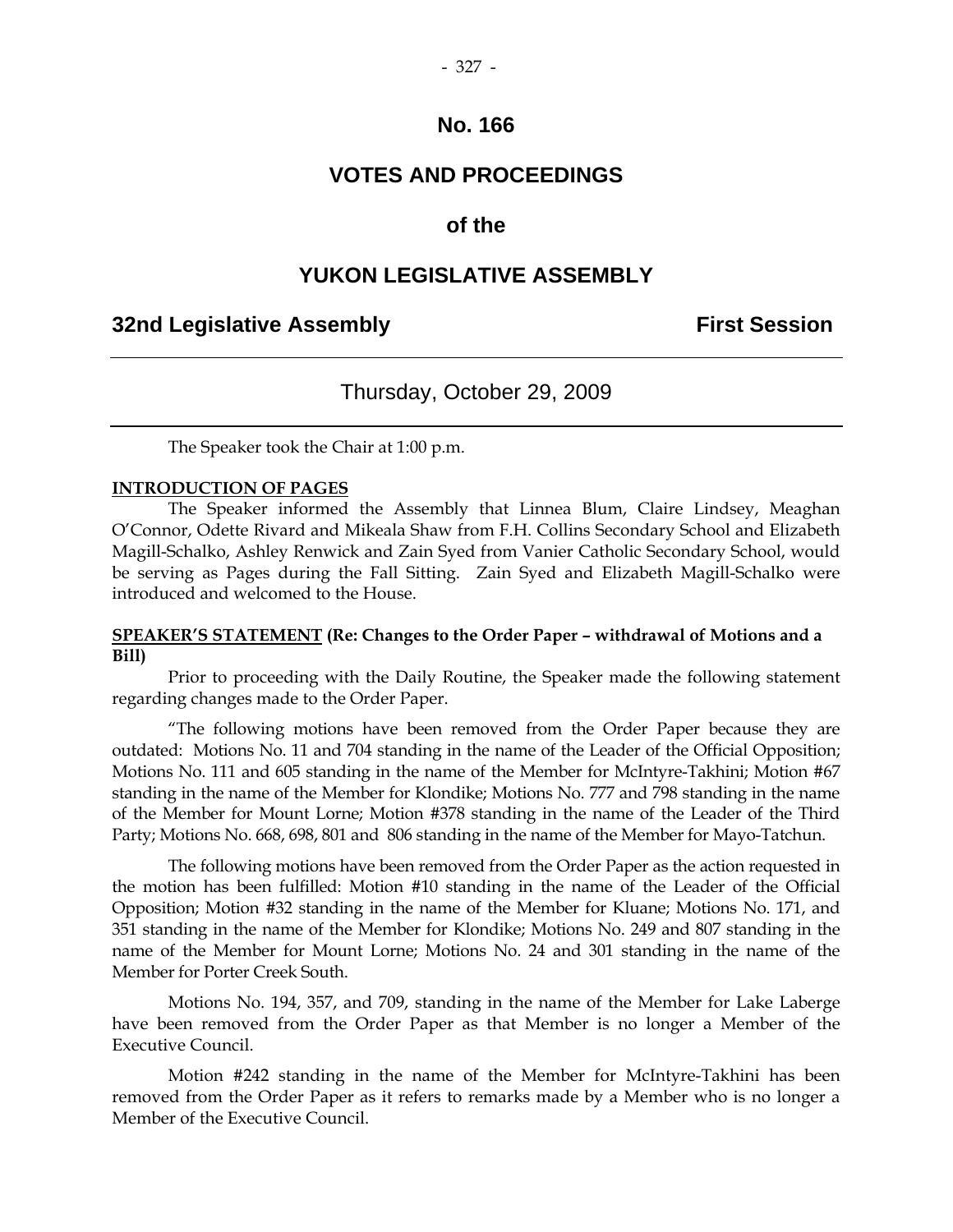Motion #128, standing in the name of the Member for Porter Creek South, has been removed from the Order Paper as it relates to a Bill that is no longer on the Order Paper.

Motion #602, standing in the name of the Member for Kluane has been removed from the Order Paper at the request of that Member.

Finally, Bill #102, standing in the name of the Member for Porter Creek South has been removed from the Order Paper as it is similar to Bill #71 that passed this House during the 2009 Spring Sitting."

#### **TABLING RETURNS AND DOCUMENTS**

Hon. Ted Staffen, Speaker

- Conflict of Interest Commission Annual Report for the period from April 1, 2008 to March 31, 2009 **(Sessional Paper #127)**
- Ombudsman 2008 Annual Report **(Sessional Paper #128)**
- Information and Privacy Commissioner 2008 Annual Report

**(Sessional Paper #129)**

 - Absence of Members from Sittings of the Legislative Assembly and its Committees: Report from the Clerk of the Yukon Legislative Assembly (dated October 29, 2009) **(Sessional Paper #130)** 

Hon. Mr. Fentie, Premier

- Public Accounts 2008-2009 of the Government of Yukon for the year ended March 31, 2009 **(Sessional Paper #131)**
- Northern Housing Trust Funding Agreement between Yukon Government and the Liard First Nation **(Filed Document #100)**
- Northern Housing Trust Funding Agreement between Yukon Government and the First Nation of Na-Cho Nyak Dun **(Filed Document #101)**
- Northern Housing Trust Funding Agreement between Yukon Government and the Kwanlin Dun First Nation **(Filed Document #102)**
- Northern Housing Trust Funding Agreement between Yukon Government and the Selkirk First Nation **(Filed Document #103)**
- Northern Housing Trust Funding Agreement between Yukon Government and the Little Salmon / Carmacks First Nation **(Filed Document #104)**
- Northern Housing Trust Funding Agreement between Yukon Government and the Ta'an Kwach'an Council **(Filed Document #105)**
- Northern Housing Trust Funding Agreement between Yukon Government and the Kluane First Nation **(Filed Document #106)**
- Northern Housing Trust Funding Agreement between Yukon Government and the Champagne and Aishihik First Nations **(Filed Document #107)**
- Northern Housing Trust Funding Agreement between Yukon Government and the White River First Nation **(Filed Document #108)**
- Northern Housing Trust Funding Agreement between Yukon Government and the Vuntut Gwitch'in First Nation **(Filed Document #109)**
- Northern Housing Trust Funding Agreement between Yukon Government and the Ross River Dena Council **(Filed Document #110)**
- Northern Housing Trust Funding Agreement between Yukon Government and the Carcross Tagish First Nation **(Filed Document #111)**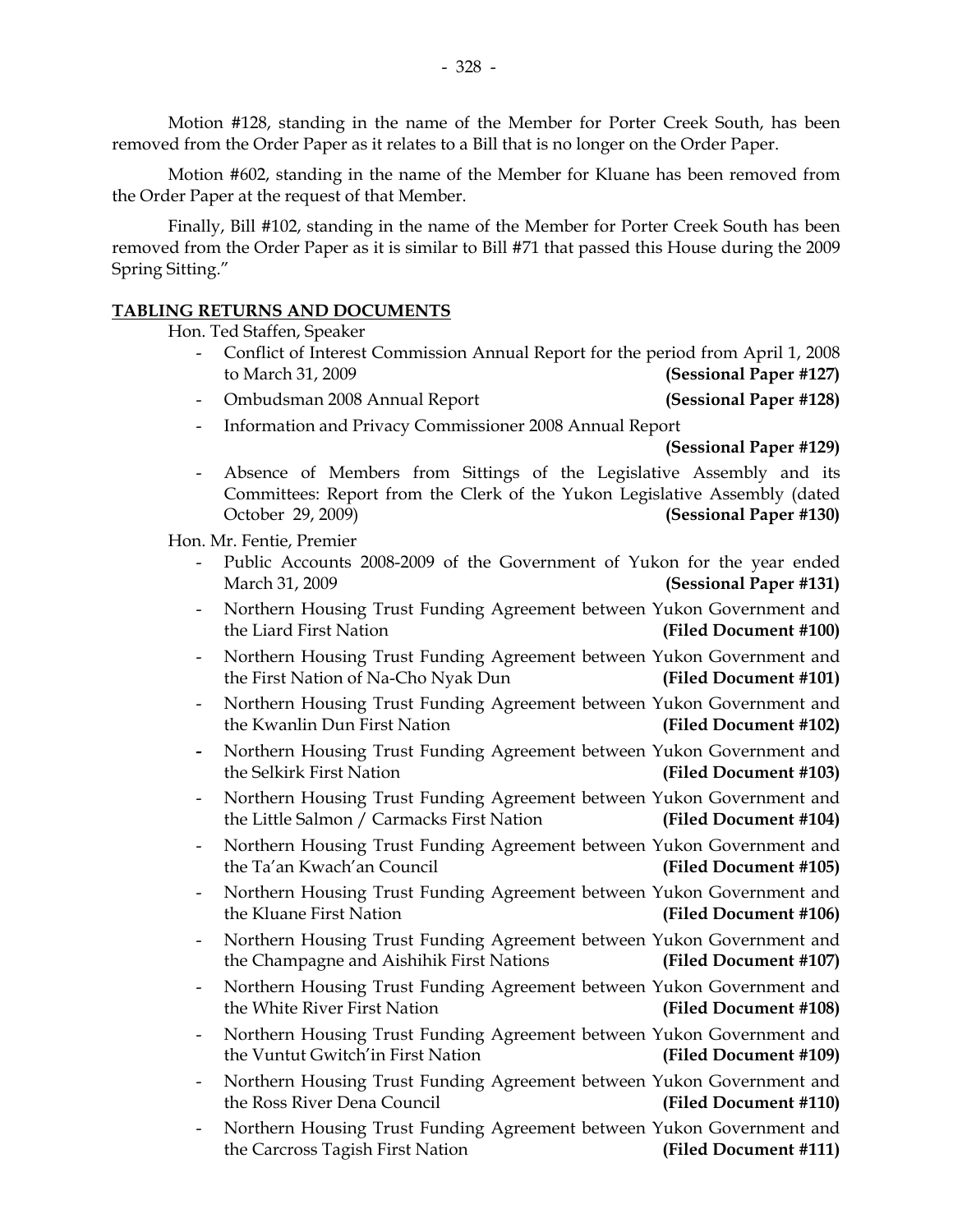- Northern Housing Trust Funding Agreement between Yukon Government and the Teslin Tlingit Council **(Filed Document #112)**
- Northern Housing Trust Funding Agreement between Yukon Government and the Tr'ondek Hwech'in First Nation **(Filed Document #113)**

Mr. McRobb, Member for Kluane

- Yukon Electrical Company Limited: An Unsolicited proposal to the Yukon Territorial Government (dated October, 2008) **(Filed Document #114)**
- Joint Position Paper arising form a May 12, 2009 meeting between Yukon and ATCO **(Filed Document #115)**

#### **PRESENTING REPORTS OF COMMITTEES**

 Hon. Ms. Taylor, Chair, Standing Committee on Appointments to Major Government Boards and Committees

- Appointments to Major Government Boards and Committees, Standing Committee on: Ninth Report (dated June 8, 2009) **(Sessional Paper #132)**
- Appointments to Major Government Boards and Committees, Standing Committee on: Tenth Report (dated September 3, 2009) **(Sessional Paper #133)**

#### **INTRODUCTION OF BILLS**

|  | Bill #16 - Fourth Appropriation Act, 2008-09<br>-Hon. Mr. Fentie                                                        |
|--|-------------------------------------------------------------------------------------------------------------------------|
|  | Bill #17 - Second Appropriation Act, 2009-10<br>-Hon. Mr. Fentie                                                        |
|  | Bill #73 - Act to Amend the Registered Nurses Profession Act<br>-Hon. Mr. Hart                                          |
|  | Bill #75 - Second Miscellaneous Statute Law Amendment Act, 2009<br>-Hon. Ms. Horne                                      |
|  | Bill #76 - Act to Amend the Motor Vehicles Act<br>-Hon. Mr. Lang                                                        |
|  | Bill #77 - Act to Amend the Public Health and Safety Act<br>-Hon. Mr. Hart                                              |
|  | Bill #78 - Act to Amend the Elections Act<br>-Hon. Mr. Fentie                                                           |
|  | Bill #79 - Act to Amend the Medical Profession Act<br>-Hon. Mr. Lang                                                    |
|  | Bill #80 - Act to Amend the Access to Information and Protection of Privacy Act and<br>the Health Act<br>-Hon. Mr. Lang |

#### **MONEY MESSAGE**

 Bill #16, Fourth Appropriation Act, 2008-09, and Bill #17, Second Appropriation Act, 2009-10, were accompanied by a money message.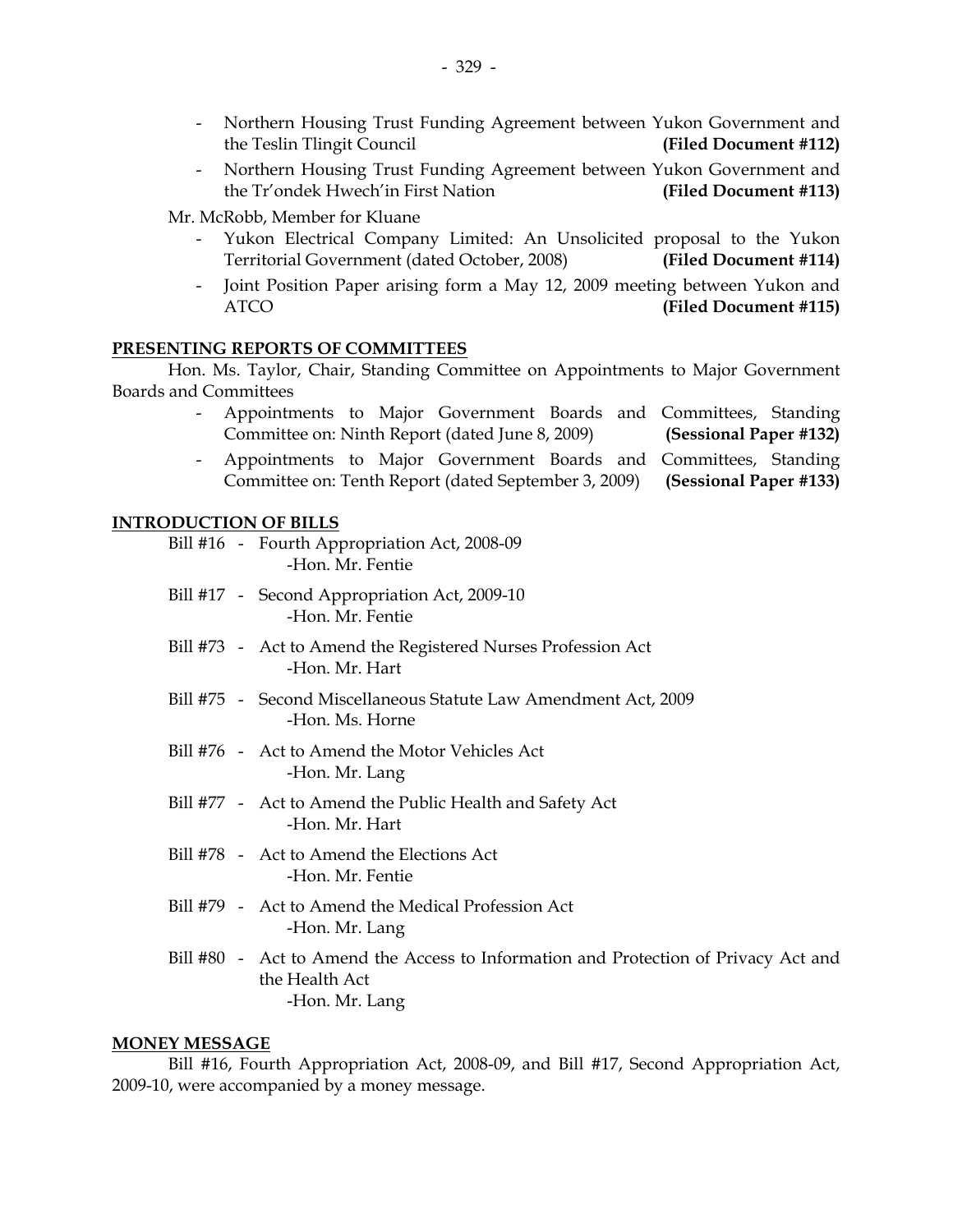### **QUESTION OF PRIVILEGE**

 Mr. Mitchell, Leader of the Official Opposition, rose on a Question of Privilege, regarding comments made by the Premier during the 2009 Spring Sitting.

The Speaker heard the Question of Privilege and took it under advisement.

The Assembly adjourned at 2:25 p.m. until 1:00 p.m., Monday, November 2, 2009.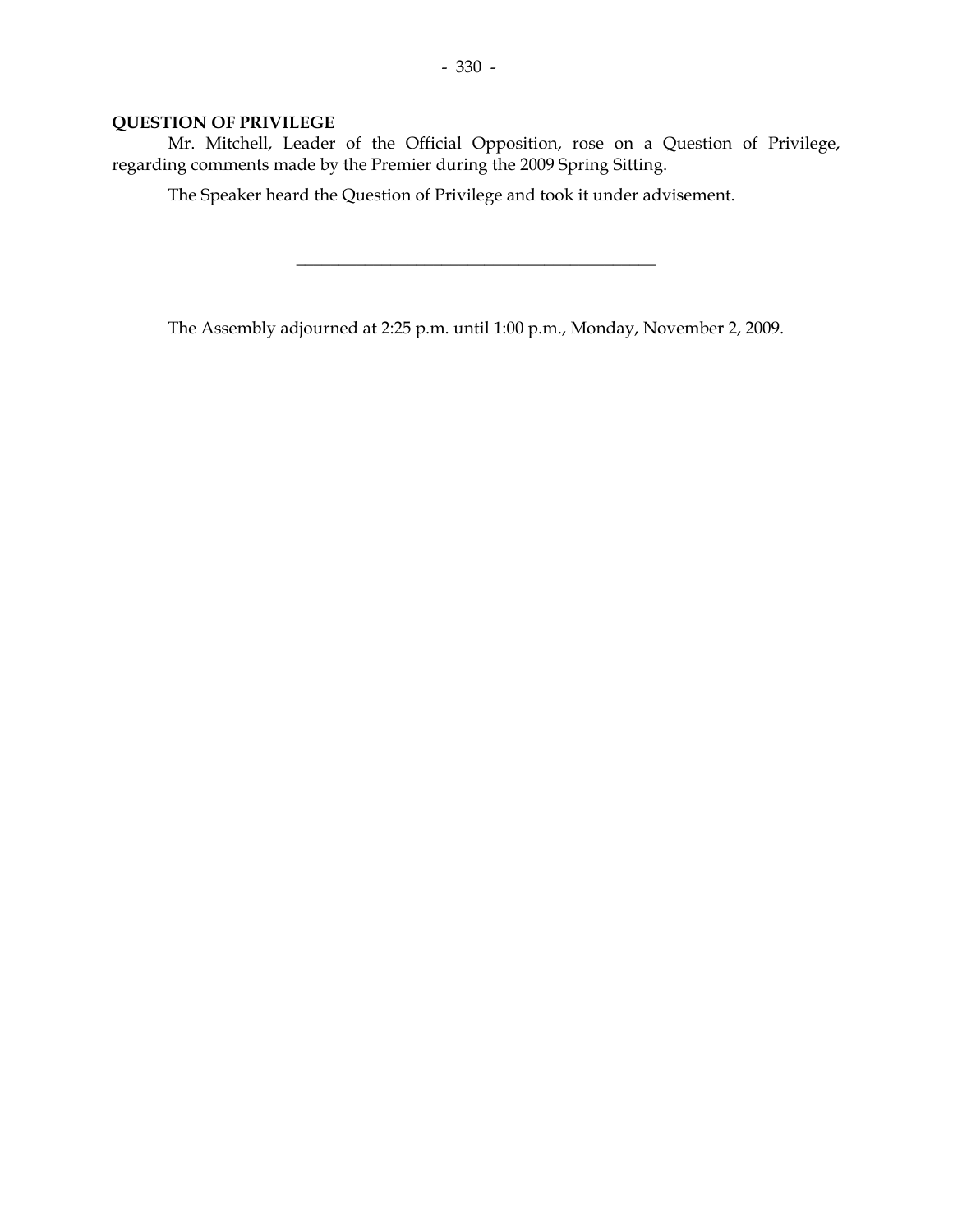#### - 331 -

### **No. 167**

### **VOTES AND PROCEEDINGS**

### **of the**

### **YUKON LEGISLATIVE ASSEMBLY**

### **32nd Legislative Assembly First Session**

### Monday, November 2, 2009

The Speaker took the Chair at 1:00 p.m.

#### **TABLING RETURNS AND DOCUMENTS**

- Hon. Mr. Fentie, Premier
	- Yukon's electricity options: letter (dated May 26, 2006) to Mr. Doug Tenney, Yukon Electrical Co. Ltd. from Willard Phelps, Chair, Yukon Development Corporation and Yukon Energy Corporation regarding options to restructure ownership of electric power infrastructure **(Filed Document #116)**
	- Yukon's electricity options: letter (dated November 7, 2008) to Ms. Nancy Southern, President and Chief Executive Officer, ATCO Group, from Premier Fentie **(Filed Document #117)**

Hon. Mr. Lang, Minister of Community Services

 - Orders-in-Council (draft dated October 19, 2009) re Access to Information and Protection of Privacy Act regulations **(Filed Document #118)** 

Mr. Cathers, Member for Lake Laberge

Climate Leaders Summit invitation: letter (dated October 30, 2009) to the Hon. Elaine Taylor, Minister of Environment from Brad Cathers, MLA for Lake Laberge **(Filed Document #119)** 

#### **PRESENTING REPORTS OF COMMITTEES**

 Hon. Ms. Taylor, Chair, Standing Committee on Appointments to Major Government Boards and Committees

> - Appointments to Major Government Boards and Committees, Standing Committee on: Eleventh Report (dated October 30, 2009) **(Sessional Paper #134)**

#### **PETITIONS**

Mr. Hardy, Member for Whitehorse Centre, presented the following Petition:

- Yukon Energy Corporation – retaining public ownership of

**(Petition #8)** 

#### **GOVERNMENT BILLS (Second Reading)**

The following bill was called for Second Reading: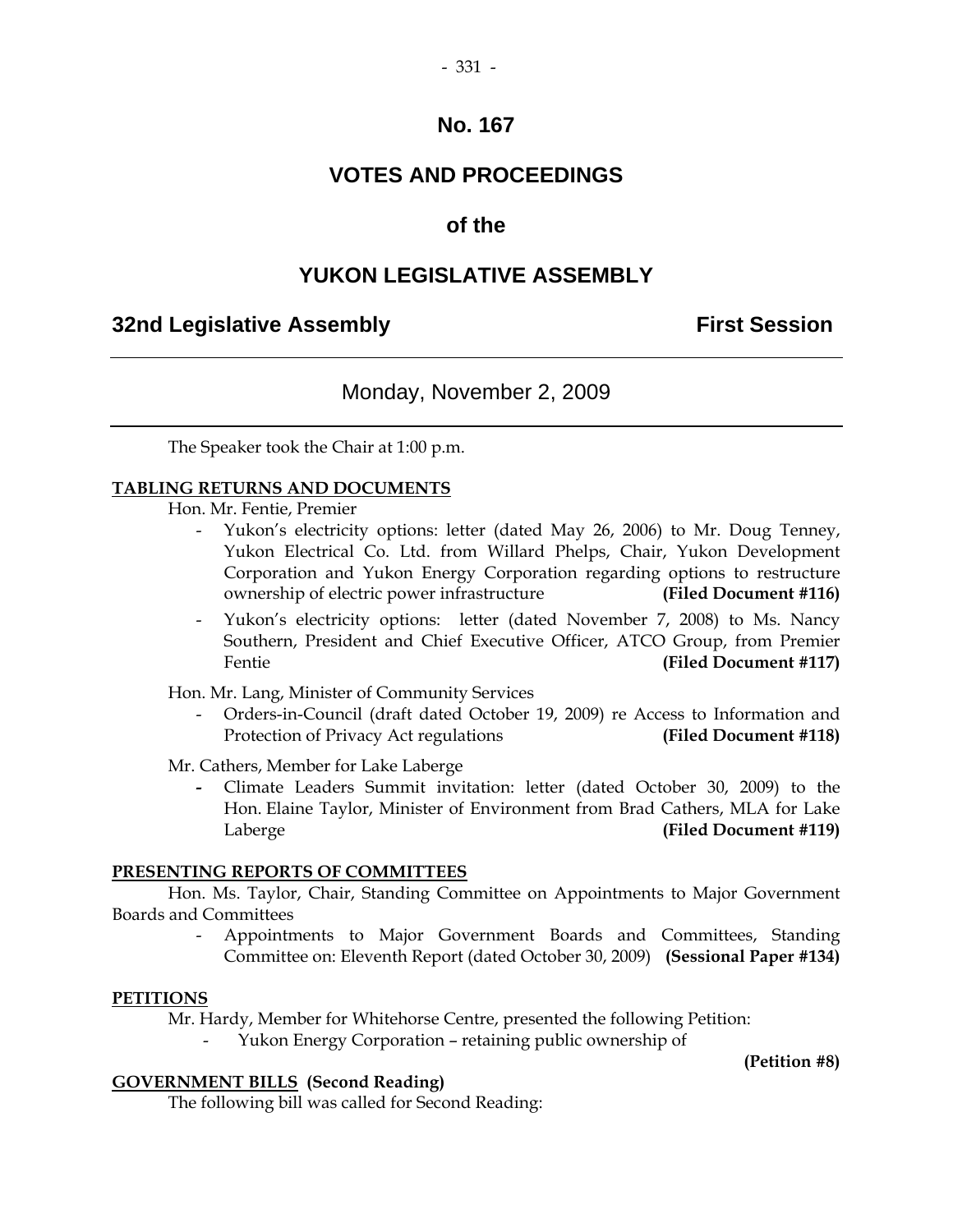### Bill #77 - Act to Amend the Public Health and Safety Act -Hon. Mr. Hart

 A debate arising on the motion for Second Reading of Bill #77, and the question being put, it was agreed to on the following recorded Division:

|        | YEA      |            |    |
|--------|----------|------------|----|
| Fentie | Horne    | Elias      |    |
| Taylor | Edzerza  | Fairclough |    |
| Hart   | Nordick  | Hardy      | 16 |
| Kenyon | Mitchell | Cardiff    |    |
| Rouble | McRobb   | Cathers    |    |
| Lang   |          |            |    |
|        | NAY      |            |    |

 $\Omega$ 

 Bill #77, entitled Act to Amend the Public Health and Safety Act, was accordingly, referred to Committee of the Whole.

#### **COMMITTEE OF THE WHOLE**

According to Order, the Assembly resolved into Committee of the Whole.

The following bill was reported without amendment:

 Bill #77 - Act to Amend the Public Health and Safety Act -Hon. Mr. Hart

The report of the Chair was adopted.

### **UNANIMOUS CONSENT TO PROCEED WITH THIRD READING OF BILL #77**

 The Hon. Ms. Taylor, Government House Leader, pursuant to Standing Order 14.3, requested the unanimous consent of the House to proceed with Third Reading of Bill #77, entitled Act to Amend the Public Health and Safety Act. Unanimous consent was granted.

### **GOVERNMENT BILLS (Third Reading)**

The following bill was called for Third Reading:

 Bill #77 - Act to Amend the Public Health and Safety Act -Hon. Mr. Hart

 The question being put on the motion for Third Reading of Bill #77, it was agreed to on the following recorded Division:

 $Y<sub>TE</sub>$ 

|        | I EA     |            |    |
|--------|----------|------------|----|
| Fentie | Lang     | Elias      |    |
| Taylor | Horne    | Fairclough |    |
| Hart   | Edzerza  | Cardiff    | 14 |
| Kenyon | Nordick  | Cathers    |    |
| Rouble | Mitchell |            |    |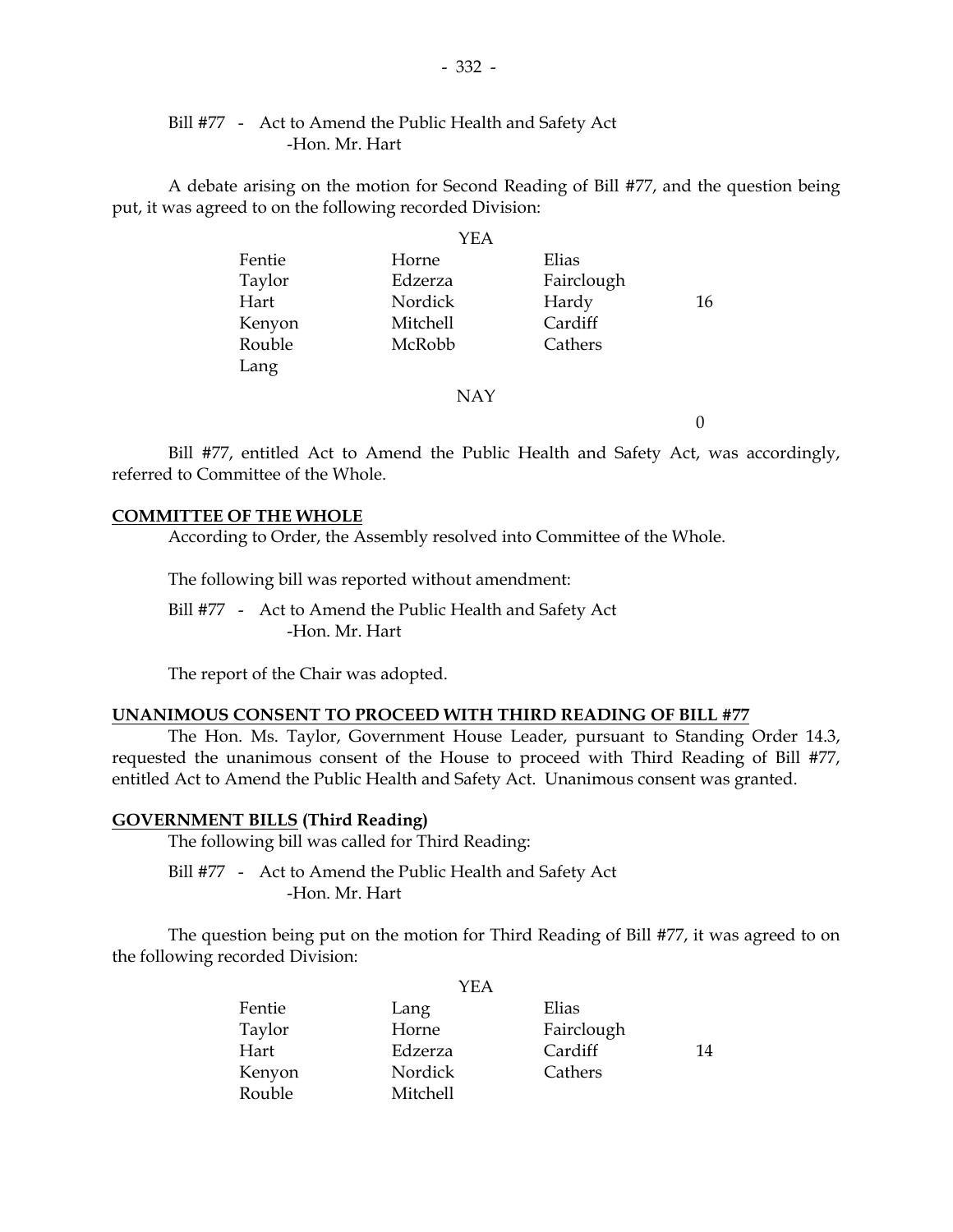#### NAY

 $\overline{0}$ 

 Bill #77, entitled Act to Amend the Public Health and Safety Act, accordingly, passed the House.

### **GOVERNMENT BILLS (Second Reading)**

The following bill was read a second time and referred to Committee of the Whole:

 Bill #16 - Fourth Appropriation Act, 2008-09 -Hon. Mr. Fentie

### **COMMITTEE OF THE WHOLE**

According to Order, the Assembly resolved into Committee of the Whole.

The following bill was reported without amendment:

 Bill #16 - Fourth Appropriation Act, 2008-09 -Hon. Mr. Fentie

The report of the Chair was adopted.

### **UNANIMOUS CONSENT TO PROCEED WITH THIRD READING OF BILL #16**

 The Hon. Ms. Taylor, Government House Leader, pursuant to Standing Order 14.3, requested the unanimous consent of the House to proceed with Third Reading of Bill #16, entitled Fourth Appropriation Act, 2008-09. Unanimous consent was granted.

### **GOVERNMENT BILLS (Third Reading)**

The following bill was read a third time and passed:

 Bill #16 - Fourth Appropriation Act, 2008-09 -Hon. Mr. Fentie

### **GOVERNMENT BILLS (Second Reading)**

The following bill was called for Second Reading:

 Bill #17 - Second Appropriation Act, 2009-10 -Hon. Mr. Fentie

 A debate arising on the motion for Second Reading of Bill #17, entitled Second Appropriation Act, 2009-10, it was moved by the Hon. Mr. Fentie, Premier:

THAT the debate be now adjourned.

 The question being put on the motion, it was agreed to, and debate on Second Reading of Bill #17 was accordingly adjourned.

The Assembly adjourned at 5:26 p.m. until 1:00 p.m., Tuesday, November 3, 2009.

 $\overline{\phantom{a}}$  , and the set of the set of the set of the set of the set of the set of the set of the set of the set of the set of the set of the set of the set of the set of the set of the set of the set of the set of the s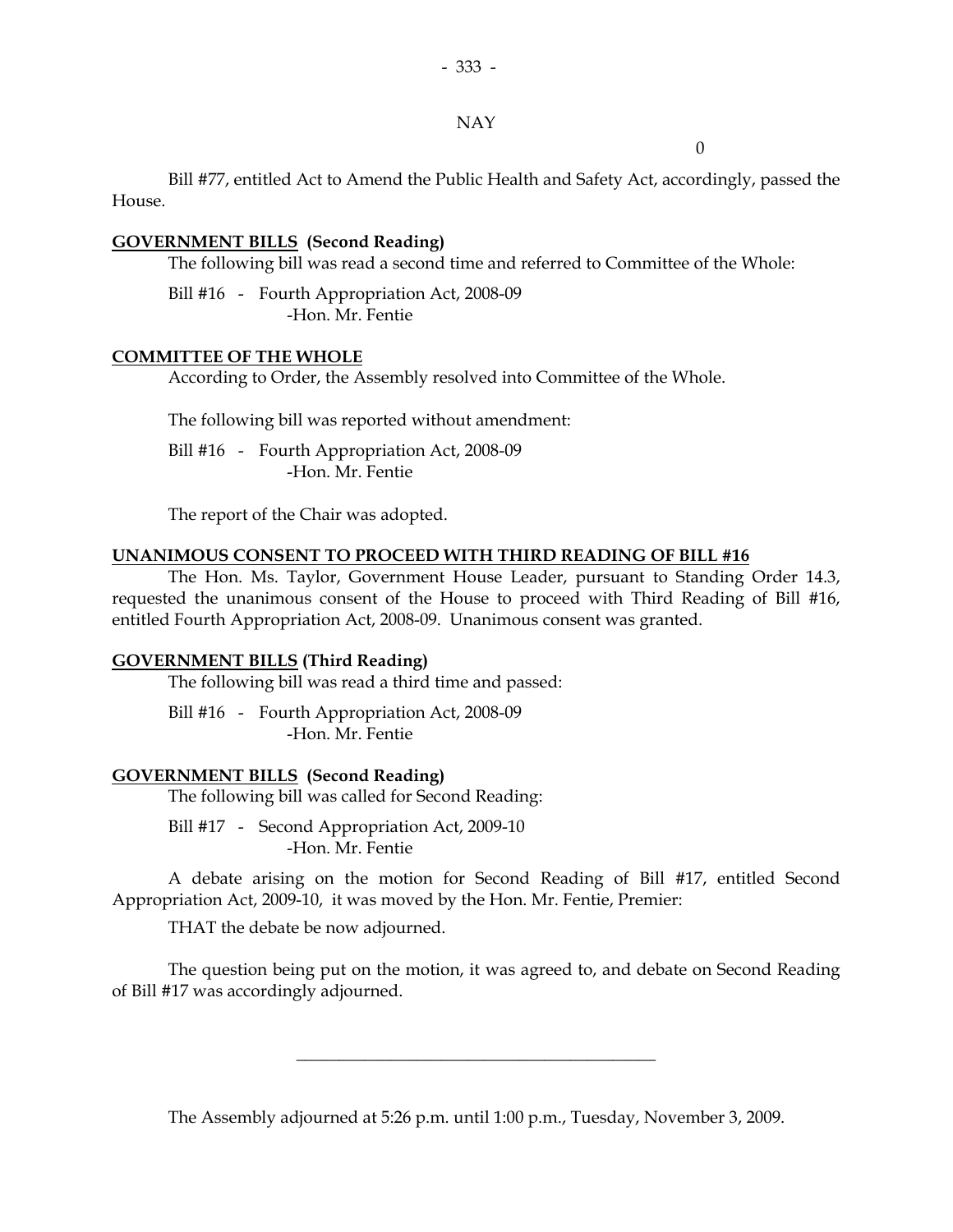### **VOTES AND PROCEEDINGS**

### **of the**

### **YUKON LEGISLATIVE ASSEMBLY**

### **32nd Legislative Assembly First Session**

### Tuesday, November 3, 2009

The Speaker took the Chair at 1:00 p.m.

## **PETITIONS**

#### **Report of the Clerk**

The Clerk reported on Petition #8 as follows:

"Mr. Speaker and Honourable Members of the Assembly:

 I have had the honour to review a petition, being Petition #8 of the First Session of the 32nd Legislative Assembly, as presented by the Member for Whitehorse Centre on November 2, 2009.

 This petition meets the requirements as to form of the Standing Orders of the Yukon Legislative Assembly.

> Floyd McCormick, Clerk Yukon Legislative Assembly"

#### **INTRODUCTION OF BILLS**

 Bill #110 - Yukon Energy Corporation Protection Act -Mr. McRobb

#### **NOTICE OF OPPOSITION PRIVATE MEMBERS' BUSINESS**

 Pursuant to Standing Order 14.2(3), Mr. Cardiff, Third Party House Leader, identified Motion #852 as being the item to be called during Opposition Private Members' Business on Wednesday, November 4, 2009.

 Pursuant to Standing Order 14.2(3), Mr. McRobb, Official Opposition House Leader, identified Bill #110 as being the item to be called during Opposition Private Members' Business on Wednesday, November 4, 2009.

#### **ASSENT TO BILLS**

 The Assembly received the Commissioner, the Hon. Geraldine Van Bibber, in her capacity as Lieutenant-Governor, to give Assent to certain bills passed by the House.

The Commissioner, having entered the Chamber, took her seat in the Speaker's chair.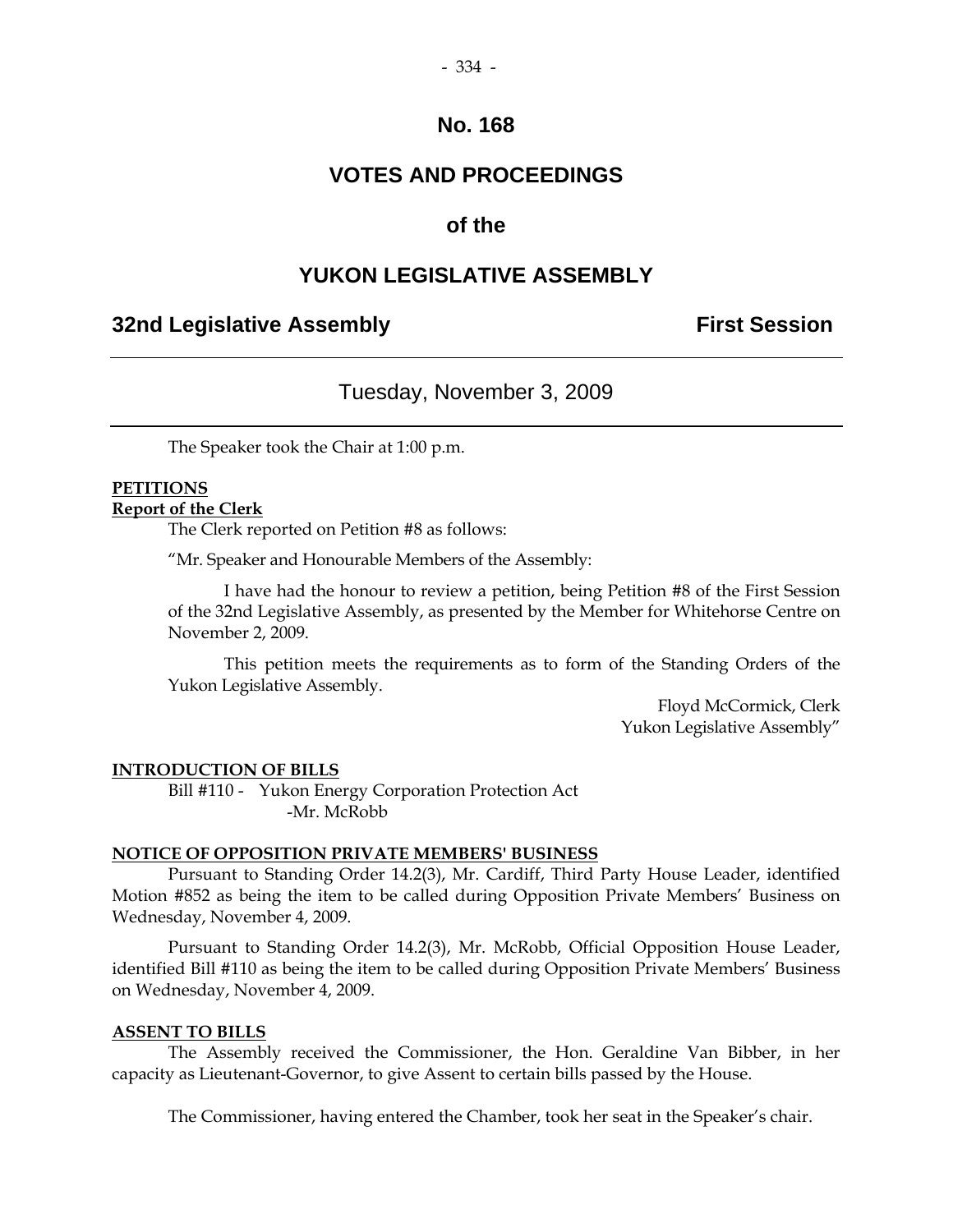The Speaker, the Hon. Ted Staffen, addressed the Commissioner:

"Madam Commissioner, the Assembly has, at its present Session, passed certain bills to which, in the name and on behalf of the Assembly, I respectfully request your Assent."

 The Clerk of the Assembly, Floyd McCormick, then read the titles of the bills which had been passed as follows:

Act to Amend the Public Health and Safety Act

Fourth Appropriation Act, 2008-09

The Commissioner assented to the bills:

"I hereby assent to the bills as enumerated by the Clerk."

#### **UNANIMOUS CONSENT TO DEBATE MOTION #857**

 The Hon. Ms. Taylor, Government House Leader, requested and received, the unanimous consent of the House to call Motion #857 for debate.

#### **GOVERNMENT MOTIONS**

Moved by the Hon. Ms. Taylor, Government House Leader:

 THAT the membership of the Standing Committee on Public Accounts as established by Motion #8 of the First Session of the 32nd Legislative Assembly be amended by rescinding the appointment of John Edzerza and appointing Steve Cardiff to the Committee. **(Motion #857)**

 A debate arising on the motion and the question being put, it was agreed to on the following recorded Division:

|        | YEA      |            |    |
|--------|----------|------------|----|
| Fentie | Lang     | McRobb     |    |
| Taylor | Horne    | Elias      |    |
| Hart   | Edzerza  | Inverarity | 14 |
| Kenyon | Nordick  | Cardiff    |    |
| Rouble | Mitchell |            |    |
|        |          |            |    |

#### NAY

0

#### **GOVERNMENT BILLS (Second Reading)**

The following bill was called for Second Reading:

Bill #17 - Second Appropriation Act, 2009-10 -Hon. Mr. Fentie

 The debate continuing (from November 2, 2009), on the motion for Second Reading of Bill #17, entitled Second Appropriation Act, 2009-10, it was moved by the Hon. Mr. Lang, Minister of Energy, Mines and Resources:

THAT, due to the Olympic torch about to arrive, the debate be now adjourned.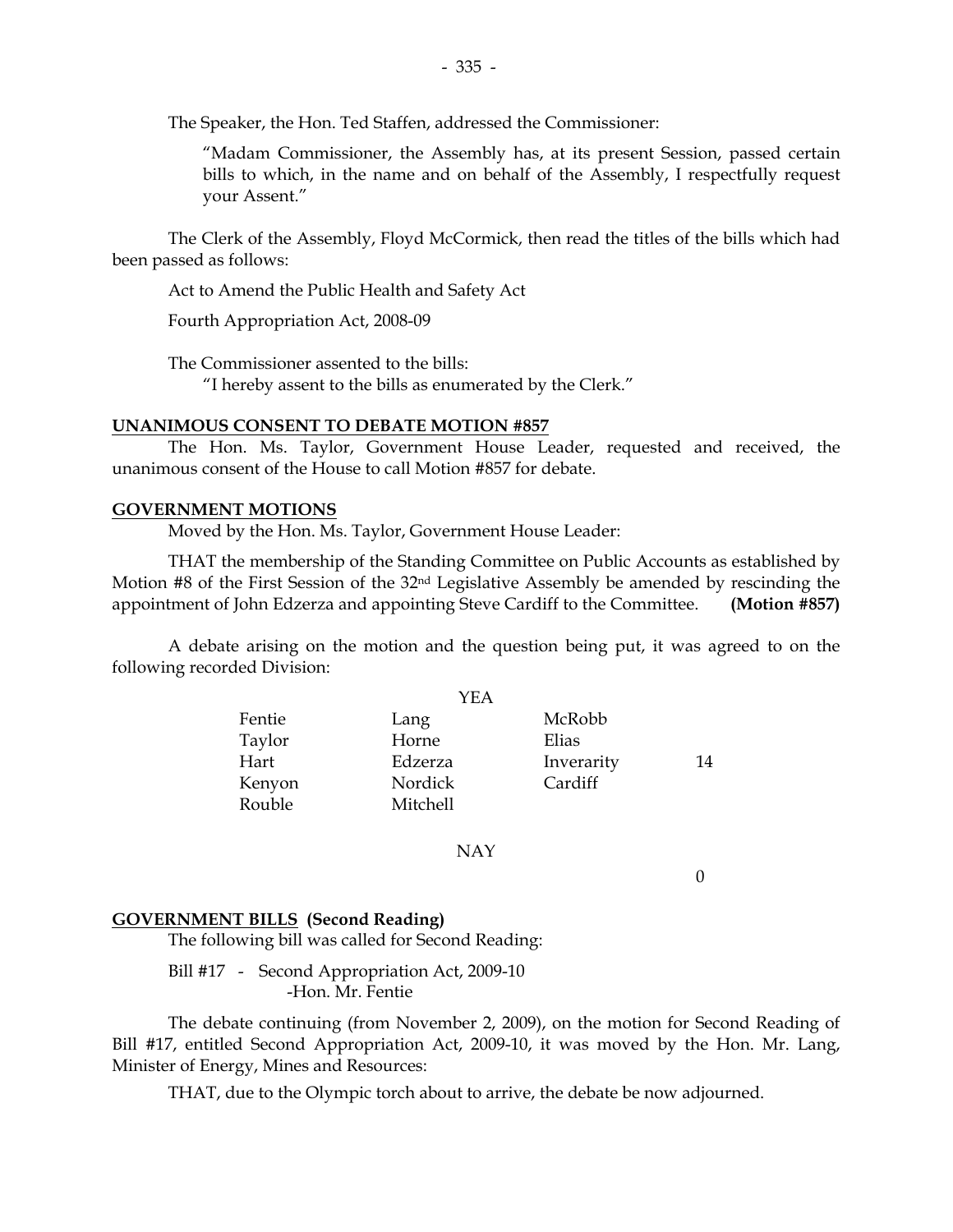The question being put on the motion, it was agreed to, and debate on Second Reading of Bill #17 was accordingly adjourned.

The Assembly adjourned at 5:10 p.m. until 1:00 p.m., Wednesday, November 4, 2009.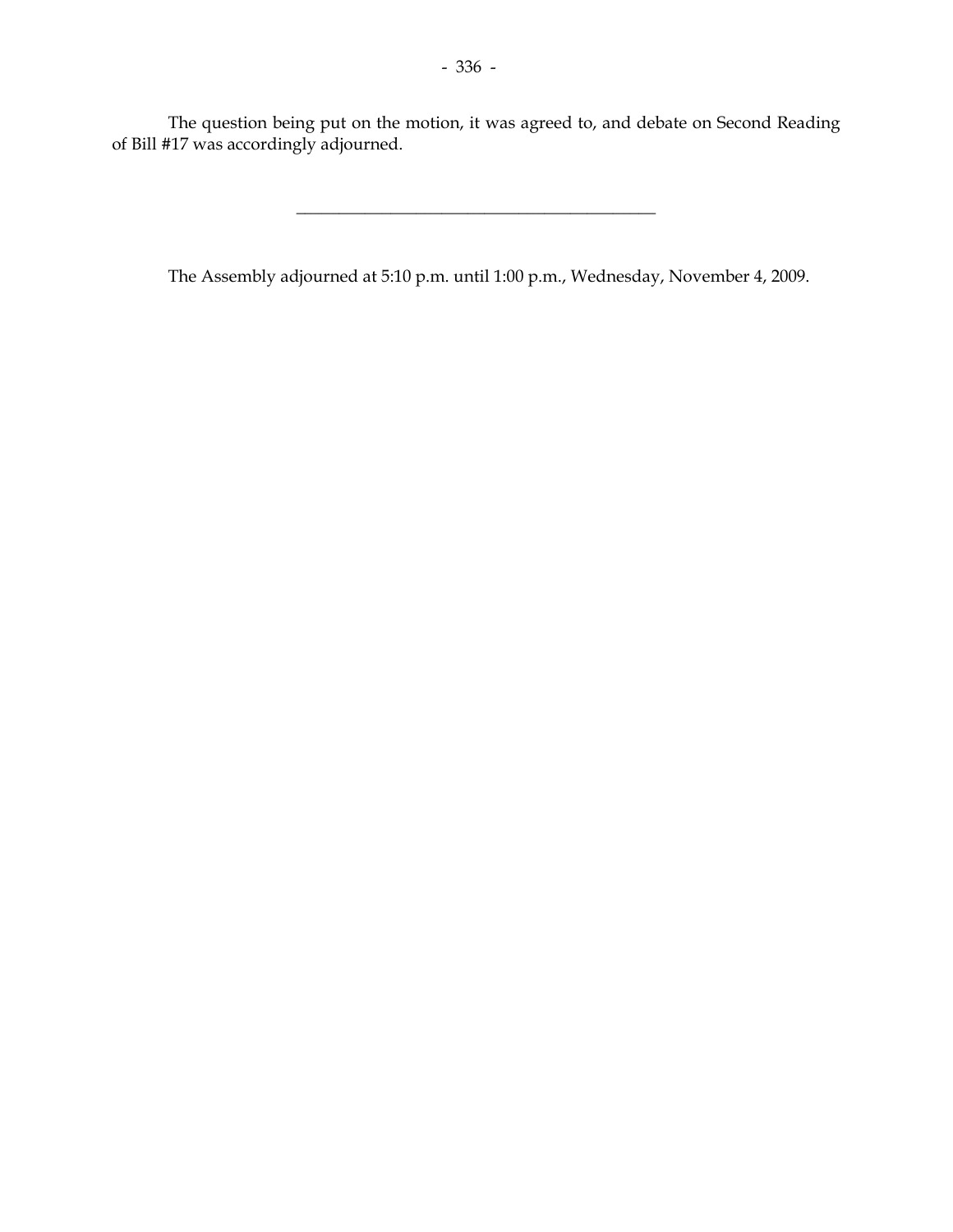## **VOTES AND PROCEEDINGS**

### **of the**

## **YUKON LEGISLATIVE ASSEMBLY**

### **32nd Legislative Assembly First Session**

### Wednesday, November 4, 2009

The Speaker took the Chair at 1:00 p.m.

### **TABLING RETURNS AND DOCUMENTS**

Hon. Mr. Rouble, Minister responsible for the Public Service Commission

- Yukon Teachers Labour Relations Board 2008-2009 Annual Report

**(Sessional Paper #135)** 

- Yukon Public Service Labour Relations Board 2008-2009 Annual Report

**(Sessional Paper #136)** 

#### **PETITIONS**

 The Speaker, the Hon. Ted Staffen, informed the House of an oversight from the proceedings of Tuesday, November 3, 2009 in that the Chair should have informed the House that, based on the Clerk's report, Petition #8 is accordingly deemed to be read and received.

#### **MINISTERIAL STATEMENT**

Hon. Mr. Rouble, Minister responsible for the Public Service Commission

- Telework Policy for Yukon Government Employees

### **OPPOSITION PRIVATE MEMBERS' BUSINESS**

Moved by Mr. Hardy, Member for Whitehorse Centre:

THAT a Select Committee on Bill 108, Legislative Renewal Act, be established,

 THAT the membership of the Committee be comprised of equal representation from the Government caucus, the Official Opposition caucus and the Third Party caucus to be determined by the Premier, the Leader of the Official Opposition and the Leader of the Third Party,

 THAT the Committee conduct public consultations for the purpose of receiving the views and opinions of Yukon citizens and interested groups on the Act,

 THAT the Committee report to the House its findings and recommendations no later than the 2010 Fall Sitting of the Legislative Assembly,

 THAT the Government introduce in the House legislation no later than the 2010 Fall Sitting of the Legislative Assembly,

 THAT the Committee have the power to call for persons, papers and records and to sit during inter-sessional periods,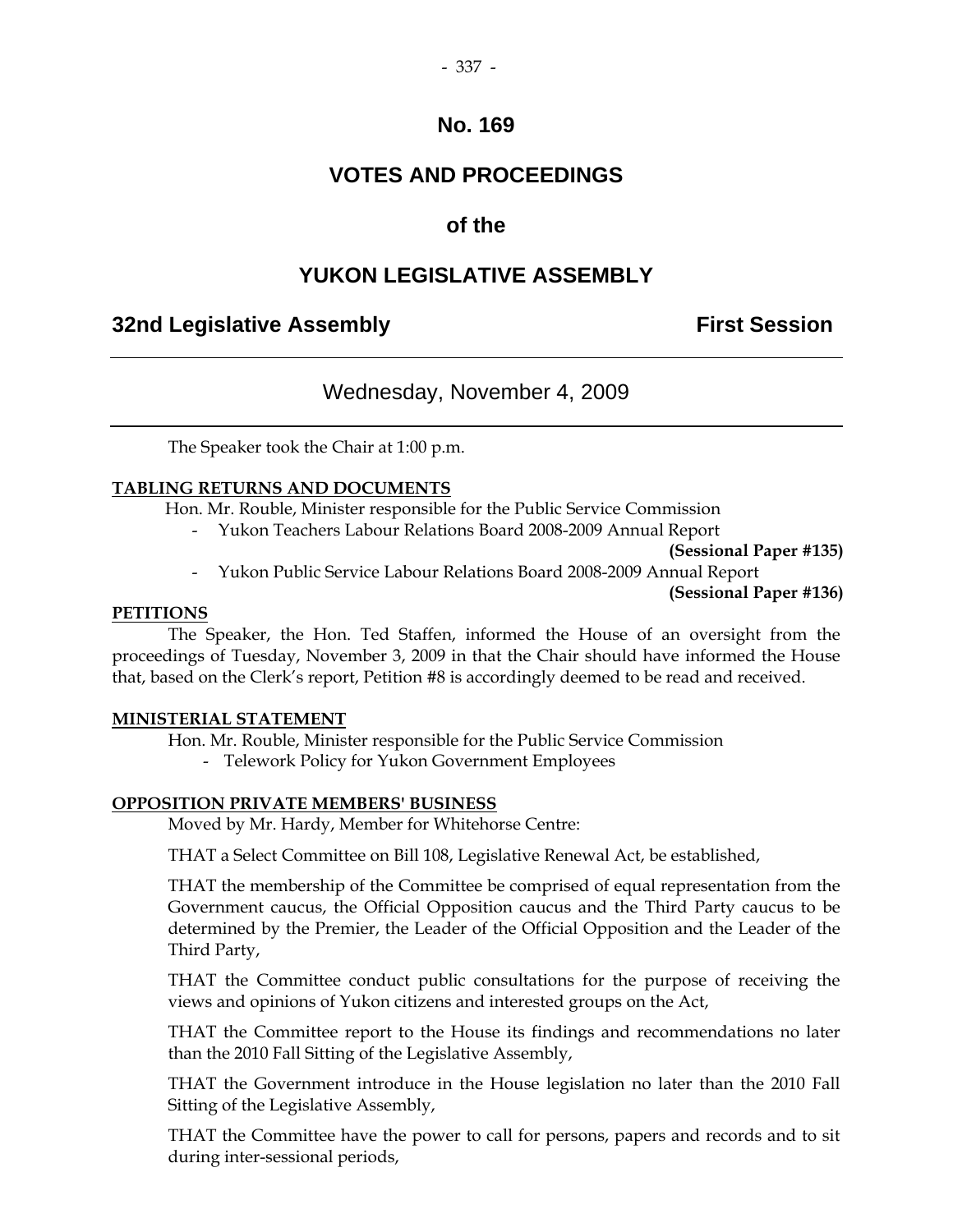THAT the Committee have the power to seek background information from experts and to be able to call and hear these experts as witnesses,

 THAT if the House is not sitting at such time as the Committee is prepared to present its report, the Committee transmit its report to all Members of the Legislative Assembly, and then, not more than one day later, release the report to the public; and

 THAT the Clerk of the Legislative Assembly be responsible for providing the necessary support services to the Committee. **(Motion #852)** 

 A debate arising on the motion, it was moved by the Hon. Mr. Kenyon, Minister of Economic Development, in amendment thereto:

 THAT Motion #852 be amended by deleting "2010" wherever it appears, and replacing it with "2011".

A debate arising on the amendment, and the question being put, it was agreed to.

 A debate arising on the motion as amended, and the question being put, it was agreed to on the following recorded Division:

|        | YEA      |            |    |
|--------|----------|------------|----|
| Fentie | Lang     | McRobb     |    |
| Hart   | Edzerza  | Inverarity | 10 |
| Kenyon | Mitchell | Hardy      |    |
| Rouble |          |            |    |
|        | NAY      |            |    |

 $\Omega$ 

#### **BILLS OTHER THAN GOVERNMENT BILLS**

The following bill was called for Second Reading:

 Bill #110 - Yukon Energy Corporation Protection Act -Mr. McRobb

 A debate arising on the motion for Second Reading of Bill #110, entitled Yukon Energy Corporation Protection Act, it was moved by the Hon. Mr. Fentie, Premier:

THAT the debate be now adjourned.

 The question being put on the motion, it was agreed to, and debate on Second Reading of Bill #110 was accordingly adjourned.

#### **GOVERNMENT BILLS**

The following bill was read a second time and referred to Committee of the Whole:

 Bill #78 - Act to Amend the Elections Act -Hon. Mr. Fentie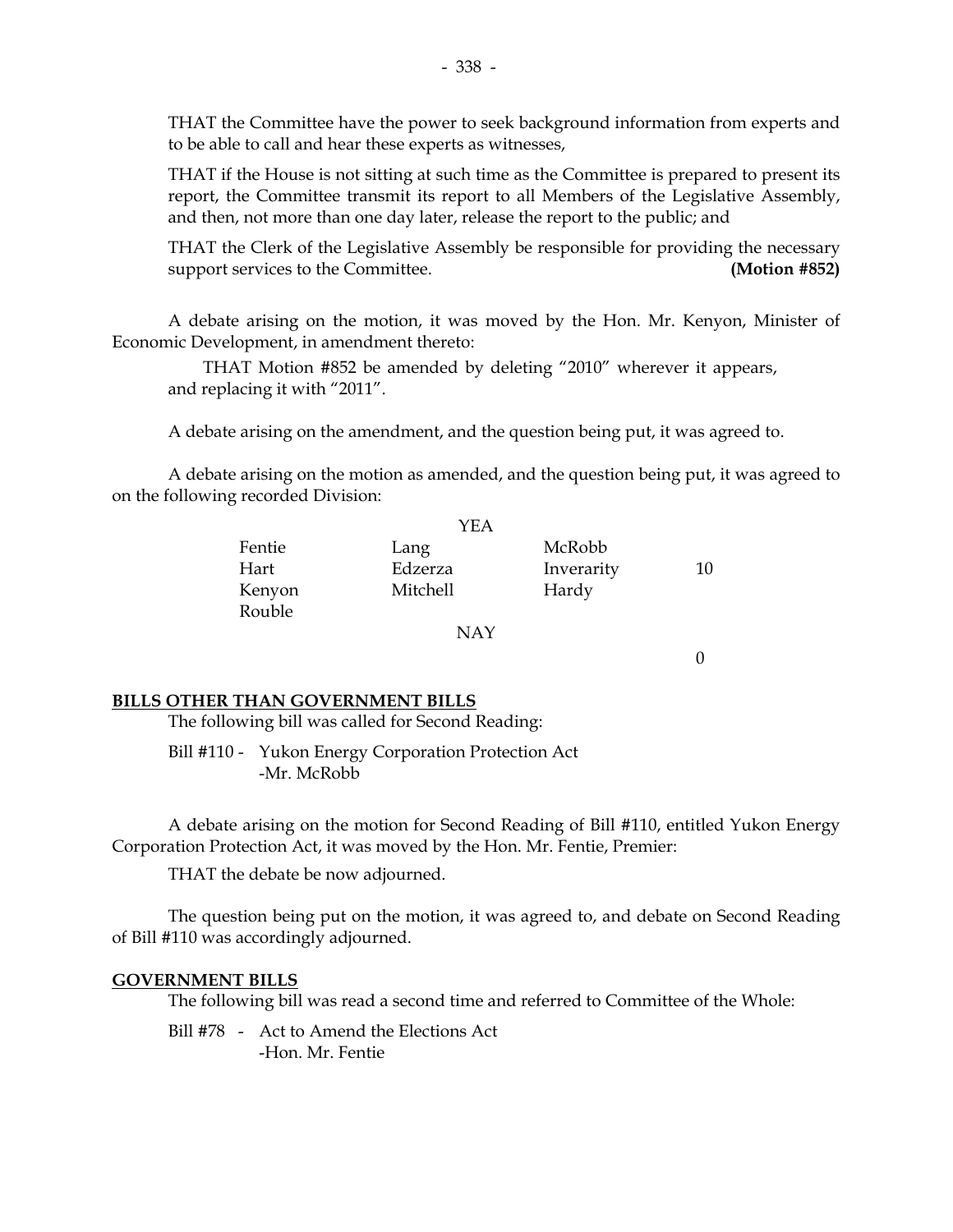The following Bill was called for Second Reading:

 Bill #80 - Act to Amend the Access to Information and Protection of Privacy Act and the Health Act -Hon. Mr. Hart

 A debate arising on the motion for Second Reading of Bill #80, entitled Act to Amend the Access to Information and Protection of Privacy Act and the Health Act, and the time reaching 5:30 p.m., while the Hon. Mr. Lang, Minister of Highways and Public Works, was speaking to it, the Speaker, pursuant to Standing Order 2(2), adjourned the House until 1:00 p.m. on Thursday, November 5, 2009, and debate on Second Reading was accordingly adjourned.

The Assembly adjourned at 5:30 p.m. until 1:00 p.m., Thursday, November 5, 2009.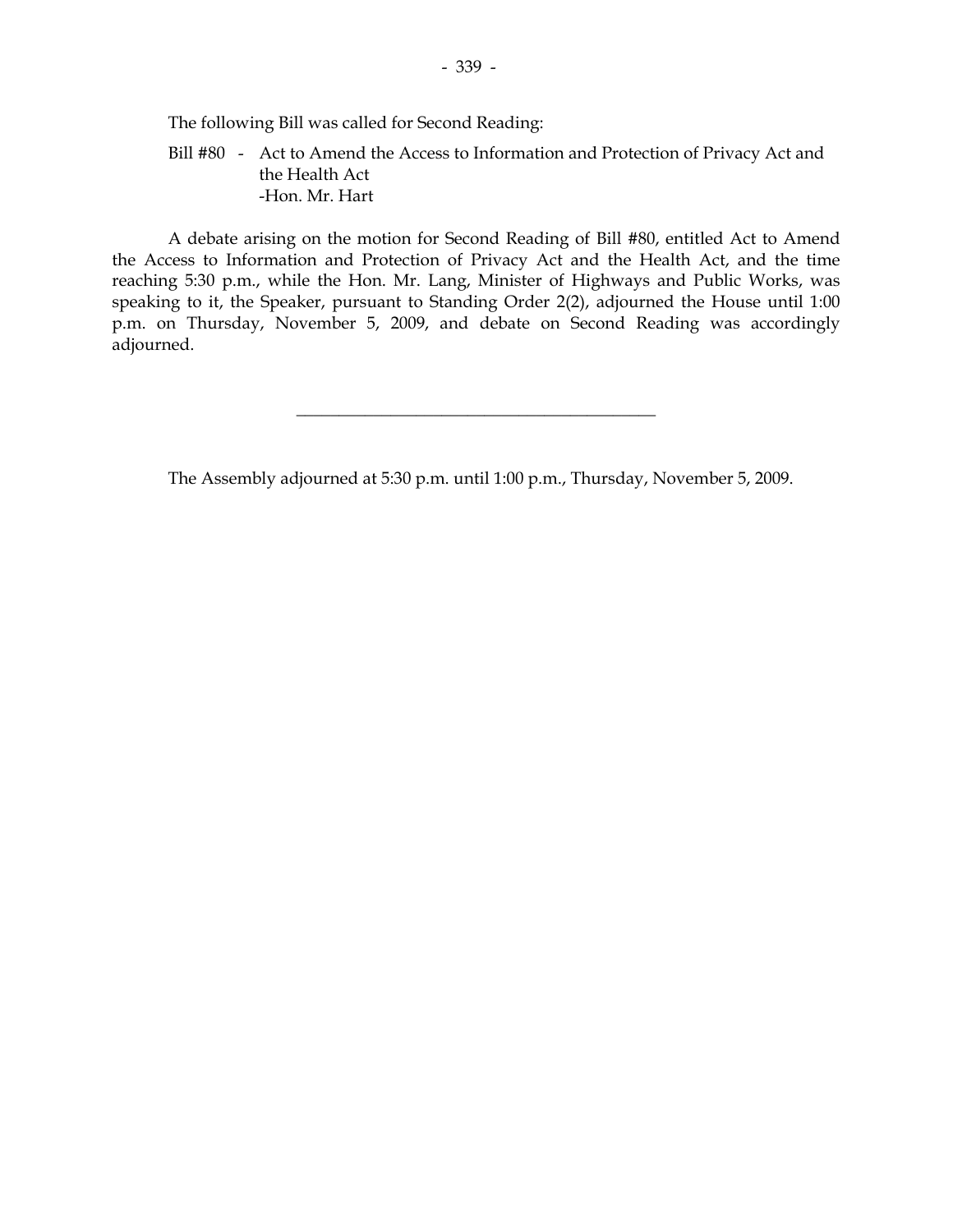#### - 340 -

### **No. 170**

### **VOTES AND PROCEEDINGS**

### **of the**

### **YUKON LEGISLATIVE ASSEMBLY**

### **32nd Legislative Assembly First Session**

### Thursday, November 5, 2009

The Speaker took the Chair at 1:00 p.m.

#### **TABLING RETURNS AND DOCUMENTS**

Hon. Mr. Lang, Minister of Community Services

- Yukon Solid Waste Action Plan **(Filed Document #120)** 

Hon. Mr. Fentie, Premier

- Yukon Development Corporation 2008 Annual Report and Audited Financial Statements **(Sessional Paper #137)**
- Yukon Energy Corporation 2008 Annual Report and Audited Financial Statements **(Sessional Paper #138)**

#### **SPEAKER'S RULING (Re: Question of Privilege Raised on October 29, 2009)**

"Prior to proceeding to Orders of the Day, the Chair will rule on a Question of Privilege raised last Thursday by the Leader of the Official Opposition. The Chair would like to thank the Leader of the Official Opposition for bringing this issue to the attention of the House and would also like to thank the Government House Leader and the Leader of the Third Party for their contributions last Thursday.

In raising the Question of Privilege, the Leader of the Official Opposition charged the Premier with contempt for allegedly deliberately misleading this House with a statement the Premier made during Oral Question Period on April 27 of this year.

Before ruling on the Question of Privilege, the Chair will address some procedural matters. Standing Order 7(4) says that the Speaker must rule on (a) where there appears, on the face of it, to be a case of breach of privilege, and (b) whether the matter has been raised at the earliest opportunity.

I shall deal with the second matter first. The Leader of the Official Opposition raised the Question of Privilege on the first day of the 2009 Fall Sitting. The statement made by the Premier occurred during the 2009 Spring Sitting. However, the Leader of the Official Opposition stated that information that allegedly impugns the Premier's statement only became public after the Spring Sitting had concluded. The Chair accepts the position of the Leader of the Official Opposition and agrees that last Thursday was his earliest opportunity to bring this issue to the attention of the House.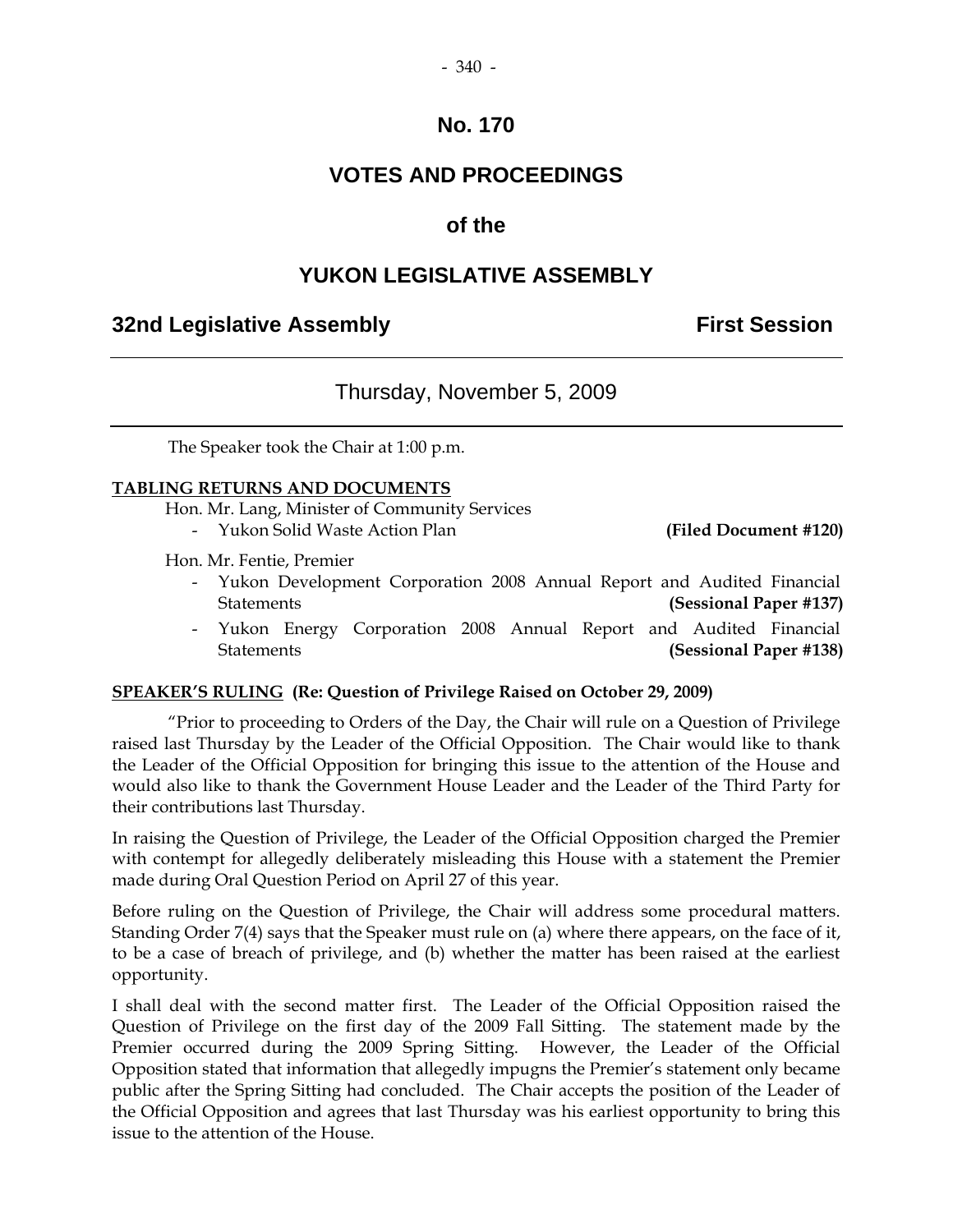I shall now address the issue of breach of privilege itself. In dealing with Questions of Privilege it is not the Chair's role to rule that a breach of privilege has or has not occurred. That is a matter for the House to decide. The question for the Chair is whether there appears, on the face of it, to be a breach of privilege. Should the Chair decide that is the case, the Leader of the Official Opposition will be invited to place before the House a motion that would address this issue. All other business before the House, with the exception of the Daily Routine, would be set aside until this issue is dealt with.

In order to rule on this Question of Privilege, the Chair must first consider the nature of contempt as an aspect of privilege. House of Commons Procedure and Practice, at page 52, defines contempt as 'any conduct which offends the authority or dignity of the House, even though no breach of any specific privilege may have been committed…'

The first question to be answered is whether the charge of misleading the House can be considered by the Chair as a matter of contempt. The answer appears clearly to be 'yes'.

The 23rd edition of Erskine May's Treatise on the Law, Privileges, Proceedings and Usage of Parliament*,* at page 132, says, 'The Commons may treat the making of a deliberately misleading statement as a contempt.'

The second question is whether the Premier's statement, in the context described by the Leader of the Official Opposition, amounts to a contempt of the House. The facts, as presented by the Leader of the Official Opposition, can be summarized as follows: On April 27, the Premier told the House, in response to a question from the Leader of the Third Party, 'No, we're not involved in any process to privatize any public corporation in the Yukon, whether it be energy, hospitals or whatever the case may be.'

According to the Leader of the Official Opposition, the Premier's statement has been contradicted by the former Chair of the Yukon Energy Corporation Board of Directors and the Member for Lake Laberge, who was the Minister of Energy, Mines and Resources at the time the Premier made the statement in question.

The Premier's statement has also, allegedly, been contradicted by the Premier's own officials and government officials who handle access to information requests. The Leader of the Official Opposition asserted that the Premier was aware that negotiations to privatize all or part of Yukon Energy Corporation were ongoing when he made his statement on April 27, and that the Premier was personally involved in the negotiations.

This evidence, according to the Leader of the Official Opposition, means that the Premier's statement in the House on April 27 was not only misleading, but deliberately misleading. As a result the Leader of the Official Opposition concluded that the Premier is guilty of a contempt against this House.

The Leader of the Official Opposition, other Members of this House, members of the general public and members of the press gallery are free to use whatever criteria they wish to assess these statements and to draw their own conclusions. However, in dealing with the issue of contempt the Chair must rely on the principles of parliamentary democracy, established rules of procedure, and relevant precedents.

David McGee, the former Clerk of the New Zealand House of Representatives, has, in his book, Parliamentary Practice in New Zealand, articulated a standard for establishing a prima facie case of contempt. Mr. McGee says, 'There are two ingredients to be established when it is alleged that a Member is in contempt on this ground: the statement must, in fact, have been misleading; and it must be established that the Member making this statement knew at the time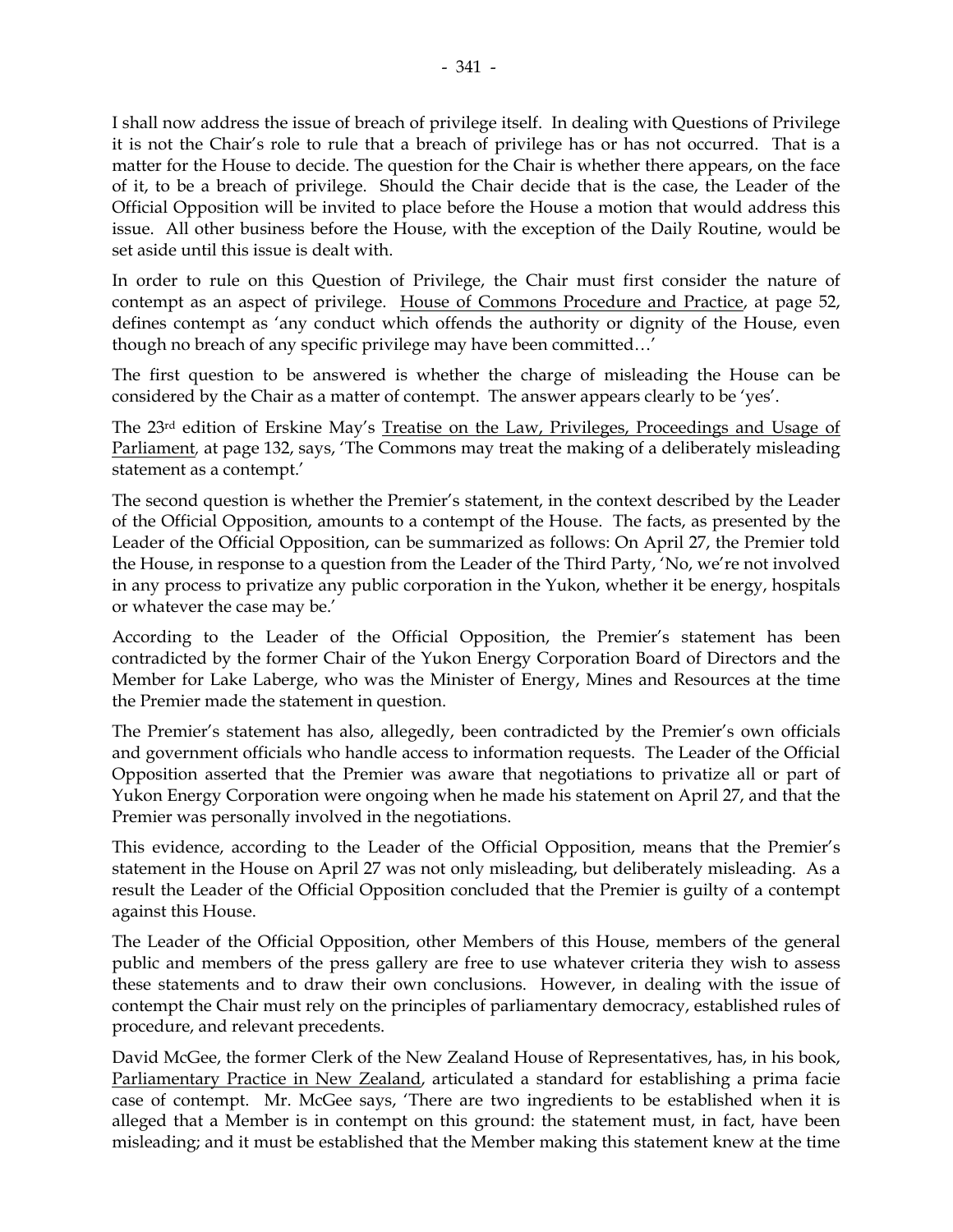the statement was made that it was incorrect and that, in making it, the Member intended to mislead the House.'

This standard has been cited in cases in the House of Commons of Canada, the Legislative Assembly of Alberta, and in other Canadian jurisdictions as well. It is also the standard I will follow in ruling on this matter of contempt.

McGee is not alone in focusing on the necessity of demonstrating intent. For example, in a 1987 ruling, Speaker Phillips of Manitoba said, 'A Member raising a matter of privilege which charges that another Member has misled the House, must support his or her charge with proof of intent.'

The Leader of the Official Opposition supplied evidence that he believes supports that assertion. However, the evidence offered by the Leader of the Official Opposition did not, in the Chair's view, establish a deliberate intention on the part of the Premier to mislead the House. The Chair appreciates that it is difficult to establish intent and notes that this difficulty has not been lost on other Canadian Speakers. Nonetheless, that is the standard to which the Chair must adhere.

Another factor to consider is the nature of the evidence offered by the Leader of the Official Opposition. As stated, he cited statements from a number of individuals that contradicted the statement the Premier made in the House in April. From the research conducted for this ruling it was found that in those instances where Speakers ruled that a prima facie contempt existed, the case against the Member accused of misleading the House was founded on contradictory statements — either oral or written — made by that Member. The assertions of others including elected Members — or documents supplied by others, were not enough.

Parliamentary authorities point to the importance of self-incrimination as the means of establishing intent in the cases of contempt. Joseph Maingot, on page 224 of his second edition of Parliamentary Privilege in Canada, says, 'An admission by a Member that he misled the House would constitute a matter of disorder, and an admission of deliberately misleading the House would constitute a breach of privilege or, more properly, contempt.'

The 23rd edition of Erskine May, at page 132, cites one example where an admission of deliberately misleading the House resulted in the finding of contempt against a Member. This was the infamous case from 1963 involving a British Cabinet Minister by the name of John Profumo. In this case, the Member delivered a prepared statement to the House of Commons, which he subsequently admitted was not true. Minister Profumo's admission was the basis of the successful contempt case against him.

Members are also aware that this House, like others, operates on the basis that all Members are honourable and are to be taken at their word. Annotation 494, in the 6<sup>th</sup> edition of Beauchesne's Parliamentary Rules and Forms of the House of Commons of Canada, says, 'It has been formally ruled by Speakers that statements by Members respecting themselves and particularly within their own knowledge must be accepted.'

In the House of Commons of Canada, for instance, it is accepted that if a Member denies having misled the House, the Speaker accepts the Member's assertion and the case is closed. Similarly, in the Quebec National Assembly the President has consistently ruled that in order to open the way to a Question of Privilege, a Member must overturn the presumption established in Standing Order 35(6), according to which a Member must be taken at his word. This presumption can be overturned only when a Member, in making some statement, deliberately misleads the Assembly and thereafter acknowledges having misled it, thus placing himself or herself in contempt of Parliament.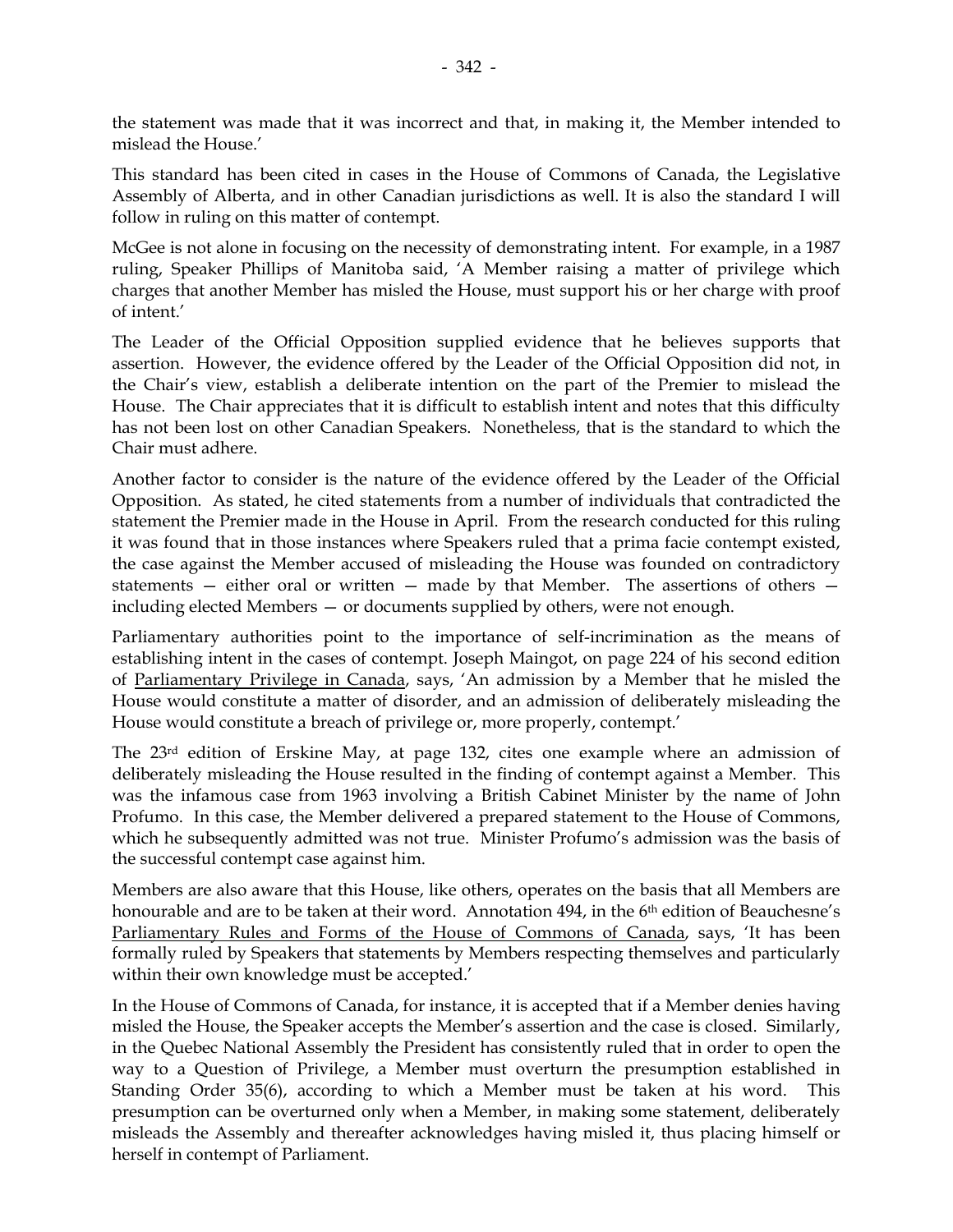In a ruling in 2002, Speaker Carr of the Legislative Assembly of Ontario spoke of the high threshold regarding charges of contempt. Speaker Carr said, 'The threshold for finding a prima facie case of contempt against a Member of the Legislature on the basis of deliberately misleading the House is … set quite high and is very uncommon. It must involve a proved finding of an overt attempt to intentionally mislead the Legislature. In the absence of an admission from the Member accused of the conduct, or of tangible confirmation of the conduct independently proved, a Speaker must assume that no honourable Members would engage in such behaviour or that, at most, inconsistent statements were the result of inadvertence or honest mistake.'

As I mentioned at the beginning of this ruling, the question for the Chair is whether there appears, on the face of it, to be a breach of privilege. Based on the standards established for the Canadian Legislative Assemblies and the precedents cited above, the Chair concludes that there is no prima facie contempt in this case.

Members — and others — may ask why the threshold for demonstrating a prima facie contempt is so high. The Legislative Assembly is primarily a forum for debate on bills and public policy. Members have different and sometimes conflicting perspectives on the issues that come before them. Members will table documents or offer other evidence that supports their point of view, or counters that of other Members. If the presentation of evidence that contradicts the statements of a Member could be taken as the basis of a contempt charge, the House might find itself devoting more and more time to that issue, rather than the bills and policies it is supposed to debate.

Perhaps more importantly, Members should also keep in mind that the powers of an Assembly to discipline its Members are substantial. A Member found in contempt of the House could be censured, suspended from the service of the Assembly for a specified period of time or expelled from the House. Furthermore, the exercise of the disciplinary powers is part of the Assembly's collective privilege to control its own proceedings; therefore such decisions are not subject to judicial review. For these reasons the Chair must exercise great caution before allowing a motion based on a Question of Privilege to be placed before the House.

To quote again from Beauchesne, there are times when the House has 'to accept two contradictory accounts of the same incident.' That, in the view of the Chair, is the situation faced by the House in this instance.

Standing Order 7(5) says, 'If the Speaker rules that there is no prima facie case of breach of privilege or that the matter has not been raised at the earliest opportunity, the matter is then closed.' However, this only means that it is closed as a matter of privilege. The Leader of the Official Opposition  $-$  or any other Member  $-$  may still bring this issue before the House. This could be done by raising a question during the Oral Question Period or by giving notice of a substantive motion, which could then be called for debate using the usual rules of procedure.

The Chair thanks all Members for their attention to this ruling. We will now proceed to Orders of the Day and Government Bills."

### **GOVERNMENT BILLS**

The following bill was called for Second Reading:

Bill #17 - Second Appropriation Act, 2009-10 -Hon. Mr. Fentie

 The debate continuing (from November 2 and November 3, 2009) on the motion for Second Reading of Bill #17, and the question being put, it was agreed to.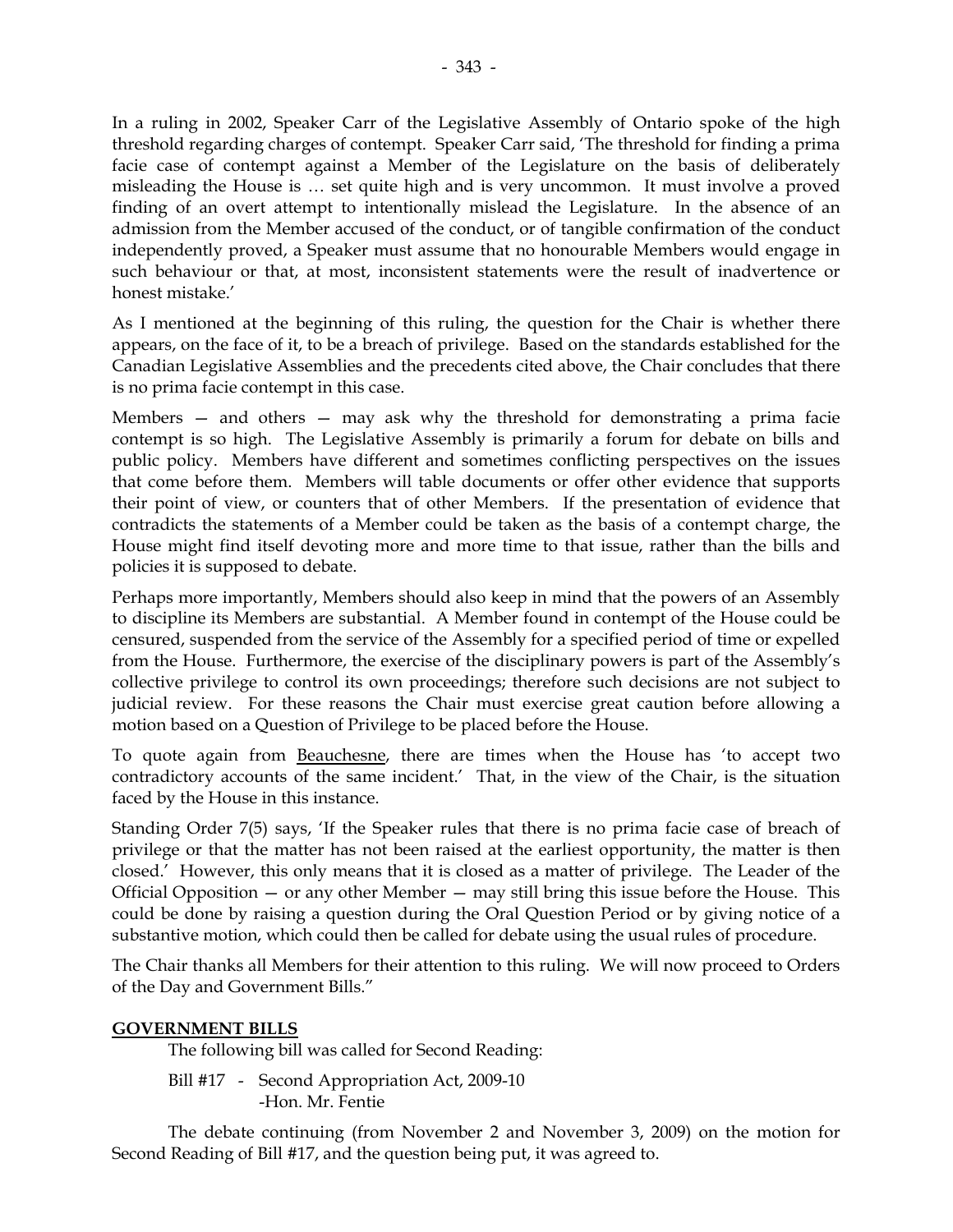Bill #17, entitled Second Appropriation Act, 2009-2010, was accordingly referred to Committee of the Whole.

The following Bill was called for Second Reading:

 Bill #80 - Act to Amend the Access to Information and Protection of Privacy Act and the Health Act -Hon. Mr. Lang

 The debate continuing (from November 4, 2009) on the motion for Second Reading of Bill #80, and the question being put, it was agreed to.

 Bill #80, entitled Act to Amend the Access to Information and Protection of Privacy Act and the Health Act, was accordingly referred to Committee of the Whole.

The following Bill was called for Second Reading:

 Bill #73 - Act to Amend the Registered Nurses Profession Act - Hon. Mr. Hart

 Debate having started on the motion for Second Reading of Bill #73, entitled Act to Amend the Registered Nurses Profession Act, it was moved by the Hon. Mr. Lang:

THAT debate be now adjourned.

The question being put, it was agreed to.

The Assembly adjourned at 5:22 p.m. until 1:00 p.m., Monday, November 9, 2009.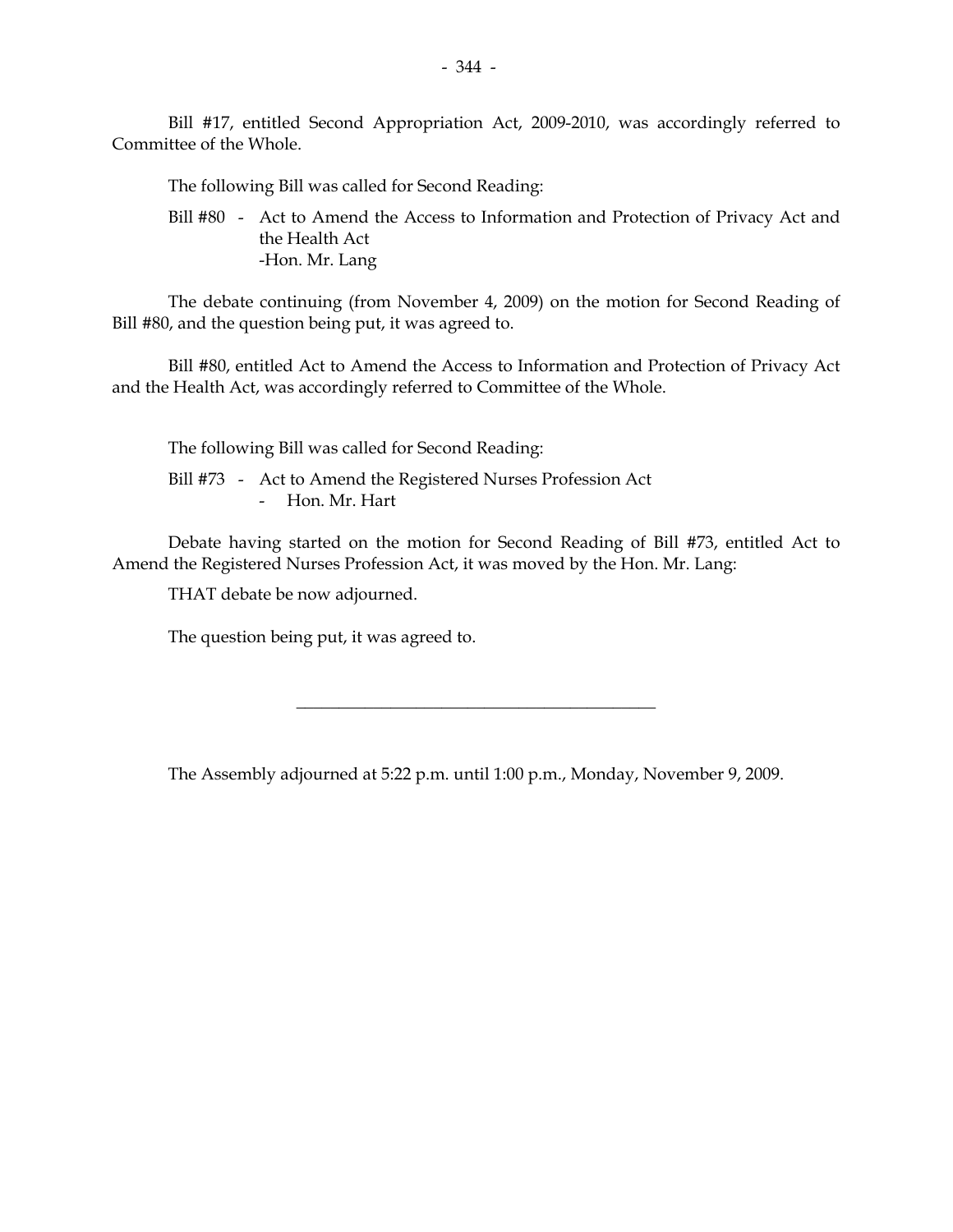### **VOTES AND PROCEEDINGS**

### **of the**

### **YUKON LEGISLATIVE ASSEMBLY**

### **32nd Legislative Assembly First Session**

### Monday, November 9, 2009

The Speaker took the Chair at 1:00 p.m.

### **SPEAKER'S STATEMENT (Re: Changes to the Order Paper – withdrawal of Motions)**

 Prior to proceeding with the Daily Routine, the Speaker made the following statement regarding changes made to the Order Paper.

 "Motion No. 863, standing in the name of the Member for Klondike, has been removed from the Order Paper as it is outdated."

#### **TRIBUTES**

#### **In remembrance of Robert Finlay Munroe**

 The Speaker, Hon. Ted Staffen, paid tribute on behalf of all Members to Robert Finlay Munroe , who passed away on October 17, 2009. Mr. Munroe served as Deputy Sergeant-at-Arms from 2000 to 2001. Condolences were extended to his family, including the Commissioner of Yukon, Hon. Geraldine Van Bibber, and friends.

#### **TABLING RETURNS AND DOCUMENTS**

Mr. McRobb, Member for Kluane

- ATCO Discussions: Timeline of meetings and conference calls for the period of November 2, 2008 to January 21, 2009 **(Filed Document #121)**
- Yukon Energy Corporation Protection Act, Bill #10: letters (dated October 1, 2009) from Gary McRobb, MLA Kluane to the Hon. Dennis Fentie, Minister responsible for the Yukon Energy Corporation, John Edzerza, MLA, McIntyre-Takhini, Todd Hardy, YEC Critic – NDP Caucus, and David Morrison, President, Yukon Energy Corporation **(Filed Document #122)**

### **GOVERNMENT BILLS**

The following bill was called for Second Reading:

 Bill #73 - Act to Amend the Registered Nurses Profession Act Hon. Mr. Hart

 The debate continuing (from November 5, 2009) on the motion for Second Reading of Bill #73, and the question being put, it was agreed to on the following recorded Division: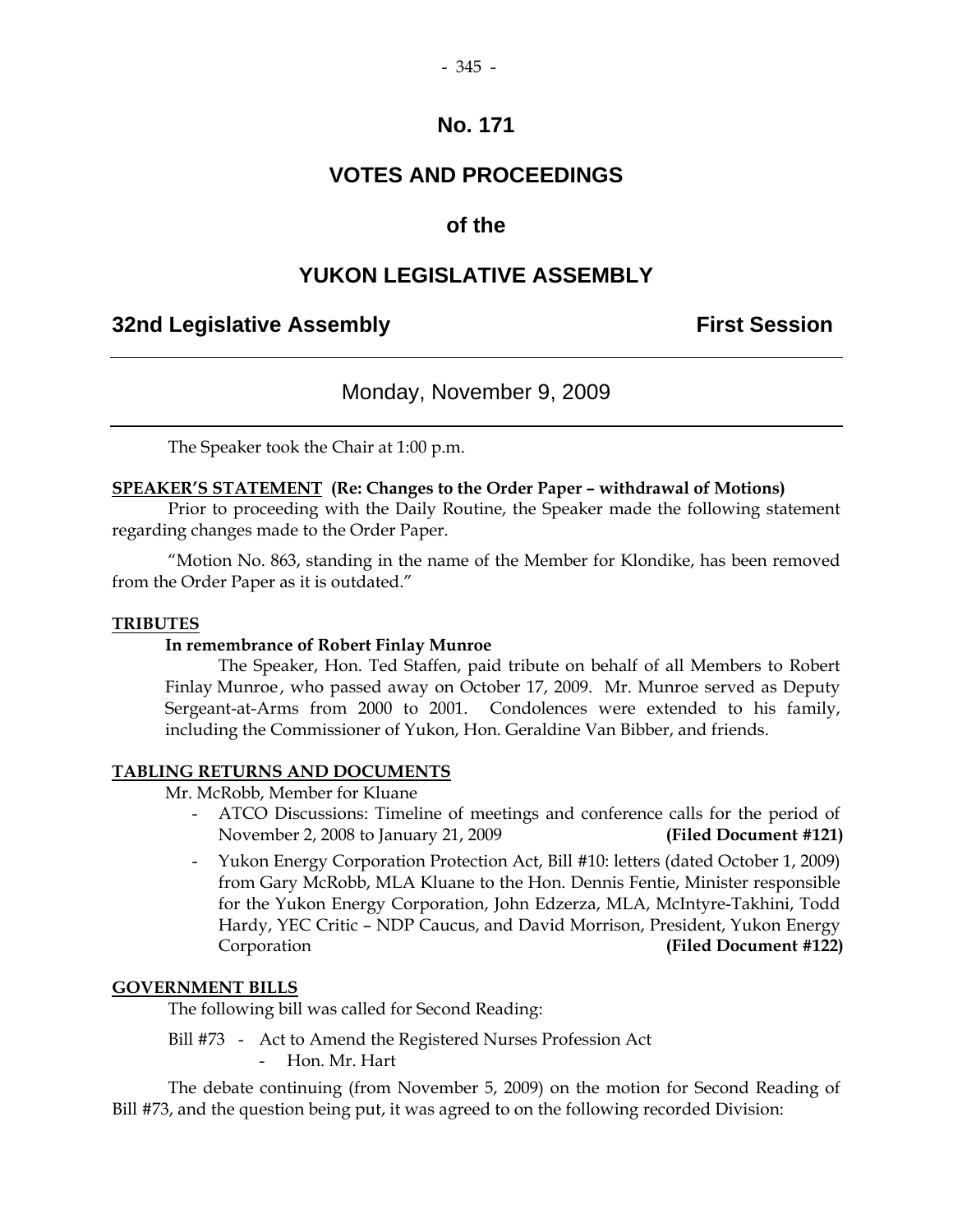|        | YEA        |            |    |
|--------|------------|------------|----|
| Fentie | Horne      | McRobb     |    |
| Taylor | Edzerza    | Inverarity |    |
| Hart   | Nordick    | Cardiff    | 13 |
| Rouble | Mitchell   | Cathers    |    |
| Lang   |            |            |    |
|        | <b>NAY</b> |            |    |

0

 Bill #73, entitled Act to Amend the Registered Nurses Profession Act, was accordingly referred to Committee of the Whole.

The following Bill was read a second time and was referred to Committee of the Whole:

 Bill #75 - Second Miscellaneous Statute Law Amendment Act, 2009 -Hon. Ms. Horne

The following Bill was called for Second Reading:

 Bill #76 - Act to Amend the Motor Vehicles Act - Hon. Mr. Lang

 A debate arising on the motion for Second Reading of Bill #76, and the question being put, it was agreed to on the following recorded Division:

|        | YEA      |            |    |
|--------|----------|------------|----|
| Fentie | Horne    | McRobb     |    |
| Taylor | Edzerza  | Inverarity |    |
| Hart   | Nordick  | Cardiff    | 13 |
| Rouble | Mitchell | Cathers    |    |
| Lang   |          |            |    |
|        | NAY      |            |    |

0

 Bill #76, entitled Act to Amend the Motor Vehicles Act, was accordingly referred to Committee of the Whole.

The following Bill was called for Second Reading:

 Bill #79 - Act to Amend the Medical Profession Act - Hon. Mr. Lang

 A debate arising on the motion for Second Reading of Bill #79, and the question being put, it was agreed to on the following recorded Division:

|        | YEA      |            |    |
|--------|----------|------------|----|
| Fentie | Horne    | McRobb     |    |
| Taylor | Edzerza  | Inverarity |    |
| Rouble | Nordick  | Cardiff    | 12 |
| Lang   | Mitchell | Cathers    |    |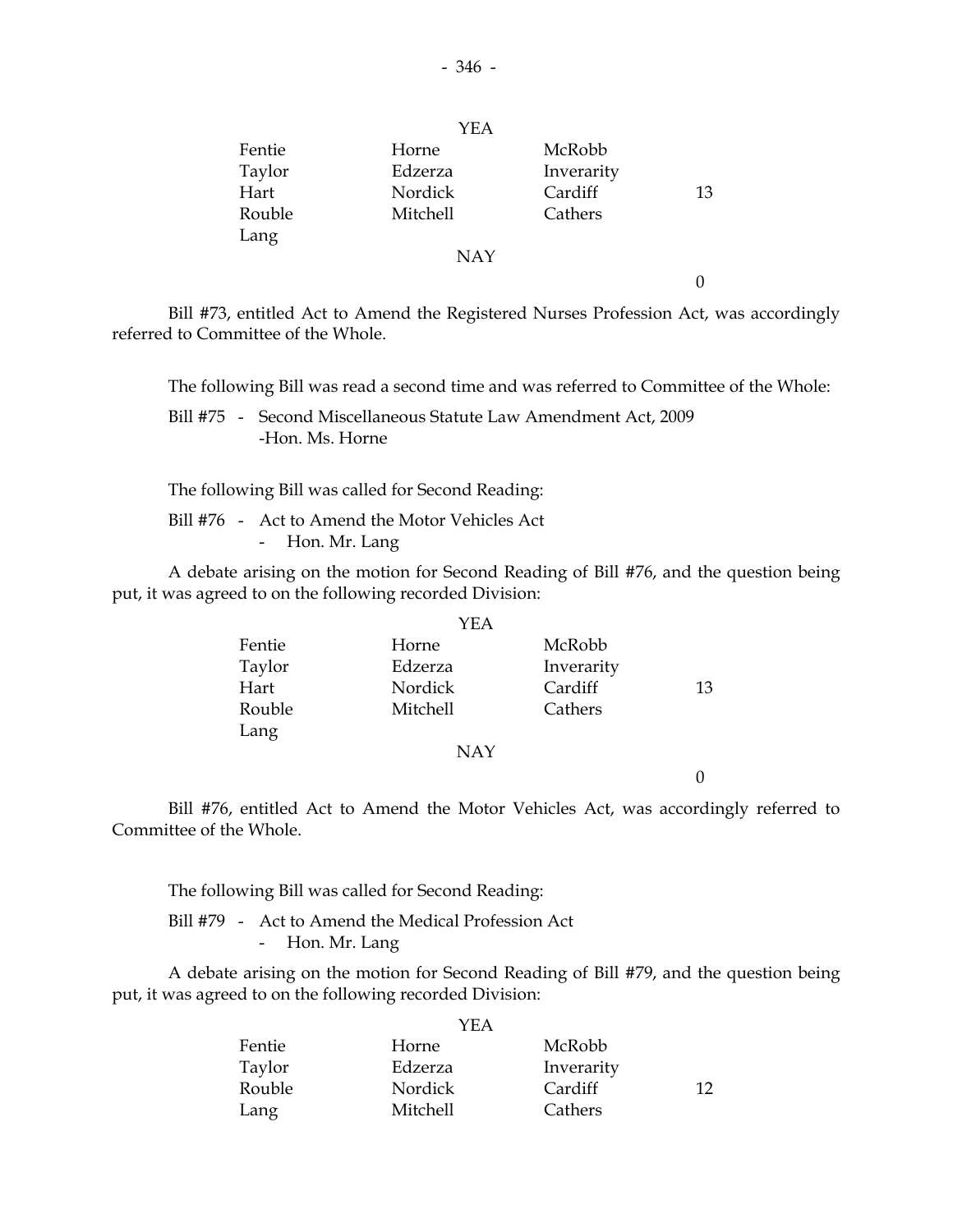### NAY

 $\overline{0}$ 

 Bill #79, entitled Act to Amend the Medical Profession Act, was accordingly referred to Committee of the Whole.

### **COMMITTEE OF THE WHOLE**

According to Order, the Assembly resolved into Committee of the Whole.

Progress was reported on the following bill:

Bill #17 - Second Appropriation Act, 2009-10 -Hon. Mr. Fentie

The report of the Chair was adopted.

The Assembly adjourned at 5:30 p.m. until 1:00 p.m., Tuesday, November 10, 2009.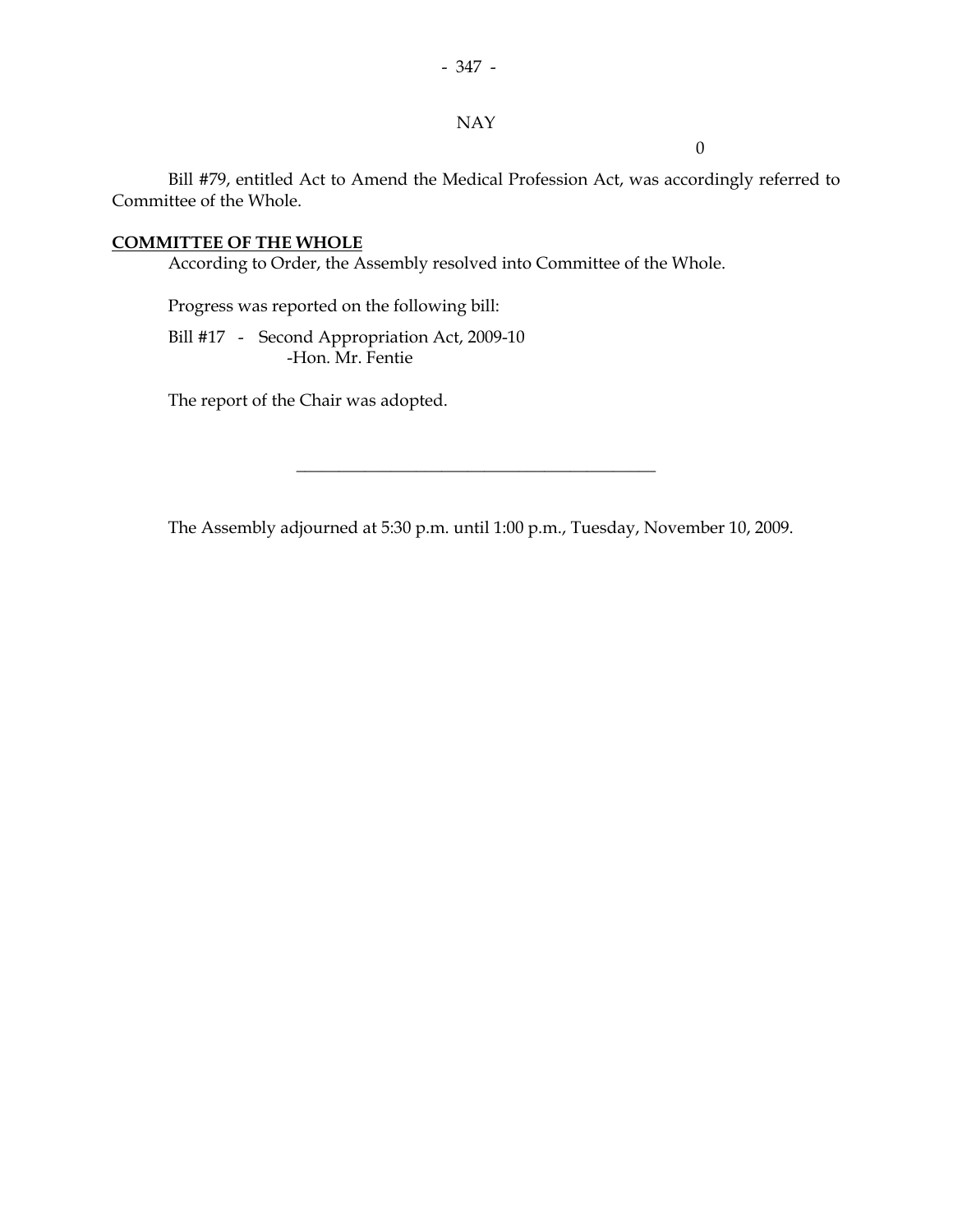### **VOTES AND PROCEEDINGS**

### **of the**

### **YUKON LEGISLATIVE ASSEMBLY**

### **32nd Legislative Assembly First Session**

## Tuesday, November 10, 2009

The Speaker took the Chair at 1:00 p.m.

#### **MOMENT OF SILENCE – In Recognition of Remembrance Day**

The Speaker and the House observed Remembrance Day as follows:

"Before the House proceeds to the Daily Routine, I'd ask Members to remain standing while we take a few moments to honour those who have served, and continue to serve, in Canada's Armed Forces. Wednesday, November 11, is Remembrance Day. Remembrance Day marks the end of Veterans' Week and it is a time for Yukoners and other Canadians to honour the men and women who have defended Canada during times of war, and have brought peace to troubled parts of the world. The freedoms we cherish, and that are all too often taken for granted, exist largely because of the sacrifices made by these brave individuals. 2009 marks the 90th anniversary of the first observance of Remembrance Day. It also marks the 70<sup>th</sup> anniversary of the outbreak of World War II, as well as the 65<sup>th</sup> anniversary of the D-Day invasion and the Battle of Normandy. At this time of year we wear poppies, we pause for two minutes of silent tribute and attend ceremonies to honour their memory. As this is the last sitting day before Remembrance Day, it is appropriate for Members to observe a moment of silence. I would ask, therefore, that everyone present reflect on the extraordinary sacrifices of those Canadians who have served, and continue to serve, in times of war, and turmoil. We will have a moment of silence, please."

#### **PETITIONS**

#### **Response to Petition #8**

 The Hon. Mr. Fentie, Premier, gave an oral response to Petition #8 (received by the House on November 4, 2009) with regard to retaining public ownership of the Yukon Energy Corporation.

#### **Presentation of a Petition to the House**

- Mr. Mitchell, Leader of the Official Opposition, presented the following Petition:
	- Minto Park in Dawson City **(Petition #9)**

#### **MINISTERIAL STATEMENT**

Hon. Mr. Rouble, Minister responsible for the Public Service Commission

- Leave for the Canadian Reserve Force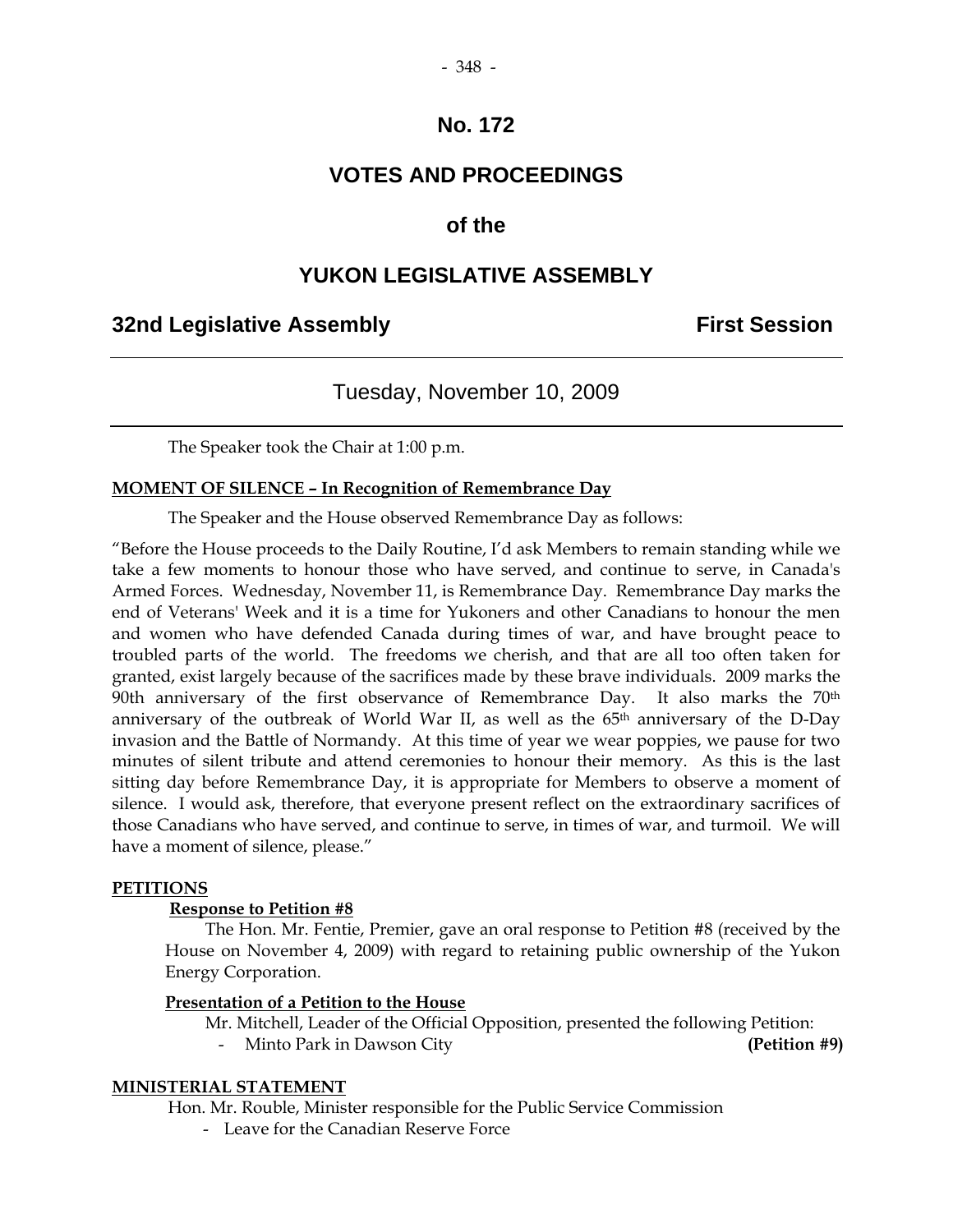### **COMMITTEE OF THE WHOLE**

According to Order, the Assembly resolved into Committee of the Whole.

Progress was reported on the following bill:

 Bill #17 - Second Appropriation Act, 2009-10 -Hon. Mr. Fentie

The report of the Chair was adopted.

The Assembly adjourned at 5:31 p.m. until 1:00 p.m., Thursday, November 12, 2009.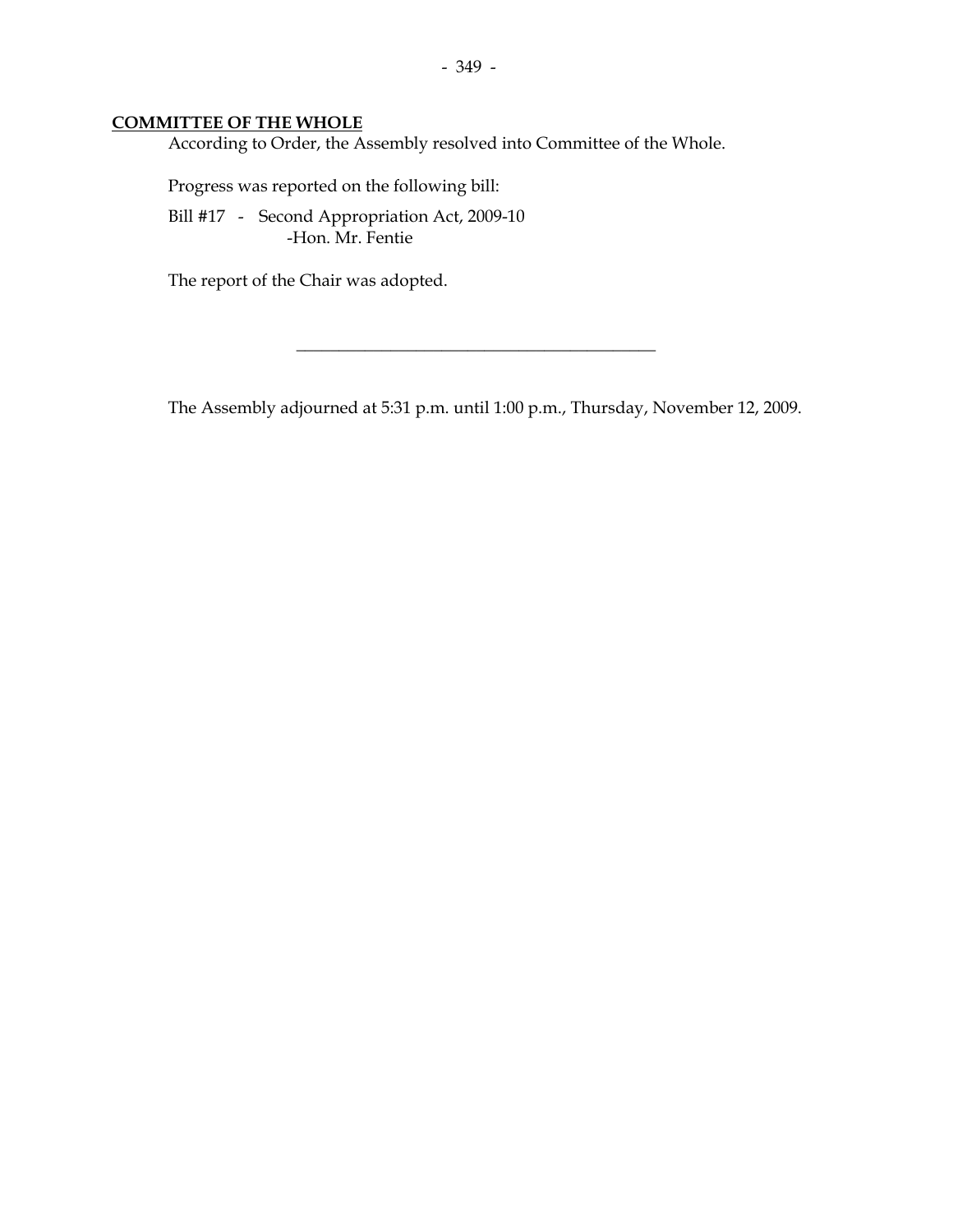### **VOTES AND PROCEEDINGS**

### **of the**

### **YUKON LEGISLATIVE ASSEMBLY**

### **32nd Legislative Assembly First Session**

### Thursday, November 12, 2009

The Speaker took the Chair at 1:00 p.m.

#### **TABLING RETURNS AND DOCUMENTS**

Mr. Hardy, Member for Whitehorse Centre

 - Public Accounts, Standing Committee on: quorum, letter (dated November 9, 2009) from Arthur Mitchell, Chair, PAC to Steve Cardiff, NDP representative, PAC **(Filed Document #123)** 

#### **PETITIONS**

#### **Report of the Clerk**

The Clerk reported on Petition #9 as follows:

"Mr. Speaker and Honourable Members of the Assembly:

 I have had the honour to review a petition, being Petition #9 of the First Session of the 32nd Legislative Assembly, as presented by the Leader of the Official Opposition on November 10, 2009.

 This petition meets the requirements as to form of the Standing Orders of the Yukon Legislative Assembly.

> Floyd McCormick, Clerk Yukon Legislative Assembly"

 The Speaker ruled that, accordingly, Petition #9 was deemed to have been read and received.

#### **UNANIMOUS CONSENT TO DEBATE MOTION #877**

 The Hon. Ms. Taylor, Government House Leader, requested and received, the unanimous consent of the House to call Motion #877 for debate.

#### **GOVERNMENT MOTIONS**

Moved by the Hon. Ms. Taylor, Government House Leader:

 THAT, not withstanding any other Standing Order, the first item of business under Orders of the Day on November 18, 2009, shall be Motion #850 standing in the name of the Member for Mount Lorne. **(Motion #877)**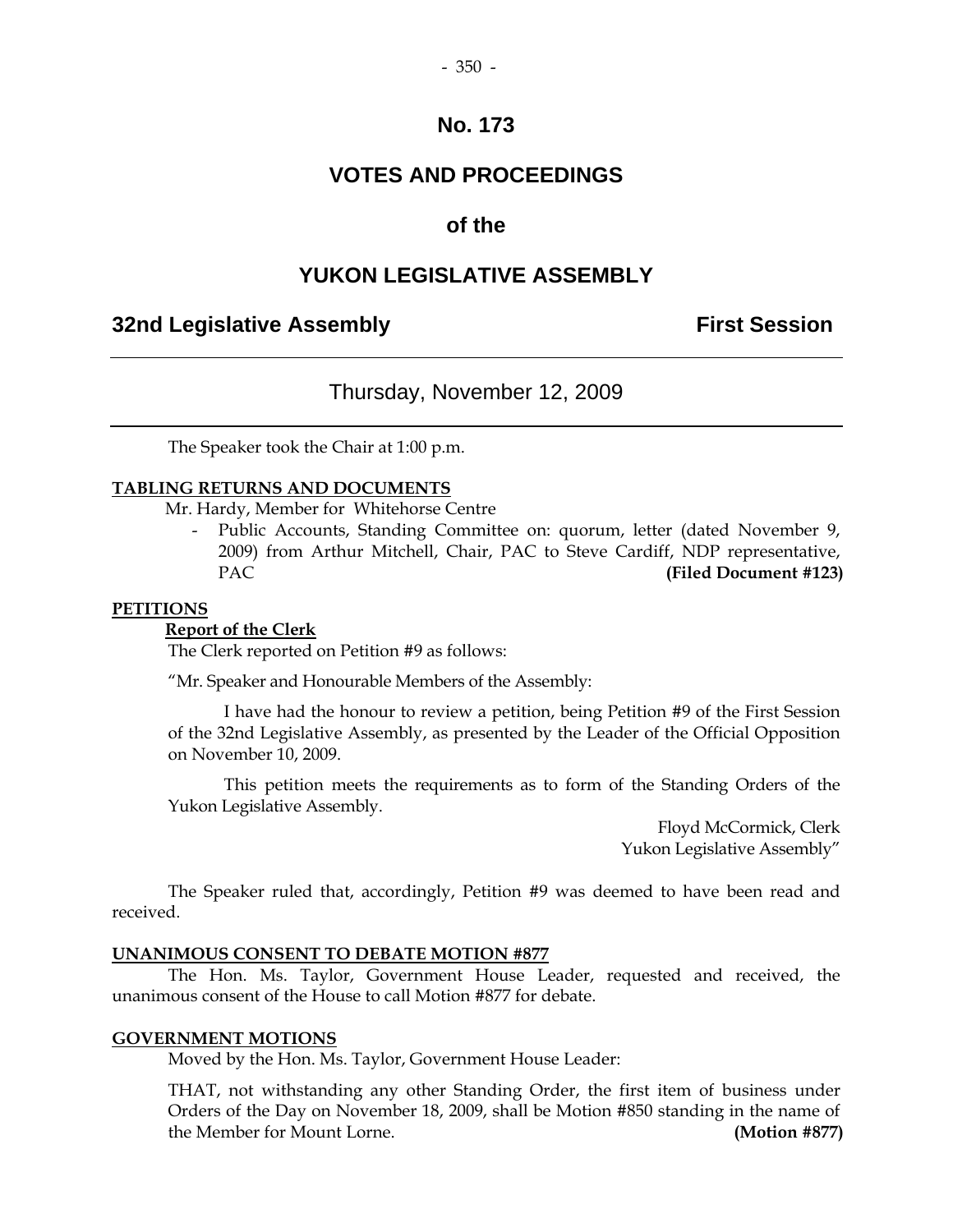A debate arising on the motion and the question being put, it was agreed to.

### **COMMITTEE OF THE WHOLE**

According to Order, the Assembly resolved into Committee of the Whole.

Progress was reported on the following bill:

Bill #17 - Second Appropriation Act, 2009-10 -Hon. Mr. Fentie

The report of the Chair was adopted.

The Assembly adjourned at 5:31 p.m. until 1:00 p.m., Monday, November 16, 2009.

 $\overline{\phantom{a}}$  , and the set of the set of the set of the set of the set of the set of the set of the set of the set of the set of the set of the set of the set of the set of the set of the set of the set of the set of the s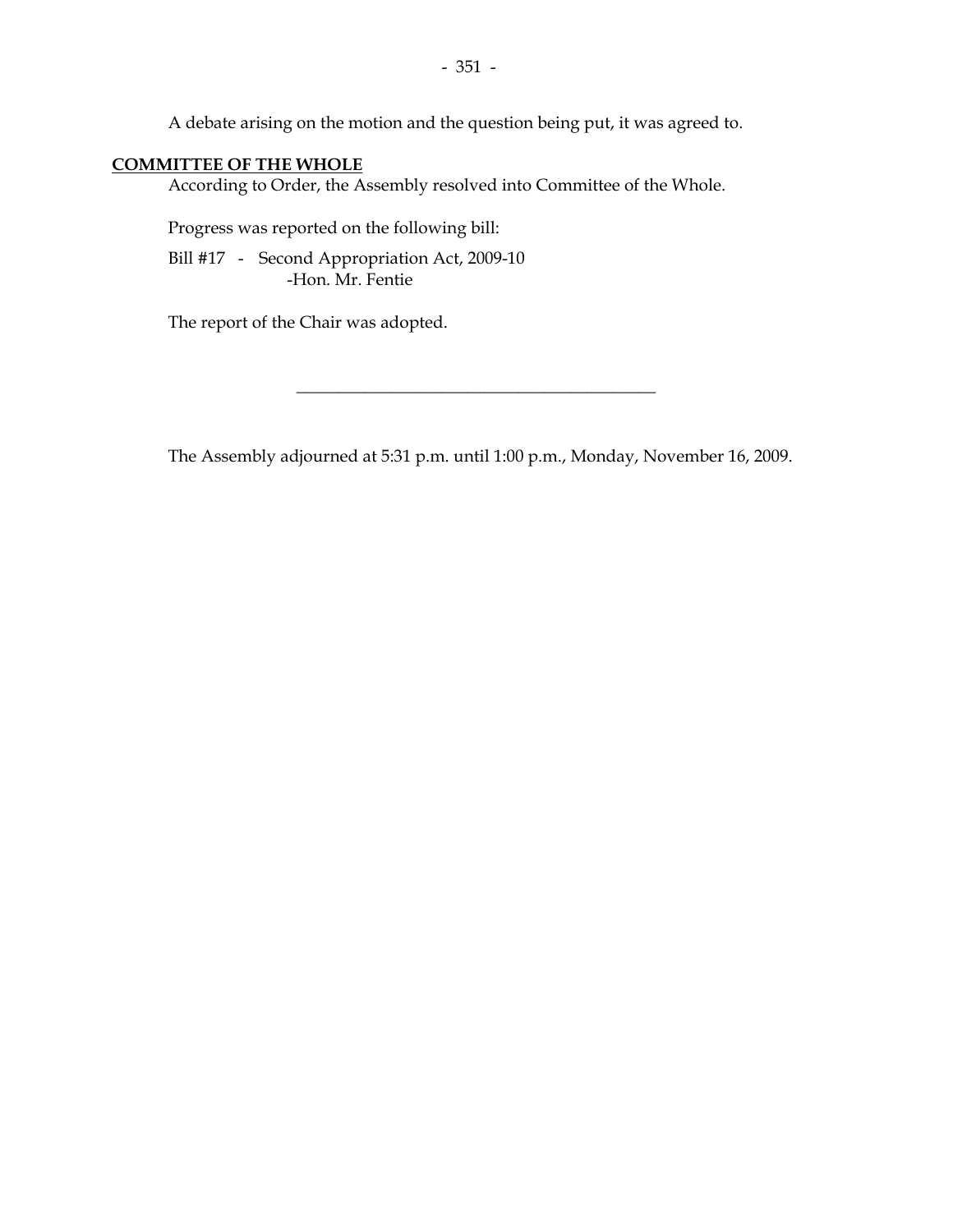### **VOTES AND PROCEEDINGS**

### **of the**

### **YUKON LEGISLATIVE ASSEMBLY**

### **32nd Legislative Assembly First Session**

### Monday, November 16, 2009

The Speaker took the Chair at 1:00 p.m.

#### **TABLING RETURNS AND DOCUMENTS**

Mr. Nordick, Member for Klondike

 - Public Accounts, Standing Committee on: letter (dated November 12, 2009) from Steve Nordick, Vice-Chair, Public Accounts Committee, to Arthur Mitchell, Chair, Public Accounts Committee, regarding attendance at PAC meetings

#### **(Filed Document #124)**

Mr. McRobb, Member for Kluane

- Public Accounts, Standing Committee on: letter (dated November 13, 2009) from Gary McRobb, MLA, Kluane, to Steve Nordick, Member, Public Accounts Committee, regarding attendance at PAC meetings **(Filed Document #125)**
- Public Accounts, Standing Committee on: letter (dated November 16, 2009) from Arthur Mitchell, Chair, Public Accounts Committee, to Steve Nordick, Member, Public Accounts Committee, re meeting date of Friday, November 20, 2009

**(Filed Document #126)**

#### **COMMITTEE OF THE WHOLE**

According to Order, the Assembly resolved into Committee of the Whole.

Progress was reported on the following bill:

Bill #17 - Second Appropriation Act, 2009-10 -Hon. Mr. Fentie

The report of the Chair was adopted.

The Assembly adjourned at 5:30 p.m. until 1:00 p.m., Tuesday, November 17, 2009.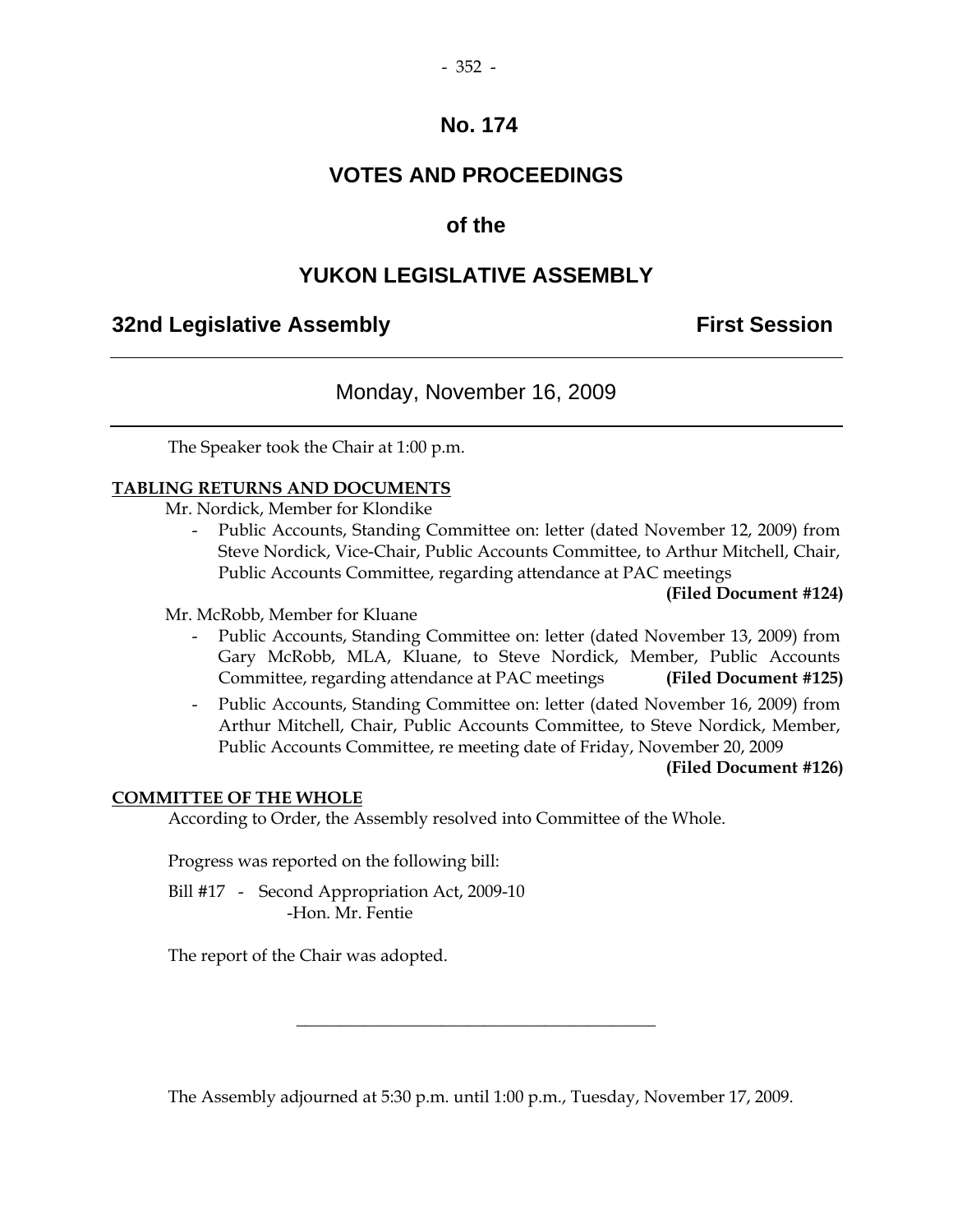### **VOTES AND PROCEEDINGS**

### **of the**

### **YUKON LEGISLATIVE ASSEMBLY**

### **32nd Legislative Assembly Constructed Session**

### Tuesday, November 17, 2009

The Speaker took the Chair at 1:00 p.m.

#### **NOTICE RE GOVERNMENT PRIVATE MEMBERS' BUSINESS**

 Pursuant to Standing Order 14.2(7), the Hon. Ms. Taylor, Government House Leader, identified Motion #834, as being the item to be called during Government Private Members' Business on Wednesday, November 18, 2009.

#### **COMMITTEE OF THE WHOLE**

According to Order, the Assembly resolved into Committee of the Whole.

Progress was reported on the following bill:

Bill #17 - Second Appropriation Act, 2009-10 -Hon. Mr. Fentie

The report of the Chair was adopted.

The Assembly adjourned at 5:31 p.m. until 1:00 p.m., Wednesday, November 18, 2009.

 $\overline{\phantom{a}}$  , and the set of the set of the set of the set of the set of the set of the set of the set of the set of the set of the set of the set of the set of the set of the set of the set of the set of the set of the s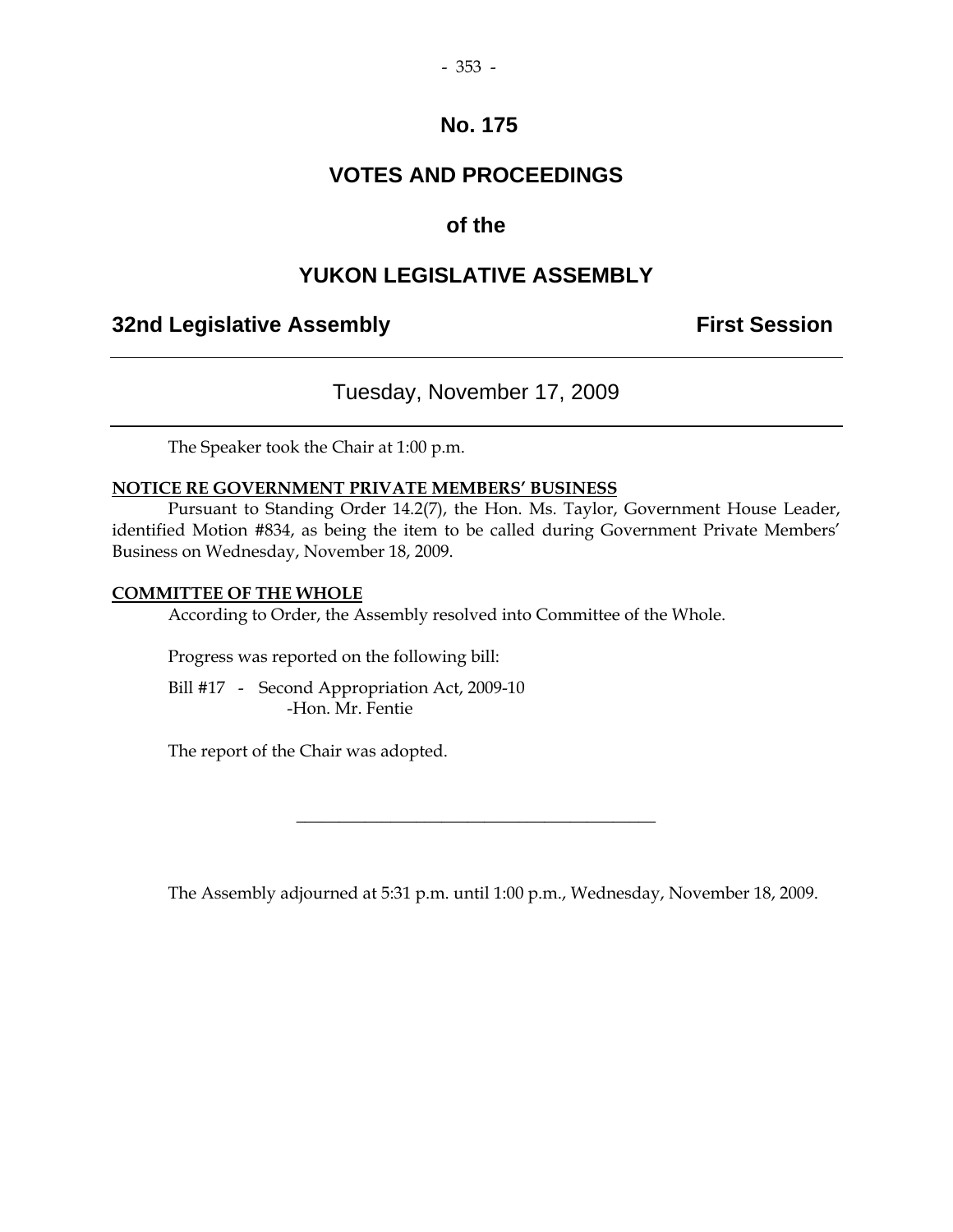### **VOTES AND PROCEEDINGS**

### **of the**

### **YUKON LEGISLATIVE ASSEMBLY**

### **32nd Legislative Assembly Constructed Session**

### Wednesday, November 18, 2009

The Speaker took the Chair at 1:00 p.m.

#### **POINT OF PERSONAL PRIVILEGE**

 The Hon. Mr. Hart, Member for Riverdale South, rose on a Point of Personal Privlege, regarding a remark he made to the Member for Mount Lorne in the House on Tuesday, November 17, 2009. The Hon. Mr. Hart withdrew the remark and offered his unqualified apology to the Member for Mount Lorne and to the House.

#### **OPPOSITION PRIVATE MEMBERS' BUSINESS**

Moved by Mr. Cardiff, Member for Mount Lorne:

THAT this House establish a Select Committee on the *Landlord and Tenant Act*,

 THAT the membership of the Committee be comprised of equal representation from the Government caucus, the Official Opposition caucus and the Third Party caucus to be determined by the Premier, the Leader of the Official Opposition and the Leader of the Third Party,

 THAT the Committee conduct public consultations for the purpose of receiving views and opinions of Yukon residents and interested groups on the Act,

THAT the Committee report to the House its findings and recommendations respecting:

- (1) changes to the regulations made pursuant to the Act,
- (2) substantive amendments to the Act, or
- (3) the introduction by the Government of a new Act,

 THAT the Committee report to the House no later than the 2010 Spring Sitting of the Legislative Assembly,

 THAT the Government introduce in the House legislation no later than the 2010 Spring Sitting of the Legislative Assembly,

 THAT the Committee have the power to call for persons, papers and records and to sit during inter-sessional periods,

 THAT the Committee have the power to seek background information from experts and to be able to call and hear these experts as witnesses,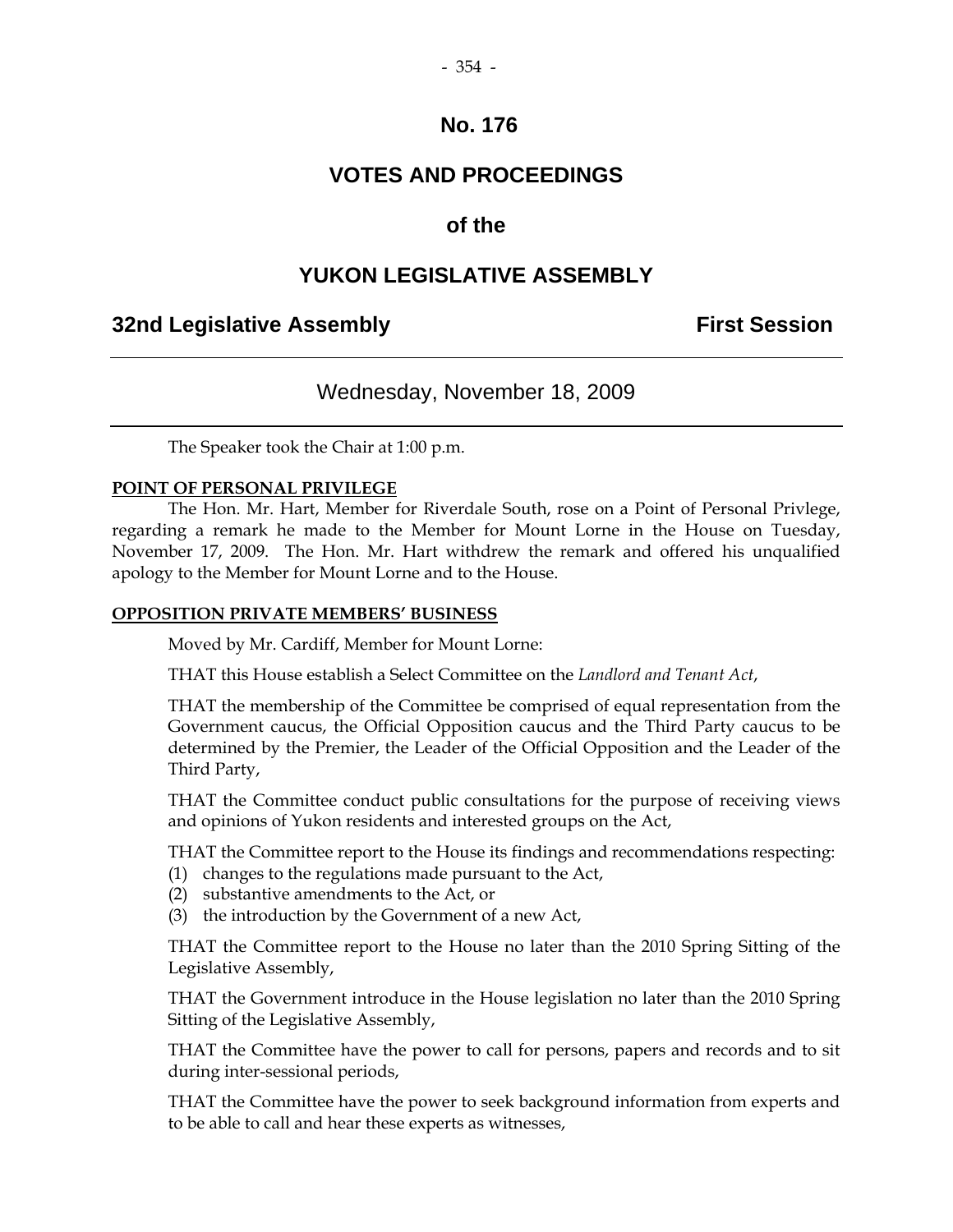THAT if the House is not sitting at such time as the Committee is prepared to present its report, the Committee transmit its report to all Members of the Legislative Assembly and then, not more than one day later, release the report to the public; and

 THAT the Clerk of the Legislative Assembly be responsible for providing the necessary support services to the Committee. **(Motion #850)** 

 A debate arising on the motion, it was moved by Mr. Inverarity, Member for Porter Creek South, in amendment thereto:

 THAT Motion #850 be amended by replacing all the words immediately after the words "THAT this House" with the following:

 "urges the Yukon Government to immediately conduct public consultations on the *Landlord and Tenant Act*; and

 THAT the Government introduce in the House legislation no later than the 2010 Spring Sitting of the Legislative Assembly".

 A debate arising on the amendment and the question being put, it was negatived on the following recorded Division:

|        | YEA        |            |    |
|--------|------------|------------|----|
| Elias  | Fairclough | Inverarity | 3  |
|        | <b>NAY</b> |            |    |
| Fentie | Rouble     | Edzerza    |    |
| Taylor | Lang       | Nordick    | 10 |
| Hart   | Horne      | Cardiff    |    |
| Kenyon |            |            |    |

 The debate continuing on the motion, it was moved by Mr. Fairclough, Member for Mayo-Tatchun, in amendment thereto:

 THAT Motion #850 be amended by inserting immediately after the words "THAT the Committee conduct public consultations for the purpose of receiving views and opinions of Yukon residents and interested groups on the Act,: the following:

 "THAT decisions by the Committee require unanimous agreement by members of the Committee."

A debate arising on the amendment and the question being put, it was negatived.

 The question being put on Motion #850, it was agreed to on the following recorded Division:  $\overline{y}$ 

| YEA     |            |     |
|---------|------------|-----|
| Rouble  | Nordick    |     |
| Lang    | Fairclough | 12. |
| Horne   | Inverarity |     |
| Edzerza | Cardiff    |     |
|         |            |     |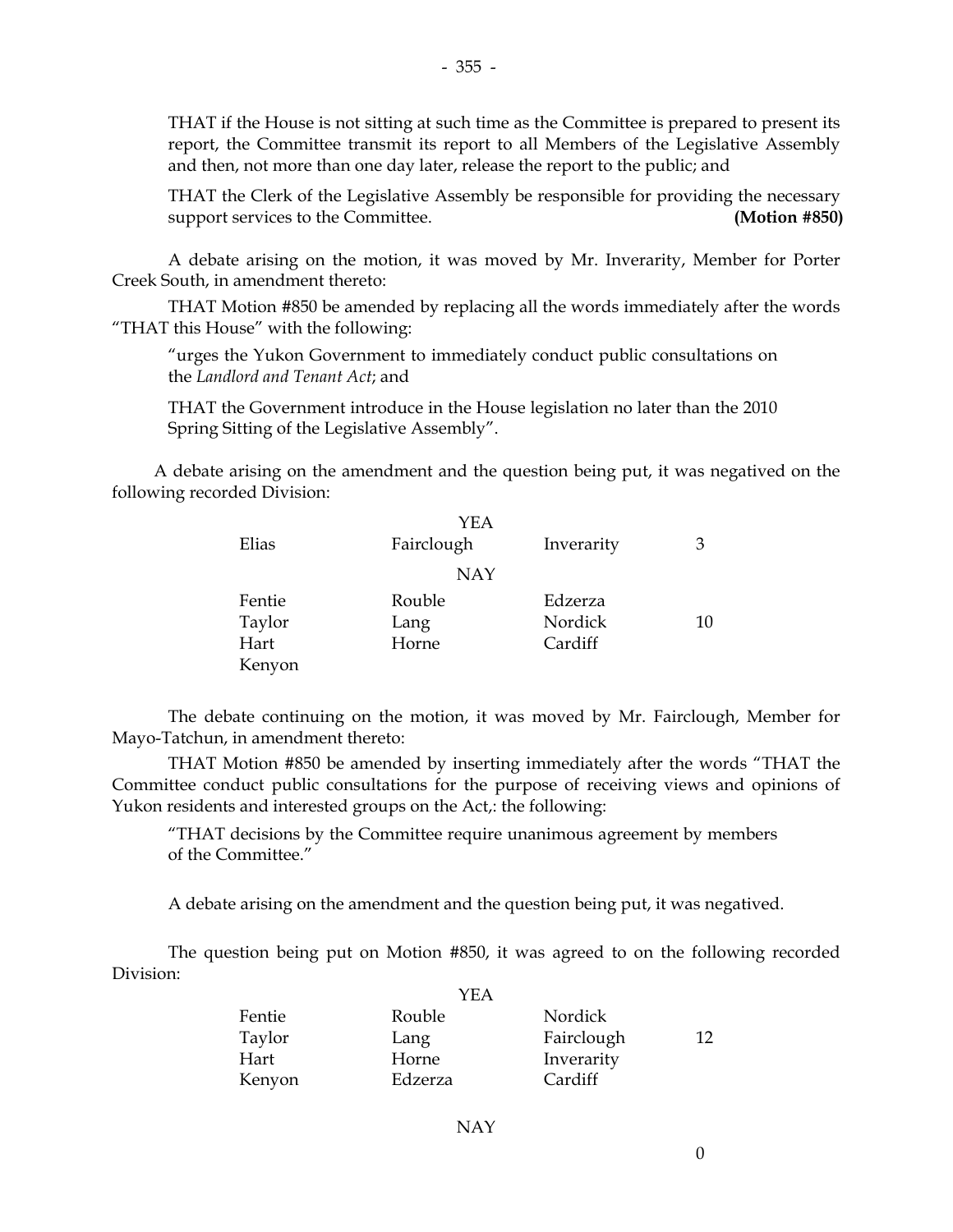#### **GOVERNMENT PRIVATE MEMBERS' BUSINESS**

Moved by Mr. Nordick, Member for Klondike:

 THAT a Select Committee on the Safe Operation and Use of Off Road Vehicles be established,

 THAT the membership of the Committee be comprised of equal representation from the Government Caucus, the Official Opposition Caucus, Third Party Caucus and include the Independent Member,

 THAT the Premier, the Leader of the Official Opposition, and the Leader of the Third Party name their respective caucus member(s) to the Committee,

 THAT the Committee conduct public consultations for the purpose of receiving the views and opinions of Yukon residents and prepare a report making recommendations on the safe operation and use of all terrain vehicles and snowmobiles in the territory,

 THAT the Committee report its findings and recommendations in the 2010 Fall Sitting of the Legislative Assembly,

 THAT the Committee have the power to seek background information from experts and to call and hear these expert witnesses; and

 THAT the Clerk of the Legislative Assembly be responsible for providing the necessary support services to the Committee. **(Motion #834)** 

 A debate arising on the Motion and the question being put, it was agreed to on the following recorded Division:

|        | YEA             |            |    |
|--------|-----------------|------------|----|
| Fentie | Horne           | Elias      |    |
| Taylor | Edzerza         | Fairclough |    |
| Hart   | Nordick         | Inverarity | 16 |
| Kenyon | <b>Mitchell</b> | Cardiff    |    |
| Rouble | McRobb          | Cathers    |    |
| Lang   |                 |            |    |
|        | <b>NAY</b>      |            |    |

0

The Assembly adjourned at 5:26 p.m. until 1:00 p.m., Thursday, November 19, 2009.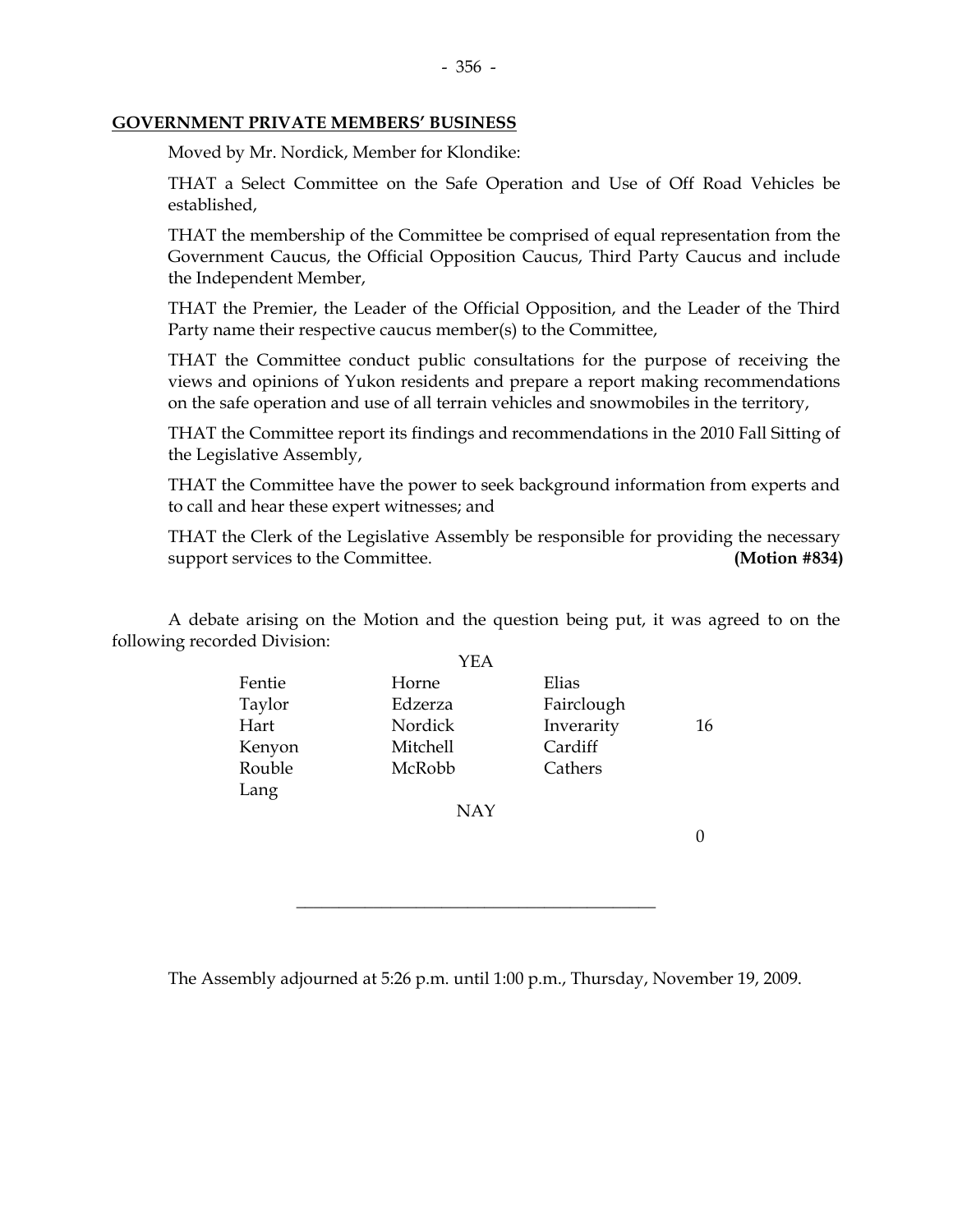### - 357 -

### **No. 177**

## **VOTES AND PROCEEDINGS**

### **of the**

### **YUKON LEGISLATIVE ASSEMBLY**

### **32nd Legislative Assembly The Contract Session**

### Thursday, November 19, 2009

The Speaker took the Chair at 1:00 p.m.

### **TABLING RETURNS AND DOCUMENTS**

Hon. Mr. Lang, Minister of Highways and Public Works

- Queen's Printer Agency 2008-2009 Annual Report **(Filed Document #127)** 
	- Fleet Vehicle Agency 2008-2009 Annual Report **(Filed Document #128)**

#### **COMMITTEE OF THE WHOLE**

According to Order, the Assembly resolved into Committee of the Whole.

Progress was reported on the following bill:

Bill #17 - Second Appropriation Act, 2009-10 -Hon. Mr. Fentie

The report of the Chair was adopted.

The Assembly adjourned at 5:30 p.m. until 1:00 p.m., Monday, November 23, 2009.

 $\overline{\phantom{a}}$  , and the set of the set of the set of the set of the set of the set of the set of the set of the set of the set of the set of the set of the set of the set of the set of the set of the set of the set of the s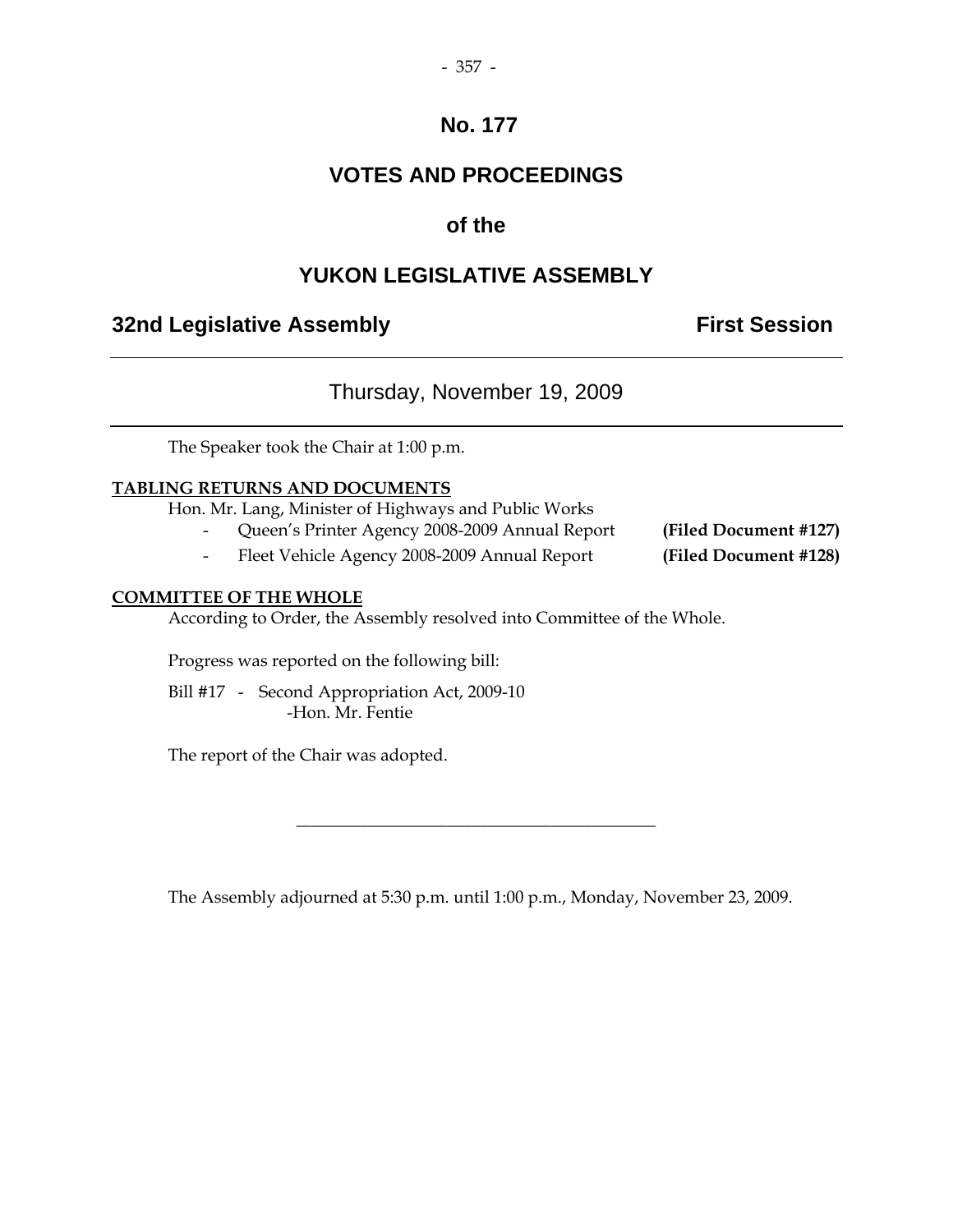### **VOTES AND PROCEEDINGS**

### **of the**

### **YUKON LEGISLATIVE ASSEMBLY**

### **32nd Legislative Assembly First Session**

### Monday, November 23, 2009

The Speaker took the Chair at 1:00 p.m.

#### **GOVERNMENT MOTIONS**

Moved by the Hon. Ms. Taylor, Minister of Environment:

THAT it is the opinion of this House that:

- (1) climate change is one of the greatest challenges facing the world today,
- (2) in Yukon and across the circumpolar north the effects of climate change are occurring at a rapid rate and are impacting forests, wildlife, transportation corridors, infrastructure, water, food security and traditional ways of life, and
- (3) addressing climate change requires collaboration and action at all levels of government;

 THAT this House recognizes the role of subnational governments' experience and expertise in informing and supporting national governments in achieving a global climate agreement at the upcoming Conference of the Parties to the United Nations Framework Convention on Climate Change in Copenhagen, December 2009; and

 THAT this House urges the Government of Canada and all national governments to make every effort to reach an international agreement on climate change. **(Motion #890)** 

 A debate arising on the motion and the question being put, it was agreed to on the following recorded Division:

|        | <b>YEA</b> |            |    |
|--------|------------|------------|----|
| Fentie | Lang       | McRobb     |    |
| Taylor | Horne      | Elias      |    |
| Hart   | Edzerza    | Fairclough | 14 |
| Kenyon | Nordick    | Cardiff    |    |
| Rouble | Mitchell   |            |    |
|        |            |            |    |

NAY

**COMMITTEE OF THE WHOLE**

According to Order, the Assembly resolved into Committee of the Whole.

0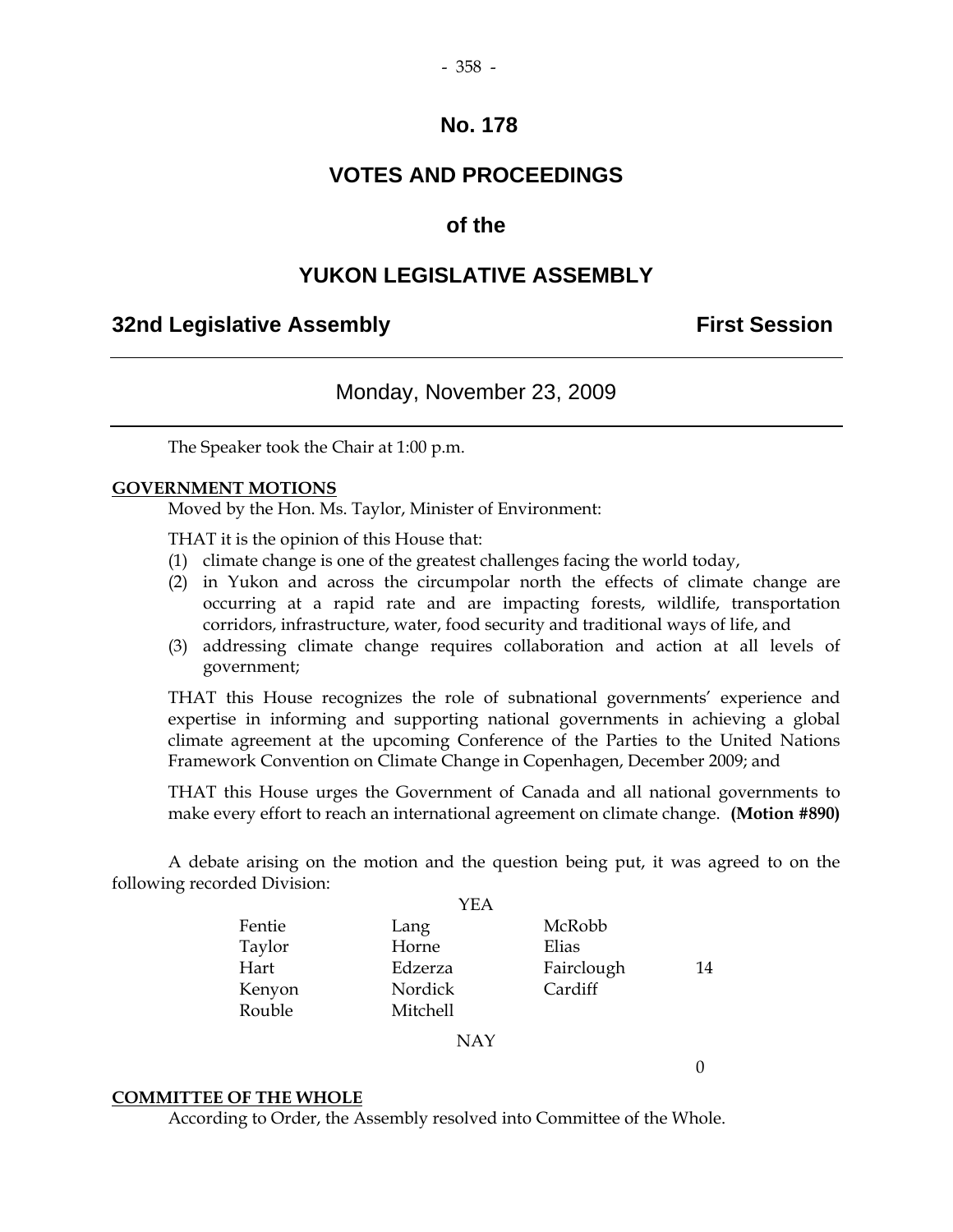Progress was reported on the following bill:

 Bill #17 - Second Appropriation Act, 2009-10 -Hon. Mr. Fentie

The report of the Chair was adopted.

The Assembly adjourned at 5:29 p.m. until 1:00 p.m., Tuesday, November 24, 2009.

 $\overline{\phantom{a}}$  , and the set of the set of the set of the set of the set of the set of the set of the set of the set of the set of the set of the set of the set of the set of the set of the set of the set of the set of the s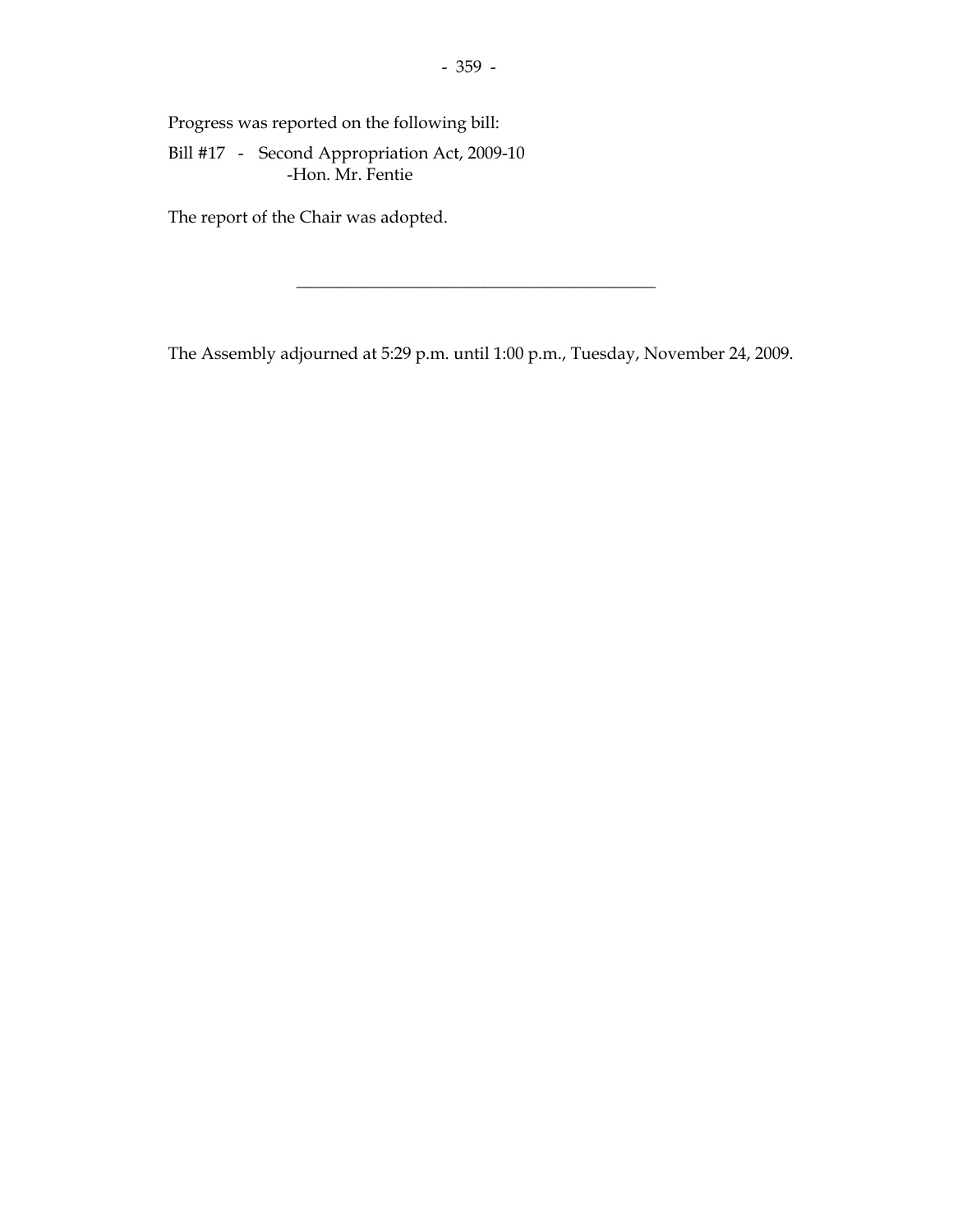#### - 360 -

### **No. 179**

### **VOTES AND PROCEEDINGS**

### **of the**

### **YUKON LEGISLATIVE ASSEMBLY**

### **32nd Legislative Assembly First Session**

### Tuesday, November 24, 2009

The Speaker took the Chair at 1:00 p.m.

#### **SPEAKER'S STATEMENT (Re: Changes to the Order Paper – withdrawal of Motions)**

 Prior to proceeding with the Daily Routine, the Speaker made the following statement regarding changes made to the Order Paper.

 "Motion #87 and Motion #477 standing in the name of the Member for Mount Lorne have been removed from the Order Paper as they are similar to Motion #850 which was adopted by the House on November 18, 2009."

#### **PETITIONS**

Mr. Cathers, Member for Lake Laberge, presented the following Petition:

- Canadian Broadcasting Corporation, AM radio transmission **(Petition #10)** 

#### **NOTICE OF OPPOSITION PRIVATE MEMBERS' BUSINESS**

 Pursuant to Standing Order 14.2(3), Mr. McRobb, Official Opposition House Leader, identified Motion #844 as being the item to be called during Opposition Private Members' Business on Wednesday, November 25, 2009.

 Pursuant to Standing Order 14.2(3), Mr. Cardiff, Third Party House Leader, identified Motion #851 as being the item to be called during Opposition Private Members' Business on Wednesday, November 25, 2009.

#### **COMMITTEE OF THE WHOLE**

According to Order, the Assembly resolved into Committee of the Whole.

Progress was reported on the following bill:

Bill #17 - Second Appropriation Act, 2009-10 -Hon. Mr. Fentie

The report of the Chair was adopted.

The Assembly adjourned at 5:30 p.m. until 1:00 p.m., Wednesday, November 25, 2009.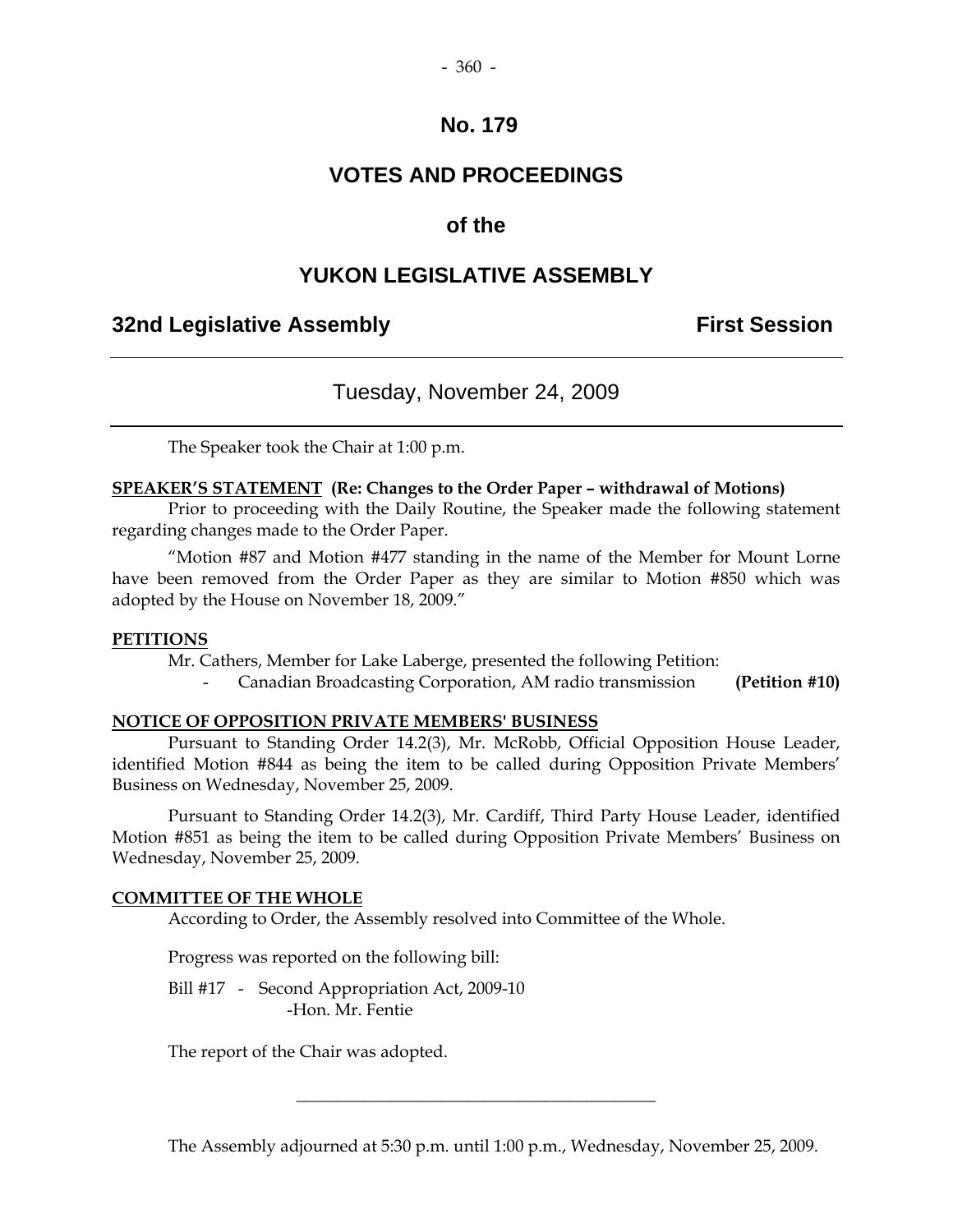#### - 361 -

### **No. 180**

### **VOTES AND PROCEEDINGS**

### **of the**

### **YUKON LEGISLATIVE ASSEMBLY**

### **32nd Legislative Assembly Constructed Session**

### Wednesday, November 25, 2009

The Speaker took the Chair at 1:00 p.m.

#### **TABLING RETURNS AND DOCUMENTS**

Hon. Ms. Horne, Minister of Justice

- Yukon Judicial Council 2008 Annual Report **(Sessional Paper #139)** 

#### **PETITIONS**

#### **Response to Petition #9**

 The Hon. Mr. Hart, Minister of Health and Social Services, gave an oral response to Petition #9 (deemed to have been read and received by the House on November 12, 2009) with regard to Minto Park in Dawson City.

#### **Report of the Clerk on Petition #10**

The Clerk reported on Petition #10 as follows:

"Mr. Speaker and Honourable Members of the Assembly:

 I have had the honour to review a petition, being Petition #10 of the First Session of the 32nd Legislative Assembly, as presented by the Member for Lake Laberge on November 24, 2009.

 The Petition presented by the Member for Lake Laberge appears in two forms. The first is addressed to the Legislative Assembly, contains a prayer and concludes with the following request:

 'Therefore, the undersigned ask the Legislative Assembly to ensure that every Yukon resident continue to be able to receive CBC radio on an AM or FM frequency.'

The second form of the Petition contains only the request.

 The wording of the request in both versions is, in all regards, identical. However, the request is vague; it is not clear that it falls within the powers of the Legislative Assembly as enumerated in the *Yukon Act*, given that broadcasting regulation is a responsibility of the Parliament of Canada. On the other hand the petitioners do not clearly ask the Legislative Assembly to act outside its powers under the *Yukon Act*.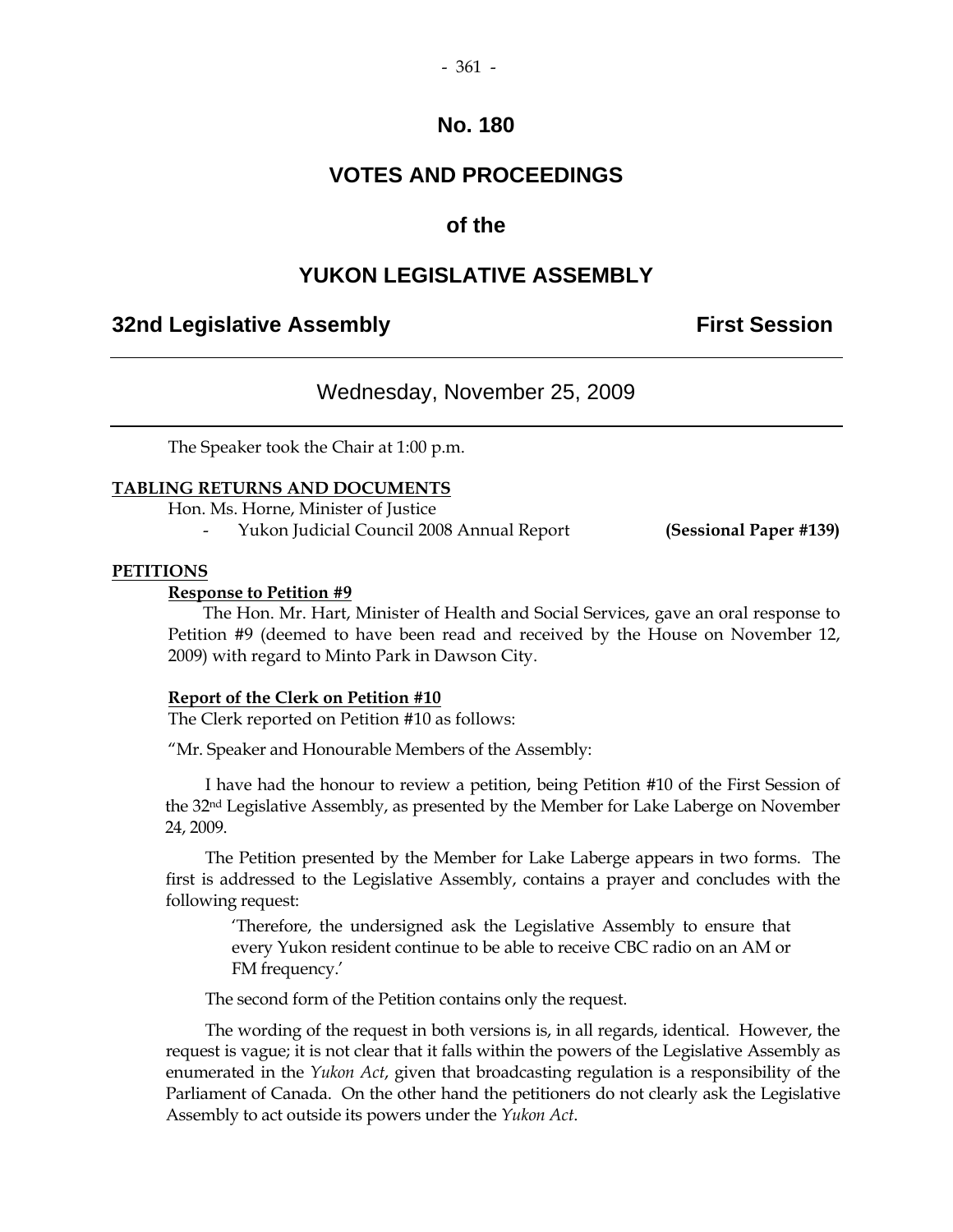Whenever the Assembly has given consideration in the past to the rules governing petitions, the clear indication received is that, in cases where there is doubt, the Assembly would prefer the benefit of that doubt be provided to the petitioners.

 Therefore, it is found that this Petition meets the requirements as to form of the Standing Orders of the Yukon Legislative Assembly.

> Floyd W. McCormick, Clerk Yukon Legislative Assembly"

 The Speaker, ruled that, accordingly, Petition #10 was deemed to have been read and received.

#### **OPPOSITION PRIVATE MEMBERS' BUSINESS**

Moved by Mr. Mitchell, Member for Copperbelt:

THAT this House has lost confidence in the Premier and in his capacity to govern.

**(Motion #844)**

 A debate arising on the motion, and the question being put, it was negatived on the following recorded Division:

|          | YEA        |         |  |
|----------|------------|---------|--|
| Mitchell | Fairclough | Hardy   |  |
| McRobb   | Inverarity | Cardiff |  |
| Elias    |            |         |  |
|          | <b>NAY</b> |         |  |
| Fentie   | Rouble     | Edzerza |  |
| Hart     | Lang       | Nordick |  |
| Kenyon   | Horne      |         |  |

Moved by Mr. Hardy, Member for Whitehorse Centre:

 THAT this House urges the Yukon Government as part of its social inclusion initiative to host a major summit in Whitehorse in early 2010, similar in structure and scope to the Yukon Substance Abuse Summit of 2005, to bring together all levels of government, including federal, territorial, First Nations, municipal, as well as non-government organizations, the private sector, people living in poverty and acknowledged experts in the field, for a focused discussion to examine effective strategies to respond to poverty and other factors, such as inadequate housing, education and employment, that exclude people from participating in healthy and productive living. **(Motion #851)**

 A debate arising on the motion, and the question being put, it was carried on the following recorded Division:  $Y_{\rm ET}$ 

| Horne    | Elias   |                     |
|----------|---------|---------------------|
| Edzerza  |         |                     |
| Nordick  |         | 14                  |
| Mitchell | Cardiff |                     |
| McRobb   |         |                     |
|          | YEA     | Fairclough<br>Hardy |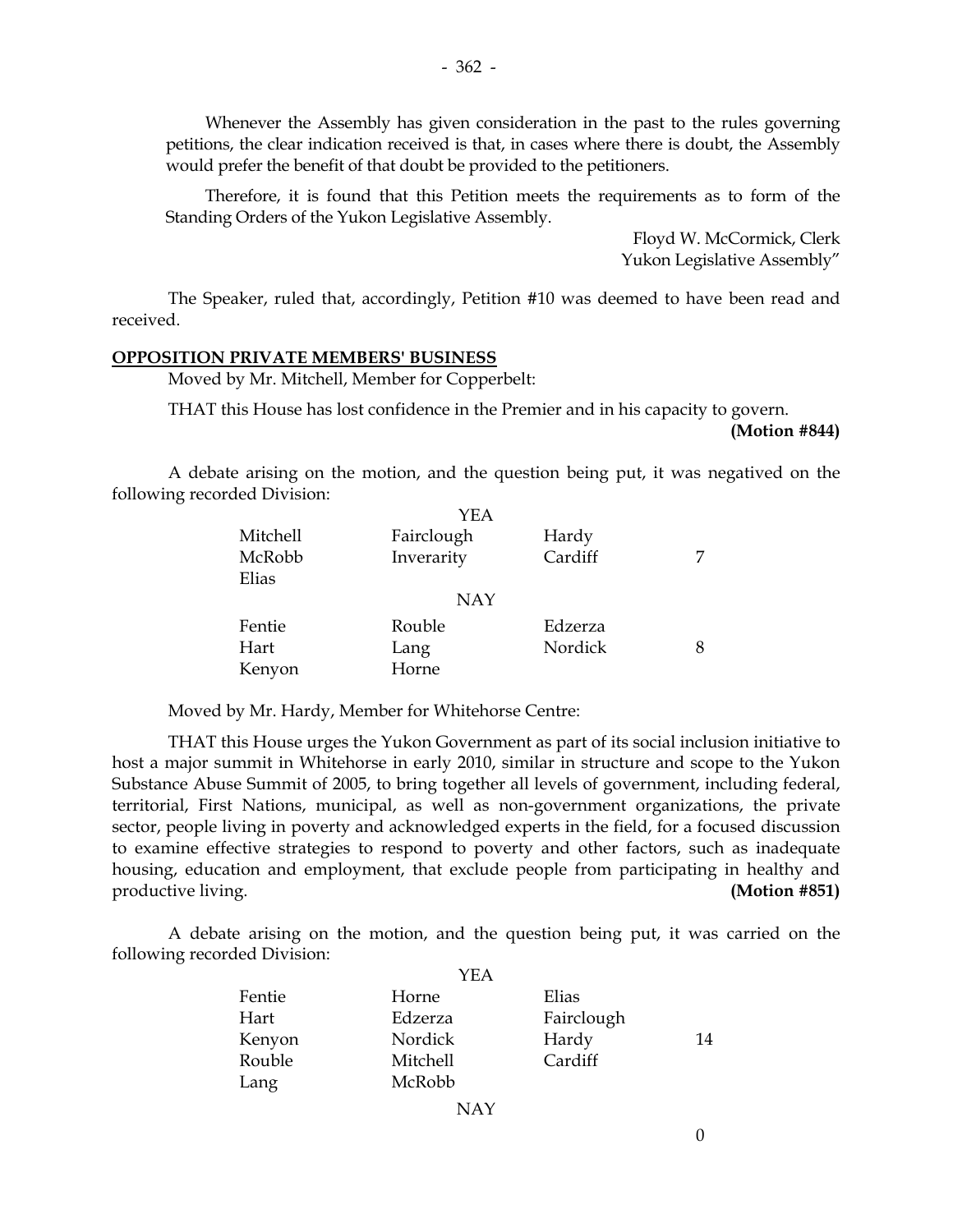$\overline{\phantom{a}}$  , and the set of the set of the set of the set of the set of the set of the set of the set of the set of the set of the set of the set of the set of the set of the set of the set of the set of the set of the s

The Assembly adjourned at 5:20 p.m. until 1:00 p.m., Thursday, November 26, 2009.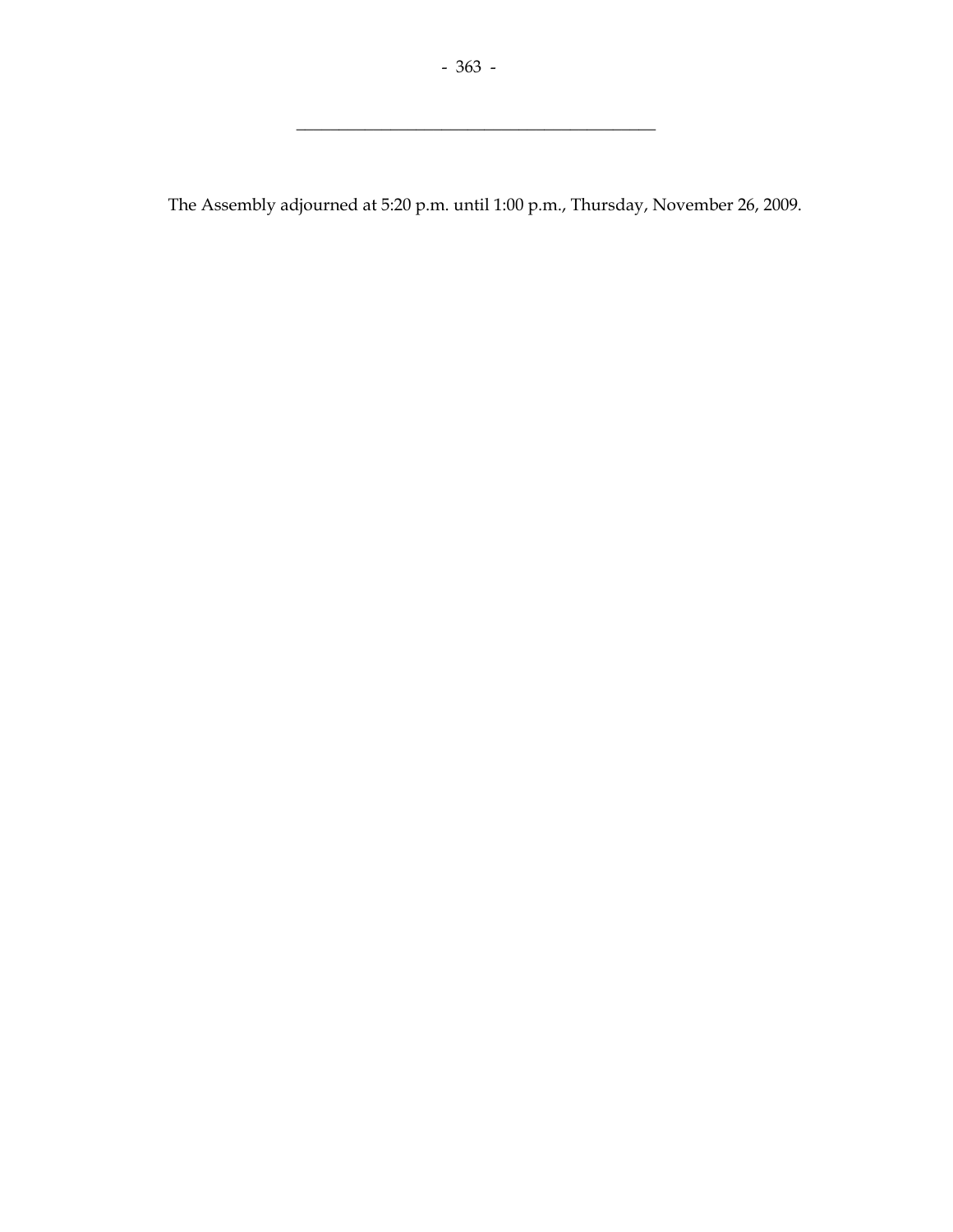#### - 364 -

## **No. 181**

# **VOTES AND PROCEEDINGS**

# **of the**

# **YUKON LEGISLATIVE ASSEMBLY**

# **32nd Legislative Assembly First Session**

# Thursday, November 26, 2009

The Speaker took the Chair at 1:00 p.m.

### **POINT OF PERSONAL PRIVILEGE**

Mr. McRobb, Member for Kluane, rose on a Point of Personal Privilege, to correct a comment that he made on November 25, 2009 during debate on Motion #844.

#### **TABLING RETURNS AND DOCUMENTS**

Mr. Hardy, Member for Whitehorse Centre

Yukoners Attitudes on the Environment and Peel Watershed, Final Report (dated September 15, 2009): prepared for Canadian Parks and Wilderness Society, Yukon Chapter; Yukon Conservation Society; and Tourism Industry Association of the Yukon by DataPath Systems **(Filed Document #129)** 

### **COMMITTEE OF THE WHOLE**

According to Order, the Assembly resolved into Committee of the Whole.

Progress was reported on the following bill:

 Bill #17 - Second Appropriation Act, 2009-10 -Hon. Mr. Fentie

The report of the Chair was adopted.

The Assembly adjourned at 5:30 p.m. until 1:00 p.m., Monday, November 30, 2009.

\_\_\_\_\_\_\_\_\_\_\_\_\_\_\_\_\_\_\_\_\_\_\_\_\_\_\_\_\_\_\_\_\_\_\_\_\_\_\_\_\_\_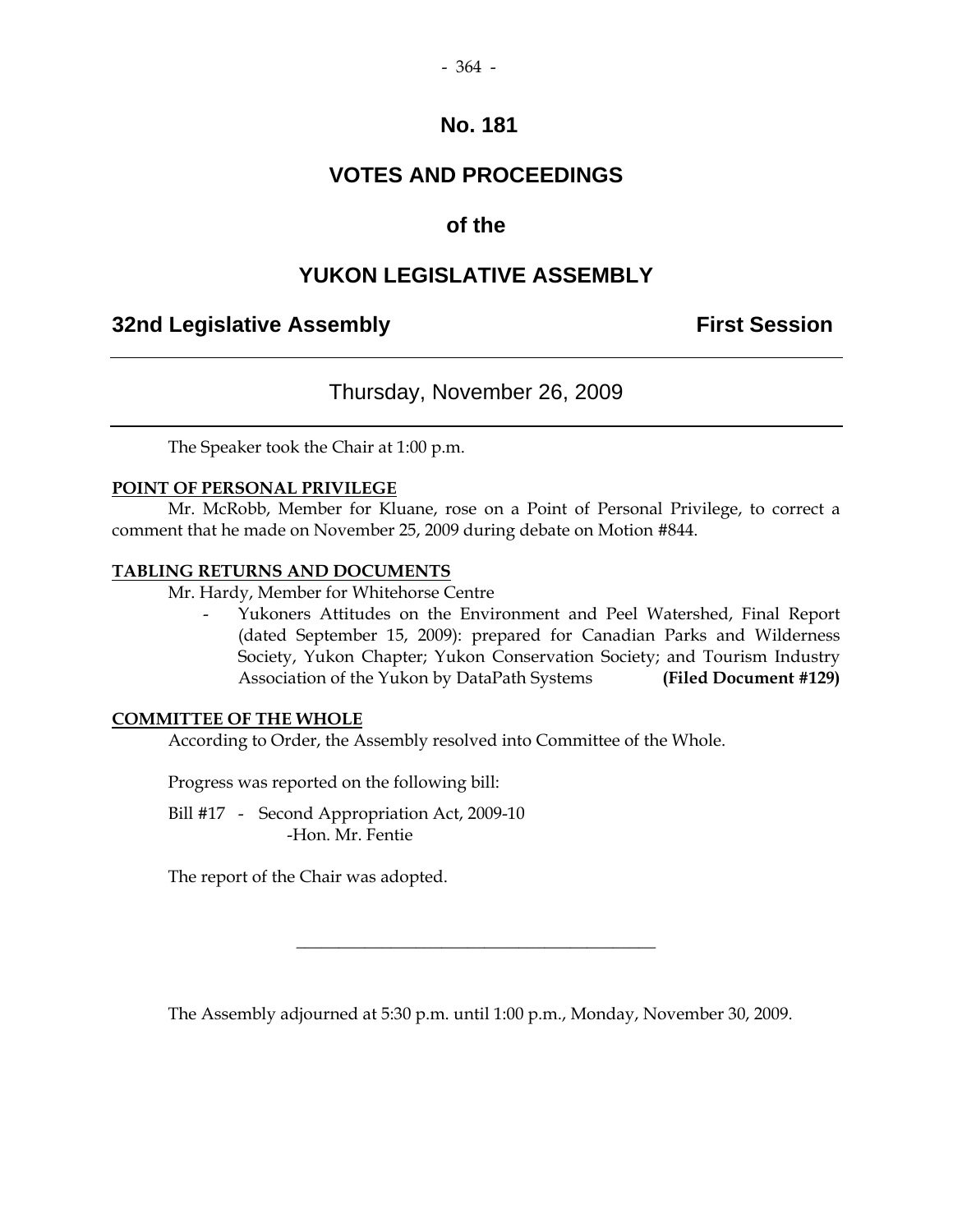#### - 365 -

## **No. 182**

# **VOTES AND PROCEEDINGS**

# **of the**

# **YUKON LEGISLATIVE ASSEMBLY**

# **32nd Legislative Assembly First Session**

## Monday, November 30, 2009

The Speaker took the Chair at 1:00 p.m.

### **TABLING RETURNS AND DOCUMENTS**

Mr. Hardy, Member for Whitehorse Centre

Credit Unions in Yukon: letters of support to the Members of the Yukon Legislative Assembly, from Rick Karp, President of the Whitehorse Chamber of Commerce (dated November 18, 2009); Jerome Babyn, Chair of the Yukon Chamber of Commerce (dated November 20, 2009); and Alex Furlong, President of the Yukon Federation of Labour (dated November 26, 2009)

**(Filed Document #130)** 

#### **PETITIONS**

Mr. Hardy, Member for Whitehorse Centre, presented the following Petition:

Establishing a Credit Union in Yukon **(Petition #11) (Petition #11)** 

#### **COMMITTEE OF THE WHOLE**

According to Order, the Assembly resolved into Committee of the Whole.

Progress was reported on the following bill:

Bill #17 - Second Appropriation Act, 2009-10 -Hon. Mr. Fentie

The report of the Chair was adopted.

The Assembly adjourned at 5:30 p.m. until 1:00 p.m., Tuesday, December 1, 2009.

\_\_\_\_\_\_\_\_\_\_\_\_\_\_\_\_\_\_\_\_\_\_\_\_\_\_\_\_\_\_\_\_\_\_\_\_\_\_\_\_\_\_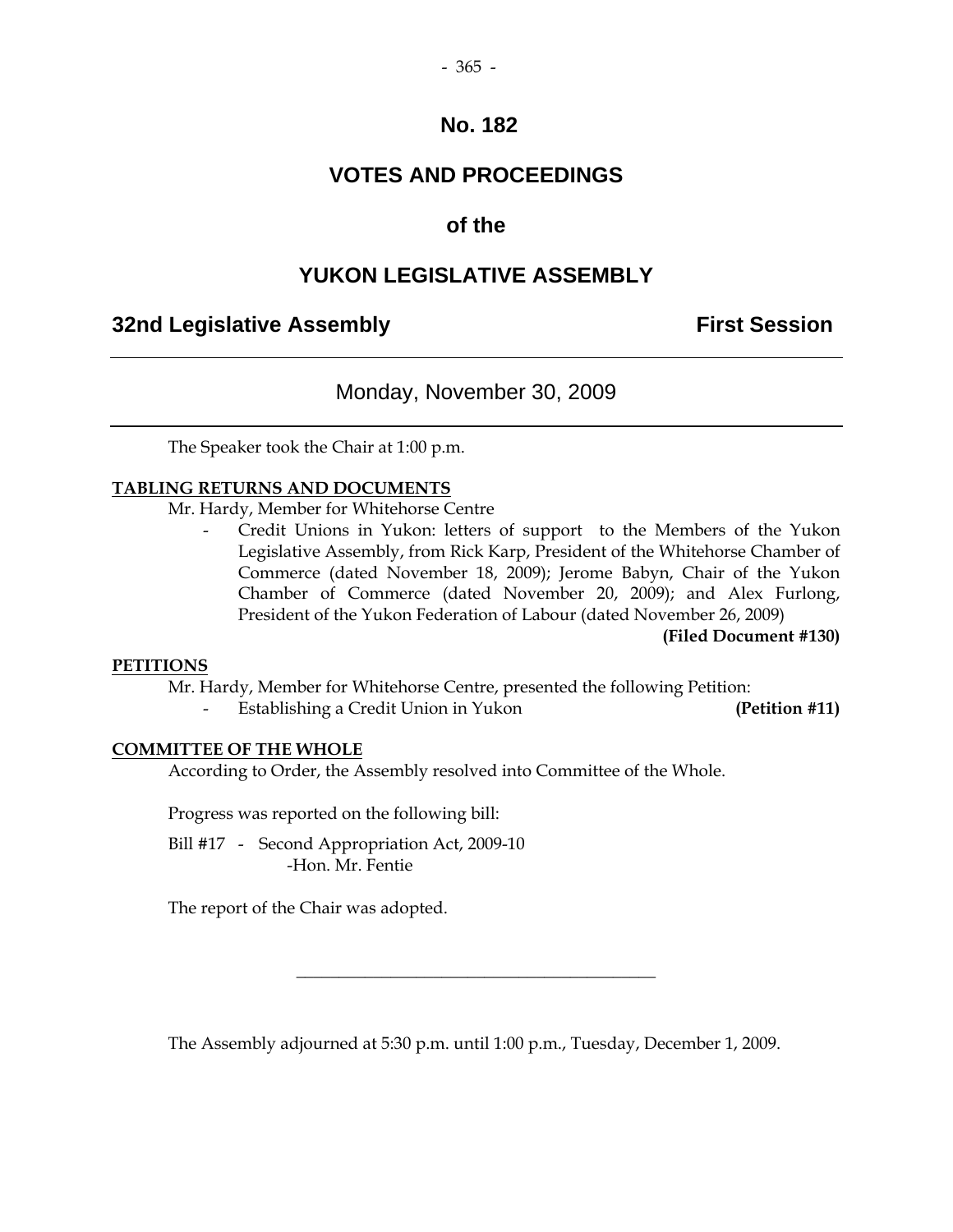#### - 366 -

## **No. 183**

## **VOTES AND PROCEEDINGS**

## **of the**

## **YUKON LEGISLATIVE ASSEMBLY**

## **32nd Legislative Assembly First Session**

## Tuesday, December 1, 2009

The Speaker took the Chair at 1:00 p.m.

#### **SPEAKER'S STATEMENT (Re: Changes to the Order Paper - withdrawal of Motions)**

 Prior to Daily Routine, the Speaker informed the House of the following changes to the Order Paper:

"The Chair wishes to inform the House of changes that have been made to the Order Paper. Motion #274 and Motion #712, standing in the name of the Leader of the Third Party, have been removed from the Order Paper, as they are similar to Motion #852, which was adopted by the House on November 4, 2009."

#### **PETITIONS**

#### **Report of the Clerk**

The Clerk reported on Petition #11 as follows:

"Mr. Speaker and Honourable Members of the Assembly:

 I have had the honour to review a petition, being Petition #11 of the First Session of the 32nd Legislative Assembly, as presented by the Member for Whitehorse Centre on November 30, 2009.

 The petition presented by the Member for Whitehorse Centre appears in three versions. The first meets the requirements as to form of the Standing Orders of the Yukon Legislative Assembly.

 The second version of the petition is addressed to the Legislative Assembly, and contains a proper prayer and request for action. However, while this version of the petition contains many names, it contains no original signatures. The practice of the Yukon Legislative Assembly regarding petitions requires original signatures and so this version of the petition cannot be received.

 The third version of the petition contains original signatures; however, the prayer and the request for action are different from the first version. Further, the prayer and the request for action do not meet the requirements as to form outlined in the Standing Orders and the Model Petition appended to the Standing Orders.

 Therefore, it is found that the first version of the petition meets the requirements as to form of the Standing Orders of the Yukon Legislative Assembly and this is the version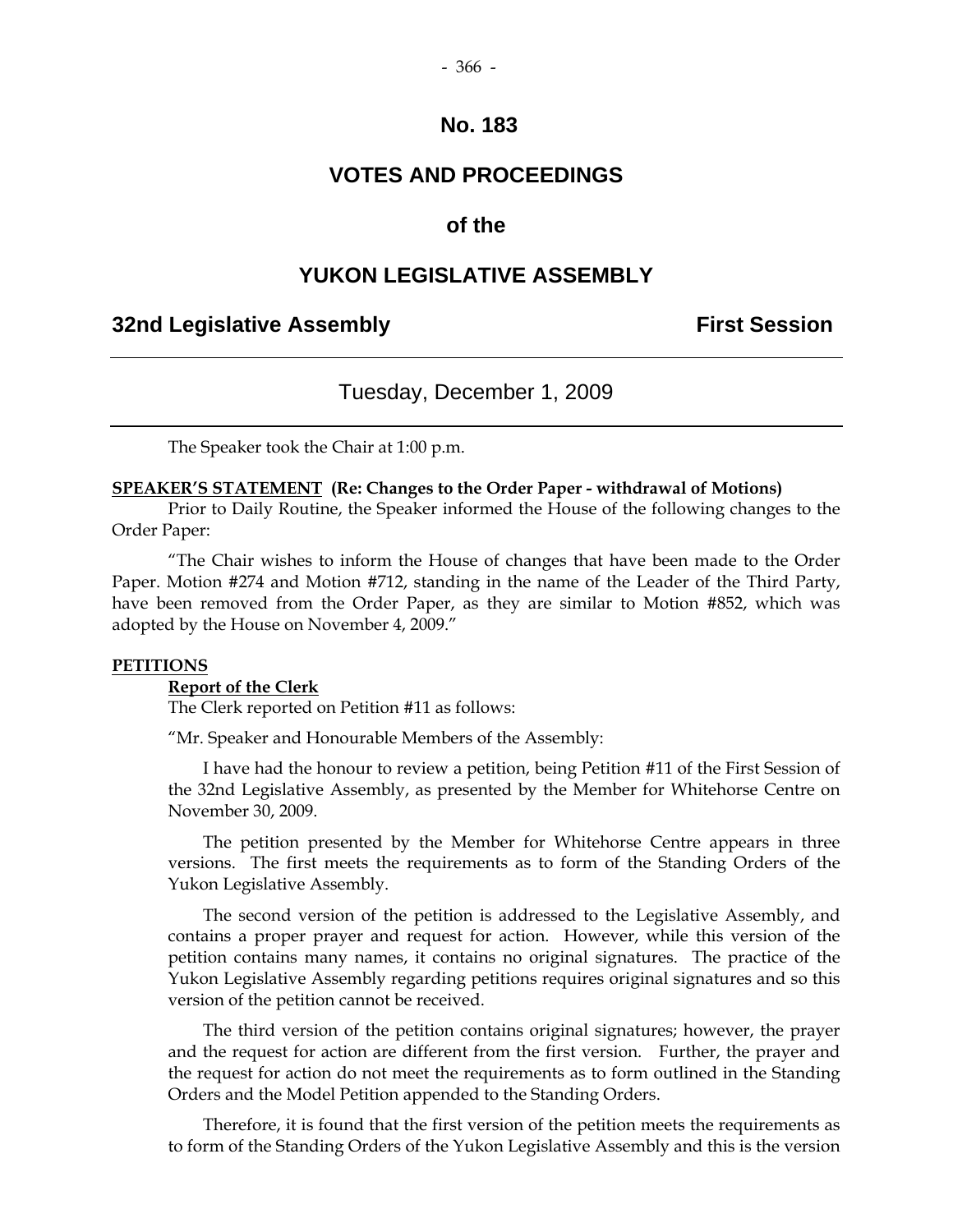of the petition to which the Government should respond. The other two versions of the petition will be returned to the Member for Whitehorse Centre.

> Floyd W. McCormick, Clerk Yukon Legislative Assembly

 The Speaker ruled that subject to the conditions laid out by the Clerk, Petition #11 is, accordingly, deemed to be read and received.

## **NOTICE RE GOVERNMENT PRIVATE MEMBERS' BUSINESS**

 Pursuant to Standing Order 14.2(7), the Hon. Ms. Taylor, Government House Leader, identified Motion #836, and Motion #835, as being the items to be called during Government Private Members' Business on Wednesday, December 2, 2009.

### **GOVERNMENT MOTIONS**

Moved by the Hon. Ms. Taylor, Government House Leader:

 THAT the membership of the Members' Services Board, as established by Motion #7 of the First Session of the 32nd Legislative Assembly, be amended by rescinding the appointment of Brad Cathers and appointing the Hon. Glenn Hart to the Board. **(Motion #887)** 

A debate arising on the motion, and the question being put, it was agreed to.

Moved by the Hon. Ms. Taylor, Government House Leader:

 THAT the membership of the Standing Committee on Rules, Elections and Privileges, as established by Motion #6 of the First Session of the 32nd Legislative Assembly, be amended by rescinding the appointment of Brad Cathers and appointing John Edzerza to the Committee.

#### **(Motion #888)**

A debate arising on the motion, and the question being put, it was agreed to.

Moved by the Hon. Ms. Taylor, Government House Leader:

 THAT the membership of the Standing Committee on Statutory Instruments, as established by Motion #9 of the First Session of the 32nd Legislative Assembly, be amended by rescinding the appointments of Brad Cathers and John Edzerza and appointing the Hon. Patrick Rouble and Steve Cardiff to the Committee. **(Motion #889)** 

A debate arising on the motion, and the question being put, it was agreed to.

## **COMMITTEE OF THE WHOLE**

According to Order, the Assembly resolved into Committee of the Whole.

## **Quorum Count**

 At 3:01 p.m., the Hon. Ms. Taylor, Government House Leader, rose on a Point of Order to state that there did not appear to be a quorum present. Pursuant to Standing Order 3(4), the Chair of Committee of the Whole rang the bells and then did a count. A quorum was present for the count.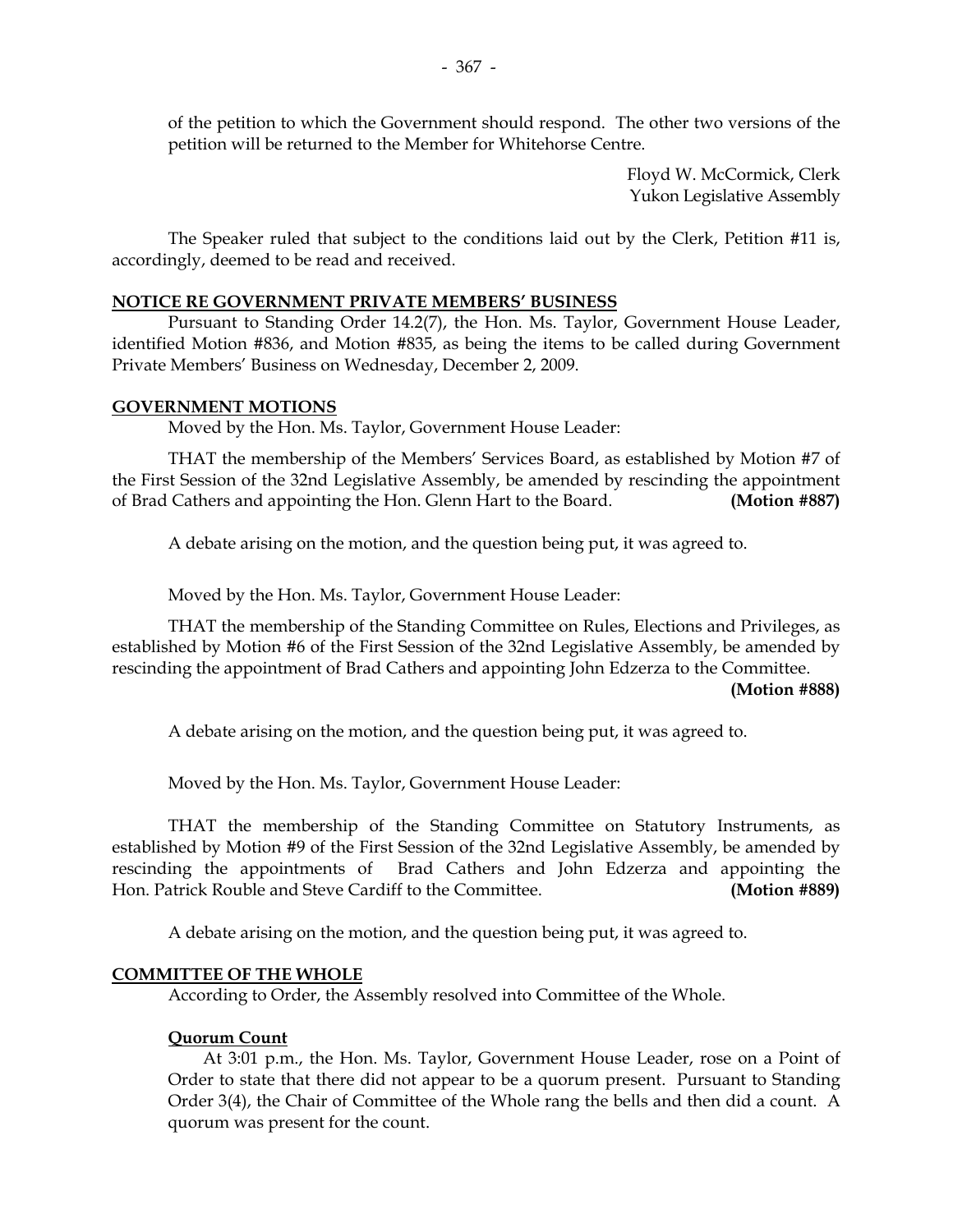Progress was reported on the following bill:

 Bill #17 - Second Appropriation Act, 2009-10 -Hon. Mr. Fentie

The report of the Chair was adopted.

The Assembly adjourned at 5:27 p.m. until 1:00 p.m., Wednesday, December 2, 2009.

 $\overline{\phantom{a}}$  , and the set of the set of the set of the set of the set of the set of the set of the set of the set of the set of the set of the set of the set of the set of the set of the set of the set of the set of the s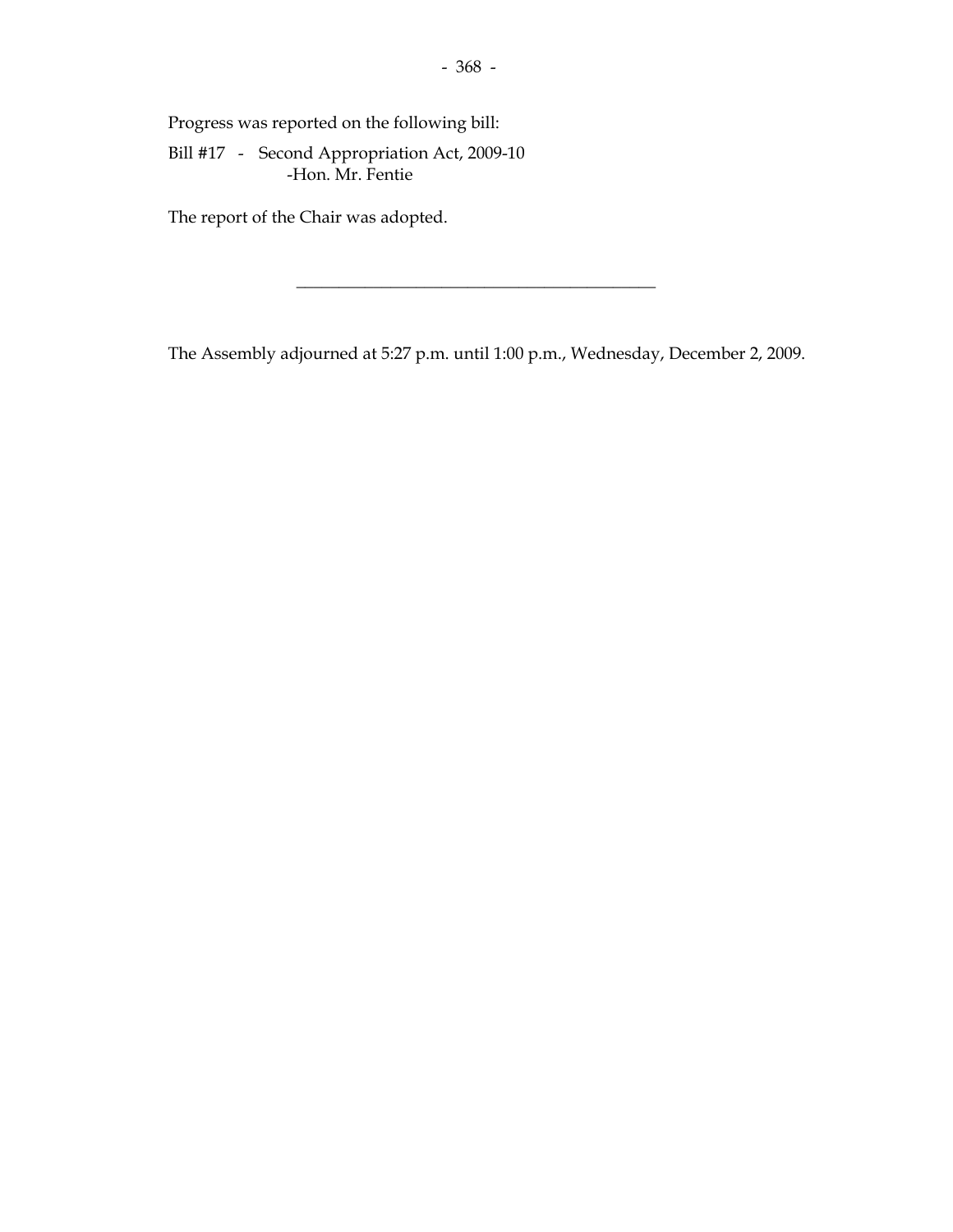## **No. 184**

## **VOTES AND PROCEEDINGS**

## **of the**

## **YUKON LEGISLATIVE ASSEMBLY**

## **32nd Legislative Assembly First Session**

## Wednesday, December 2, 2009

The Speaker took the Chair at 1:00 p.m.

#### **TRIBUTES**

#### **In remembrance of Bea Firth, former Yukon MLA**

 The Hon. Ted Staffen, Speaker, paid tribute on behalf of all Members to Beatrice Ann Firth, who passed away on June 20, 2008. Mrs. Firth represented Whitehorse Riverdale South from 1982 to 1992 and Riverdale South from 1992 to 1996. Mrs. Firth was instrumental in having the 911 emergency phone service brought to Whitehorse and having the first mammography machine installed at the Whitehorse General Hospital as well as introducing in the Legislative Assembly, the *Access to Information Act*. Condolences were extended to her husband Tom, her family, and many friends.

#### **TABLING RETURNS AND DOCUMENTS**

Hon. Mr. Staffen, Speaker

 - Yukon Human Rights Commission April 1, 2008 – March 31, 2009 Annual Report **(Sessional Paper #140)** 

#### **GOVERNMENT PRIVATE MEMBERS' BUSINESS**

Moved by Mr. Nordick, Member for Klondike:

 THAT this House urges the Government of Yukon to introduce amendments to the *Motor Vehicles Act* to prohibit the use of hand-held cell phones and other similar electronic devices while driving or operating a motor vehicle on a highway, except as provided for by law. **(Motion #836)** 

 A debate arising on the motion, it was moved by Mr. McRobb, Member for Kluane, in amendment thereto:

 THAT Motion #836 be amended by immediately after the words "THAT this House urges the Government of Yukon to" deleting the word "introduce" and replacing it with the following: "consult with Yukoners before introducing".

 A debate arising on the amendment, and the question being put, it was agreed to on the following recorded Division: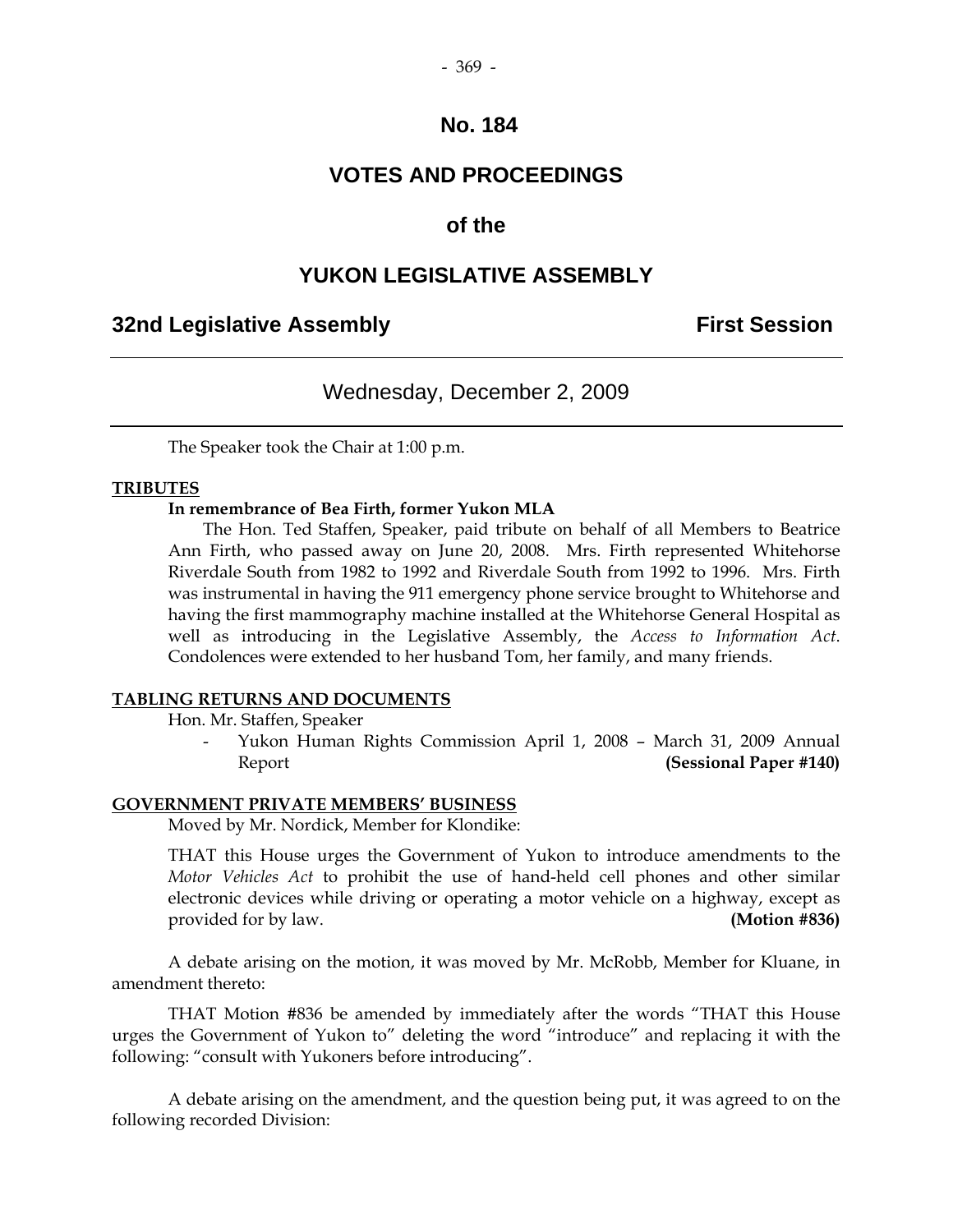|        | YEA        |            |    |
|--------|------------|------------|----|
| Fentie | Horne      | Elias      |    |
| Taylor | Edzerza    | Fairclough |    |
| Kenyon | Nordick    | Inverarity | 15 |
| Rouble | Mitchell   | Cardiff    |    |
| Lang   | McRobb     | Cathers    |    |
|        | <b>NAY</b> |            |    |
|        |            |            |    |

 A debate arising on the motion as amended, it was moved by Mr. Cathers, Member for Lake Laberge, in amendment thereto:

 THAT Motion #836 as amended be amended by inserting after the phrase "urges the Government of Yukon to" the following:

 "evaluate, over the next 12 months, successes and failures of recently implemented legislation in other Canadian jurisdictions, and subsequently"

A debate arising on the amendment, and the question being put, it was negatived.

 A debate arising on Motion #836 as amended and the question being put, it was agreed to on the following recorded Division:

|         | YEA        |            |    |
|---------|------------|------------|----|
| Fentie  | Horne      | Elias      |    |
| Taylor  | Edzerza    | Fairclough |    |
| Kenyon  | Nordick    | Inverarity | 14 |
| Rouble  | Mitchell   | Cardiff    |    |
| Lang    | McRobb     |            |    |
|         | <b>NAY</b> |            |    |
| Cathers |            |            |    |

Moved by Mr. Nordick, Member for Klondike:

 THAT a Select Committee on the Prohibition of Discharging a Firearm within a Road Corridor be established,

 THAT the membership of the Committee be comprised of equal representation from the Government Caucus, the Official Opposition Caucus, the Third Party Caucus and include the Independent Member.

 THAT the Premier, Leader of the Official Opposition and the Leader of the Third Party name, their respective member(s) to the Committee;

 THAT the Committee conduct public consultations for the purpose of receiving the views and opinions of Yukon residents and prepare a report making recommendations regarding public safety for prohibiting the discharge of a firearm within a road corridor,

 THAT the Committee report its findings and recommendations in the 2010 Fall Sitting of the Legislative Assembly,

 THAT the Committee have the power to seek background information from experts and to be able to call and hear these experts witnesses; and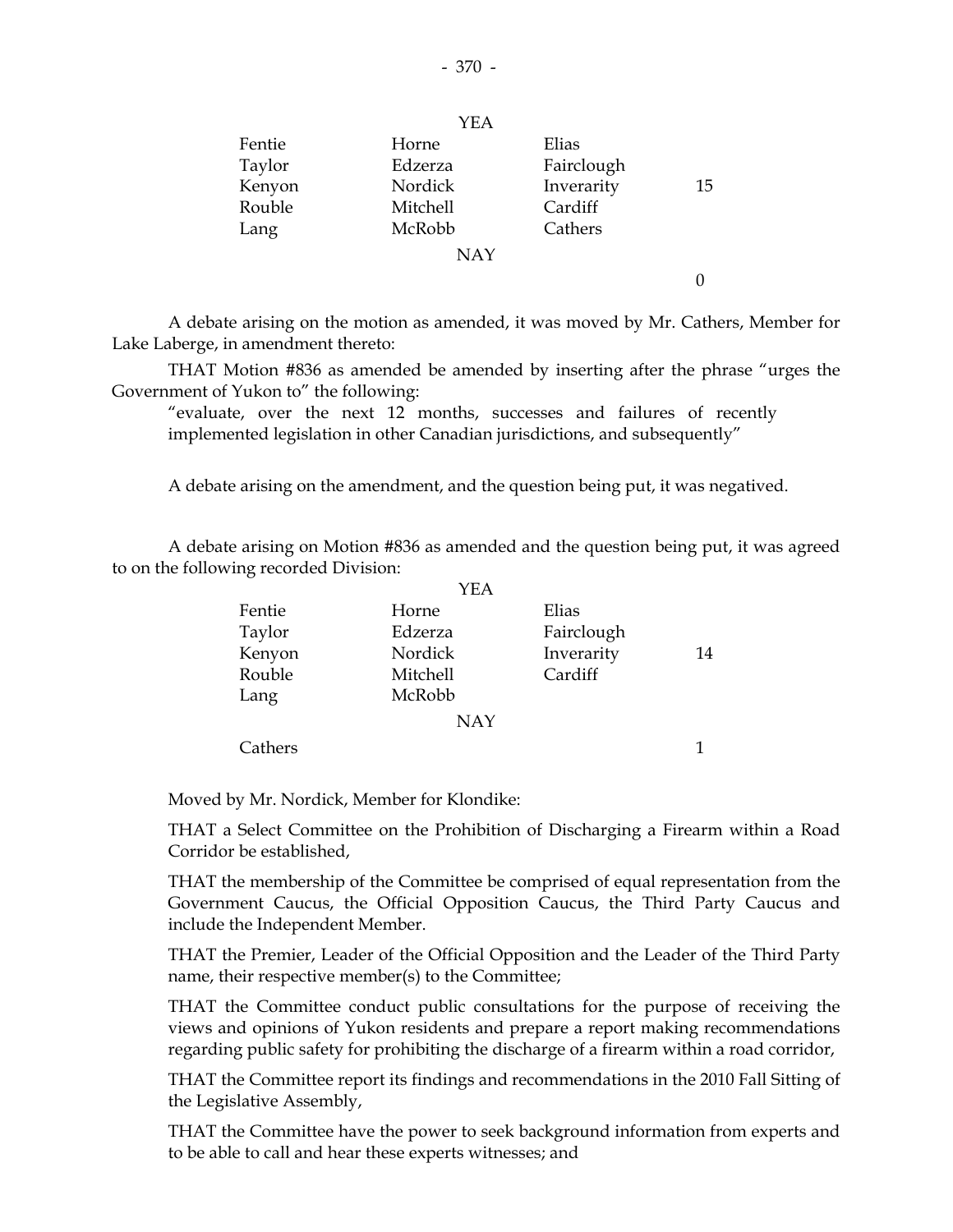THAT the Clerk of the Legislative Assembly be responsible for providing the necessary support services to the Committee. **(Motion #835)** 

 A debate having started on the motion, it was moved by Mr. Fairclough, Member for Mayo-Tatchun, in amendment thereto:

 THAT Motion #835 be amended by replacing all the words immediately after the words "THAT" with the following;

 "this House urges the Government of Yukon to initiate a public consultation process on the prohibition of discharging a firearm within a road corridor,

 THAT, as part of this consultation process, the Government of Yukon receive the views and opinions of Yukon residents and prepare a report containing recommendations regarding public safety and wildlife conservation; and

 THAT the Government of Yukon report its findings and recommendations to this House during the 2010 Fall Sitting of the Legislative Assembly."

 A debate arising on the amendment to Motion #835, and the time reaching 5:30 p.m., the Speaker, pursuant to Standing Order 2(2), adjourned the House until 1:00 p.m., Thursday, December 3, 2009 and debate on the amendment and on Motion #835 was accordingly adjourned.

The Assembly adjourned at 5:30 p.m. until 1:00 p.m., Thursday, December 3, 2009.

\_\_\_\_\_\_\_\_\_\_\_\_\_\_\_\_\_\_\_\_\_\_\_\_\_\_\_\_\_\_\_\_\_\_\_\_\_\_\_\_\_\_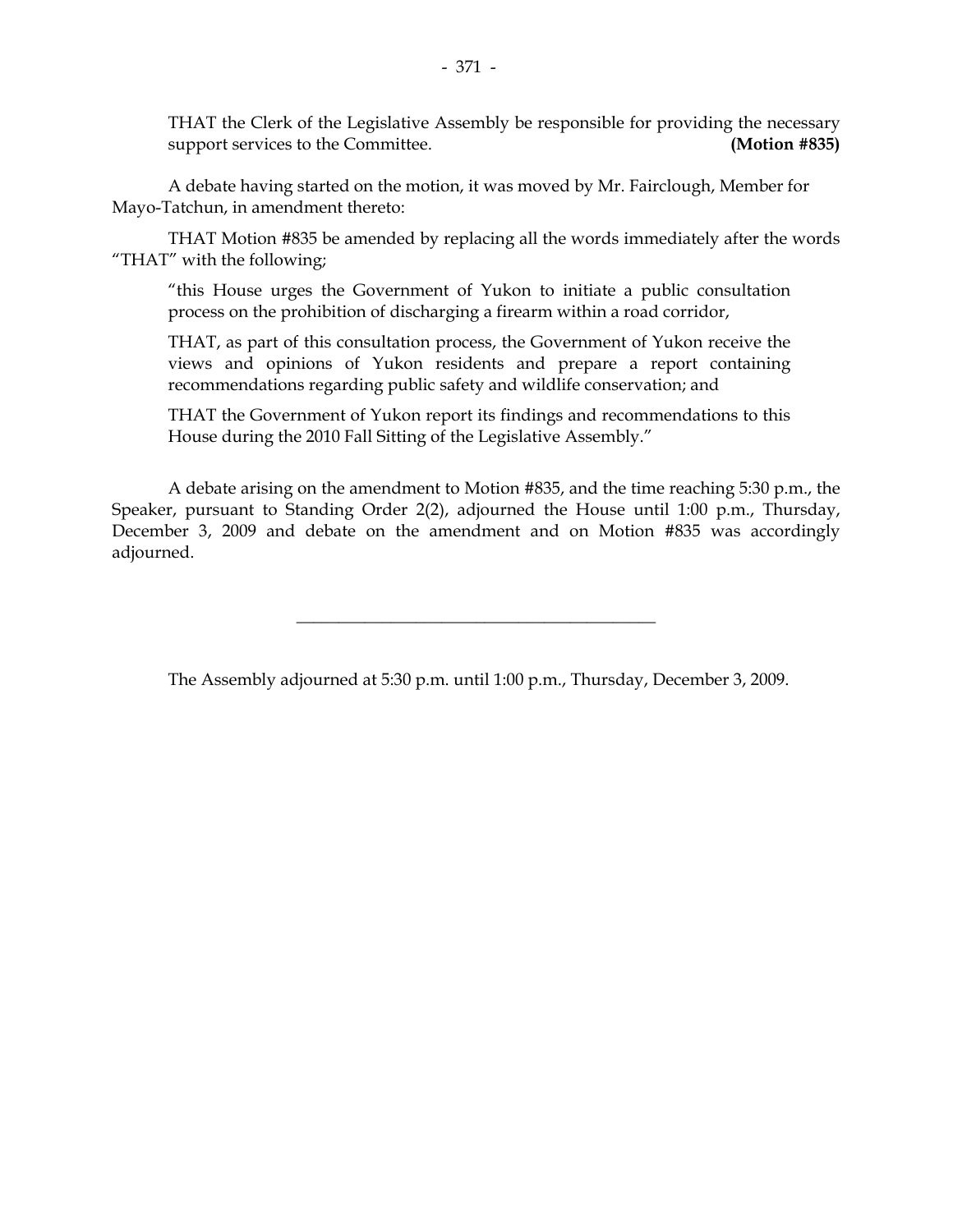#### - 372 -

## **No. 185**

## **VOTES AND PROCEEDINGS**

## **of the**

## **YUKON LEGISLATIVE ASSEMBLY**

## **32nd Legislative Assembly First Session**

## Thursday, December 3, 2009

#### **FILED DOCUMENT**

 During Question Period, Mr. Hardy, Member for Whitehorse Centre, filed the following document:

 - Climate change action by Government of Canada: letter (dated December 3, 2009) to the Right Hon. Stephen Harper, Prime Minister of Canada, from Yukon politicians, signed by Todd Hardy, Leader, Third Party **(Filed Document #131)** 

#### **COMMITTEE OF THE WHOLE**

According to Order, the Assembly resolved into Committee of the Whole.

At 2:05 p.m., Committee of the Whole passed the following motion:

 THAT, Craig Tuton, Chair of the Yukon Workers' Compensation Health and Safety Board, and Valerie Royle, President and Chief Executive Officer of the Yukon Workers' Compensation Health and Safety Board, appear as witnesses in Committee of the Whole on Thursday, December 10, 2009, from 3:30 p.m. to 5:30 p.m. to discuss matters relating to the Yukon Workers' Compensation Health and Safety Board. **(C/W Motion #16)** 

A debate arising on the motion, and the question being put, it was agreed to.

#### **Quorum Count**

 At 3:15 p.m., the Hon. Ms. Taylor, Government House Leader, rose on a Point of Order to state that there did not appear to be a quorum present. Pursuant to Standing Order 3(4), the Chair of Committee of the Whole rang the bells and then did a count. A quorum was present for the count.

#### **Quorum Count**

 At 3:47 p.m., the Hon. Ms. Taylor, Government House Leader, rose on a Point of Order to state that there did not appear to be a quorum present. Pursuant to Standing Order 3(4), the Chair of Committee of the Whole rang the bells and then did a count. A quorum was present for the count.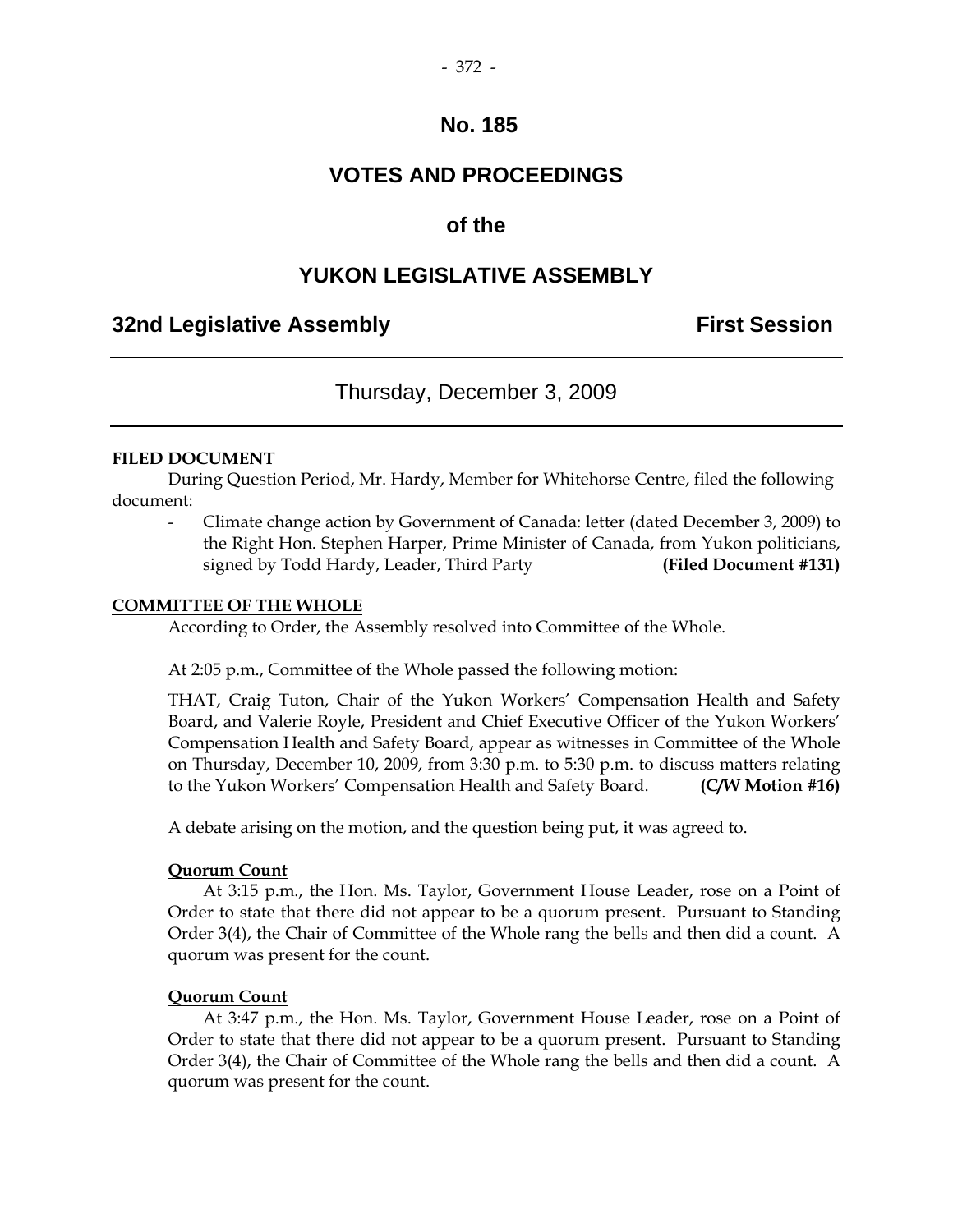#### **Quorum Count**

 At 4:54 p.m., the Hon. Ms. Taylor, Government House Leader, rose on a Point of Order to state that there did not appear to be a quorum present. Pursuant to Standing Order 3(4), the Chair of Committee of the Whole rang the bells and then did a count. A quorum was present for the count.

Progress was reported on the following bill:

 Bill #17 - Second Appropriation Act, 2009-10 -Hon. Mr. Fentie

The report of the Chair was adopted.

The Assembly adjourned at 5:30 p.m. until 1:00 p.m., Monday, December 7, 2009.

\_\_\_\_\_\_\_\_\_\_\_\_\_\_\_\_\_\_\_\_\_\_\_\_\_\_\_\_\_\_\_\_\_\_\_\_\_\_\_\_\_\_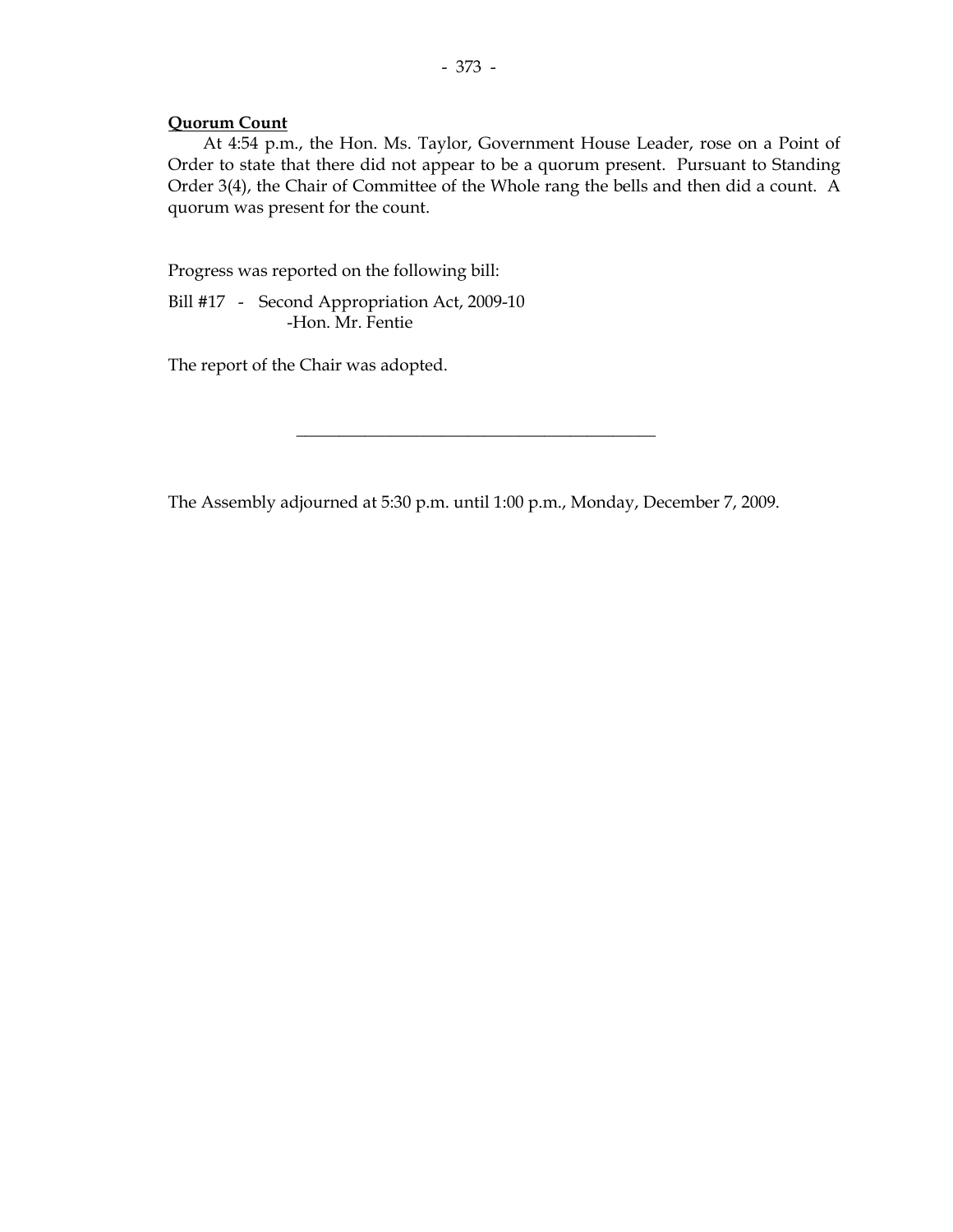#### - 374 -

## **No. 186**

## **VOTES AND PROCEEDINGS**

## **of the**

## **YUKON LEGISLATIVE ASSEMBLY**

## **32nd Legislative Assembly First Session**

# Monday, December 7, 2009

The Speaker took the Chair at 1:00 p.m.

#### **CHANGES TO THE ORDER PAPER (Withdrawal of Motions)**

 Prior to Daily Routine, the Speaker informed the House of the following change to the Order Paper:

"The Chair wishes to inform the House of a change which has been made to the Order Paper. Motion #847, standing in the name of the Member for Vuntut Gwitchin, has been removed from the Order Paper, as it is similar to Motion #836, which was adopted by this House, as amended, on December 2, 2009."

#### **PETITIONS (Response to Petition #10)**

 The Hon. Mr. Lang, Minster of Community Services, gave an oral response to Petition #10 (received by the House on November 25, 2009) with regard to AM radio transmission by the Canadian Broadcasting Corporation.

#### **COMMITTEE OF THE WHOLE**

According to Order, the Assembly resolved into Committee of the Whole.

#### **Quorum Count**

 At 2:38 p.m., Mr. Edzerza, Member for McIntyre-Takhini, rose on a Point of Order to state that there did not appear to be a quorum present. Pursuant to Standing Order 3(4), the Chair of Committee of the Whole rang the bells and then did a count. A quorum was present for the count.

#### **Quorum Count**

 At 3:40 p.m., the Hon. Mr. Fentie, Premier, rose on a Point of Order to state that there did not appear to be a quorum present. Pursuant to Standing Order 3(4), the Chair of Committee of the Whole rang the bells and then did a count. A quorum was present for the count.

Progress was reported on the following bill:

Bill #17 - Second Appropriation Act, 2009-10 -Hon. Mr. Fentie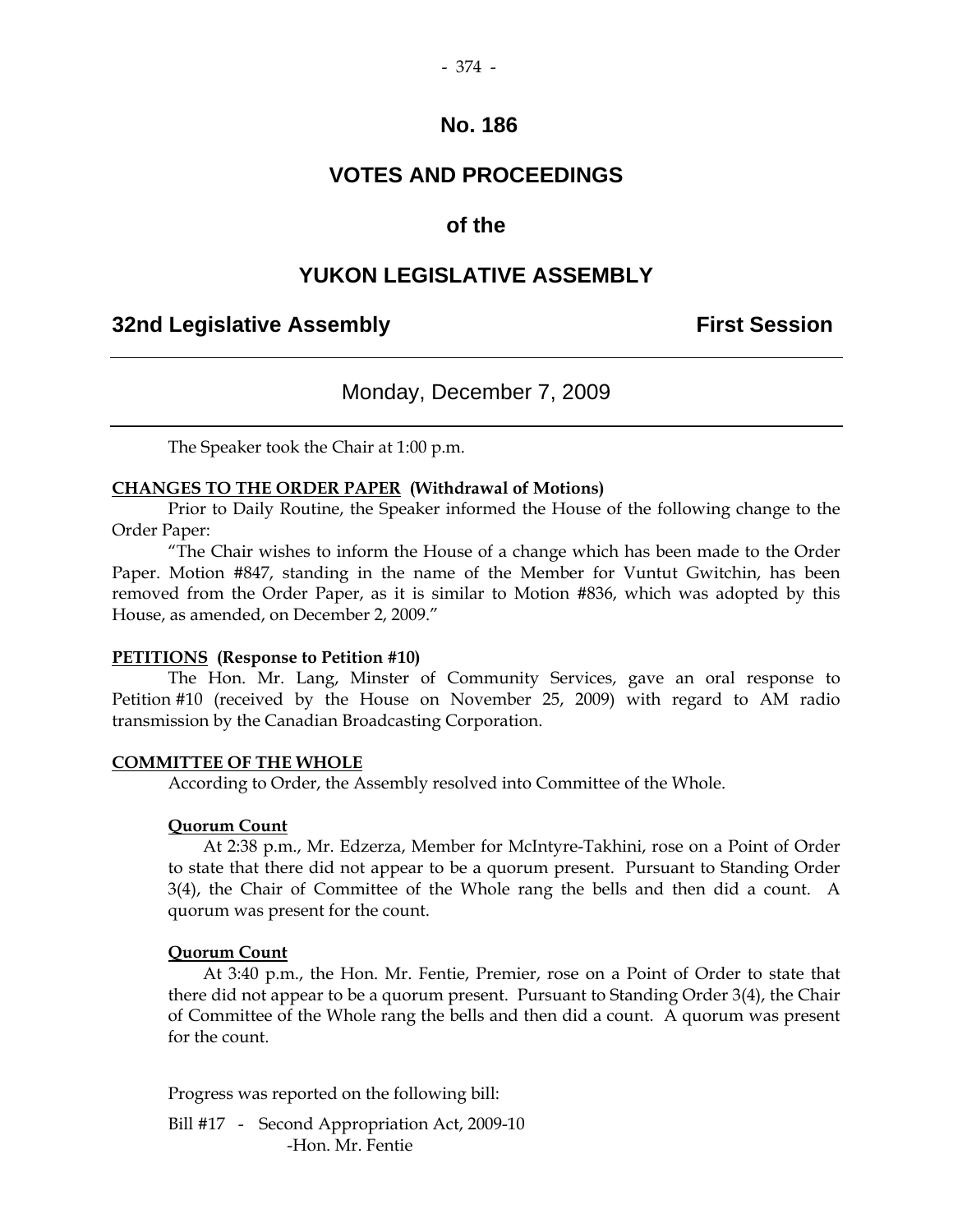The report of the Chair was adopted.

The Assembly adjourned at 5:31 p.m. until 1:00 p.m., Tuesday, December 8, 2009.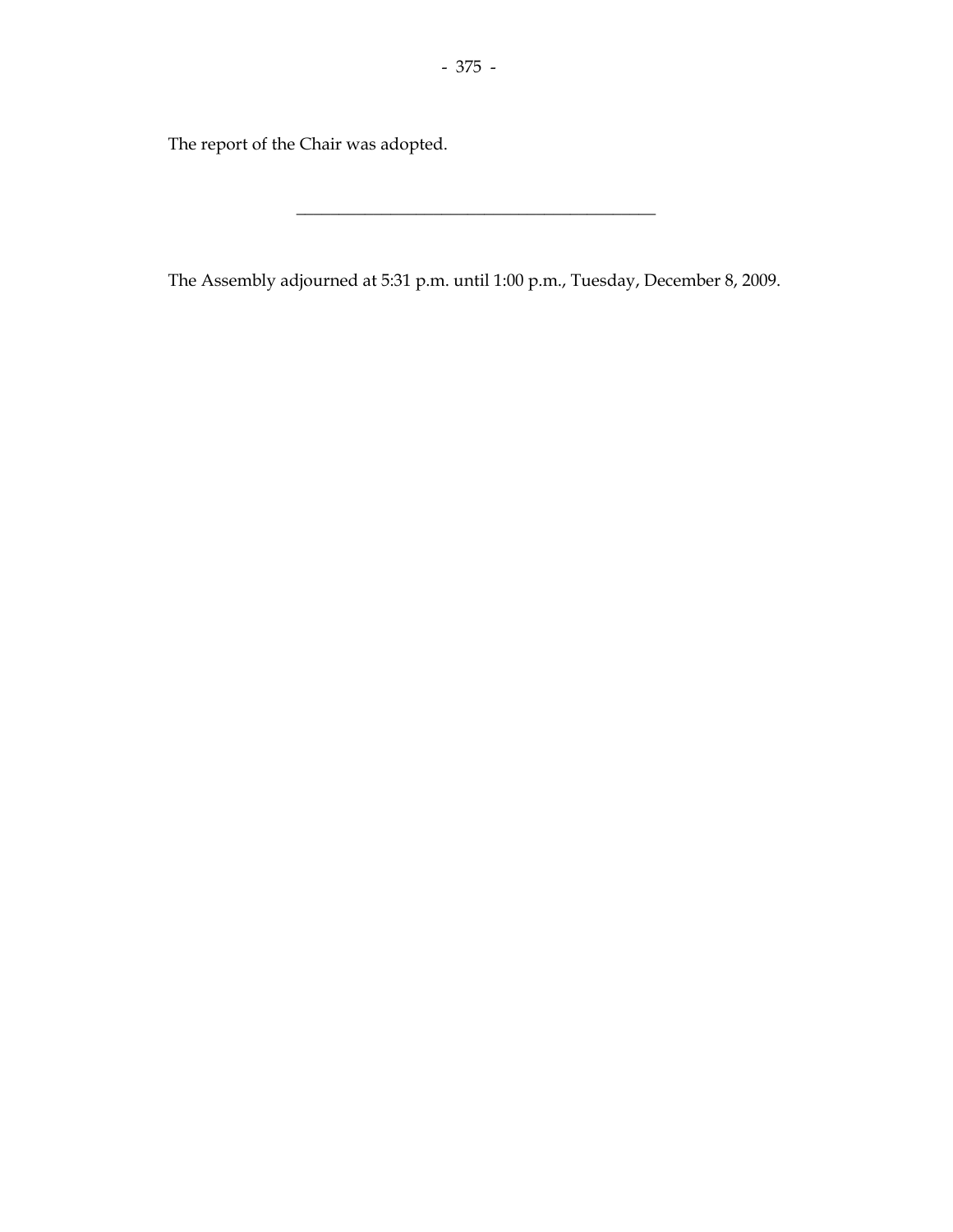#### - 376 -

## **No. 187**

# **VOTES AND PROCEEDINGS**

## **of the**

## **YUKON LEGISLATIVE ASSEMBLY**

## **32nd Legislative Assembly First Session**

## Tuesday, December 8, 2009

The Speaker took the Chair at 1:00 p.m.

#### **SPEAKER'S STATEMENT (Changes to the Order Paper - withdrawal of Motions)**

 Prior to Daily Routine, the Speaker informed the House of the following change to the Order Paper:

"The Chair wishes to inform the House of a change which has been made to the Order Paper. Motion #362, standing in the name of the Member for Porter Creek South, has been removed from the Order Paper, as it is outdated."

#### **NOTICE OF OPPOSITION PRIVATE MEMBERS' BUSINESS**

 Pursuant to Standing Order 14.2(3), Mr. Cardiff, Third Party House Leader, identified Motion #932 as being the item to be called during Opposition Private Members' Business on Wednesday, December 9, 2009.

 Pursuant to Standing Order 14.2(3), Mr. McRobb, Official Opposition House Leader, identified Motion #848 as being the item to be called during Opposition Private Members' Business on Wednesday, December 9, 2009.

#### **COMMITTEE OF THE WHOLE**

According to Order, the Assembly resolved into Committee of the Whole.

#### **Quorum Count**

 At 4:48 p.m., the Hon. Mr. Rouble, Minister of Education, rose on a Point of Order to state that there did not appear to be a quorum present. Pursuant to Standing Order 3(4), the Chair of Committee of the Whole rang the bells and then did a count. A quorum was present for the count.

Progress was reported on the following bill:

Bill #17 - Second Appropriation Act, 2009-10 -Hon. Mr. Fentie

The report of the Chair was adopted.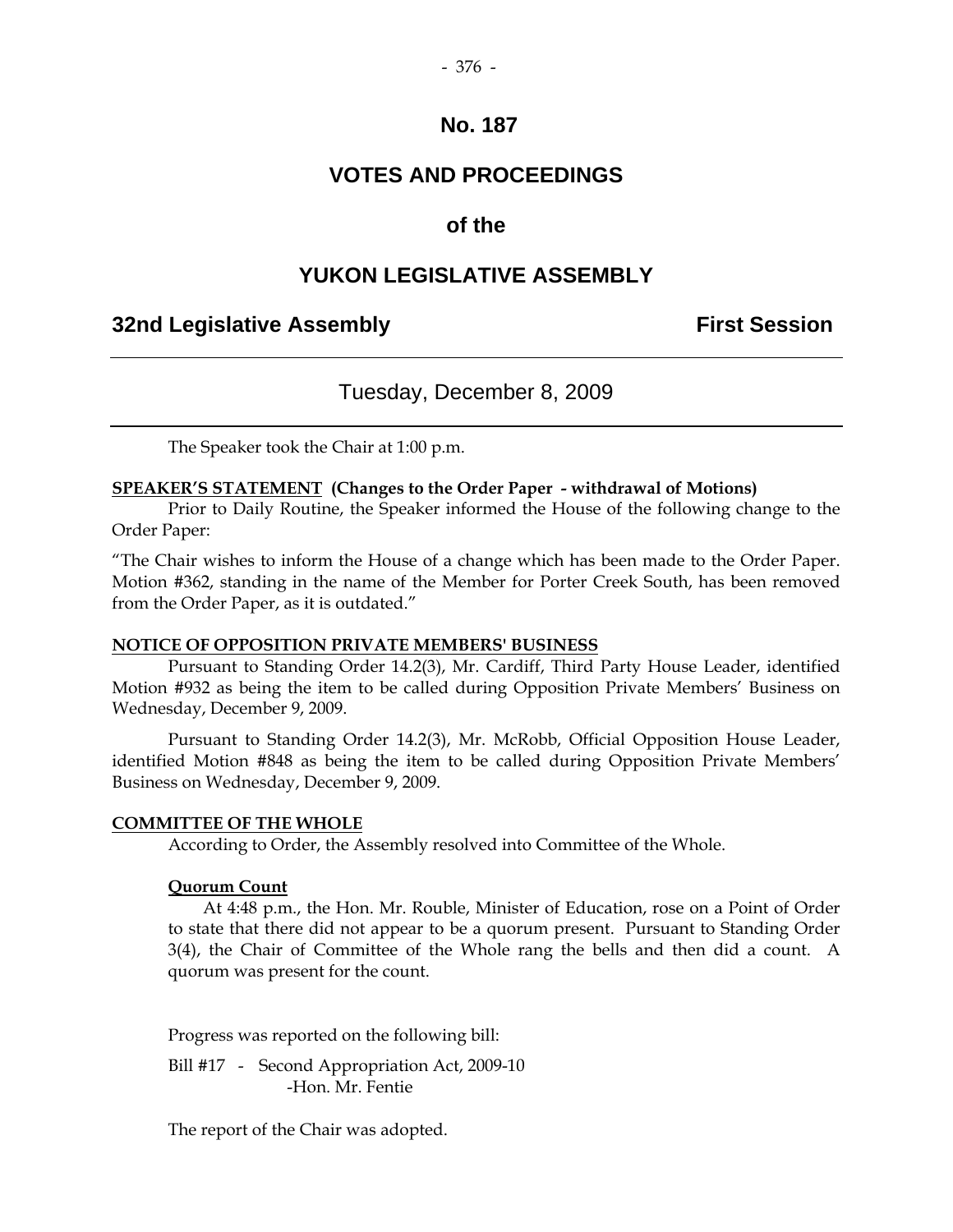$\overline{\phantom{a}}$  , and the set of the set of the set of the set of the set of the set of the set of the set of the set of the set of the set of the set of the set of the set of the set of the set of the set of the set of the s

The Assembly adjourned at 5:31 p.m. until 1:00 p.m., Wednesday, December 9, 2009.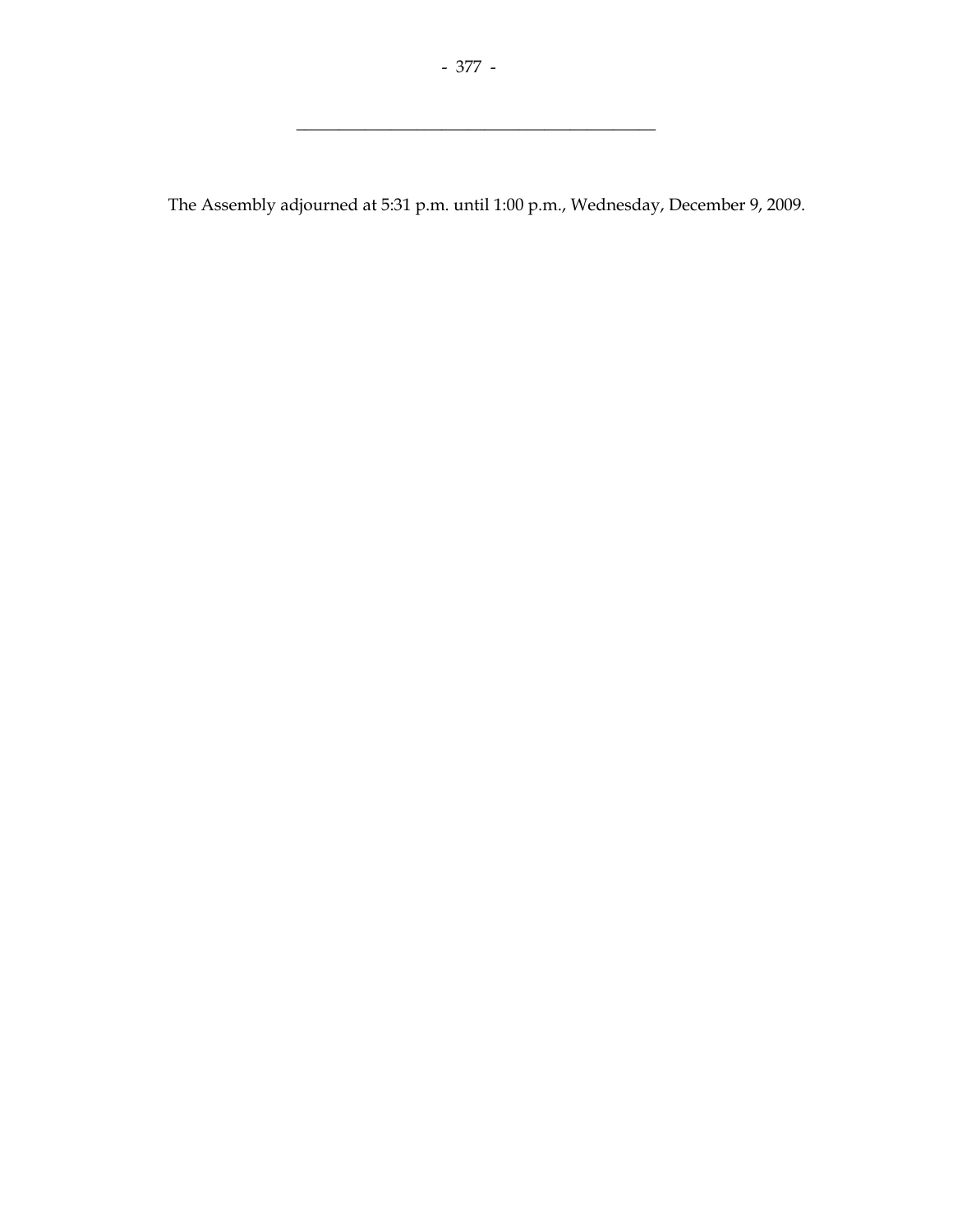## **No. 188**

# **VOTES AND PROCEEDINGS**

## **of the**

# **YUKON LEGISLATIVE ASSEMBLY**

## **32nd Legislative Assembly First Session**

## Wednesday, December 9, 2009

The Speaker took the Chair at 1:00 p.m.

#### **PETITIONS (Response to Petition #11)**

 The Hon. Mr. Lang, Minster of Community Services, gave an oral response to Petition #11 (received by the House on December 1, 2009) with regard to establishing a credit union in Yukon.

#### **OPPOSITION PRIVATE MEMBERS' BUSINESS**

Moved by Mr. Hardy, Member for Whitehorse Centre

 THAT this House urges the Yukon Government to introduce legislation in the Legislative Assembly by November 30, 2010, enabling the establishment of credit unions in the Territory. **(Motion #932)**

A debate started on the motion.

#### **Quorum Count**

 At 2:35 p.m., Mr. Edzerza, Member for McIntyre-Takhini, rose on a Point of Order to state that there did not appear to be a quorum present. Pursuant to Standing Order 3(2), the Deputy Speaker rang the bells. The Speaker then did a count. A quorum was present for the count.

 The debate continuing on the motion, it was moved by the Hon. Mr. Fentie, Premier, in amendment thereto:

 THAT Motion #932 be amended by deleting the word "introduce" and replacing it with the words:

 "establish a committee comprised of representatives of the Government, the Official Opposition, the Third Party, labour, business and Credit Union Yukon to study and report on introducing"

 and by deleting the period after the word "territory" replacing it with a semicolon and adding the clause: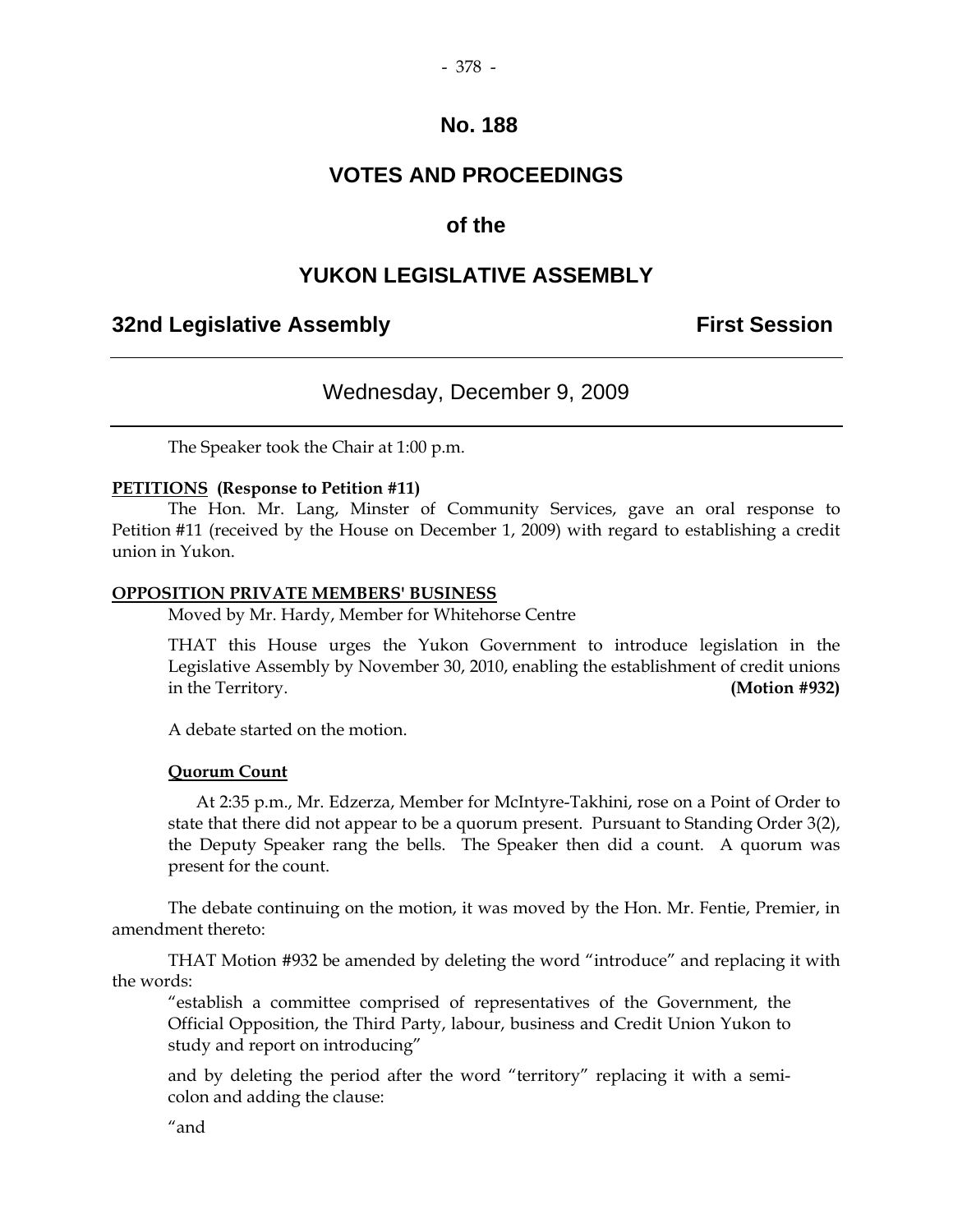THAT the proposed legislation make provision for allowing a credit union incorporated in a province to operate in Yukon subject to the same limitations and protection of members and other investors as under the law of the province in which it is incorporated."

A debate arising on the amendment, and the question being put, it was agreed to.

 A debate arising on Motion #932 as amended, and the question being put, it was agreed to on the following recorded Division:

|        | YEA        |            |    |
|--------|------------|------------|----|
| Fentie | Horne      | Fairclough |    |
| Hart   | Edzerza    | Inverarity |    |
| Kenyon | Nordick    | Hardy      | 14 |
| Rouble | Mitchell   | Cardiff    |    |
| Lang   | Elias      |            |    |
|        | <b>NAY</b> |            |    |

0

Moved by Mr. Elias, Member for Vuntut Gwitchin:

 THAT this House establish an independent, non-partisan Commission on Yukon Aboriginal Language Protection,

 THAT the Commission be comprised of four Yukon residents, one to be appointed by the Premier, one to be appointed by the Leader of the Official Opposition, one to be appointed by the Leader of the Third Party and a non-voting chair to be appointed by the Standing Committee on Appointments to Major Government Boards and Committees,

 THAT the Commission receive the views and opinions of Yukoners, interested groups and stakeholders on legislative amendments to Yukon's Languages Act that include granting rights in respect of, or providing services in any Yukon aboriginal language in addition to the rights and services provided in the Act, as well as other matters,

 THAT the Commission shall develop terms of reference before receiving the views and opinions of Yukon residents,

THAT the Languages Act be referred to the Commission,

 THAT the decisions by the Commission require majority support by members of the Commission,

 THAT the Commission report to the Legislative Assembly no later than two years after its establishment:

- (1) its findings relating to public opinion for the protection of Yukon Aboriginal languages,
- (2) its recommendations regarding what form legislation implementing changes recommended by the Commission should take,

 THAT in the event the Legislative Assembly is not sitting at the time the Commission is prepared to report, the Chair of the Commission shall forward copies of the report to all Members of the Legislative Assembly, and thereafter make the report public,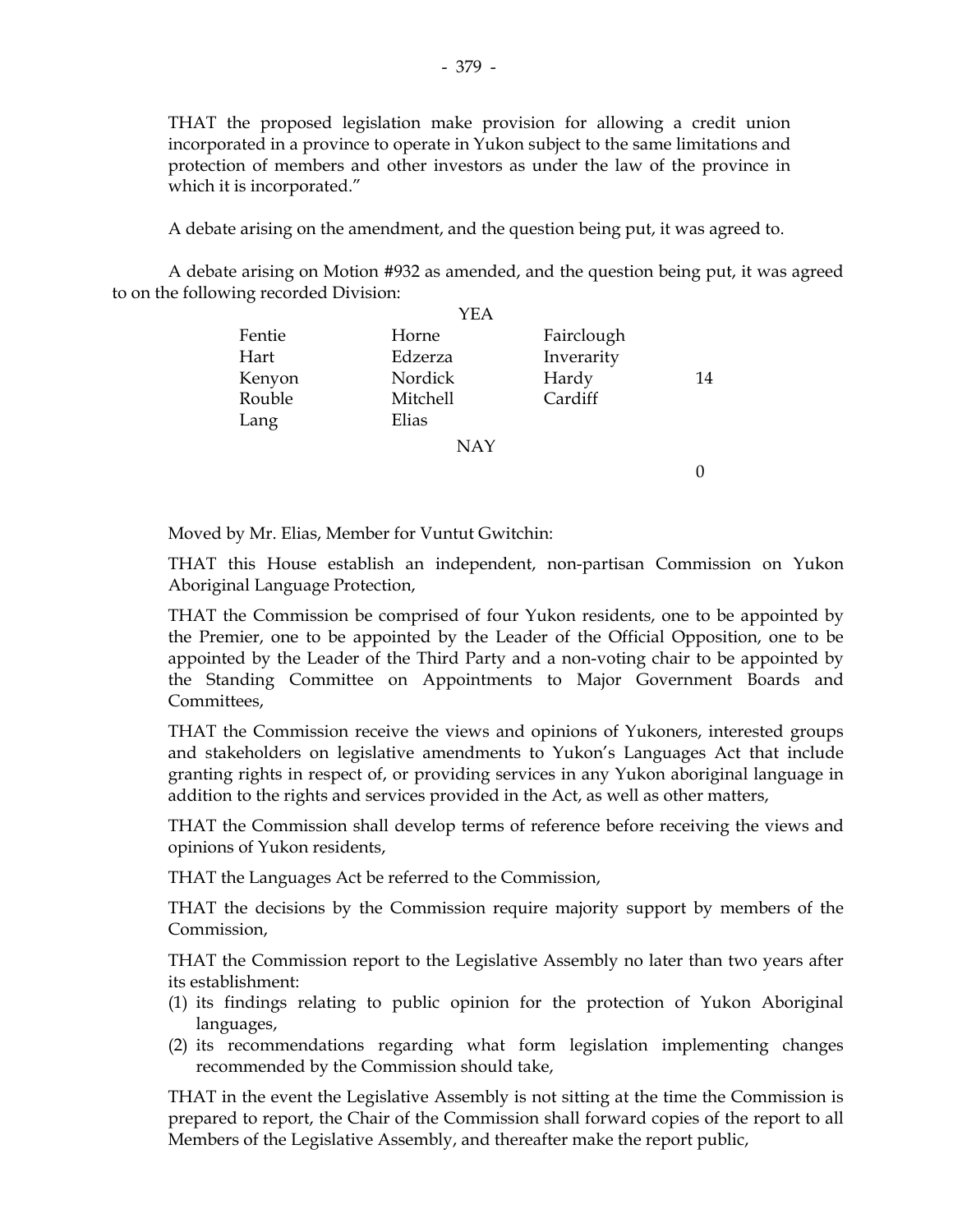THAT the Speaker of the Legislative Assembly shall table the report in the Legislative Assembly on the first sitting day following the release of the report,

 THAT during its review of public opinion on legislative options for Yukon Aboriginal Language Protection, the Commission shall be empowered:

- (1) to invite officials from the Government of Yukon, the Government of Nunavut, the Government of the Northwest Territories, the Government of Canada and Yukon First Nations to appear as witnesses,
- (2) to invite such other persons as it deems necessary to appear as witnesses on technical matters,
- (3) to invite a designate of the Yukon Native Language Centre to appear as a witness,
- (4) to hold public hearings, meetings with individuals, focus groups and town hall type meetings,
- (5) to print such papers and evidence as may be ordered by it, and

THAT the Commissioners shall be paid a daily honorarium,

THAT the Chair shall receive an additional honorarium; and

THAT the Clerk of the Legislative Assembly be responsible for providing the necessary support services to the Commission. **(Motion #848)** 

 A debate arising on the motion, and the time reaching 5:30 p.m., while Mr. Elias, Member for Vuntut Gwitchin was speaking, the Speaker, pursuant to Standing Order 2(2), adjourned the House until 1:00 p.m., Thursday, December 10, 2009 and debate on the motion was accordingly adjourned.

\_\_\_\_\_\_\_\_\_\_\_\_\_\_\_\_\_\_\_\_\_\_\_\_\_\_\_\_\_\_\_\_\_\_\_\_\_\_\_\_\_\_

The Assembly adjourned at 5:30 p.m. until 1:00 p.m., Thursday, December 10, 2009.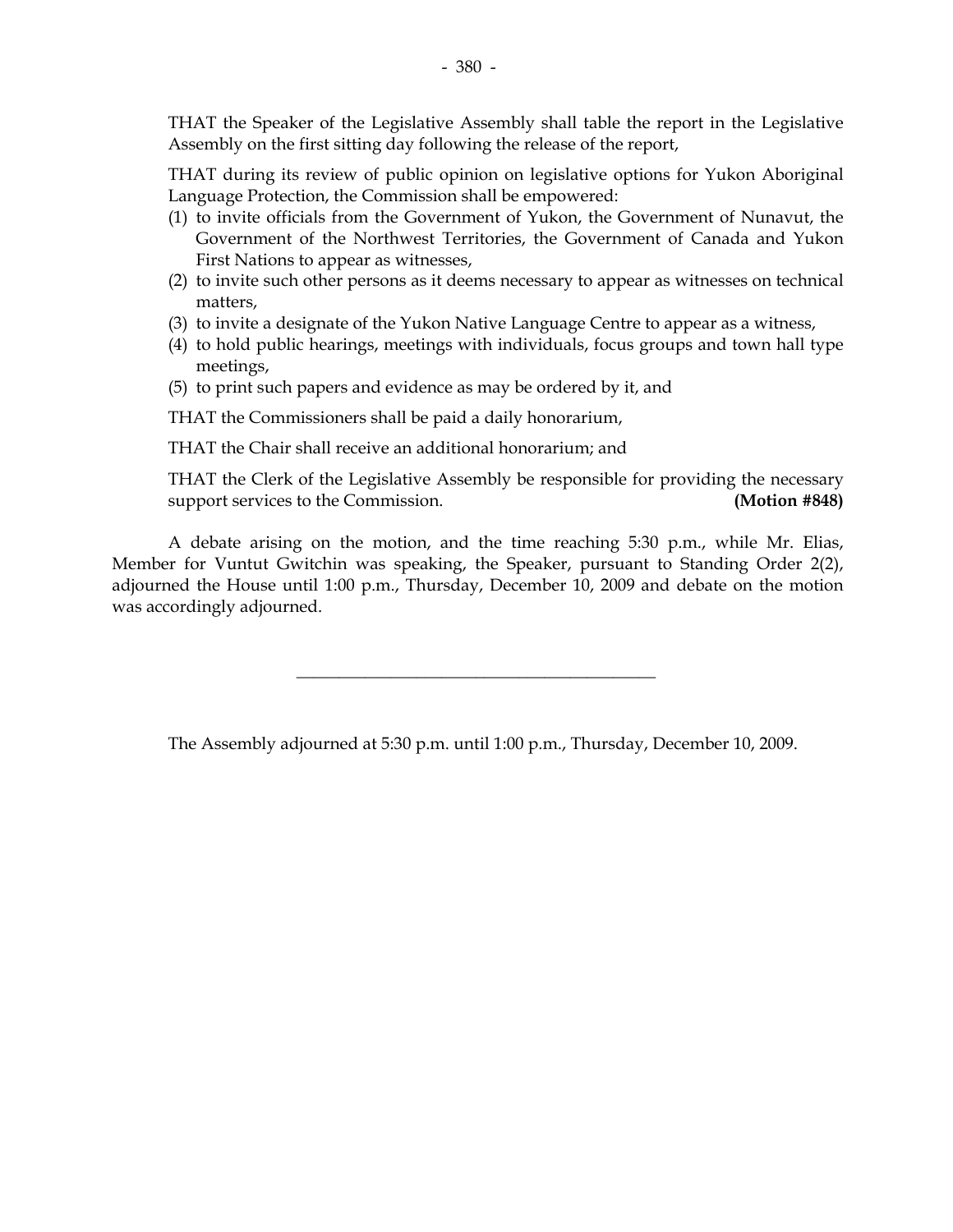#### - 381 -

## **No. 189**

# **VOTES AND PROCEEDINGS**

## **of the**

## **YUKON LEGISLATIVE ASSEMBLY**

## **32nd Legislative Assembly First Session**

## Thursday, December 10, 2009

The Speaker took the Chair at 1:00 p.m.

#### **SPEAKER'S STATEMENT (Changes to the Order Paper - withdrawal of Motions)**

 Prior to Daily Routine, the Speaker informed the House of the following change to the Order Paper:

"The Chair wishes to inform the House of a change that has been made to the Order Paper. Motion #870, standing in the name of the Leader of the Official Opposition, has been removed from the Order Paper, as it is similar to Motion #932, which the House adopted, as amended, on December 9, 2009."

#### **TABLING RETURNS AND DOCUMENTS**

Hon. Ms. Taylor, Minister of Tourism and Culture

- Yukon Arts Centre 2008/2009 Annual Report **(Sessional Paper #141)**
- Yukon Heritage Resources Board April 1, 2008 March 31, 2009 Annual Report

**(Sessional Paper #142)**

#### **PRESENTING REPORTS OF COMMITTEES**

Mr. Mitchell, Chair, Standing Committee on Public Accounts

Public Accounts, Standing Committee on: Third Report (dated December 2009) (Vol. 19) **(Sessional Paper #143)** 

#### **GOVERNMENT MOTIONS**

Moved by the Hon. Ms. Horne, Minister of Justice:

 THAT the Yukon Legislative Assembly, pursuant to section 17(1) of the *Human Rights Act*, appoint Gloria Baldwin Schultz and Jean-Sébastien Blais as members of the Yukon Human Rights Commission for terms of three years effective December 12, 2009.

**(Motion #954)** 

A debate arising on the motion, and the question being put, it was agreed to.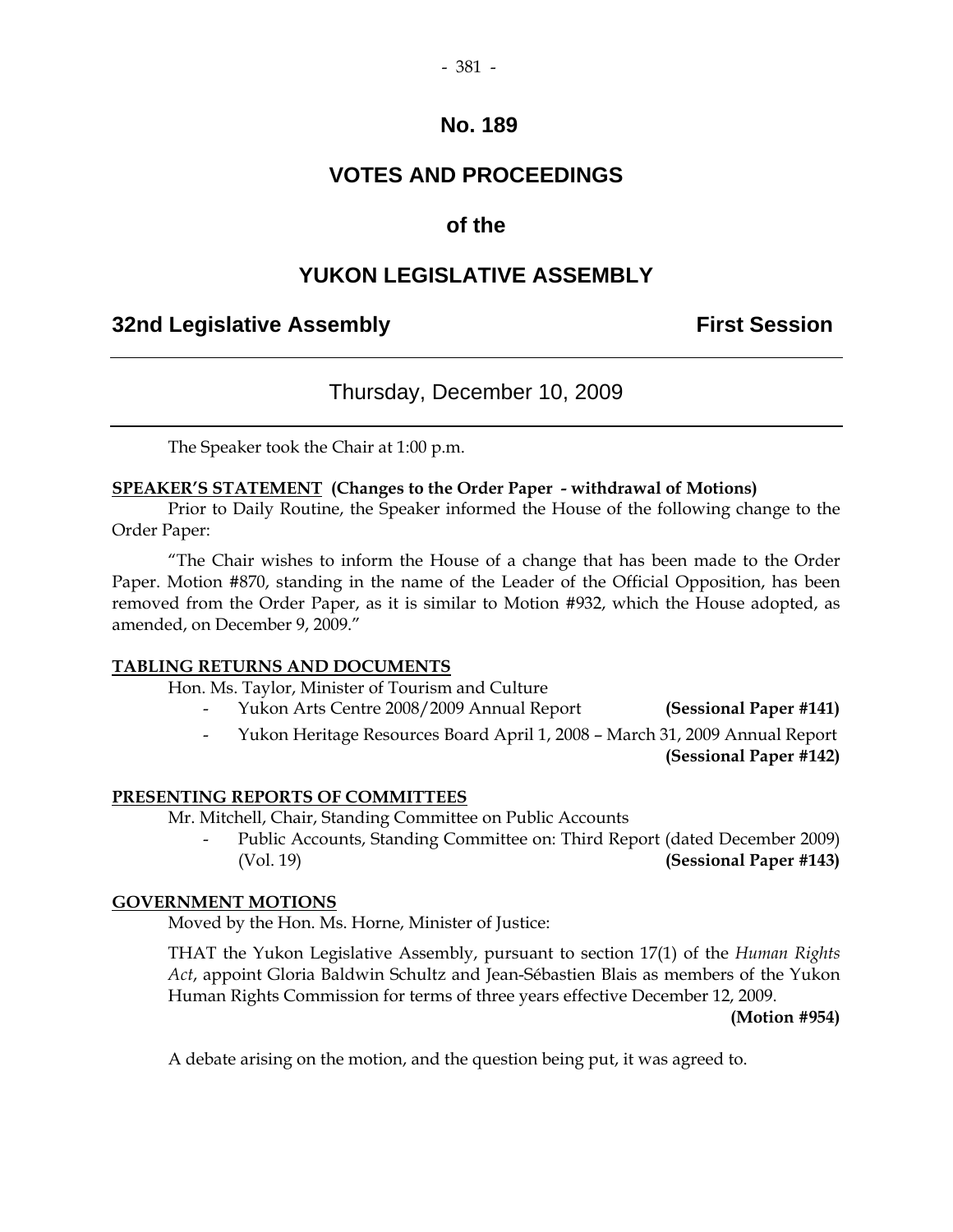Moved by the Hon. Ms. Horne, Minister of Justice:

 THAT the Yukon Legislative Assembly, pursuant to section 22(2) of the *Human Rights Act*, appoint Sue Bogle, Renzo Ordonez and Max Rispin as members of the panel of adjudicators for terms of three years effective December 12, 2009. **(Motion #955)**

A debate arising on the motion, and the question being put, it was agreed to.

Moved by the Hon. Mr. Hart, Minister of Health and Social Services:

 THAT the Yukon Legislative Assembly, pursuant to section 4(1) of the *Child and Youth Advocate Act*, recommend that the Commissioner in Executive Council appoint Andrew Nieman as the Child and Youth Advocate for Yukon for a term of five years, effective December 10, 2009. **(Motion #960)**

 A debate arising on the motion, and the question being put, it was agreed to on the following recorded Division:

|        | YEA      |            |    |
|--------|----------|------------|----|
| Fentie | Horne    | Fairclough |    |
| Taylor | Edzerza  | Inverarity |    |
| Hart   | Nordick  | Hardy      | 16 |
| Kenyon | Mitchell | Cardiff    |    |
| Rouble | Elias    | Cathers    |    |
| Lang   |          |            |    |
|        | NAY      |            |    |

 The Speaker, on behalf of all Members, introduced to the House, Mr. Andrew Nieman, who was sitting in the public gallery.

0

#### **COMMITTEE OF THE WHOLE**

**Introduction of Visitors**

According to Order, the Assembly resolved into Committee of the Whole.

#### **Recess**

 [At 3:54 p.m., during the appearance of the witnesses in Committee of the Whole, the Chair of Committee of the Whole, recessed Committee due to a power outage. Committee was called to order at 4:36 p.m.]

Progress was reported on the following bill:

 Bill #17 - Second Appropriation Act, 2009-10 -Hon. Mr. Fentie

 The Chair also reported that pursuant to section 109 of the *Workers' Compensation Act* and Committee of the Whole Motion #16 adopted on December 3, 2009, Craig Tuton, Chair of the Yukon Workers' Compensation Health and Safety Board, and Valerie Royle, President and Chief Executive Officer of the Yukon Workers' Compensation Health and Safety Board, appeared as witnesses in Committee of the Whole from 3:30 p.m. to 5:30 p.m.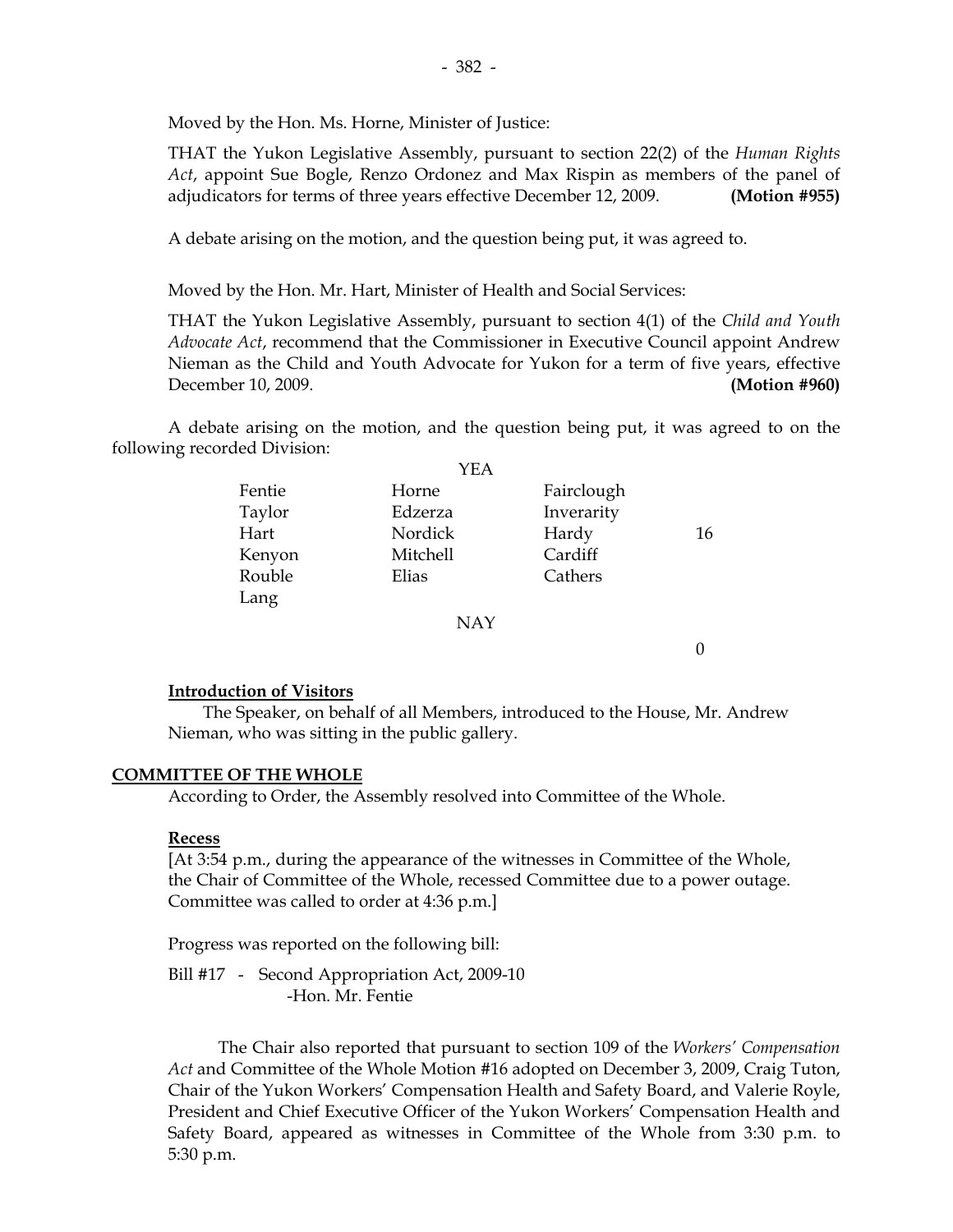The report of the Chair was adopted.

The Assembly adjourned at 5:32 p.m. until 1:00 p.m., Monday, December 14, 2009.

 $\overline{\phantom{a}}$  , and the set of the set of the set of the set of the set of the set of the set of the set of the set of the set of the set of the set of the set of the set of the set of the set of the set of the set of the s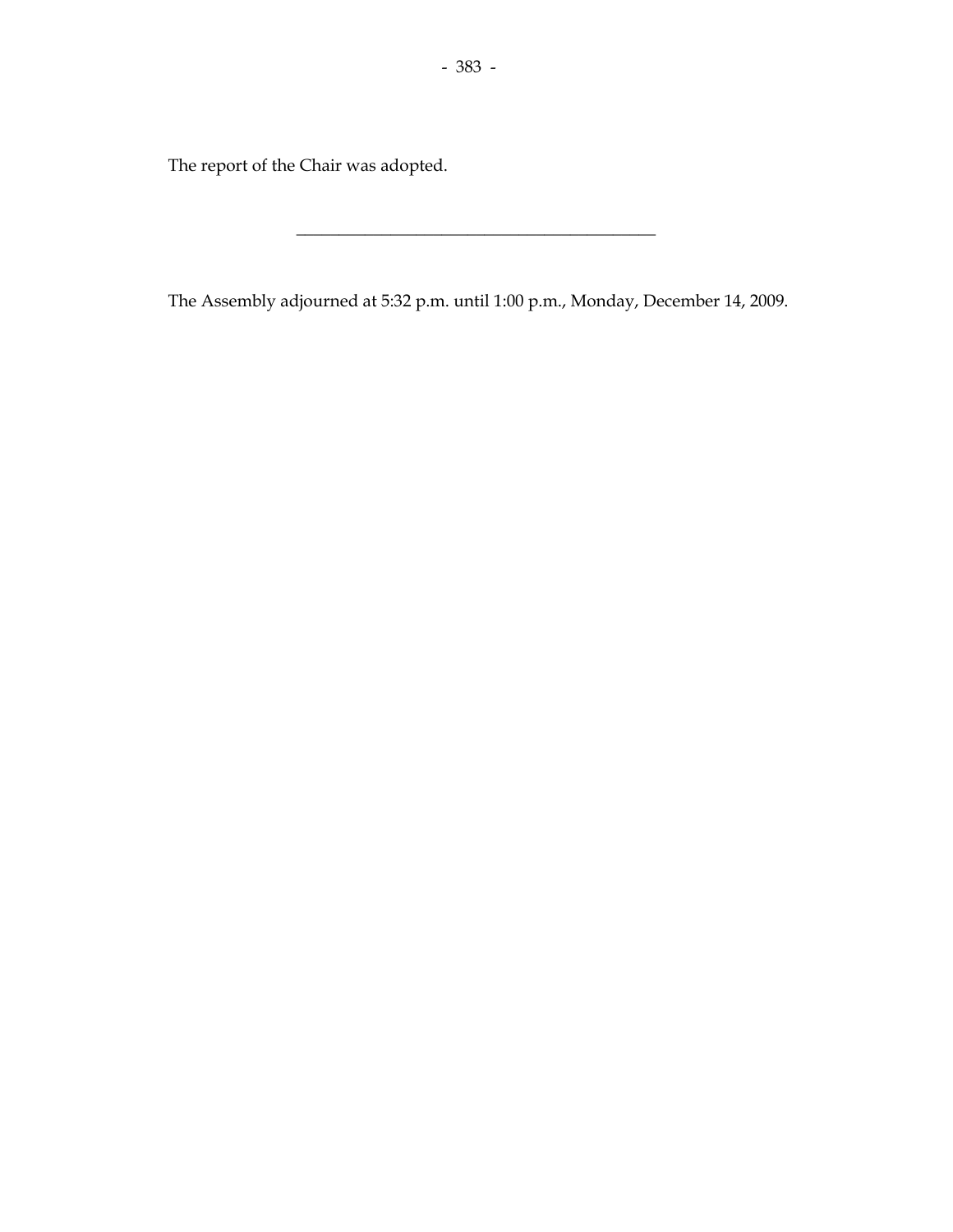## **No. 190**

# **VOTES AND PROCEEDINGS**

# **of the**

# **YUKON LEGISLATIVE ASSEMBLY**

# **32nd Legislative Assembly First Session**

## Monday, December 14, 2009

The Speaker took the Chair at 1:00 p.m.

## **COMMITTEE OF THE WHOLE**

According to Order, the Assembly resolved into Committee of the Whole.

The following bill was reported without amendment:

 Bill #80 - Act to Amend the Access to Information and Protection of Privacy Act and the Health Act -Hon. Mr. Lang

The report of the Chair was adopted.

### **GOVERNMENT BILLS (Third Reading)**

The following bill was called for Third Reading:

 Bill #80 - Act to Amend the Access to Information and Protection of Privacy Act and the Health Act -Hon. Mr. Lang

 The question being put on the motion for Third Reading of Bill #80, it was agreed to on the following recorded Division:

|        | <b>YEA</b> |            |    |
|--------|------------|------------|----|
| Fentie | Horne      | McRobb     |    |
| Hart   | Edzerza    | Elias      |    |
| Kenyon | Nordick    | Inverarity | 13 |
| Rouble | Mitchell   | Hardy      |    |
| Lang   |            |            |    |
|        | <b>NAY</b> |            |    |
|        |            |            |    |

 Bill #80, entitled Act to Amend the Access to Information and Protection of Privacy Act and the Health Act, accordingly, passed the House.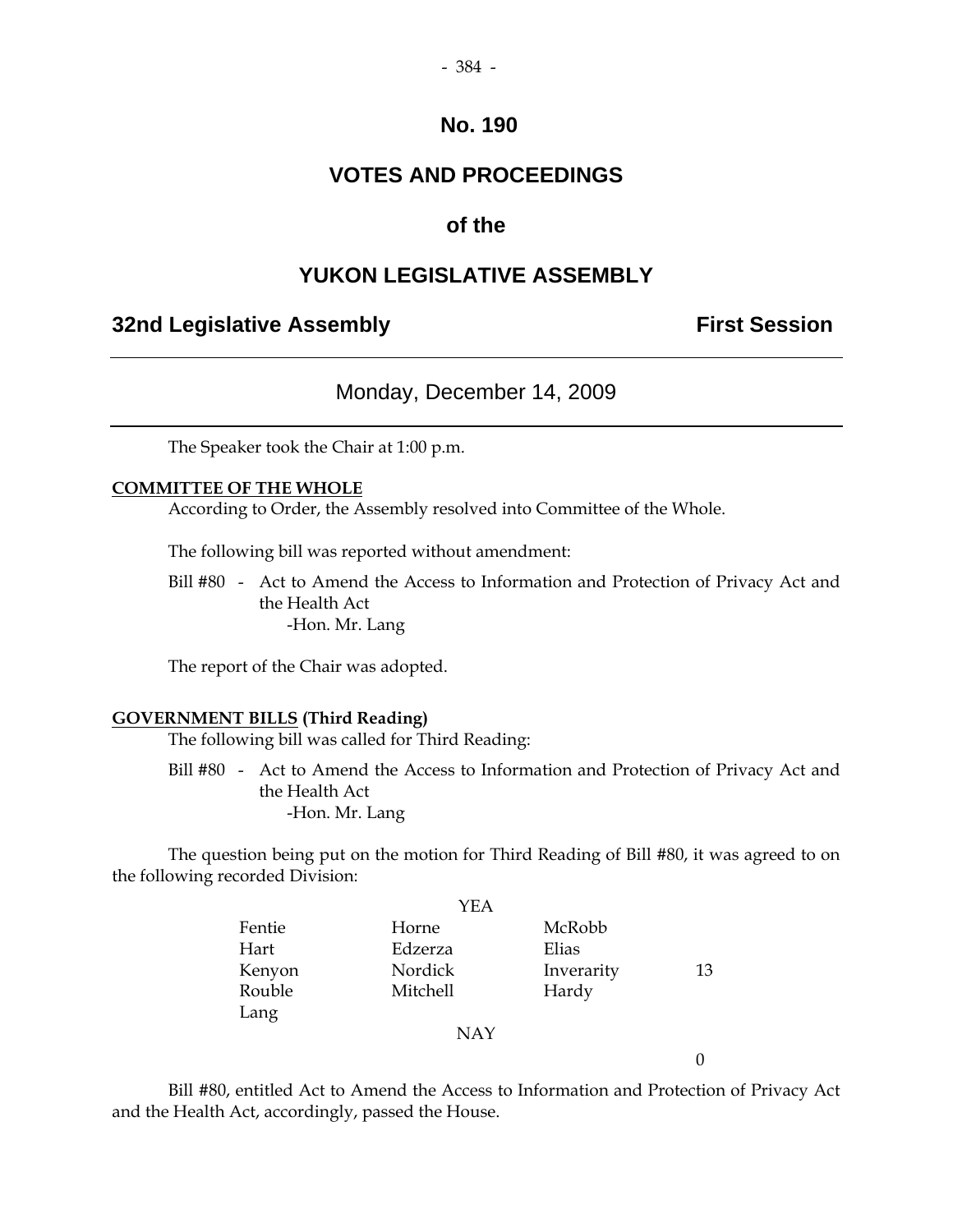#### **COMMITTEE OF THE WHOLE**

According to Order, the Assembly resolved into Committee of the Whole.

The following bill was reported without amendment:

 Bill #73 - Act to Amend the Registered Nurses Profession Act -Hon. Mr. Hart

The report of the Chair was adopted.

#### **GOVERNMENT BILLS (Third Reading)**

The following bill was called for Third Reading:

 Bill #73 - Act to Amend the Registered Nurses Profession Act -Hon. Mr. Hart

 The question being put on the motion for Third Reading of Bill #73, it was agreed to on the following recorded Division:

|        | YEA        |            |    |
|--------|------------|------------|----|
| Fentie | Horne      | McRobb     |    |
| Hart   | Edzerza    | Elias      |    |
| Kenyon | Nordick    | Inverarity | 13 |
| Rouble | Mitchell   | Cathers    |    |
| Lang   |            |            |    |
|        | <b>NAY</b> |            |    |

 Bill #73, entitled Act to Amend the Registered Nurses Profession Act, accordingly, passed the House.

0

#### **COMMITTEE OF THE WHOLE**

According to Order, the Assembly resolved into Committee of the Whole.

Progress was reported on the following bill:

Bill #17 - Second Appropriation Act, 2009-10 -Hon. Mr. Fentie

The report of the Chair was adopted.

The Assembly adjourned at 5:30 p.m. until 1:00 p.m., Tuesday, December 15, 2009.

 $\overline{\phantom{a}}$  , and the set of the set of the set of the set of the set of the set of the set of the set of the set of the set of the set of the set of the set of the set of the set of the set of the set of the set of the s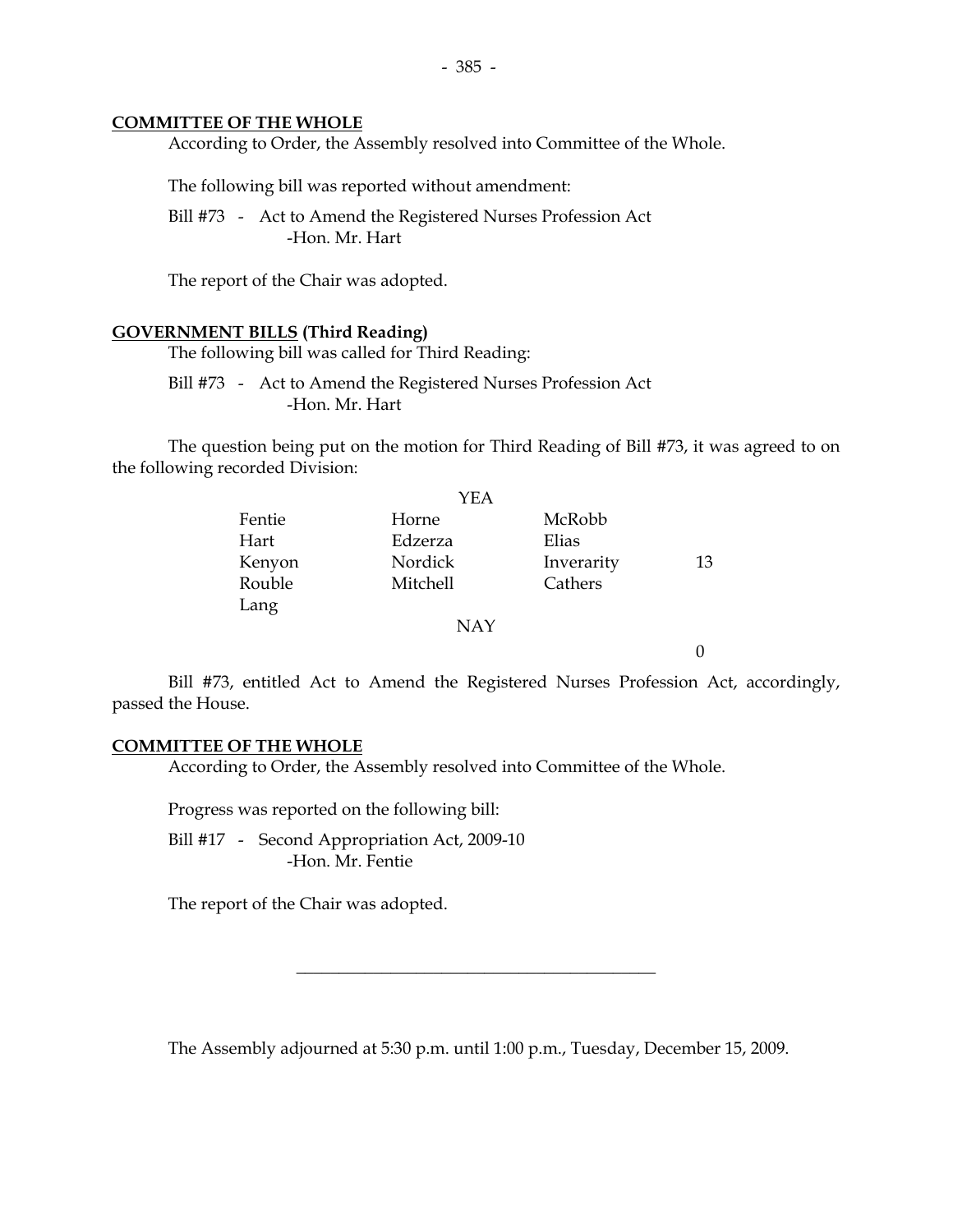## **No. 191**

# **VOTES AND PROCEEDINGS**

# **of the**

# **YUKON LEGISLATIVE ASSEMBLY**

# **32nd Legislative Assembly First Session**

# Tuesday, December 15, 2009

The Speaker took the Chair at 1:00 p.m.

## **SPEAKER'S STATEMENT (Changes to the Order Paper - withdrawal of Motions)**

 Prior to the Daily Routine, the Speaker informed the House of the following changes to the Order Paper:

"The Chair wishes to inform the House of changes that have been made to the Order Paper. Motion #953, standing in the name of the Minister of Justice, has been removed from the Order Paper, as the action requested in the motion has been fulfilled. Also Motion #975, notice of which was given yesterday by the Member for Lake Laberge, was not placed on today's Notice Paper as it relates to Bill #80, which passed this House yesterday."

#### **POINT OF PERSONAL PRIVILEGE**

Mr. Mitchell, Leader of the Official Opposition, rose on a Point of Personal Privilege, to correct a comment that he made on December 14, 2009 during Question Period.

#### **TABLING RETURNS AND DOCUMENTS**

Hon. Mr. Fentie, Premier

- Yukon Development Corporation Dividend Policy (dated October 15, 2009)

**(Filed Document #132)** 

- Shareholder Letter of Expectations 2009-2010 from the Minister responsible for the Yukon Development Corporation to the Yukon Development Corporation and Yukon Energy Corporation **(Sessional Paper #144)**
- Canada-Yukon Energy Corporation Green Infrastructure Fund: Agreement for the Yukon Green Energy Legacy Project 2009-2010/2011-2012 between Her Majesty the Queen in Right of Canada and Yukon Energy Corporation

**(Filed Document #133)**

#### **PRESENTING REPORTS OF COMMITTEES**

 Mr. Nordick, Member, Standing Committee on Appointments to Major Government Boards and Committees

> - Appointments to Major Government Boards and Committees, Standing Committee on: Twelfth Report (dated December 10, 2009)

> > **(Sessional Paper #145)**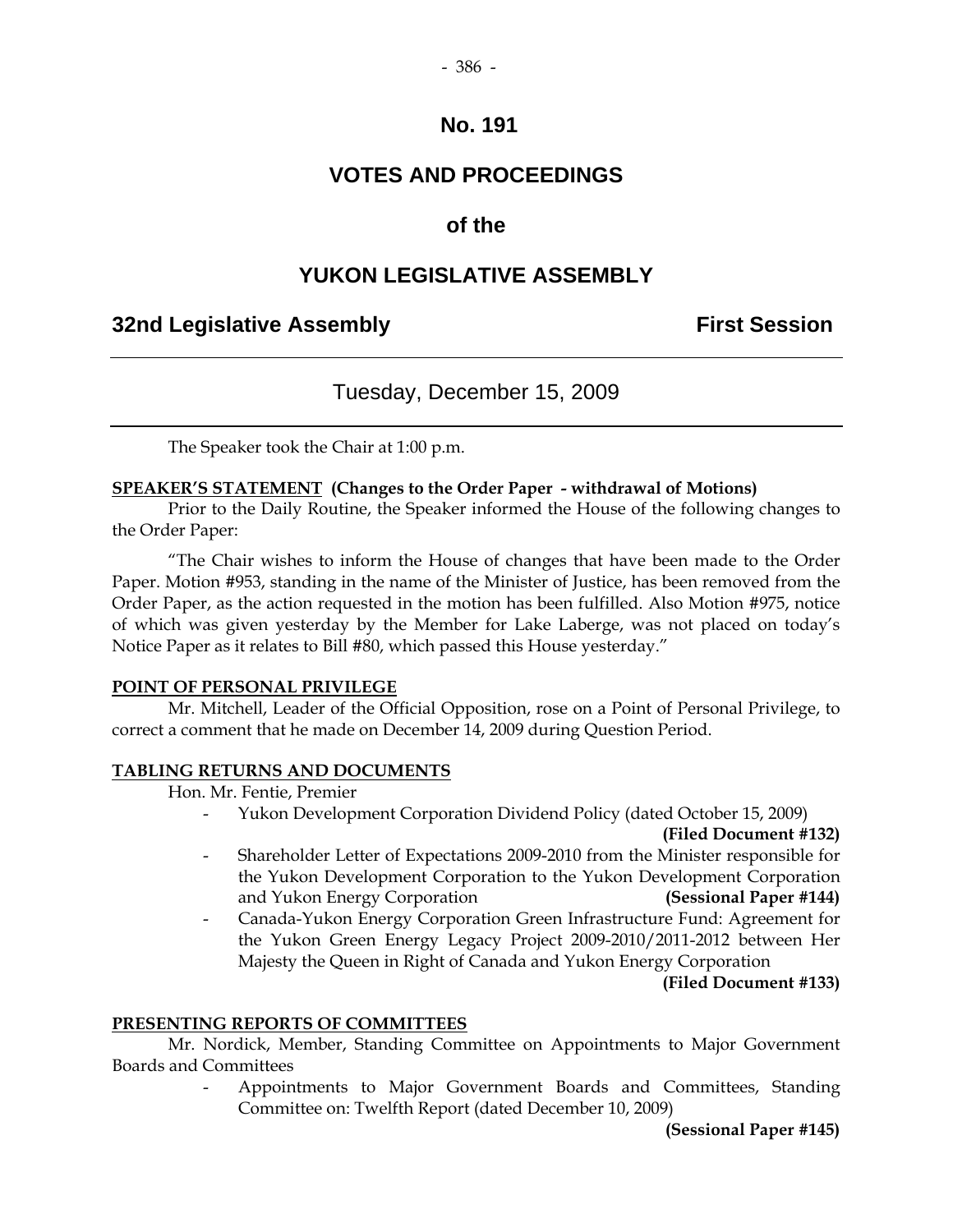#### **NOTICE RE GOVERNMENT PRIVATE MEMBERS' BUSINESS**

 Pursuant to Standing Order 14.2(7), Mr. Nordick, Acting Government House Leader, identified Motion #842, and Motion #970, as being the items to be called during Government Private Members' Business on Wednesday, December 16, 2009.

#### **COMMITTEE OF THE WHOLE**

According to Order, the Assembly resolved into Committee of the Whole.

Progress was reported on the following bill:

 Bill #17 - Second Appropriation Act, 2009-10 -Hon. Mr. Fentie

The report of the Chair was adopted.

The Assembly adjourned at 5:28 p.m. until 1:00 p.m., Wednesday, December 16, 2009.

\_\_\_\_\_\_\_\_\_\_\_\_\_\_\_\_\_\_\_\_\_\_\_\_\_\_\_\_\_\_\_\_\_\_\_\_\_\_\_\_\_\_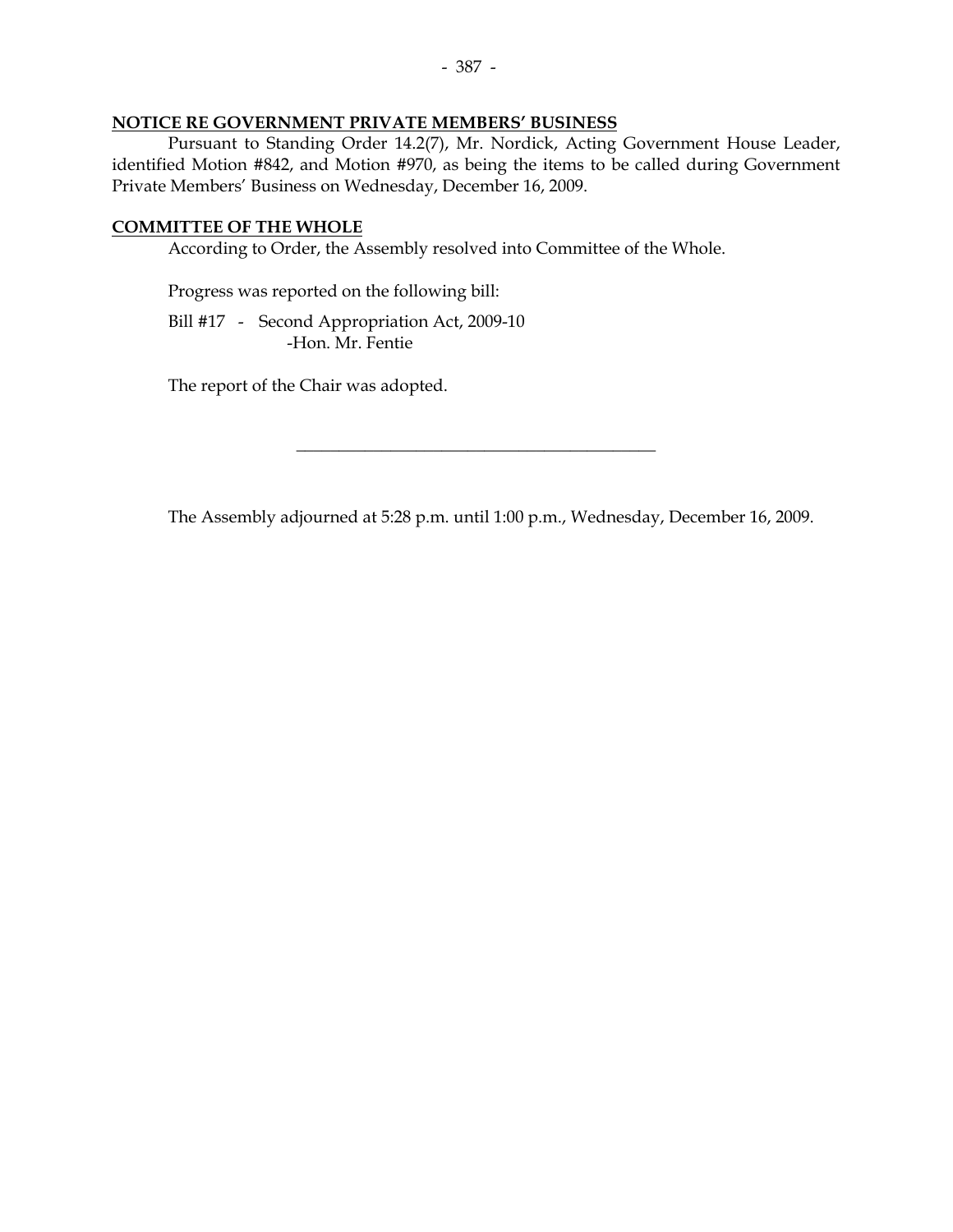## **No. 192**

# **VOTES AND PROCEEDINGS**

# **of the**

# **YUKON LEGISLATIVE ASSEMBLY**

# **32nd Legislative Assembly First Session**

# Wednesday, December 16, 2009

The Speaker took the Chair at 1:00 p.m.

## **SPEAKER'S STATEMENT (Changes to the Order Paper - withdrawal of Motions)**

 Prior to Daily Routine, the Speaker informed the House of the following changes to the Order Paper:

 "The Chair wishes to inform the House of changes which have been made to the Order Paper. Motion #831, standing in the name of the Minister of Environment, has been removed from the Order Paper, as the action requested in the motion has been fulfilled. Also, Motion #963, standing in the name of the Leader of the Official Opposition, has been removed from the Order Paper, as it is now outdated."

#### **TABLING RETURNS AND DOCUMENTS**

Hon. Mr. Hart, Minister of Health and Social Services

- Yukon Health and Social Services Council 2007-2008 Annual Report

**(Sessional Paper #146)** 

- Yukon Child Care Board April 1, 2008 – March 31, 2009 Annual Report

**(Sessional Paper #147)** 

Hon. Mr. Rouble, Minister of Education

Yukon Government Department of Education 2008-09 Academic Year Annual Report **(Sessional Paper #148)**

### **GOVERNMENT PRIVATE MEMBERS' BUSINESS**

Moved by Mr. Edzerza, Member for McIntyre-Takhini:

 THAT this House urges the Government of Yukon to explore and bring forward civil forfeiture legislation that would allow the Government to seize the proceeds of criminal activity. **(Motion #842)**

 A debate arising on the motion and the question being put, it was agreed to on the following recorded Division: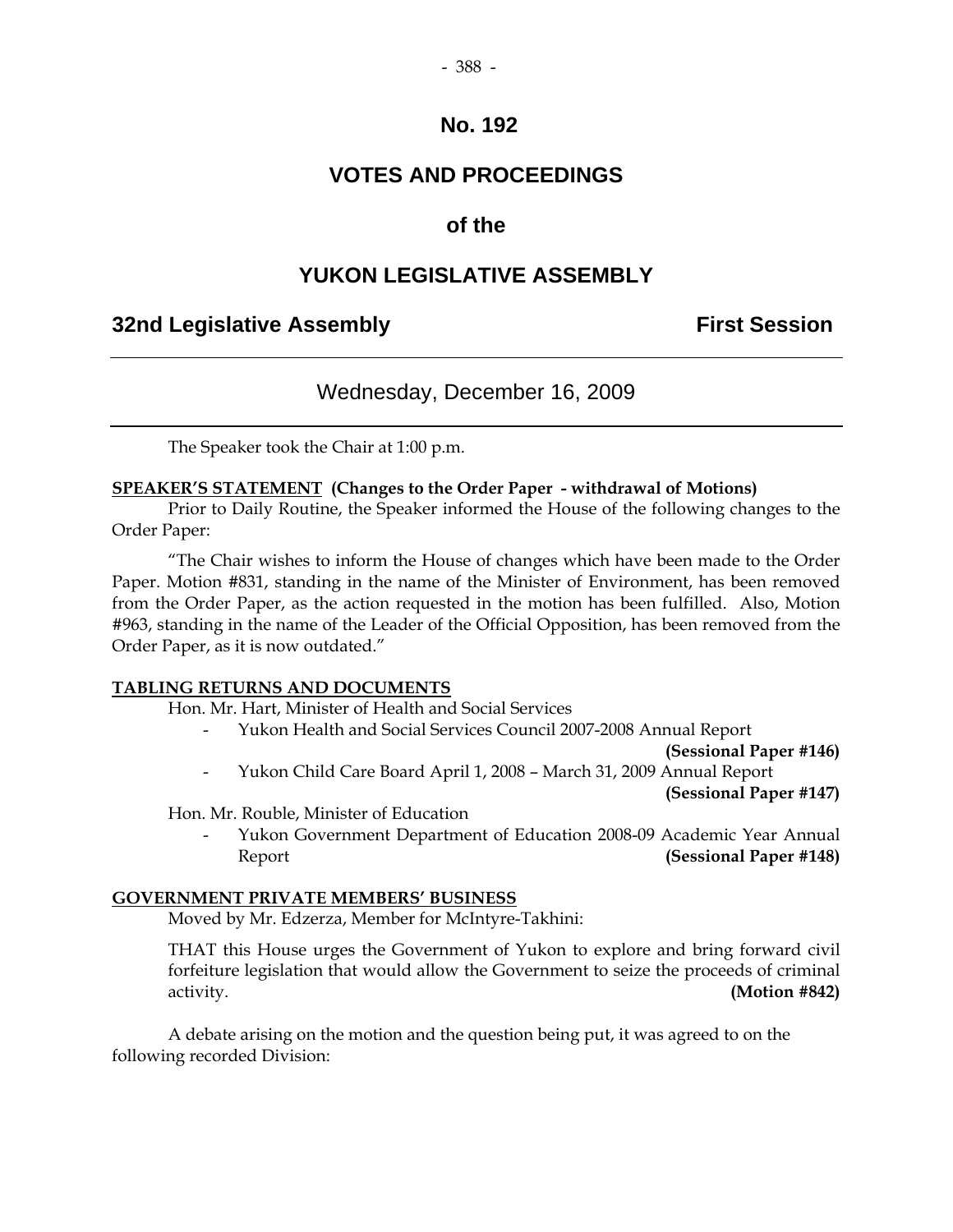|        | YEA        |            |    |
|--------|------------|------------|----|
| Fentie | Horne      | McRobb     |    |
| Hart   | Edzerza    | Elias      |    |
| Kenyon | Nordick    | Inverarity | 13 |
| Rouble | Mitchell   | Cathers    |    |
| Lang   |            |            |    |
|        | <b>NAY</b> |            |    |
|        |            |            |    |

Moved by Mr. Edzerza, Member for McIntyre-Takhini:

 THAT this House urges the Government of Yukon to ensure that Yukoners gain benefits from economic activity in the territory through the development of a locally-based skilled workforce in different disciplines of particular importance to Yukon relating to economic development, education, First Nation capacity building, health and social services and social justice by working in partnership with communities, Yukon First Nations, business and industry and Yukon College. **(Motion #970)**

 A debate arising on the motion and the question being put, it was agreed to on the following recorded Division:

|        | YEA     |            |     |
|--------|---------|------------|-----|
| Fentie | Lang    | Mitchell   |     |
| Hart   | Horne   | McRobb     |     |
| Kenyon | Edzerza | Elias      | 12. |
| Rouble | Nordick | Inverarity |     |
|        | NAY     |            |     |

0

#### **COMMITTEE OF THE WHOLE**

According to Order, the Assembly resolved into Committee of the Whole.

Progress was reported on the following bill:

 Bill #17 - Second Appropriation Act, 2009-10 -Hon. Mr. Fentie

The report of the Chair was adopted.

The Assembly adjourned at 5:30 p.m. until 1:00 p.m., Thursday, December 17, 2009.

\_\_\_\_\_\_\_\_\_\_\_\_\_\_\_\_\_\_\_\_\_\_\_\_\_\_\_\_\_\_\_\_\_\_\_\_\_\_\_\_\_\_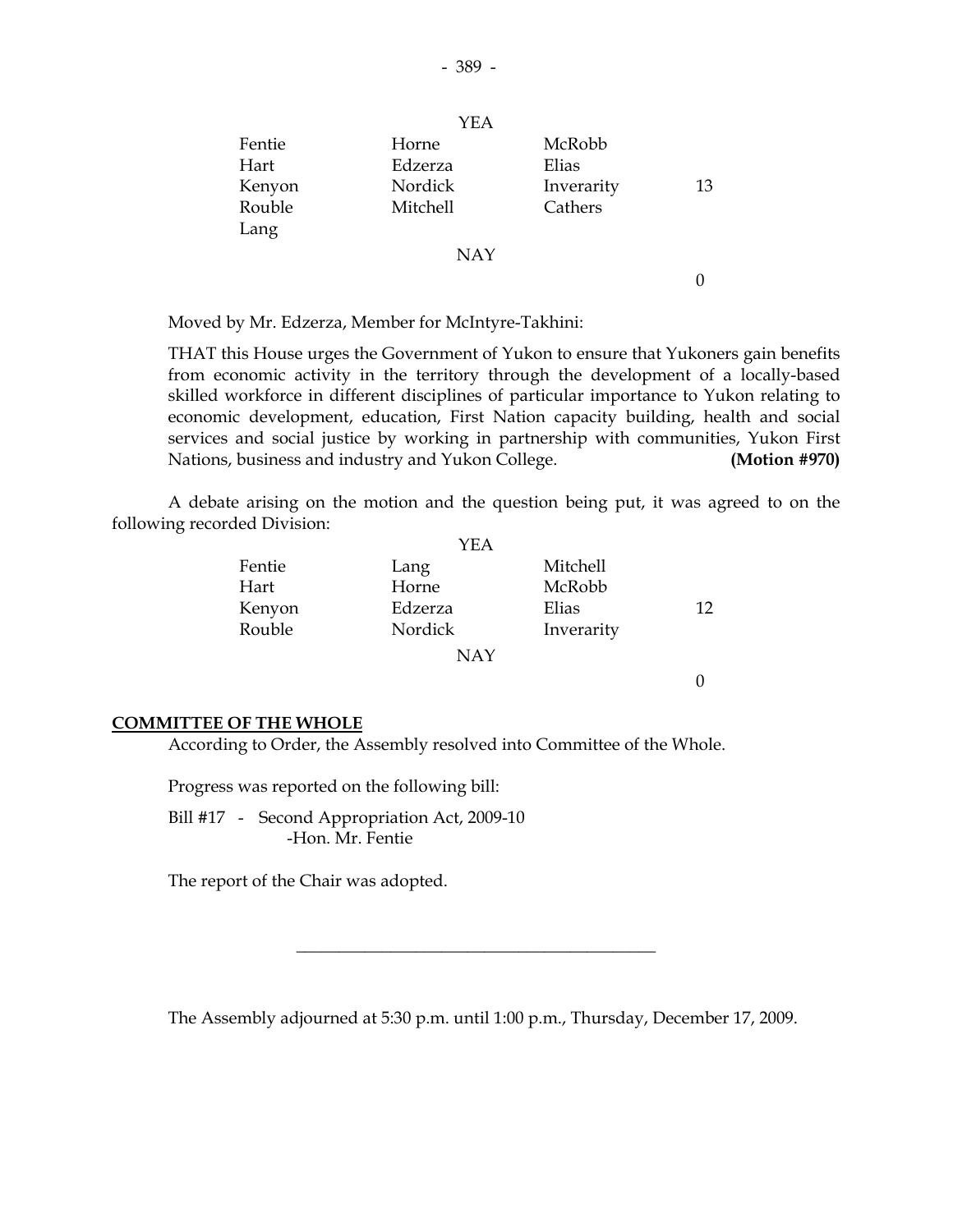#### - 390 -

## **No. 193**

# **VOTES AND PROCEEDINGS**

## **of the**

# **YUKON LEGISLATIVE ASSEMBLY**

# **32nd Legislative Assembly First Session**

# Thursday, December 17, 2009

The Speaker took the Chair at 1:00 p.m.

### **SPEAKER'S STATEMENT (Re Point of Personal Privilege on December 15, 2009)**

Prior to proceeding with the Order Paper the Speaker made the following statement regarding the Point of Personal Privilege offered by the Leader of the Official Opposition on Tuesday, December 15, 2009.

"Upon reviewing the Blues, it appears to the Chair that some of the Member's comments constituted an explanation for a statement he made in the House on Monday.

The Chair would take this opportunity to remind Members of our practices regarding points of personal privilege. House of Commons Procedure and Practice*,* Second Edition, at page 631, describes a point of personal privilege as an opportunity, granted to a Member by the Chair 'to explain a matter of a personal nature although there is no question before the House.' A point of personal privilege is an indulgence granted by the Chair. There is no connection to a question of privilege, and one Speaker noted: 'There is no legal authority, procedural or otherwise, historic or precedential, that allows this.' Consequently, such occasions are not meant to be used for general debate, and Members have been cautioned to confine their remarks to the point they wish to make.

Therefore, a Member speaking on a point of personal privilege to correct a comment he or she made in the House should simply provide the House with the correction without offering an explanation as to why they said what they said. The Member should not say anything that might incite debate because there is no opportunity for other Members to respond. "

#### **TABLING RETURNS AND DOCUMENTS**

Hon. Mr. Hart, Minister of Health and Social Services

Health Care Insurance Programs, Health Services Branch: Statement of Revenue and Expenditures for Fiscal Years 1997/98 to 2008/09

**(Filed Document #134)** 

- Yukon Health Status Report, 2009 **(Filed Document #135)** 

Hon. Mr. Kenyon, Minister responsible for the Yukon Liquor Corporation

- Yukon Liquor Corporation April 1, 2008 – March 31, 2009 Annual Report

**(Sessional Paper #149)**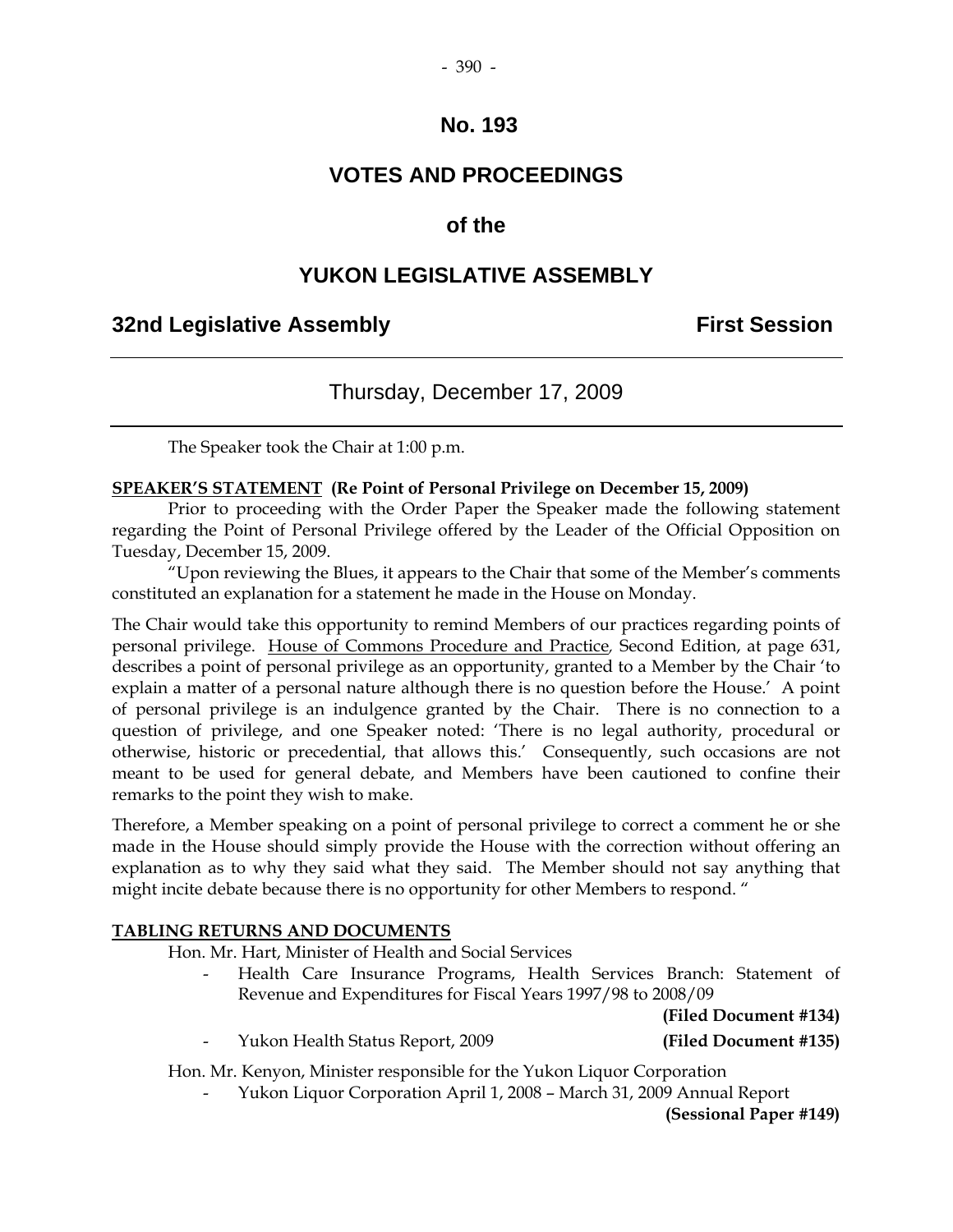Mr. McRobb, Member for Kluane

 - Speaker's impartiality, letter (dated December 17, 2009) and supporting documents from Gary McRobb, MLA to Speaker Staffen

**(Filed Document #136)**

#### **COMMITTEE OF THE WHOLE**

According to Order, the Assembly resolved into Committee of the Whole.

The Committee resumed consideration (from December 16, 2009) of the following bill:

Bill #17 - Second Appropriation Act, 2009-10 -Hon. Mr. Fentie

#### **Quorum Count**

 At 2:24 p.m., the Hon. Ms. Horne, Minister of Justice, rose on a Point of Order to state that there did not appear to be a quorum present. Pursuant to Standing Order 3(2), the Deputy Speaker rang the bells. The Speaker then did a count. A quorum was present for the count.

#### **Termination of Sitting as per Standing Order 76(1)**

The Chair made the following statement:

"Order please. The time has reached 5:00 p.m. on this the  $28<sup>th</sup>$  day of the 2009 Fall Sitting. Standing Order 76(1) states: 'On the sitting day that the Assembly has reached the maximum number of sitting days allocated for that Sitting pursuant to Standing Order 75, the Chair of the Committee of the Whole, if the Assembly is in Committee of the Whole at the time, shall interrupt proceedings at 5:00 p.m. and, with respect to each Government Bill before Committee that the Government House Leader directs to be called, shall:

- (a) put the question on any amendment then before the Committee;
- (b) put the question, without debate or amendment, on a motion moved by a Minister that the bill, including all clauses, schedules, title and preamble, be deemed to be read and carried;
- (c ) put the question on a motion moved by a Minister that the bill be reported to the Assembly; and
- (d) when all bills have been dealt with, recall the Speaker to the Chair to report on the proceedings of the Committee. '

It is the duty of the Chair to now conduct the business of the Committee of the Whole in the manner directed by Standing Order 76(1).

The Chair would now ask the Acting Government House Leader to indicate whether Bill #17, Bill #75, Bill #76, Bill #78, and Bill #79, the Government Bills now before the Committee of the Whole, should be called."

The Hon. Mr. Rouble, Acting Government House Leader, directed that Bill Nos. 17, 75, 76, 78 and 79, be called.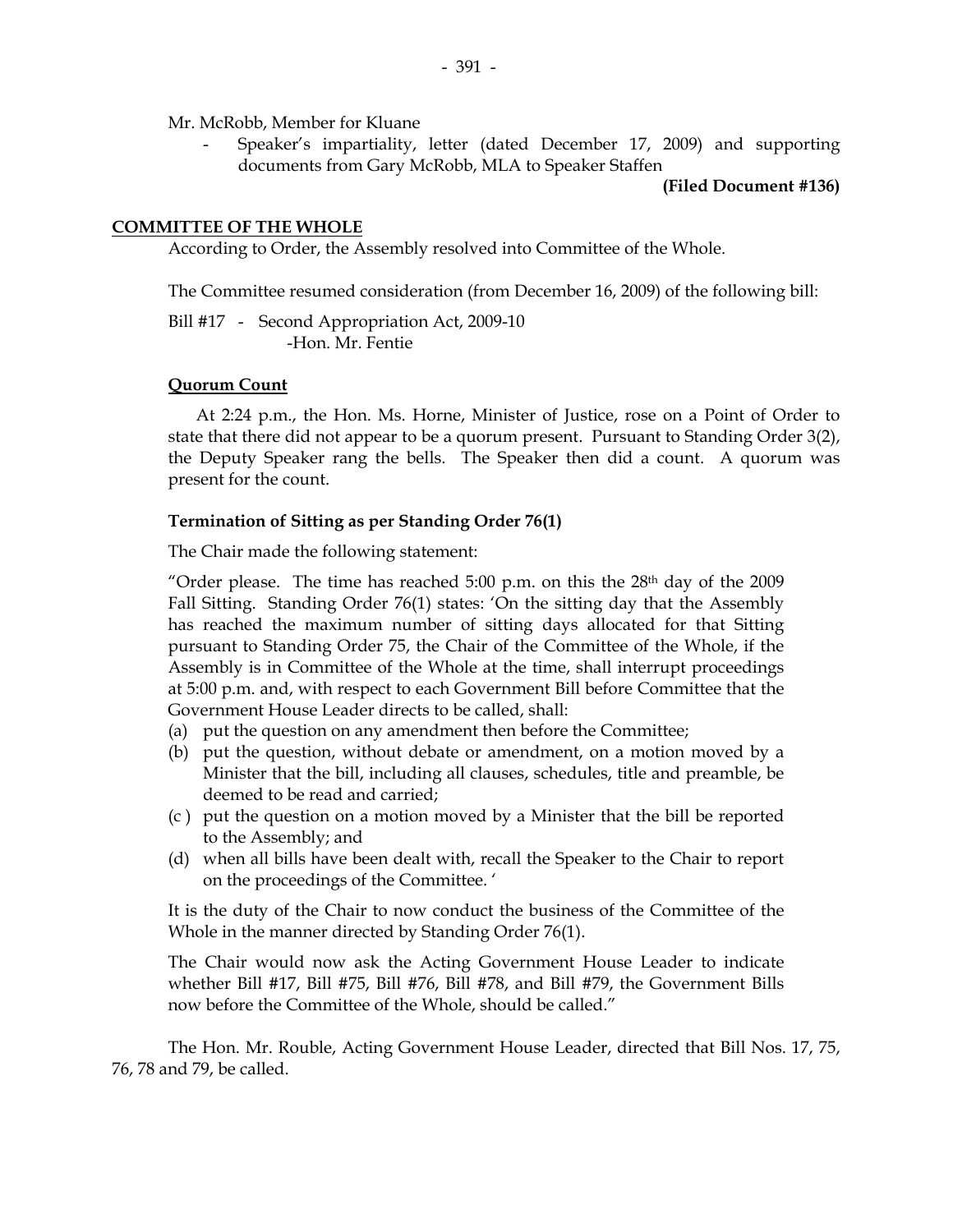The Committee agreed to report the following bills without amendment:

| Bill #17 - Second Appropriation Act, 2009-10<br>-Hon, Mr. Fentie                   |
|------------------------------------------------------------------------------------|
| Bill #75 - Second Miscellaneous Statute Law Amendment Act, 2009<br>-Hon, Ms. Horne |
| Bill #76 - Act to Amend the Motor Vehicles Act<br>-Hon. Mr. Lang                   |
| Bill #78 - Act to Amend the Elections Act<br>-Hon, Mr. Fentie                      |
| Bill #79 - Act to Amend the Medical Profession Act<br>-Hon. Mr. Lang               |

The report of the Chair was adopted.

#### **SPEAKER'S STATEMENT THIRD READING OF BILLS AS PER STANDING ORDER 76(2)**

"Standing Order 76(2) states: 'On the sitting day that the Assembly has reached the maximum number of sitting days allocated for that Sitting pursuant to Standing Order 75, the Speaker of the Assembly, when recalled to the Chair after the House has been in the Committee of the Whole, shall:

- (d) with respect to each Government Bill standing on the Order Paper for Third Reading and designated to be called by the Government House Leader,
	- (i) receive a motion for Third Reading and passage of the bill, and
	- (ii) put the question, without debate or amendment, on that motion.'

I shall, therefore, ask the Acting Government House Leader to identify which of the bills now standing at Third Reading should be called."

Mr. Nordick, Acting Government House Leader, directed that Bill Nos. 17, 75, 76, 78 and 79 be called at this time.

## **GOVERNMENT BILLS (Third Reading)**

The following bill was called for Third Reading:

Bill #17 - Second Appropriation Act, 2009-10 -Hon. Mr. Fentie

 The question being put on the motion for Third Reading of Bill #17, it was agreed to on the following recorded Division:  $Y_{\rm ET}$ 

|                 | YEA        |         |   |
|-----------------|------------|---------|---|
| Fentie          | Rouble     | Edzerza |   |
| Hart            | Lang       | Nordick | 9 |
| Kenyon          | Horne      | Cathers |   |
|                 | <b>NAY</b> |         |   |
| <b>Mitchell</b> | Elias      | Hardy   |   |
| McRobb          | Inverarity |         | 5 |
|                 |            |         |   |

Bill #17, entitled Third Appropriation Act, 2009-10, accordingly, passed the House.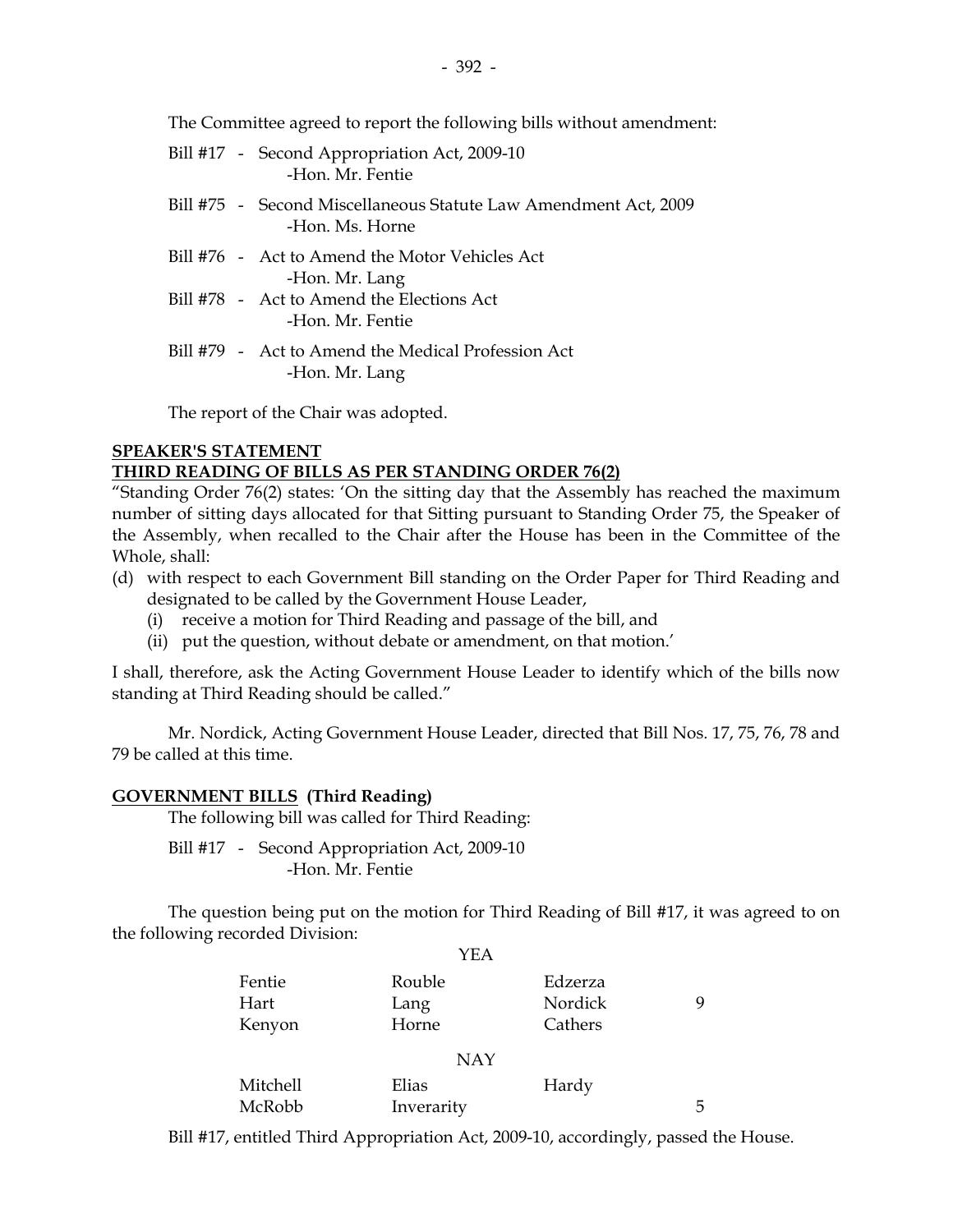The following bills were read a third time and passed:

|  | Bill #75 - Second Miscellaneous Statute Law Amendment Act, 2009<br>-Hon, Ms. Horne |
|--|------------------------------------------------------------------------------------|
|  | Bill #76 - Act to Amend the Motor Vehicles Act<br>-Hon. Mr. Lang                   |
|  | Bill #78 - Act to Amend the Elections Act<br>-Hon, Mr. Fentie                      |
|  | Bill #79 - Act to Amend the Medical Profession Act<br>-Hon. Mr. Lang               |

## **ASSENT TO BILLS**

 The Assembly received the Commissioner, the Hon. Geraldine Van Bibber, in her capacity as Lieutenant-Governor, to give Assent to certain bills passed by the House.

The Commissioner, having entered the Chamber, took her seat in the Speaker's chair.

The Speaker, the Hon. Ted Staffen, addressed the Commissioner:

 "Madam Commissioner, the Assembly has, at its present Session, passed certain bills to which, in the name and on behalf of the Assembly, I respectfully request your Assent."

 The Clerk of the Assembly, Floyd McCormick, then read the titles of the bills which had been passed severally as follows:

> Act to Amend the Access to Information and Protection of Privacy Act and the Health Act

Act to Amend the Registered Nurses Profession Act

Second Appropriation Act, 2009-10

Second Miscellaneous Statute Law Amendment Act, 2009

Act to Amend the Motor Vehicles Act

Act to Amend the Elections Act

Act to Amend the Medical Profession Act

The Commissioner assented to the bills:

"I hereby Assent to the bills as enumerated by the Clerk."

## **ADJOURNMENT OF THE SITTING**

The Speaker called the House to order and stated:

 "As the House has reached the maximum number of days permitted for the 2009 Fall Sitting, as established pursuant to Standing Order 75, and the House has completed consideration of the designated legislation, it is the duty of the Chair to declare that this House now stands adjourned."

 $\overline{\phantom{a}}$  , and the set of the set of the set of the set of the set of the set of the set of the set of the set of the set of the set of the set of the set of the set of the set of the set of the set of the set of the s

The Assembly adjourned at 5:25 p.m.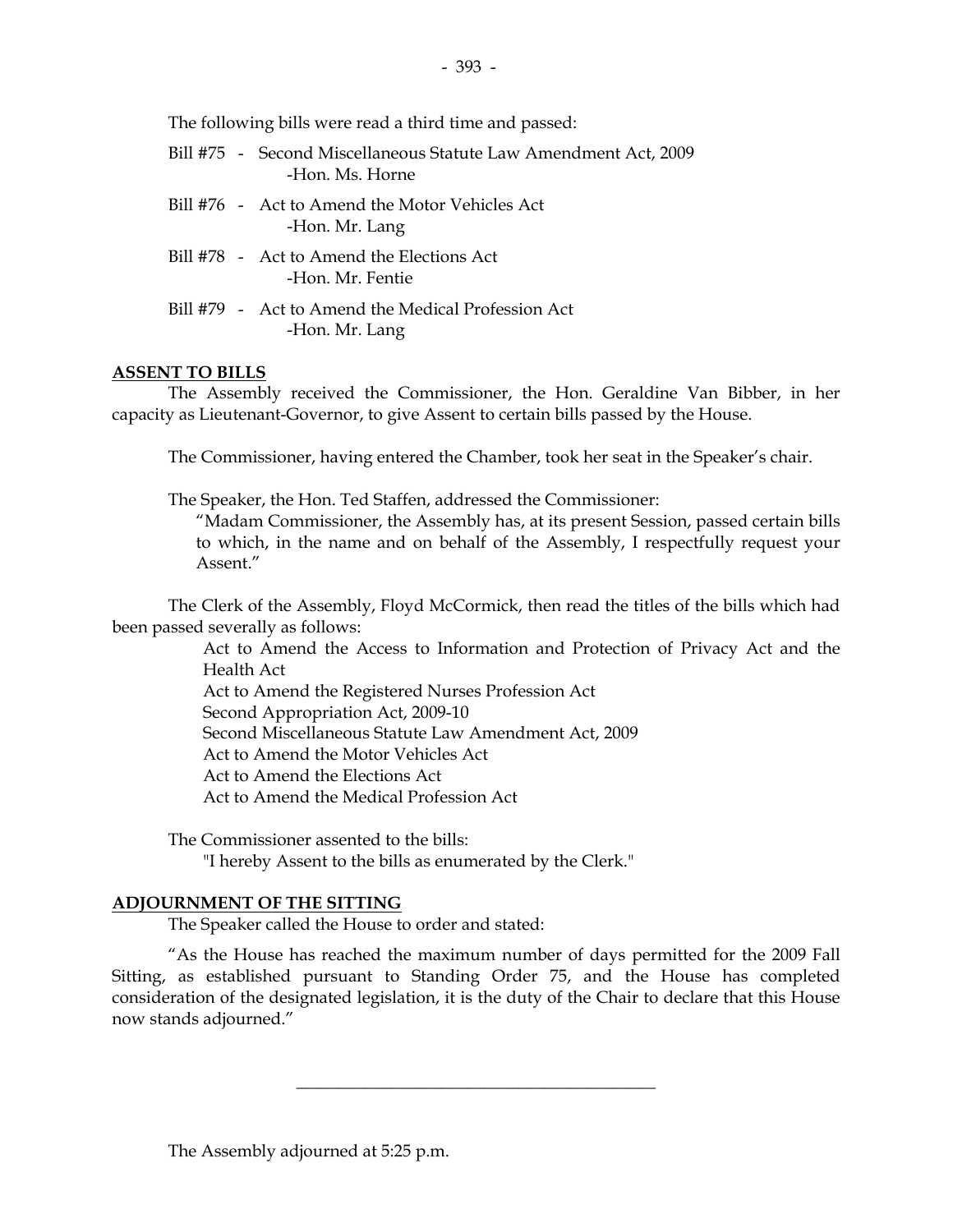# **INDEX TO JOURNALS**

# **First Session Contract Session Contract Session Contract Contract Contract Contract Contract Contract Contract Contract Contract Contract Contract Contract Contract Contract Contract Contract Contract Contract Contract Co**

## **October 29, 2009 – December 17, 2009**

# **YUKON LEGISLATIVE ASSEMBLY**

| A                                                             |                                                          |                   |  |  |
|---------------------------------------------------------------|----------------------------------------------------------|-------------------|--|--|
|                                                               |                                                          | <b>PAGE</b>       |  |  |
| <b>ADJOURNMENT OF THE SITTING</b>                             |                                                          |                   |  |  |
| <b>ASSENT TO BILLS</b>                                        |                                                          |                   |  |  |
|                                                               | B                                                        |                   |  |  |
| <b>BILLS</b><br>(For Progress of Bills chart, see Appendix A) |                                                          |                   |  |  |
| <b>Abbreviations</b>                                          |                                                          |                   |  |  |
| <b>1R</b> - First Reading of Bill                             | <b>C/W</b> - (Reported out of)<br>Committee of the Whole | <b>P</b> - Passed |  |  |
| 2R - Second Reading<br><b>3R</b> - Third Reading              |                                                          | <b>A</b> - Assent |  |  |
|                                                               |                                                          |                   |  |  |

## **Bills, Government**

| Bill # | <b>Title</b>                                                                               | 1R         | 2R             | C/W        | <b>3R&amp;P</b> | A                       |
|--------|--------------------------------------------------------------------------------------------|------------|----------------|------------|-----------------|-------------------------|
| 80     | Access to Information and<br>Protection of Privacy Act and the<br>Health Act, Act to Amend | $09-10-29$ | $09-11-05$     | $09-12-14$ | 09-12-14        | 09-12-17                |
| 78     | Elections Act, Act to Amend                                                                | 09-10-29   | $09-11-04$     | 09-12-17   | $09-12-17$      | 09-12-17                |
| 16     | Fourth Appropriation Act, 2008-09                                                          | $09-10-29$ | $09-11-02$     | $09-11-02$ | $09-11-02$      | 09-11-03                |
| 79     | Medical Profession Act, Act to<br>Amend                                                    | $09-10-29$ | $09 - 11 - 09$ | 09-12-17   | 09-12-17        | 09-12-17                |
| 76     | Motor Vehicles Act, Act to Amend                                                           | $09-10-29$ | $09-11-09$     | 09-12-17   | 09-12-17        | 09-12-17<br>(continued) |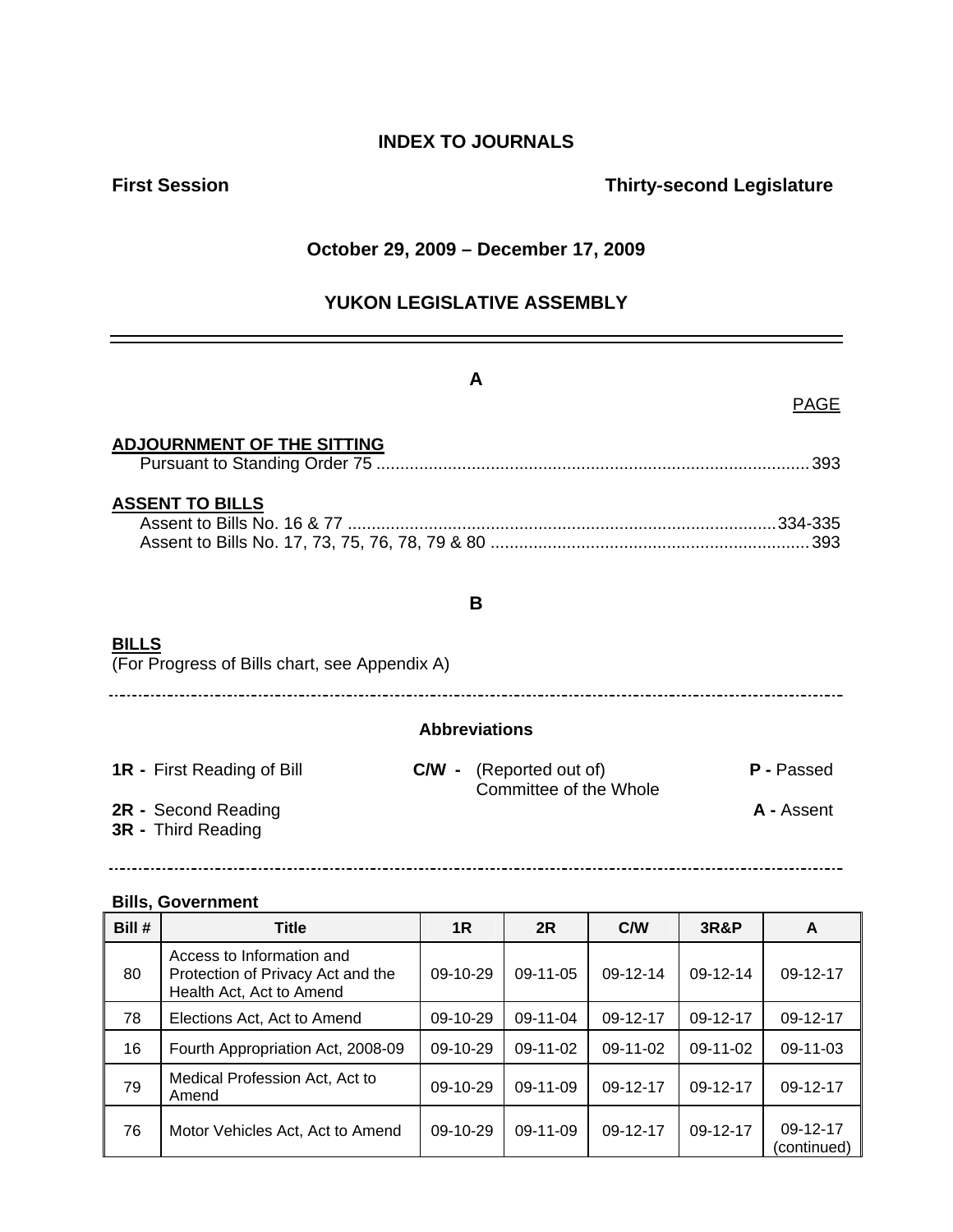| Bill # | Title                                                   | 1R         | 2R         | C/W        | <b>3R&amp;P</b> | A        |
|--------|---------------------------------------------------------|------------|------------|------------|-----------------|----------|
| 77     | Public Health and Safety Act, Act<br>to Amend           | $09-10-29$ | $09-11-02$ | $09-11-02$ | $09-11-02$      | 09-11-03 |
| 73     | Registered Nurses Profession Act,<br>Act to Amend       | 09-10-29   | $09-11-09$ | 09-12-14   | 09-12-14        | 09-12-17 |
| 17     | Second Appropriation Act, 2009-<br>10                   | $09-10-29$ | $09-11-05$ | 09-12-17   | 09-12-17        | 09-12-17 |
| 75     | Second Miscellaneous Statute<br>Law Amendment Act, 2009 | 09-10-29   | $09-11-09$ | $09-12-17$ | 09-12-17        | 09-12-17 |

# **Bills, Other Than Government**

| Bill # | <b>Title</b>                                             | 1R             | 2R | C/W | <b>3R&amp;P</b> | A |
|--------|----------------------------------------------------------|----------------|----|-----|-----------------|---|
| 101    | Act to Perpetuate a Certain<br><b>Ancient Right</b>      | $06-11-23$     |    |     |                 |   |
| 105    | Cooperation in Governance Act,<br>An Act to Amend the    | 07-10-31       |    |     |                 |   |
| 107    | Financial Administration Act, Act to<br>Amend the        | $07 - 11 - 15$ |    |     |                 |   |
| 108    | Legislative Renewal Act                                  | 07-11-29       |    |     |                 |   |
| 109    | Young Worker Protection Act                              | 08-10-30       |    |     |                 |   |
| 110    | <b>Yukon Energy Corporation</b><br><b>Protection Act</b> | $09-11-03$     |    |     |                 |   |

**C** 

# **CHAIR, COMMITTEE OF THE WHOLE**

| <b>Statements</b>                                                             |      |
|-------------------------------------------------------------------------------|------|
| Re: Recesses Committee due to power outage (December 10, 2009) 382            |      |
| Re: Termination of Committee Proceedings as per Standing Order 76(1) 391      |      |
|                                                                               |      |
| <b>CHANGES TO THE ORDER PAPER</b>                                             |      |
| Bill #102 removed as it was similar to Bill #71 that had passed the House 328 |      |
| Motions No. 10, 24, 32, 171, 249, 301, 351 and 807 removed as the action      |      |
|                                                                               | .327 |
| Motions No. 11, 67, 111, 378, 605, 668, 698, 704, 777, 798, 801 and 806,      |      |
|                                                                               | .327 |
| Motions No.87 and 477 removed as they are similar to Motion #850 which        |      |
|                                                                               |      |
| Motion #128 removed as it referred to a bill not on the Order Paper328        |      |
| Motions No. 194, 357, and 709, removed as that Member is no longer a          |      |
|                                                                               | 327  |
| Motion #242 removed as it referred to remarks made by a Member who            |      |
|                                                                               | .327 |
| Motions No. 274 and 712 removed as they are similar to Motion #852            |      |
|                                                                               |      |
|                                                                               |      |

(continued)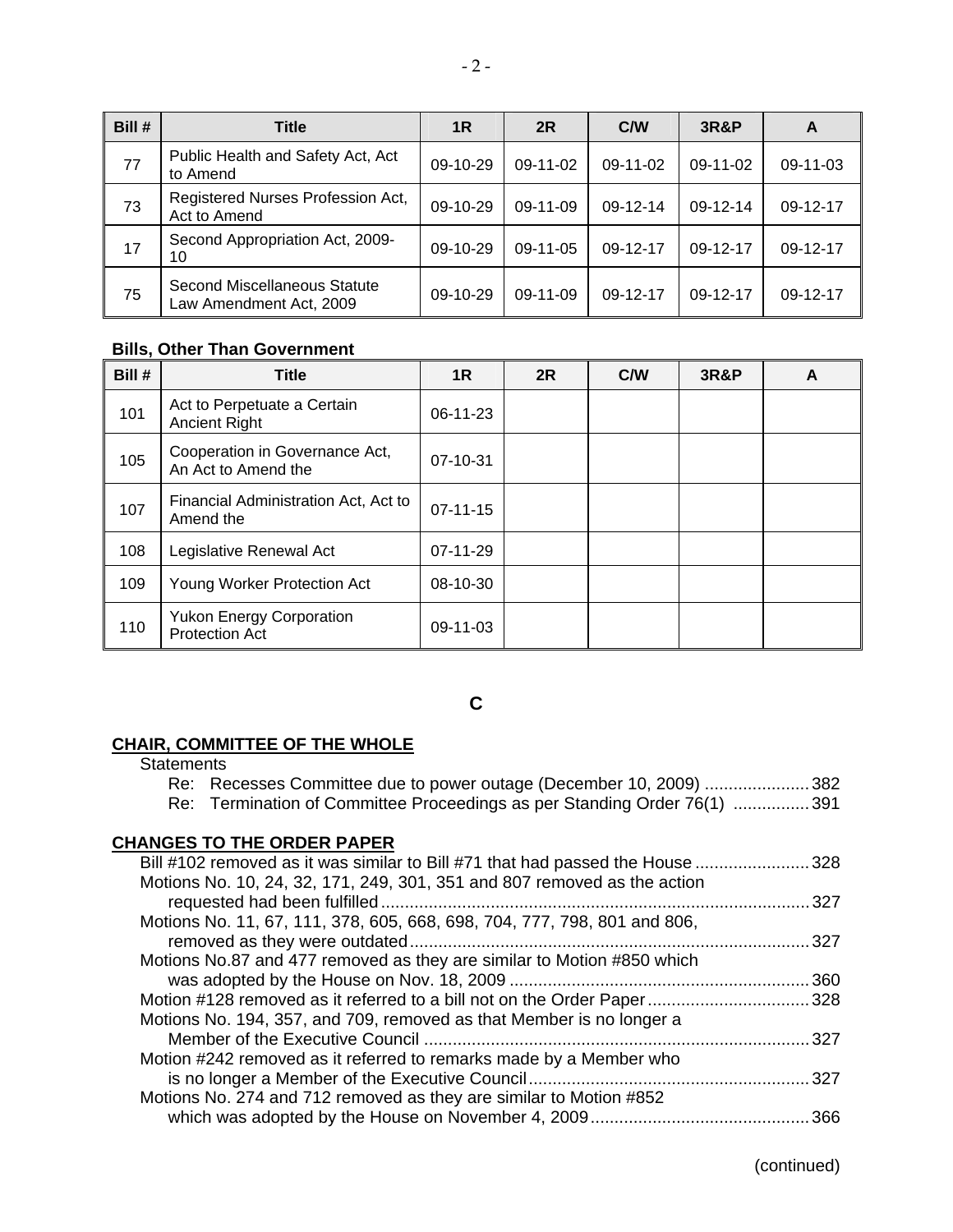## **CHANGES TO THE ORDER PAPER (continued)**

| Motion #847 removed as it was similar to Motion #836, which was adopted    |      |
|----------------------------------------------------------------------------|------|
|                                                                            |      |
|                                                                            |      |
| Motion #870 removed as it was similar to Motion #932, which was adopted    |      |
|                                                                            |      |
|                                                                            |      |
|                                                                            |      |
| Motion #975 not placed on the Notice Paper as it relates to Bill #80 which |      |
|                                                                            | .386 |

# **CLERK OF THE LEGISLATIVE ASSEMBLY (Floyd McCormick)**

## **COMMISSIONER (Hon. Geraldine Van Bibber)**

## **COMMITTEES, STANDING**

## **D**

#### **DEBATE**

| Adjourned: |  |
|------------|--|
|            |  |
|            |  |
|            |  |
|            |  |
|            |  |
|            |  |
|            |  |

## **DIVISION**

| (continued) |
|-------------|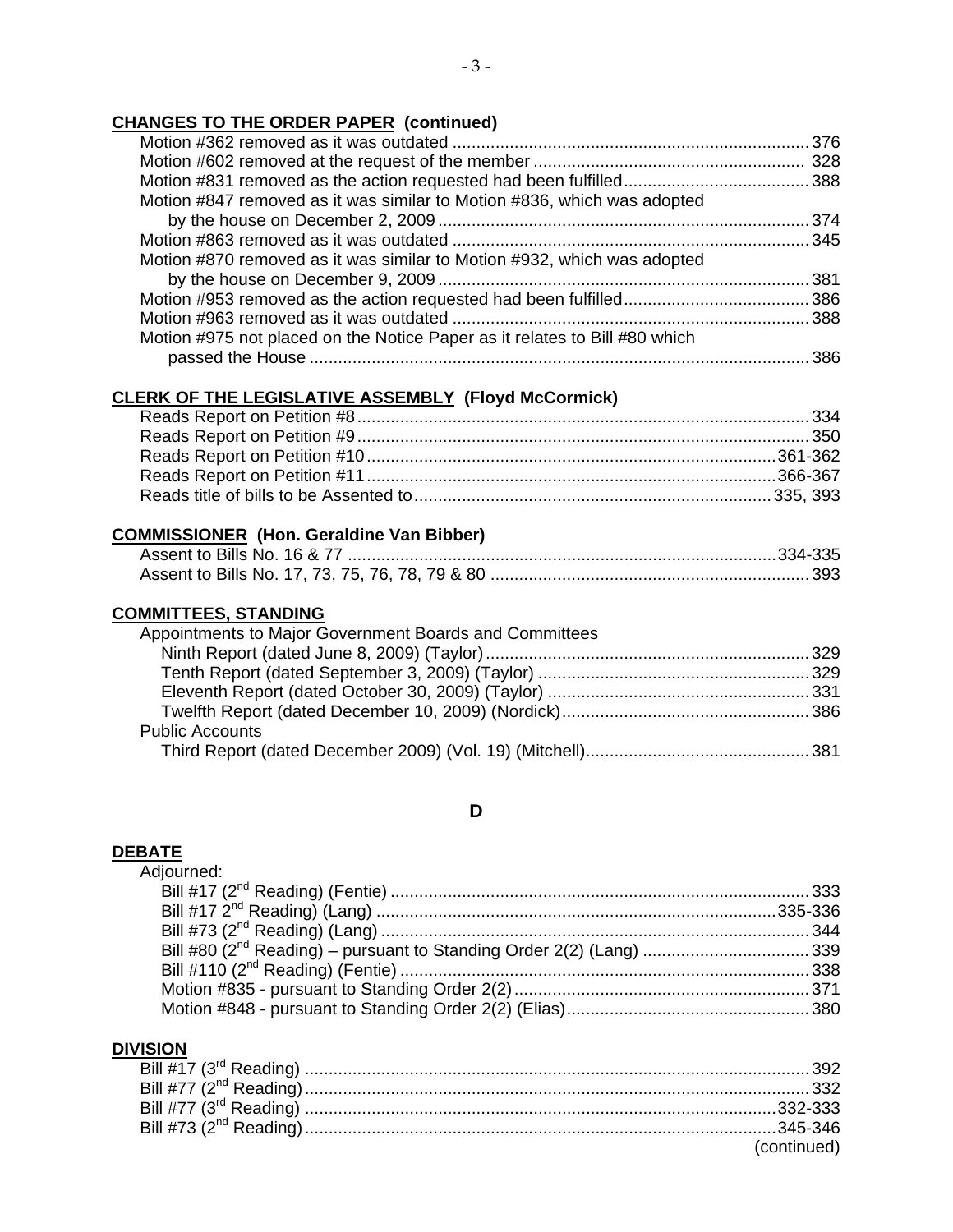# **DIVISION (continued)**

# **F**

## **FILED DOCUMENTS**

| ATCO Discussions: Timeline of meetings and conference calls for the period                                                                                                                                                                                                                                                                               |     |
|----------------------------------------------------------------------------------------------------------------------------------------------------------------------------------------------------------------------------------------------------------------------------------------------------------------------------------------------------------|-----|
| Canada-Yukon Energy Corporation Green Infrastructure Fund: Agreement<br>for the Yukon Green Energy Legacy Project 2009-2010/2011-2012<br>between Her Majesty the Queen in Right of Canada and Yukon Energy                                                                                                                                               |     |
| Climate change action by Government of Canada: letter (dated December 3,<br>2009) to the Right Hon. Stephen Harper, Prime Minister of Canada<br>from Yukon politicians, signed by Todd Hardy, Leader, Third Party                                                                                                                                        |     |
| Climate Leaders Summit invitation: letter (dated October 30, 2009) to the<br>Hon. Elaine Taylor, Minister of Environment from Brad Cathers, MLA for                                                                                                                                                                                                      |     |
| Credit Unions in Yukon: letters of support to the Members of the Yukon<br>Legislative Assembly, from Rick Karp, President of the Whitehorse<br>Chamber of Commerce (dated November 18, 2009); Jerome Babyn,<br>Chair of the Yukon Chamber of Commerce (dated November 20, 2009);<br>and Alex Furlong, President of the Yukon Federation of Labour (dated |     |
|                                                                                                                                                                                                                                                                                                                                                          |     |
| Health Care Insurance Programs, Health Services Branch: Statement<br>of Revenue and Expenditures for Fiscal Years 1997/98 to 2008/09                                                                                                                                                                                                                     | 390 |
|                                                                                                                                                                                                                                                                                                                                                          |     |

(continued)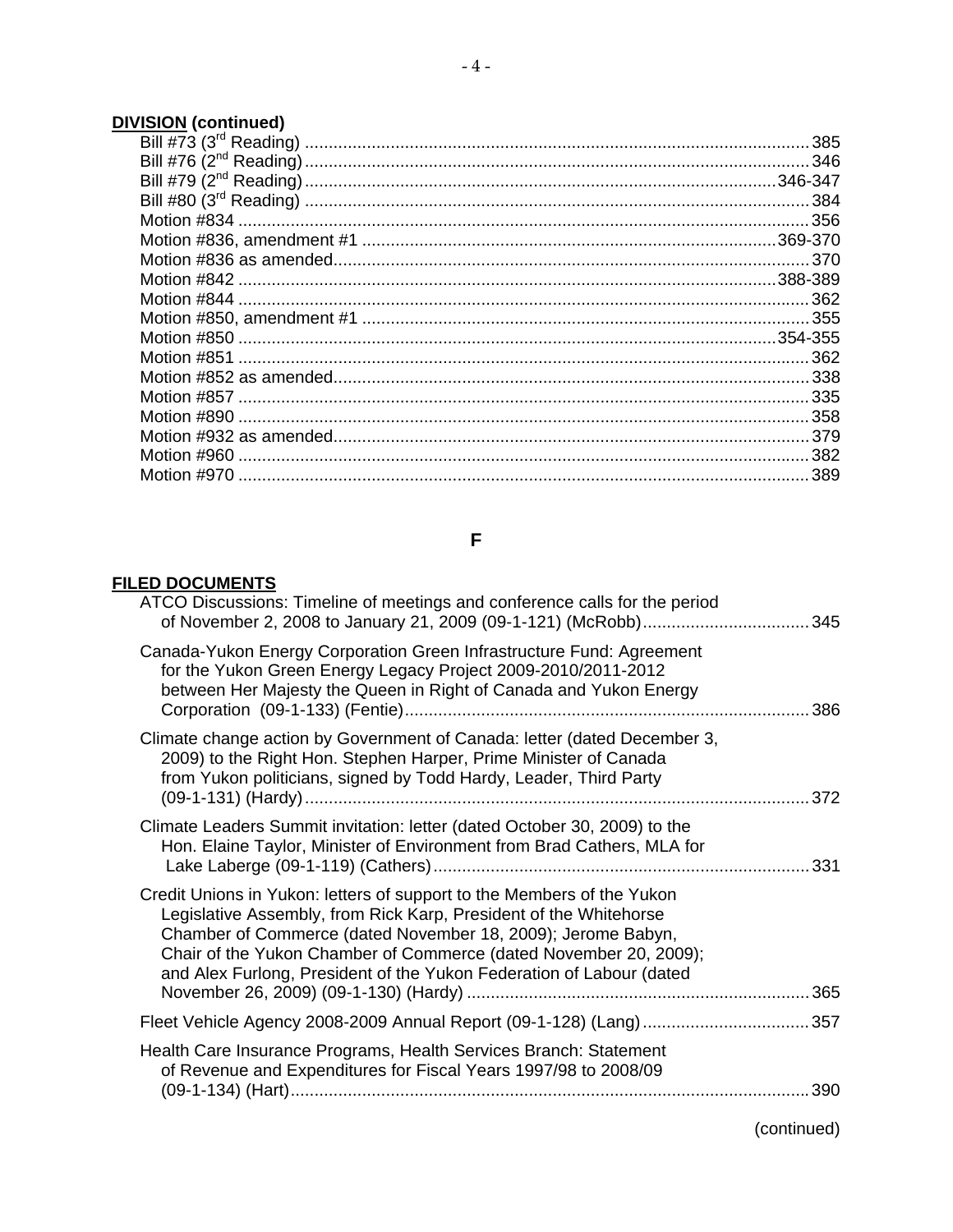## **FILED DOCUMENTS (continued)**

| Joint Position Paper arising form a May 12, 2009 meeting between                                                                                                                                                             |  |
|------------------------------------------------------------------------------------------------------------------------------------------------------------------------------------------------------------------------------|--|
| Northern Housing Trust Funding Agreement between Yukon Government                                                                                                                                                            |  |
| Northern Housing Trust Funding Agreement between Yukon Government                                                                                                                                                            |  |
| Northern Housing Trust Funding Agreement between Yukon Government                                                                                                                                                            |  |
| Northern Housing Trust Funding Agreement between Yukon Government                                                                                                                                                            |  |
| Northern Housing Trust Funding Agreement between Yukon Government<br>and the Little Salmon / Carmacks First Nation (09-1-104) (Fentie) 328                                                                                   |  |
| Northern Housing Trust Funding Agreement between Yukon Government                                                                                                                                                            |  |
| Northern Housing Trust Funding Agreement between Yukon Government                                                                                                                                                            |  |
| Northern Housing Trust Funding Agreement between Yukon Government<br>and the Champagne and Aishihik First Nations (09-1-107) (Fentie) 328                                                                                    |  |
| Northern Housing Trust Funding Agreement between Yukon Government                                                                                                                                                            |  |
| Northern Housing Trust Funding Agreement between Yukon Government                                                                                                                                                            |  |
| Northern Housing Trust Funding Agreement between Yukon Government                                                                                                                                                            |  |
| Northern Housing Trust Funding Agreement between Yukon Government                                                                                                                                                            |  |
| Northern Housing Trust Funding Agreement between Yukon Government                                                                                                                                                            |  |
| Northern Housing Trust Funding Agreement between Yukon Government                                                                                                                                                            |  |
| Orders-in-Council (draft dated October 19, 2009) re Access to Information                                                                                                                                                    |  |
| Public Accounts Committee, Standing Committee on: quorum, letter (dated<br>November 9, 2009) from Arthur Mitchell, Chair, PAC to Steve Cardiff,                                                                              |  |
| Public Accounts, Standing Committee on: letter (dated November 12, 2009)<br>from Steve Nordick, Vice-Chair, Public Accounts Committee to Arthur<br>Mitchell, Chair, Public Accounts Committee, regarding attendance at PAC   |  |
| Public Accounts, Standing Committee on: letter (dated November 13, 2009)<br>from Gary McRobb, MLA, Kluane to Steve Nordick, Member, Public Accounts<br>Committee regarding attendance at PAC meetings (09-1-125) (McRobb)352 |  |
|                                                                                                                                                                                                                              |  |

(continued)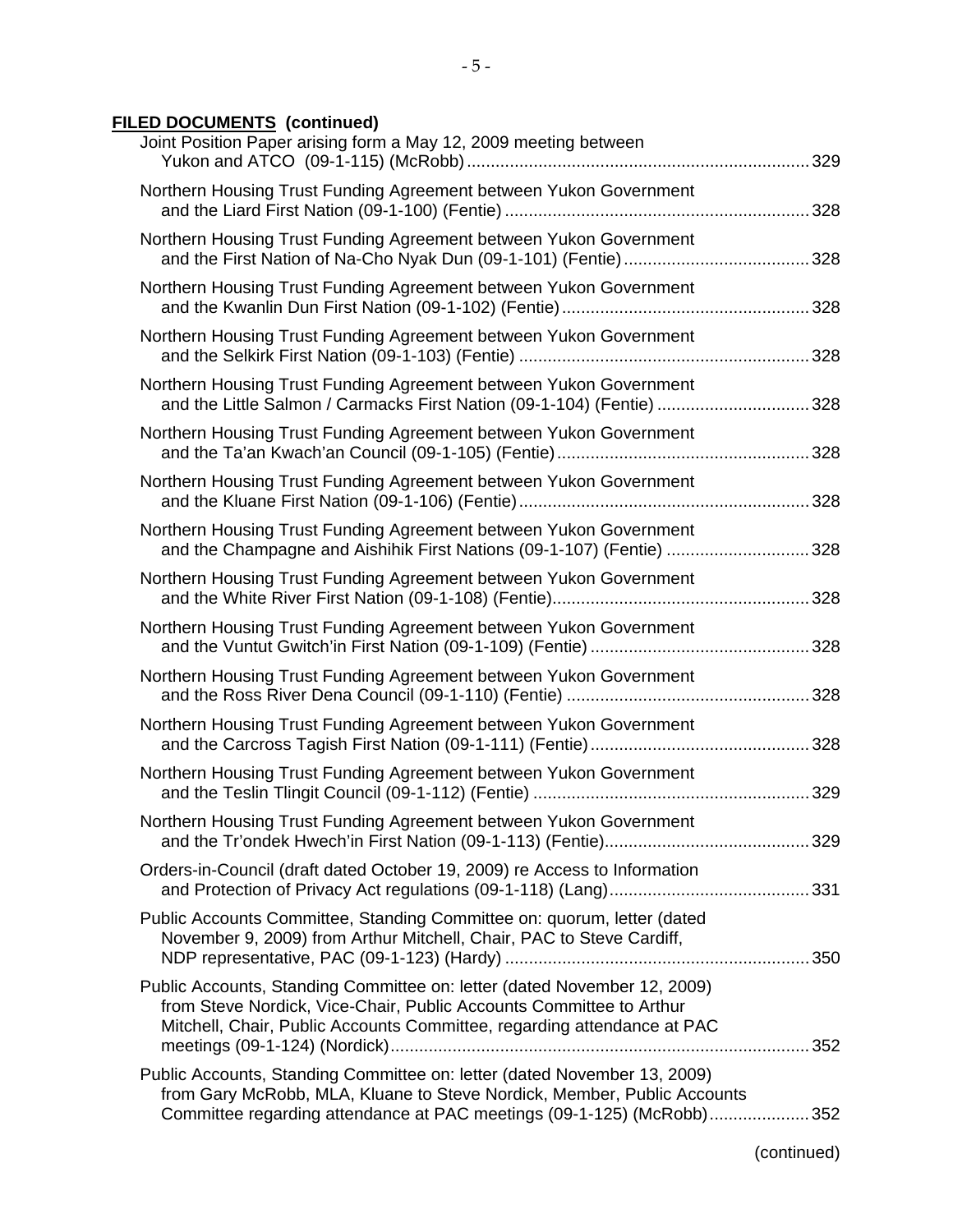## **FILED DOCUMENTS (continued)**

| Public Accounts, Standing Committee on: letter (dated November 16, 2009)<br>from Arthur Mitchell, Chair, Public Accounts Committee to Steve Nordick,<br>Member, Public Accounts Committee re meeting date of Friday,                                                                                                                                                   |
|------------------------------------------------------------------------------------------------------------------------------------------------------------------------------------------------------------------------------------------------------------------------------------------------------------------------------------------------------------------------|
| Queen's Printer Agency 2008-2009 Annual Report (09-1-127) (Lang)357                                                                                                                                                                                                                                                                                                    |
| Speaker's impartiality, letter (dated December 17, 2009) and supporting<br>documents from Gary McRobb, MLA to Speaker Staffen (09-1-136) (McRobb) 391                                                                                                                                                                                                                  |
| Yukoners Attitudes on the Environment and Peel Watershed, Final Report<br>(dated September 15, 2009): prepared for Canadian Parks and Wilderness<br>Society, Yukon Chapter; Yukon Conservation Society; and Tourism<br>Industry Association of the Yukon by DataPath Systems (Hardy) (09-1-129)364                                                                     |
| Yukon Development Corporation Dividend Policy (dated October 15, 2009)                                                                                                                                                                                                                                                                                                 |
| Yukon Electrical Company Limited: An Unsolicited proposal to the<br>Yukon Territorial Government (dated October, 2008) (09-1-114) (McRobb)329                                                                                                                                                                                                                          |
| Yukon's electricity options: letter (dated May 26, 2006) to Mr. Doug Tenney,<br>Yukon Electrical Co. Ltd. from Willard Phelps, Chair, Yukon Development<br>Corporation and Yukon Energy Corporation regarding options to restructure                                                                                                                                   |
| Yukon's electricity options: letter (dated November 7, 2008) to Ms. Nancy<br>Southern, President and Chief Executive Officer, ATCO Group, from                                                                                                                                                                                                                         |
| Yukon Energy Corporation Protection Act, Bill #10: letters (dated October 1,<br>2009) from Gary McRobb, MLA Kluane to the Hon. Dennis Fentie, Minister<br>responsible for the Yukon Energy Corporation, John Edzerza, MLA,<br>McIntyre-Takhini, Todd Hardy, YEC Critic - NDP Caucus, and David<br>Morrison, President, Yukon Energy Corporation (09-1-122) (McRobb)345 |
|                                                                                                                                                                                                                                                                                                                                                                        |
|                                                                                                                                                                                                                                                                                                                                                                        |

## **I**

### **INTRODUCTIONS**

### **L**

## **LEGISLATIVE ASSEMBLY**

**Sessional Summary**

Bills Other than Government Bills introduced this sitting - 1 Passed - 0 Divisions - 19 Filed Documents – 37 Government Bills introduced this sitting - 9 Government Bills Passed - 9

(continued)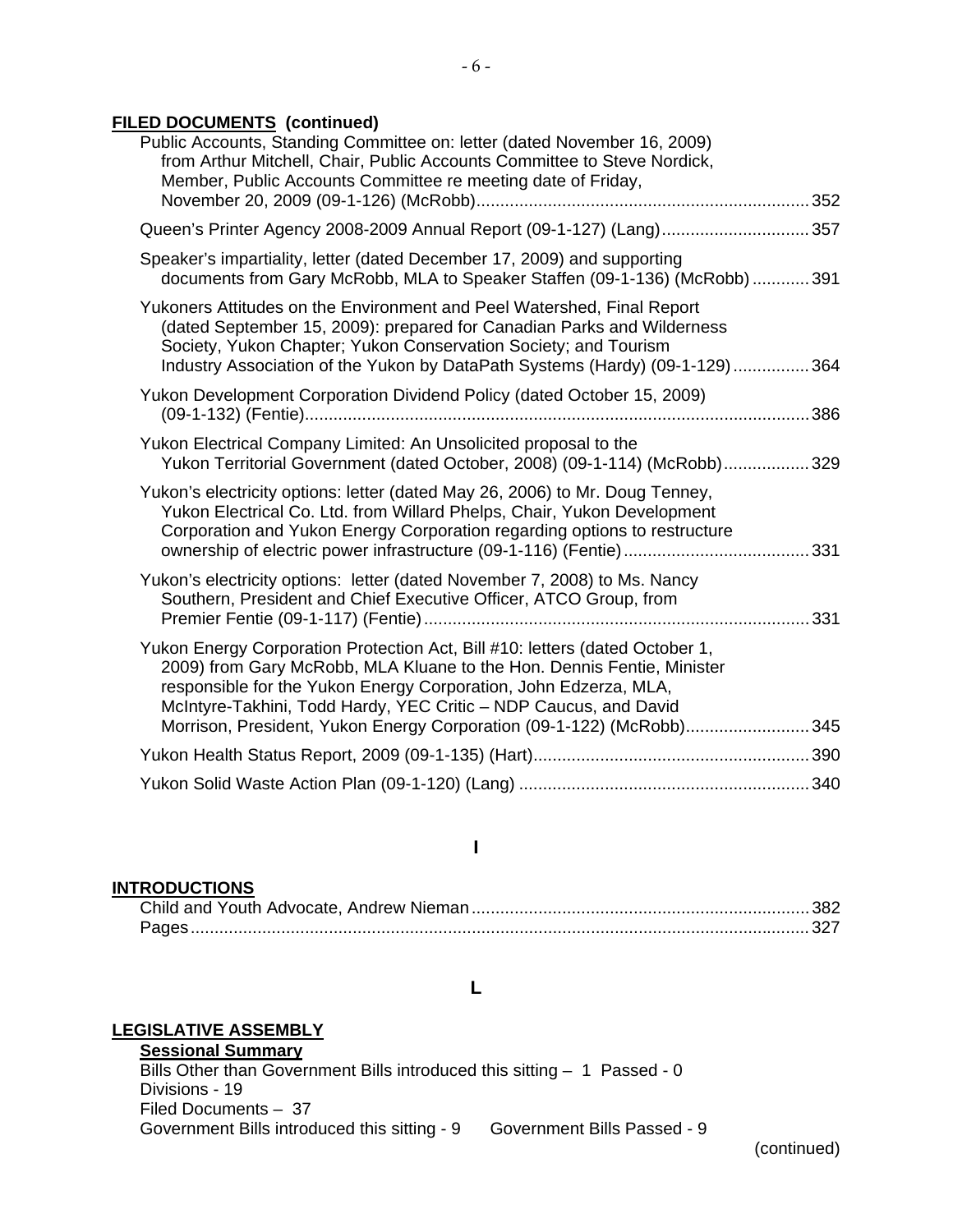## **LEGISLATIVE ASSEMBLY**

## **Sessional Summary (continued)**

 Legislative Returns - 0 Motions Debated, Government - 9 Motions Passed, Government - 9 Motions Debated, Other than Government - 11 Motions Passed, Other than Government - 8 Petitions – 4 Sessional Papers - 23 Sitting Days - 28 Written Questions - 1

**M** 

 $-7 -$ 

| <b>MINISTERIAL STATEMENTS</b>                                                                                                                             |               |                |                  |                    |
|-----------------------------------------------------------------------------------------------------------------------------------------------------------|---------------|----------------|------------------|--------------------|
| Hon. Mr. Rouble<br>(Public Service Commission)                                                                                                            |               |                |                  |                    |
| <b>MOMENT OF SILENCE</b>                                                                                                                                  |               |                |                  |                    |
| <u>MONEY MESSAGE</u>                                                                                                                                      |               |                |                  |                    |
| <b>MOTIONS - COMMITTEE OF THE WHOLE</b>                                                                                                                   | <b>Member</b> | Page           | <b>Amendment</b> | <b>Disposition</b> |
| Chair, and President/CEO of the Yukon<br><b>Workers' Compensation Health and Safety</b><br>Board to appear as witnesses on December<br>10, 2009 (C/W #16) | Taylor        | 372            |                  | Carried            |
| <b>MOTIONS - GOVERNMENT</b>                                                                                                                               | <b>Member</b> | Page           | <b>Amendment</b> | <b>Disposition</b> |
| Business for November 18, 2009 (#877)                                                                                                                     | Taylor        | $350 -$<br>351 |                  | Carried            |
| Child and Youth Advocate: appointment of<br>Andrew Nieman (#960)                                                                                          | Hart          | 382            |                  | Carried            |
| Climate Change (#890)                                                                                                                                     | Taylor        | 358            |                  | Carried            |
| Human Rights Commission: appointment of<br>Gloria Baldwin Schultz and Jean-Sébastien<br>Blais as members (#954)                                           | Horne         | 381            |                  | Carried            |
| Human Rights Panel of Adjudicators:<br>appointment of Sue Bogle, Renzo Ordonez<br>and Max Rispin as members (#955)                                        | Horne         | 382            |                  | Carried            |
| Members' Services Board, changes to<br>membership (#887)                                                                                                  | <b>Taylor</b> | 367            |                  | Carried            |
| Public Accounts, Standing Committee on:<br>changes to membership (#857)                                                                                   | <b>Taylor</b> | 335            |                  | Carried            |
|                                                                                                                                                           |               |                |                  | (continued)        |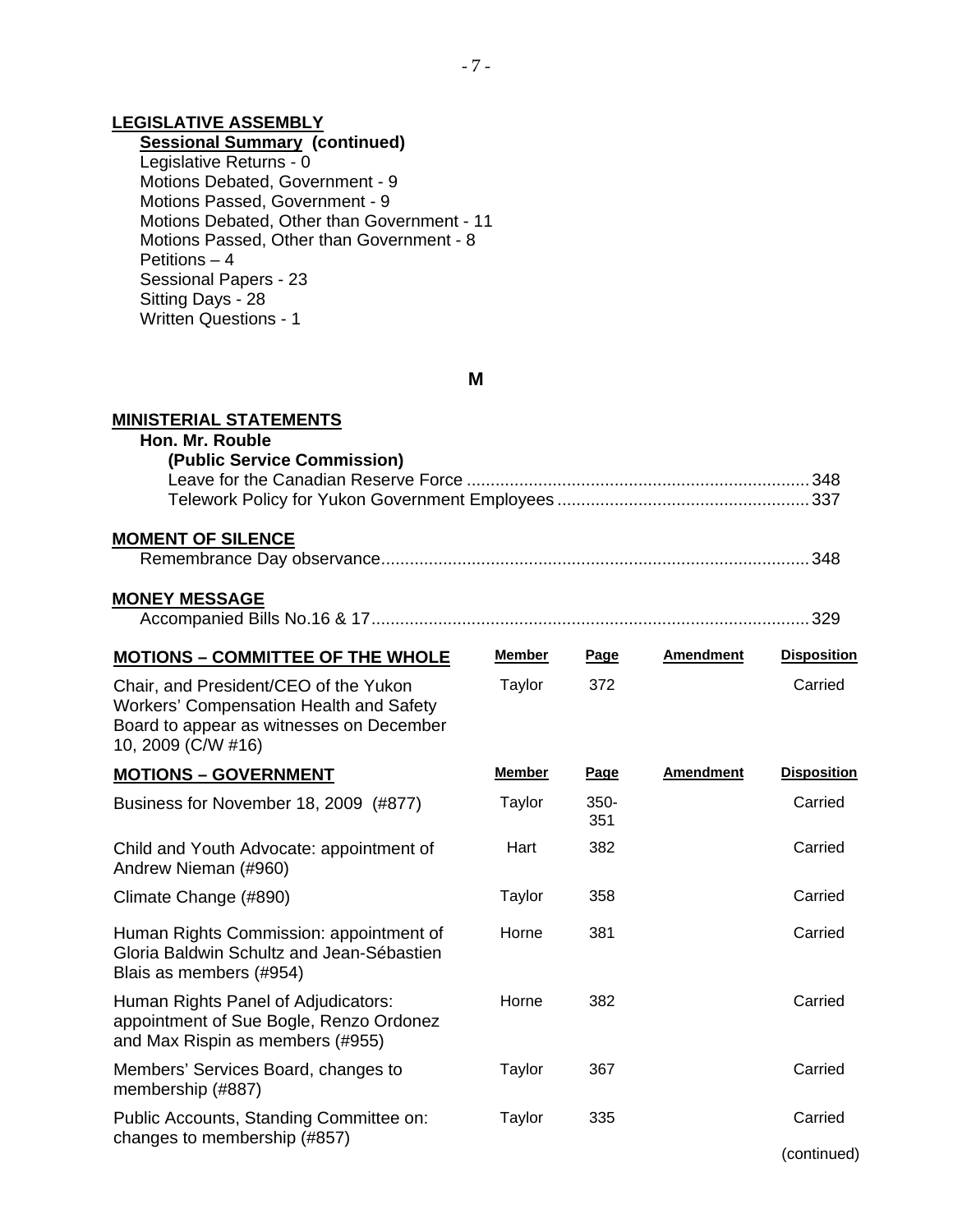| <b>MOTIONS - GOVERNMENT</b>                                                                                   | <b>Member</b>  | <b>Page</b>   | <b>Amendment</b>           | <b>Disposition</b>     |
|---------------------------------------------------------------------------------------------------------------|----------------|---------------|----------------------------|------------------------|
| Rules, Elections and Privileges, Standing<br>Committee on, changes to membership (#888)                       | Taylor         | 367           |                            | Carried                |
| <b>Statutory Instruments, Standing Committee</b><br>on, Changes to membership (#889)                          | Taylor         | 367           |                            | Carried                |
| <b>MOTIONS - OTHER THAN GOVERNMENT</b>                                                                        | Member         | Page          | <b>Amendment</b>           | <b>Disposition</b>     |
| Aboriginal Language Protection Commission:<br>establish (#848)                                                | Elias          | 379-<br>380   |                            | Debate<br>adjourned    |
| Bill #108 - Legislative Renewal Act: establish<br>a Select Committee on (#852)                                | Hardy          | 337-<br>338   | 338<br>Carried             | Carried as<br>amended  |
| Civil forfeiture legislation to be created (#842)                                                             | Edzerza        | 388-<br>389   |                            | Carried                |
| Credit union legislation: establish a committee<br>to study and report on creating (#932)                     | Hardy          | 378-<br>379   | 378-379<br>Carried         | Carried a s<br>amended |
| Development of locally-based skilled<br>workforce (#970)                                                      | Edzerza        | 389           |                            | Carried                |
| Landlord and Tenant Act: establish a Select<br>Committee on the (#850)                                        | Cardiff        | $354-$<br>355 | #1 355<br>Negatived        | Carried                |
|                                                                                                               |                |               | #2 355<br>Negatived        |                        |
| Motor Vehicles Act amendments to prohibit<br>use of hand-held electronic devices (#836)                       | Nordick        | 369           | #1 369-370<br>Carried      | Carried as<br>amended  |
|                                                                                                               |                |               | #2 370<br>Negatived        |                        |
| Non-confidence motion (#844)                                                                                  | Mitchell       | 362           |                            | Negatived              |
| Prohibition of Discharging a Firearm within a<br>Road Corridor, Select Committee on:<br>establishing a (#835) | Nordick        | 370-<br>371   | 371<br>Debate<br>adjourned | Debate<br>adjourned    |
| Safe Operation and Use of Off Road Vehicles:<br>establish a Select Committee on the (#834)                    | <b>Nordick</b> | 356           |                            | Carried                |
| Substance Abuse Summit to be held in 2010<br>(#851)                                                           | Hardy          | 362           |                            | Carried                |

 $- 8 -$ 

### **N**

## **NOTICE OF GOVERNMENT PRIVATE MEMBERS' BUSINESS** Pursuant to Standing Order 14.2(7)....................................................................353, 367, 387 **NOTICE OF OPPOSITION PRIVATE MEMBERS' BUSINESS** Pursuant to Standing Order 14.2(3)....................................................................334, 360, 376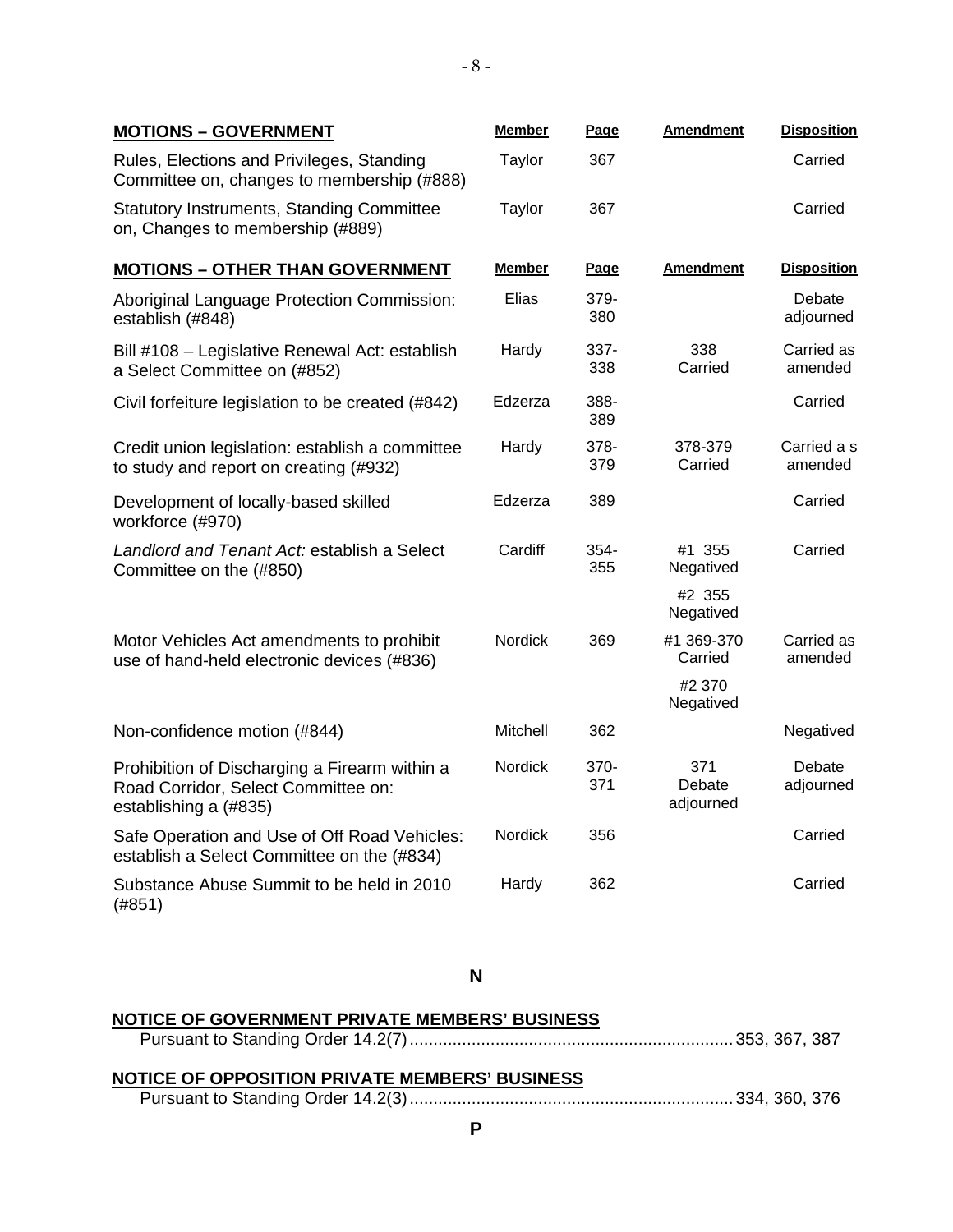# **PAGES**

| ГАУЕЭ                                                                              |  |
|------------------------------------------------------------------------------------|--|
| <b>PETITIONS</b><br>Canadian Broadcasting Corporation, AM radio transmission (#10) |  |
|                                                                                    |  |
|                                                                                    |  |
|                                                                                    |  |
|                                                                                    |  |
| Establishing a Credit Union in Yukon (#11)                                         |  |
|                                                                                    |  |
|                                                                                    |  |
|                                                                                    |  |
|                                                                                    |  |
| Minto Park in Dawson City (#9)                                                     |  |
|                                                                                    |  |
|                                                                                    |  |
|                                                                                    |  |
|                                                                                    |  |
| Yukon Energy Corporation – retaining public ownership of (#8)                      |  |
|                                                                                    |  |
|                                                                                    |  |
|                                                                                    |  |
|                                                                                    |  |
|                                                                                    |  |

## POINT OF PERSONAL PRIVILEGE

## $\mathbf Q$

## **QUESTION OF PRIVILEGE**

## **QUORUM COUNT**

| During debate on Bill #17 in Committee of the Whole  367, 372, 373, 374, 376, 391 |  |  |
|-----------------------------------------------------------------------------------|--|--|
|                                                                                   |  |  |

### $\mathsf{R}$

## **RECESS**

|--|--|--|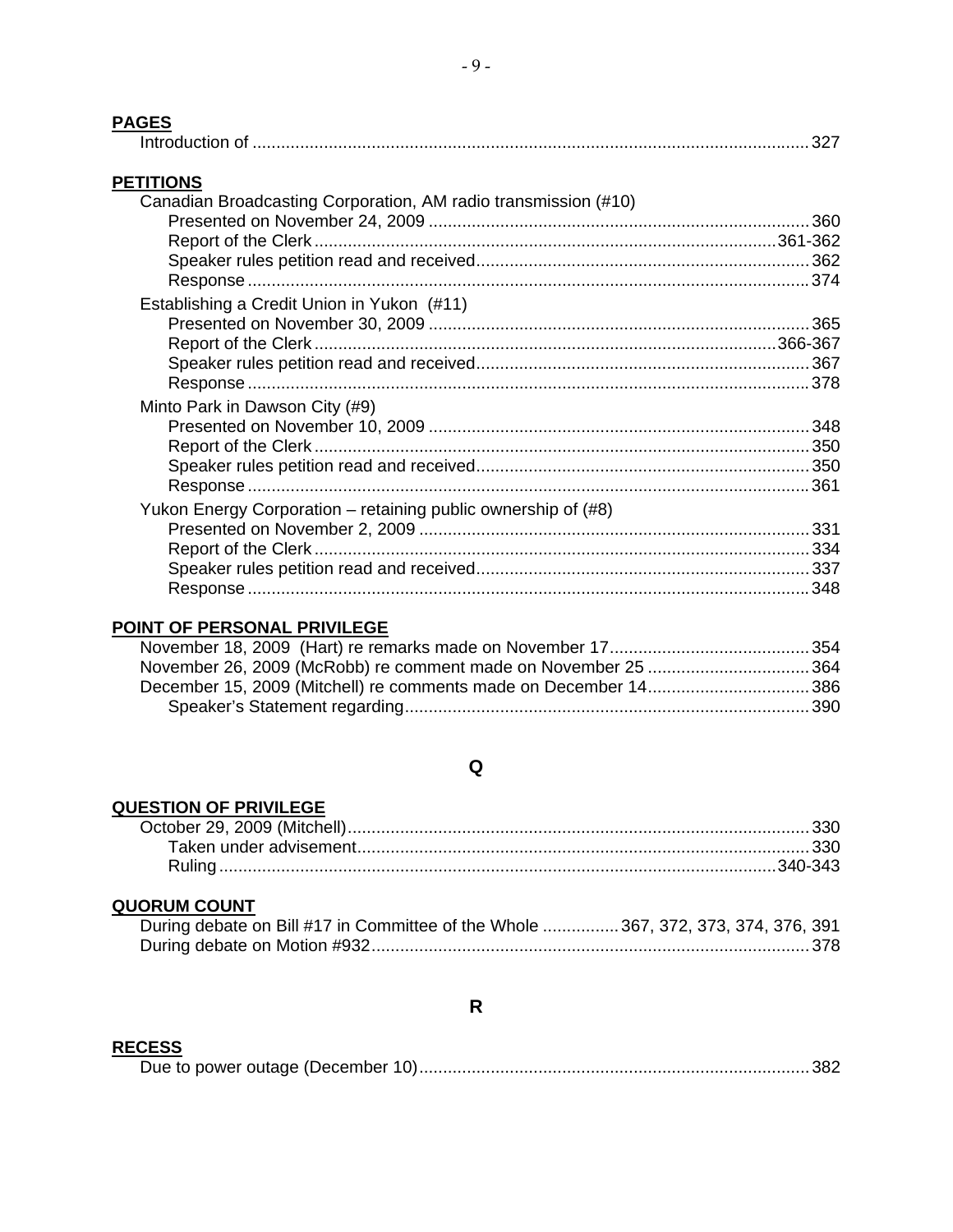### **SESSIONAL PAPERS**

| Absence of Members from Sittings of the Legislative Assembly and its<br>Committees: Report from the Clerk of the Yukon Legislative Assembly                                                                     |             |
|-----------------------------------------------------------------------------------------------------------------------------------------------------------------------------------------------------------------|-------------|
| Appointments to Major Government Boards and Committees, Standing<br>Committee on: Ninth Report (dated June 8, 2009) (09-1-132) (Taylor)  329                                                                    |             |
| Appointments to Major Government Boards and Committees, Standing<br>Committee on: Tenth Report (dated September 3, 2009) (09-1-133) (Taylor)329                                                                 |             |
| Appointments to Major Government Boards and Committees, Standing<br>Committee on: Eleventh Report (dated October 30, 2009) (09-1-134) (Taylor)331                                                               |             |
| Appointments to Major Government Boards and Committees, Standing<br>Committee on: Twelfth Report (dated December 10, 2009) (09-1-145) (Nordick)  386                                                            |             |
| Conflict of Interest Commission Annual Report for the period from                                                                                                                                               |             |
| Information and Privacy Commissioner 2008 Annual Report (09-1-129)                                                                                                                                              |             |
|                                                                                                                                                                                                                 |             |
| Public Accounts 2008-2009 of the Government of Yukon for the year ended                                                                                                                                         |             |
| Public Accounts, Standing Committee on: Third Report (dated December                                                                                                                                            |             |
| Shareholder Letter of Expectations 2009-2010 from the Minister responsible<br>for the Yukon Development Corporation to the Yukon Development<br>Corporation and Yukon Energy Corporation (09-1-144) (Fentie)386 |             |
|                                                                                                                                                                                                                 |             |
| Yukon Child Care Board April 1, 2008 - March 31, 2009 Annual Report                                                                                                                                             |             |
| Yukon Government Department of Education 2008-09 Academic Year                                                                                                                                                  |             |
| Yukon Health and Social Services Council 2007-2008 Annual Report                                                                                                                                                |             |
| Yukon Heritage Resources Board April 1, 2008 - March 31, 2009 Annual                                                                                                                                            |             |
| Yukon Teachers Labour Relations Board 2008-2009 Annual Report                                                                                                                                                   |             |
| Yukon Public Service Labour Relations Board 2008-2009 Annual Report                                                                                                                                             |             |
| Yukon Development Corporation 2008 Annual Report and Audited Financial                                                                                                                                          |             |
| Yukon Energy Corporation 2008 Annual Report and Audited Financial                                                                                                                                               |             |
|                                                                                                                                                                                                                 | (continued) |
|                                                                                                                                                                                                                 |             |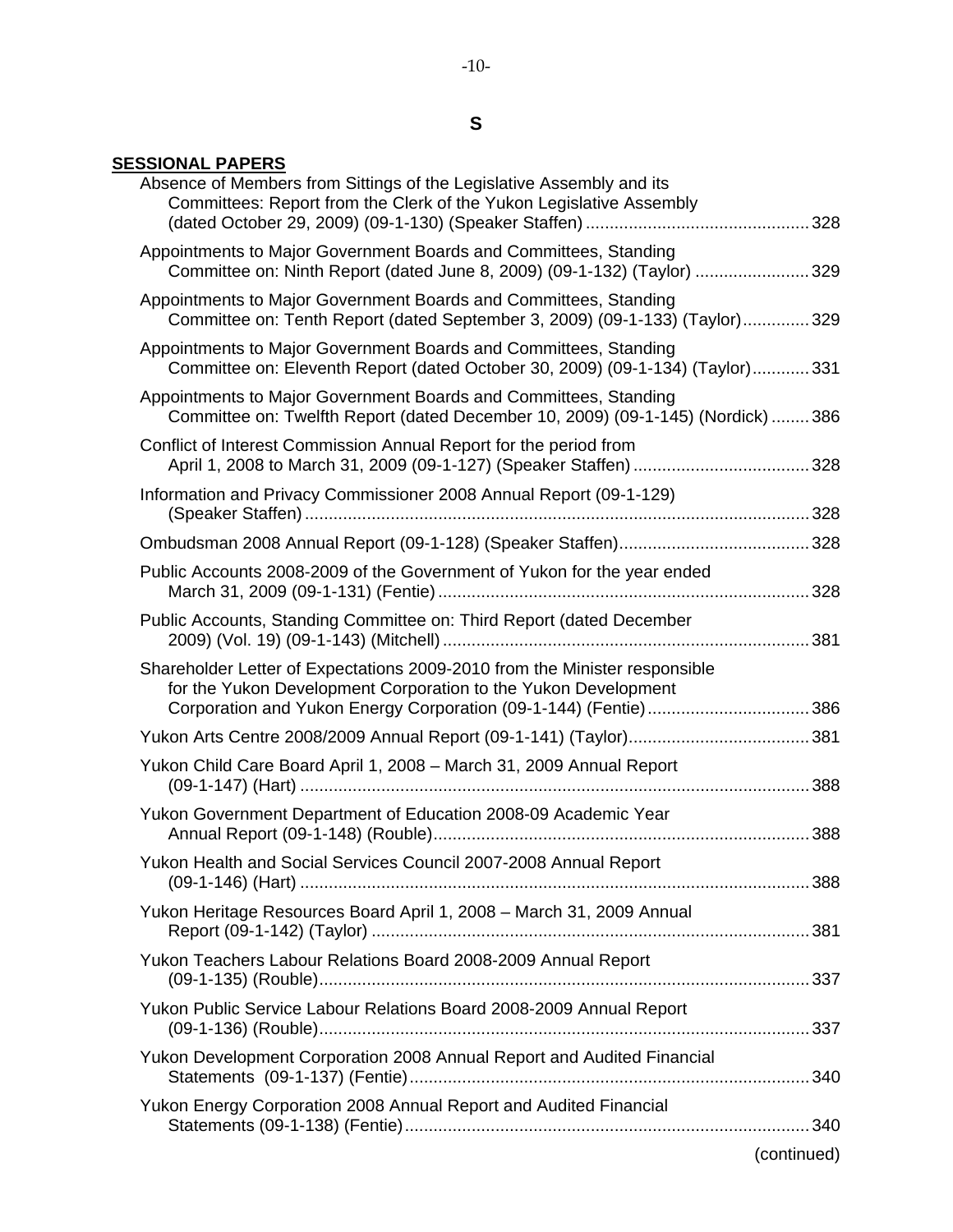## **SESSIONAL PAPERS (continued)**

| Yukon Human Rights Commission April 1, 2008 - March 31, 2009                  |  |
|-------------------------------------------------------------------------------|--|
|                                                                               |  |
| Yukon Liquor Corporation April 1, 2008 - March 31, 2009 Annual Report         |  |
| <b>SPEAKER (Hon. Ted Staffen)</b>                                             |  |
|                                                                               |  |
|                                                                               |  |
|                                                                               |  |
|                                                                               |  |
|                                                                               |  |
|                                                                               |  |
|                                                                               |  |
|                                                                               |  |
|                                                                               |  |
| Question of Privilege (October 29, 2009) (Mitchell)                           |  |
|                                                                               |  |
|                                                                               |  |
| Statements:                                                                   |  |
|                                                                               |  |
| Re: Changes to the Order Paper (withdrawal of Motions)327-328, 345, 360, 366, |  |
|                                                                               |  |
|                                                                               |  |
|                                                                               |  |
|                                                                               |  |
|                                                                               |  |
|                                                                               |  |

## **T**

## **TERMINATION OF SITTING (SO 76)**

## **TRIBUTES**

## **U**

### **UNANIMOUS CONSENT**

| To proceed with Third Reading of Bill #16 (Standing Order 14.3) (granted)333 |  |
|------------------------------------------------------------------------------|--|
| To proceed with Third Reading of Bill #77 (Standing Order 14.3) (granted)332 |  |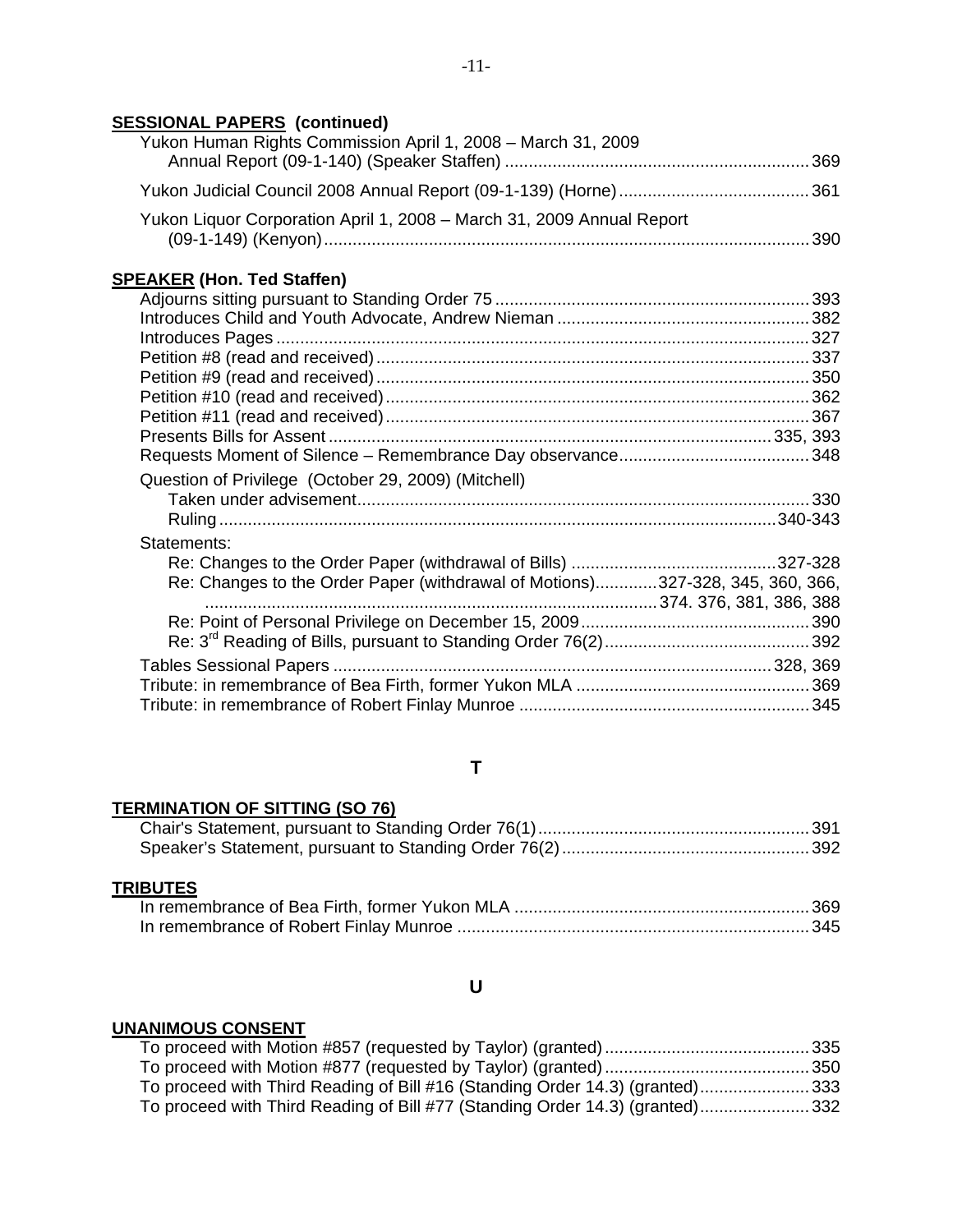| <b>WITHDRAWAL OF BILLS</b><br>Bill #102 removed as it was similar to Bill #71 that had passed the House 328 |  |
|-------------------------------------------------------------------------------------------------------------|--|
|                                                                                                             |  |
| <b>WITHDRAWAL OF MOTIONS</b>                                                                                |  |
| Motions No. 10, 24, 32, 171, 249, 301, 351 and 807 removed as the action                                    |  |
|                                                                                                             |  |
| Motions No. 11, 67, 111, 378, 605, 668, 698, 704, 777, 798, 801 and 806,                                    |  |
|                                                                                                             |  |
| Motions No. 87 and 477 removed as they are similar to Motion #850 which                                     |  |
| Motion #128 removed as if referred to a bill not on the Order Paper 328                                     |  |
| Motions No. 194, 357, and 709, removed as that Member is no longer a                                        |  |
|                                                                                                             |  |
| Motion #242 removed as it referred to remarks made by a Member who                                          |  |
|                                                                                                             |  |
| Motion Nos. 274 and 712 removed as they are similar to Motion #852                                          |  |
|                                                                                                             |  |
|                                                                                                             |  |
|                                                                                                             |  |
|                                                                                                             |  |
| Motion #847 removed as it was similar to Motion #836, which was adopted                                     |  |
|                                                                                                             |  |
| Motion #870 removed as it was similar to Motion #932, which was adopted                                     |  |
|                                                                                                             |  |
|                                                                                                             |  |
|                                                                                                             |  |
| Motion #975 not place on the Notice Paper as it relates to Bill #80 which                                   |  |
|                                                                                                             |  |
|                                                                                                             |  |

#### **WITNESSES**

 Chair, and President/CEO of the Yukon Workers' Compensation, Health and Safety Board appeared as witnesses on December 10, 2009 (C/W #16)..............382

## **W**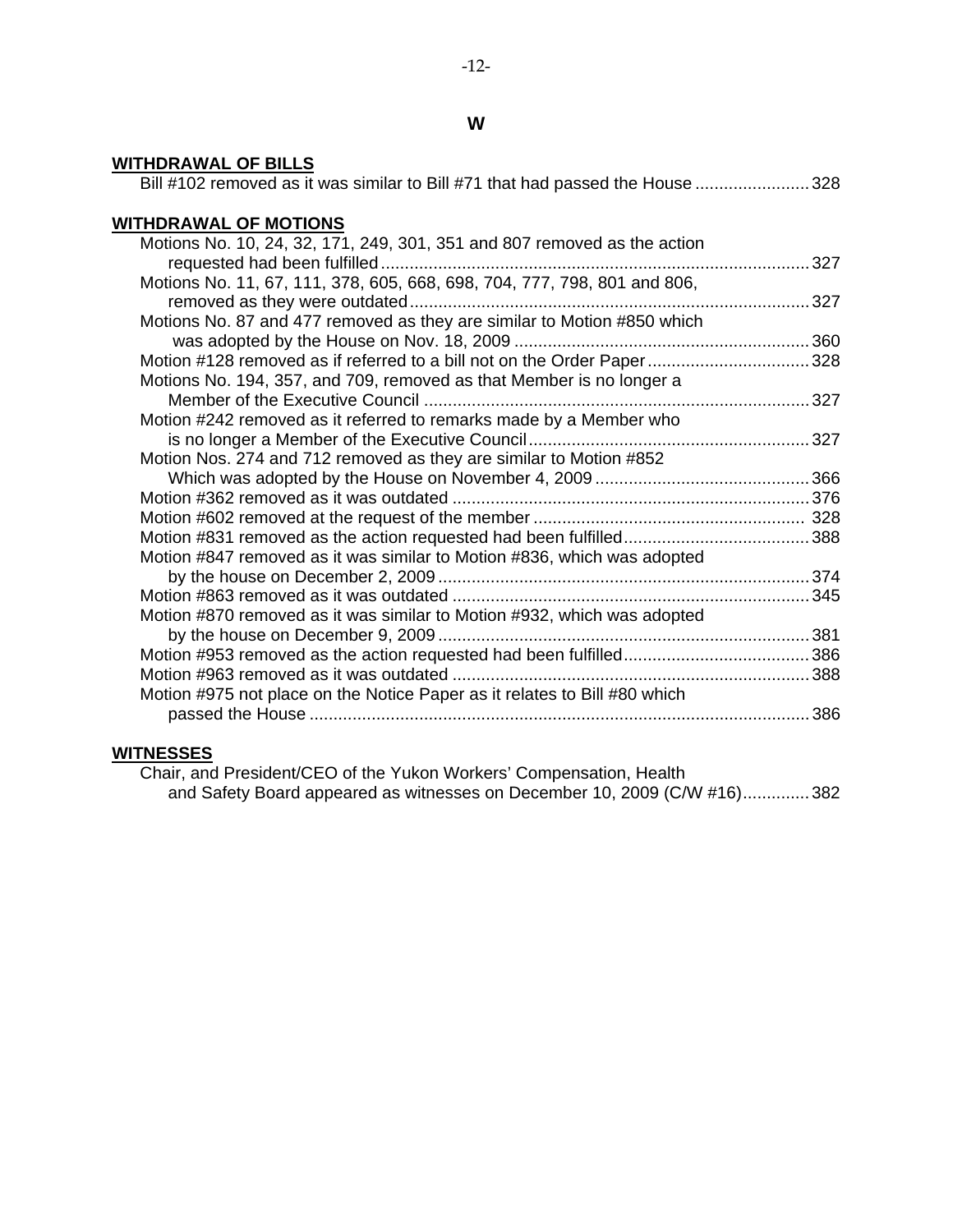## **YUKON LEGISLATIVE ASSEMBLY**

Motions adopted during the First Session of the 32nd Legislative Assembly

October 29, 2009 – December 17, 2009

 Note: The following is an unofficial consolidation of the substantive motions adopted during the time period noted above. If motions were amended before adoption, the amendment is incorporated in the text and a notation made that the motion was amended.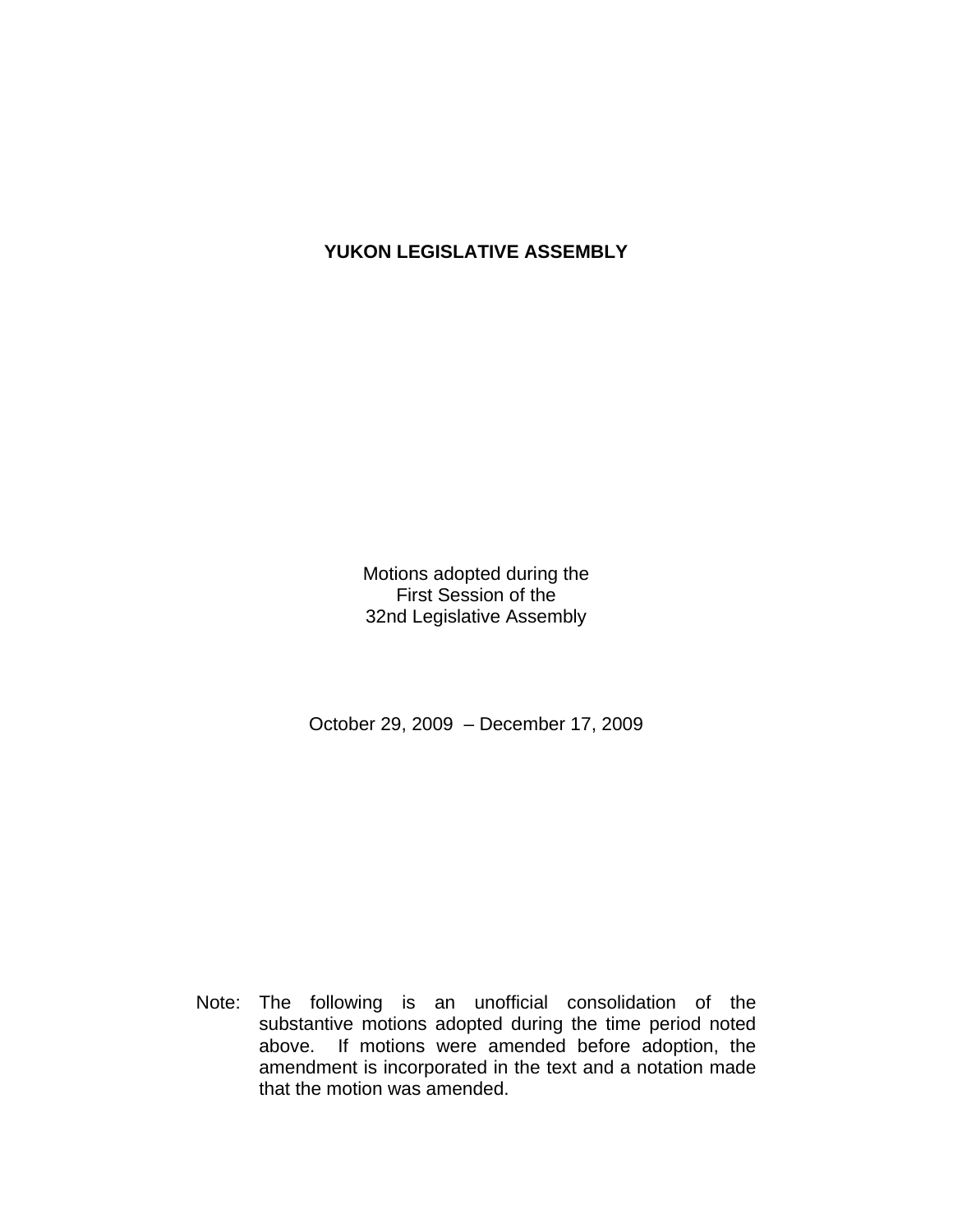### **Consolidation of Motions adopted during the First Session of the 32nd Legislative Assembly**

October 29, 2009 – December 17, 2009

# **TABLE OF CONTENTS**

|     | <b>SUBSTANTIVE MOTIONS (listed in chronological order)</b><br><b>Subject Matter</b> | Page |
|-----|-------------------------------------------------------------------------------------|------|
| 1.  | Safe Operation and Use of Off Road Vehicles: establish a Select                     |      |
| 2.  | Motor Vehicles Act amendments to prohibit use of hand-held electronic               |      |
| 3.  |                                                                                     |      |
| 4.  | Landlord and Tenant Act: establish a Select Committee on the (#850) 2               |      |
| 5.  |                                                                                     |      |
| 6.  | Bill #108 - Legislative Renewal Act: establish a Select Committee on (#852) 2-3     |      |
| 7.  | Public Accounts, Standing committee on: changes to membership (#857) 3              |      |
| 8.  |                                                                                     |      |
| 9.  |                                                                                     |      |
| 10. | Rules, Elections and Privileges, Standing Committee on, changes to                  |      |
| 11. | Statutory Instruments, Standing Committee on, changes to membership (#889) 4        |      |
| 12. |                                                                                     |      |
| 13. | Credit Union legislation: establish a committee to study and report                 |      |
| 14. | Human Rights Commission: appointment of Gloria Baldwin Schultz and                  |      |
| 15. | Human Rights Panel of Adjudicators: appointment of Sue Bogle, Renzo                 |      |
| 16. |                                                                                     |      |
| 17. |                                                                                     |      |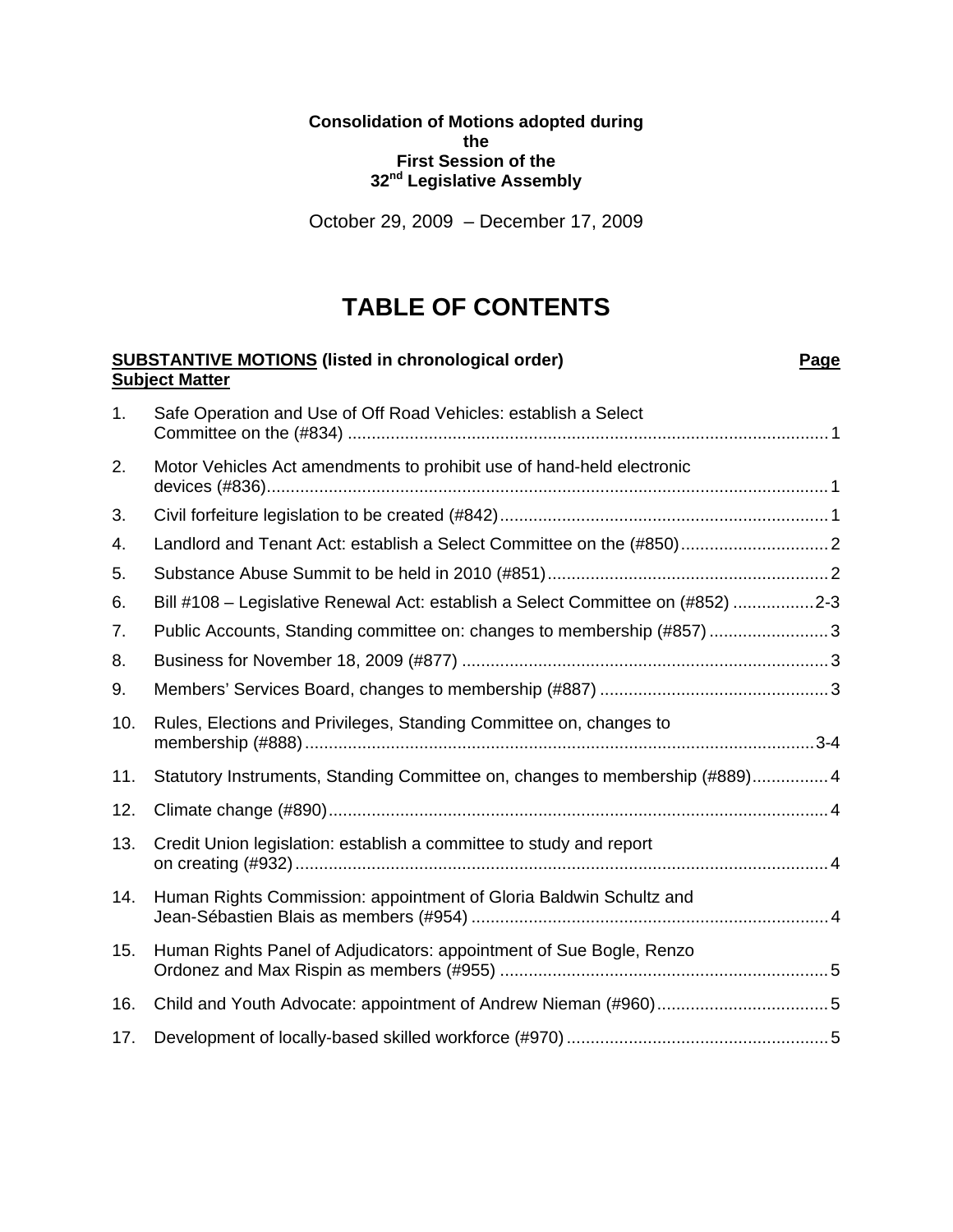## **COMMITTEE OF THE WHOLE MOTIONS**

| Witnesses - Chair and President of the Yukon Workers' Compensation |  |  |
|--------------------------------------------------------------------|--|--|
|                                                                    |  |  |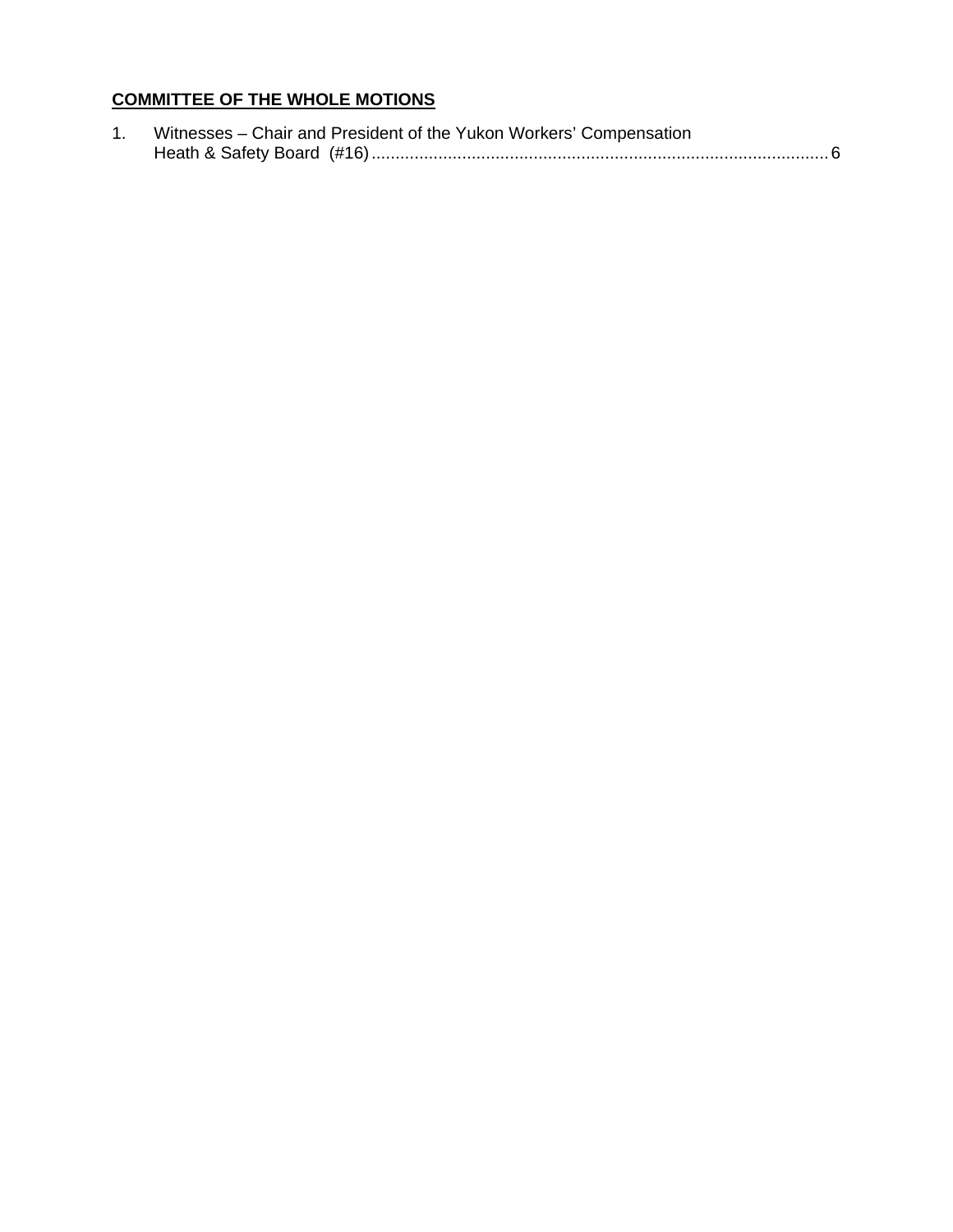### **YUKON LEGISLATIVE ASSEMBLY**

### Motions adopted during the First Session of the 32nd Legislative Assembly

October 29, 2009 – December 17, 2009

### **Substantive Motions**

1. Motion #834 – Mr. Nordick, Member for Klondike Debated November 18, 2009 Carried November 18, 2009

THAT a Select Committee on the Safe Operation and Use of Off Road Vehicles be established,

THAT the membership of the Committee be comprised of equal representation from the Government Caucus, the Official Opposition Caucus, Third Party Caucus and include the Independent Member,

THAT the Premier, the Leader of the Official Opposition, and the Leader of the Third Party name their respective caucus member(s) to the Committee,

THAT the Committee conduct public consultations for the purpose of receiving the views and opinions of Yukon residents and prepare a report making recommendations on the safe operation and use of all terrain vehicles and snowmobiles in the territory,

THAT the Committee report its findings and recommendations in the 2010 Fall Sitting of the Legislative Assembly,

THAT the Committee have the power to seek background information from experts and to call and hear these expert witnesses; and

THAT the Clerk of the Legislative Assembly be responsible for providing the necessary support services to the Committee.

2. Motion #836 – Mr. Nordick, Member for Klondike Debated December 2, 2009 Carried December 2, 2009

THAT this House urges the Government of Yukon to consult with Yukoners before introducing amendments to the Motor Vehicles Act to prohibit the use of hand-held cell phones and other similar electronic devices while driving or operating a motor vehicle on a highway, except as provided for by law. **Amended** 

3. Motion #842 – Mr. Edzerza, Member for McIntyre-Takhini Debated December 16, 2009 Carried December 16, 2009

THAT this House urges the Government of Yukon to explore and bring forward civil forfeiture legislation that would allow the Government to seize the proceeds of criminal activity.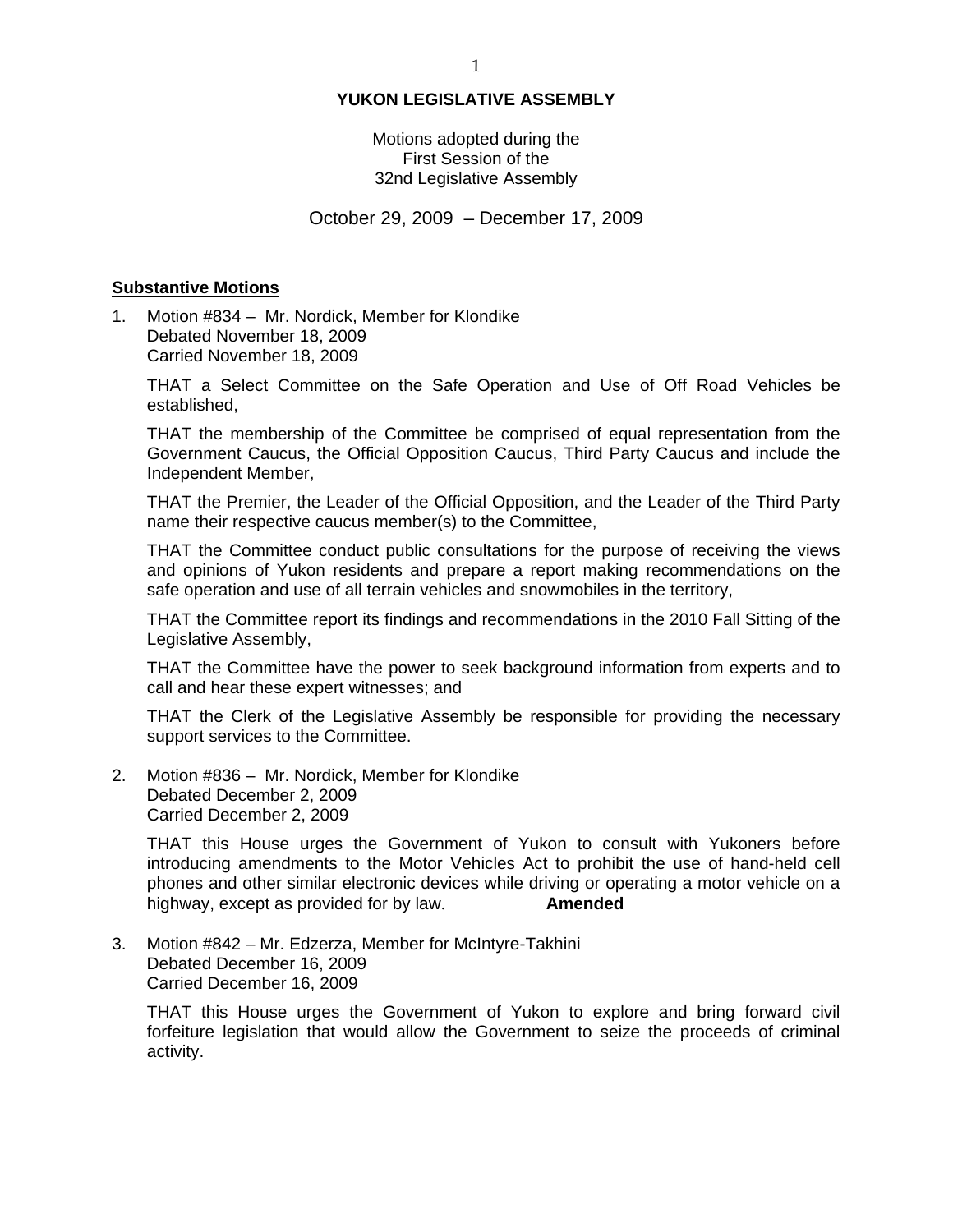4. Motion #850 – Mr. Cardiff, Member for Mount Lorne Debated November 18, 2009 Carried November 18, 2009

THAT this House establish a Select Committee on the Landlord and Tenant Act,

THAT the membership of the Committee be comprised of equal representation from the Government caucus, the Official Opposition caucus and the Third Party caucus to be determined by the Premier, the Leader of the Official Opposition and the Leader of the Third Party,

THAT the Committee conduct public consultations for the purpose of receiving views and opinions of Yukon residents and interested groups on the Act,

THAT the Committee report to the House its findings and recommendations respecting:

- (1) changes to the regulations made pursuant to the Act,
- (2) substantive amendments to the Act, or
- (3) the introduction by the Government of a new Act,

THAT the Committee report to the House no later than the 2010 Spring Sitting of the Legislative Assembly,

THAT the Government introduce in the House legislation no later than the 2010 Spring Sitting of the Legislative Assembly,

THAT the Committee have the power to call for persons, papers and records and to sit during inter-sessional periods,

THAT the Committee have the power to seek background information from experts and to be able to call and hear these experts as witnesses,

THAT if the House is not sitting at such time as the Committee is prepared to present its report, the Committee transmit its report to all Members of the Legislative Assembly and then, not more than one day later, release the report to the public; and

THAT the Clerk of the Legislative Assembly be responsible for providing the necessary support services to the Committee.

5. Motion #851 – Mr. Hardy, Member for Whitehorse Centre Debated November 25, 2009 Carried November 25, 2009

THAT this House urges the Yukon Government as part of its social inclusion initiative to host a major summit in Whitehorse in early 2010, similar in structure and scope to the Yukon Substance Abuse Summit of 2005, to bring together all levels of government, including federal, territorial, First Nations, municipal, as well as non-government organizations, the private sector, people living in poverty and acknowledged experts in the field, for a focused discussion to examine effective strategies to respond to poverty and other factors, such as inadequate housing, education and employment, that exclude people from participating in healthy and productive living.

6. Motion #852 – Mr. Hardy, Member for Whitehorse Centre Debated November 4, 2009 Carried November 4, 2009

THAT a Select Committee on Bill 108, Legislative Renewal Act, be established,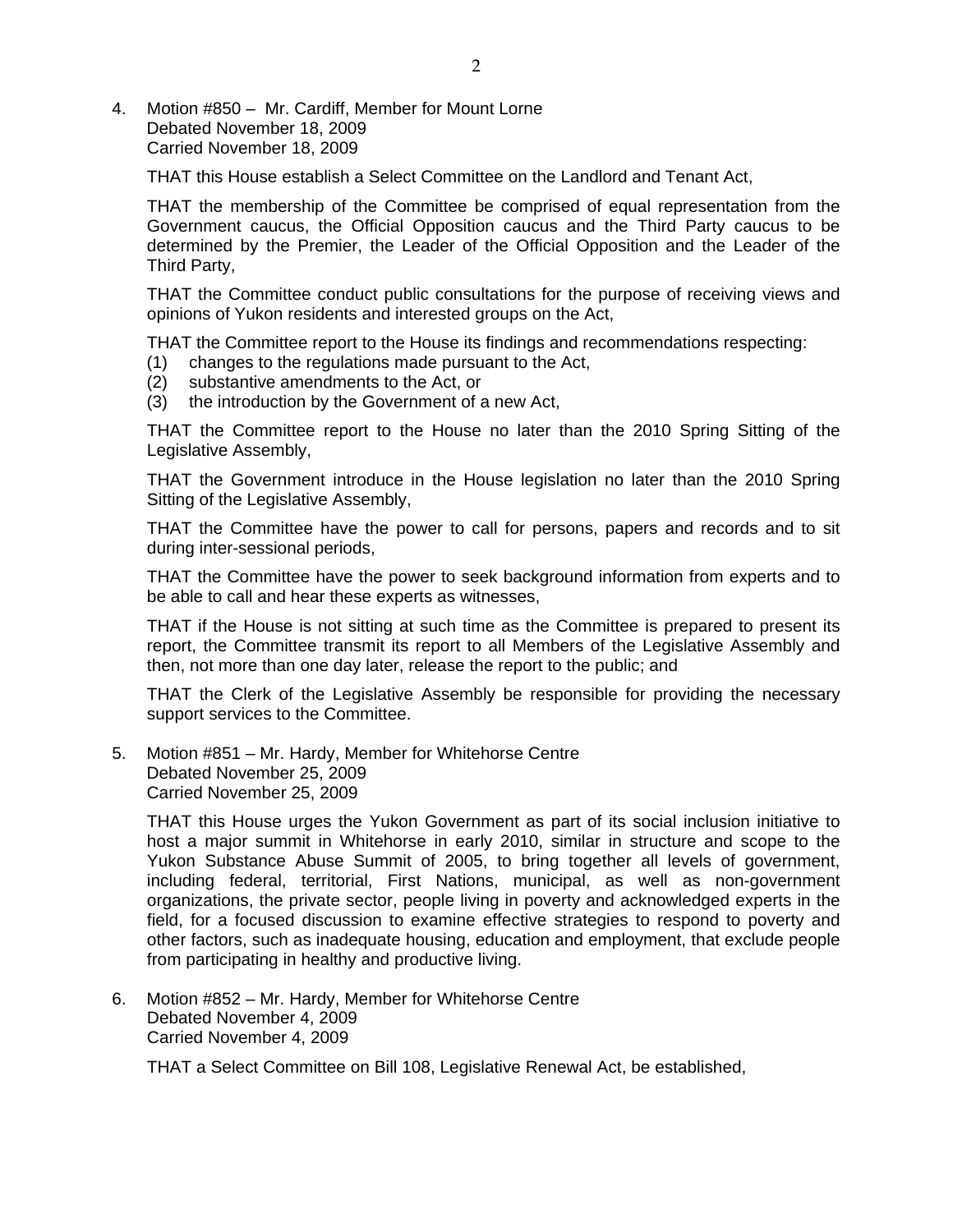THAT the membership of the Committee be comprised of equal representation from the Government caucus, the Official Opposition caucus and the Third Party caucus to be determined by the Premier, the Leader of the Official Opposition and the Leader of the Third Party,

THAT the Committee conduct public consultations for the purpose of receiving the views and opinions of Yukon citizens and interested groups on the Act,

THAT the Committee report to the House its findings and recommendations no later than the 2011 Fall Sitting of the Legislative Assembly,

THAT the Government introduce in the House legislation no later than the 2011 Fall Sitting of the Legislative Assembly,

THAT the Committee have the power to call for persons, papers and records and to sit during inter-sessional periods,

THAT the Committee have the power to seek background information from experts and to be able to call and hear these experts as witnesses,

THAT if the House is not sitting at such time as the Committee is prepared to present its report, the Committee transmit its report to all Members of the Legislative Assembly, and then, not more than one day later, release the report to the public; and

THAT the Clerk of the Legislative Assembly be responsible for providing the necessary support services to the Committee. **Amended** 

7. Motion #857 – Hon. Ms. Taylor, Government House Leader Debated November 3, 2009 Carried November 3, 2009

THAT the membership of the Standing Committee on Public Accounts as established by Motion #8 of the First Session of the 32nd Legislative Assembly be amended by rescinding the appointment of John Edzerza and appointing Steve Cardiff to the Committee

8. Motion #877 – Hon. Ms. Taylor, Government House Leader Debated November 12, 2009 Carried November 12, 2009

THAT, not withstanding any other Standing Order, the first item of business under Orders of the Day on November 18, 2009, shall be Motion #850 standing in the name of the Member for Mount Lorne.

9. Motion #887 – Hon. Ms. Taylor, Government House Leader Debated December 1, 2009 Carried December 1, 2009

THAT the membership of the Members' Services Board, as established by Motion #7 of the First Session of the 32nd Legislative Assembly, be amended by rescinding the appointment of Brad Cathers and appointing the Hon. Glenn Hart to the Board.

10. Motion #888 – Hon. Ms. Taylor, Government House Leader Debated December 1, 2009 Carried December 1, 2009

THAT the membership of the Standing Committee on Rules, Elections and Privileges, as established by Motion #6 of the First Session of the 32nd Legislative Assembly, be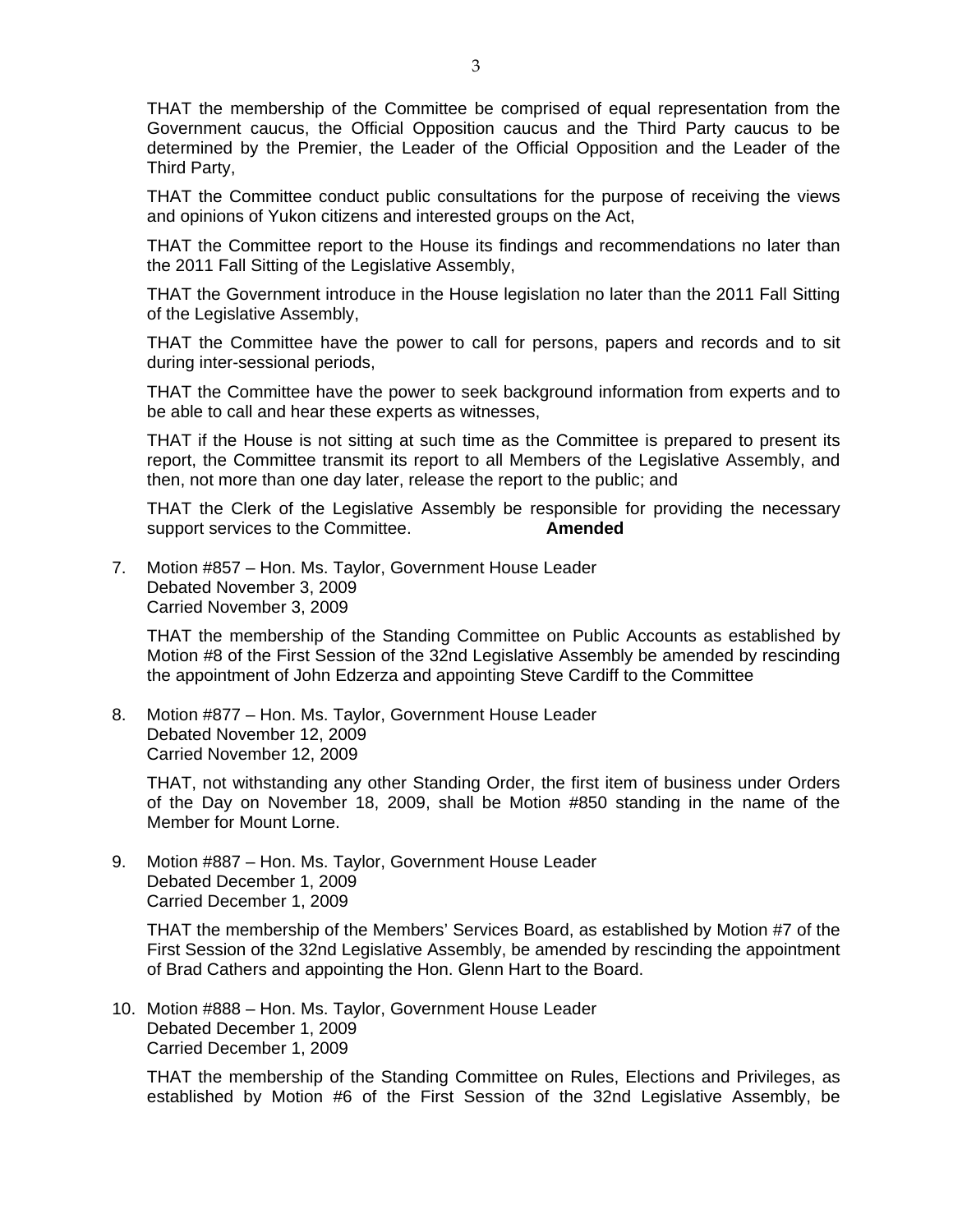amended by rescinding the appointment of Brad Cathers and appointing John Edzerza to the Committee.

11. Motion #889 – Hon. Ms. Taylor, Government House Leader Debated December 1, 2009 Carried December 1, 2009

THAT the membership of the Standing Committee on Statutory Instruments, as established by Motion #9 of the First Session of the 32nd Legislative Assembly, be amended by rescinding the appointments of Brad Cathers and John Edzerza and appointing the Hon. Patrick Rouble and Steve Cardiff to the Committee.

12. Motion #890 – Hon. Ms. Taylor, Government House Leader Debated November 23, 2009 Carried November 23, 2009

THAT it is the opinion of this House that:

- (1) climate change is one of the greatest challenges facing the world today,
- (2) in Yukon and across the circumpolar north the effects of climate change are occurring at a rapid rate and are impacting forests, wildlife, transportation corridors, infrastructure, water, food security and traditional ways of life, and
- (3) addressing climate change requires collaboration and action at all levels of government;

THAT this House recognizes the role of subnational governments' experience and expertise in informing and supporting national governments in achieving a global climate agreement at the upcoming Conference of the Parties to the United Nations Framework Convention on Climate Change in Copenhagen, December 2009; and

THAT this House urges the Government of Canada and all national governments to make every effort to reach an international agreement on climate change.

13. Motion #932 – Mr. Hardy, Member for Whitehorse Centre Debated December 9, 2009 Carried December 9, 2009

THAT this House urges the Yukon Government to establish a committee comprised of representatives of the Government, the Official Opposition, the Third Party, labour, business and Credit Union Yukon to study and report on introducing legislation in the Legislative Assembly by November 30, 2010, enabling the establishment of credit unions in the Territory; and

THAT the proposed legislation make provision for allowing a credit union incorporated in a province to operate in Yukon subject to the same limitations and protection of members and other investors as under the law of the province in which it is incorporated.

#### **Amended**

14. Motion #954 – Hon. Ms. Horne, Minister of Justice Debated December 10, 2009 Carried December 10, 2009

THAT the Yukon Legislative Assembly, pursuant to section 17(1) of the *Human Rights Act*, appoint Gloria Baldwin Schultz and Jean-Sébastien Blais as members of the Yukon Human Rights Commission for terms of three years effective December 12, 2009.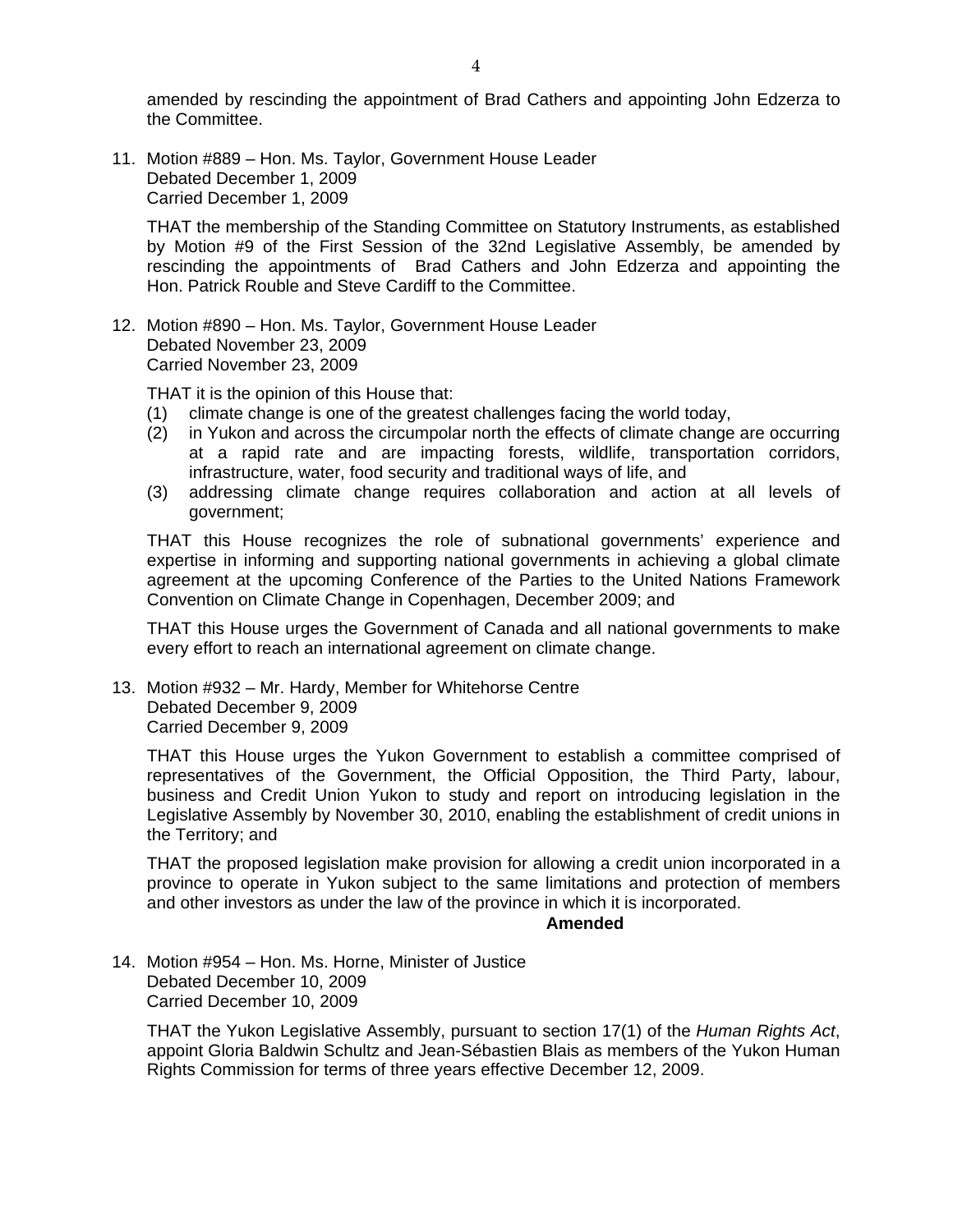15. Motion #955 – Hon. Ms. Horne, Minister of Justice Debated December 10, 2009 Carried December 10, 2009

THAT the Yukon Legislative Assembly, pursuant to section 22(2) of the Human Rights Act, appoint Sue Bogle, Renzo Ordonez and Max Rispin as members of the panel of adjudicators for terms of three years effective December 12, 2009.

16. Motion #960 – Hon. Mr. Hart, Minister of Health and Social Services Debated December 10, 2009 Carried December 10, 2009

THAT the Yukon Legislative Assembly, pursuant to section 4(1) of the Child and Youth Advocate Act, recommend that the Commissioner in Executive Council appoint Andrew Nieman as the Child and Youth Advocate for Yukon for a term of five years, effective December 10, 2009.

17. Motion #970 – John Edzerza, Member for McIntyre-Takhini Debated December 16, 2009 Carried December 16, 2009

THAT this House urges the Government of Yukon to ensure that Yukoners gain benefits from economic activity in the territory through the development of a locally-based skilled workforce in different disciplines of particular importance to Yukon relating to economic development, education, First Nation capacity building, health and social services and social justice by working in partnership with communities, Yukon First Nations, business and industry and Yukon College.